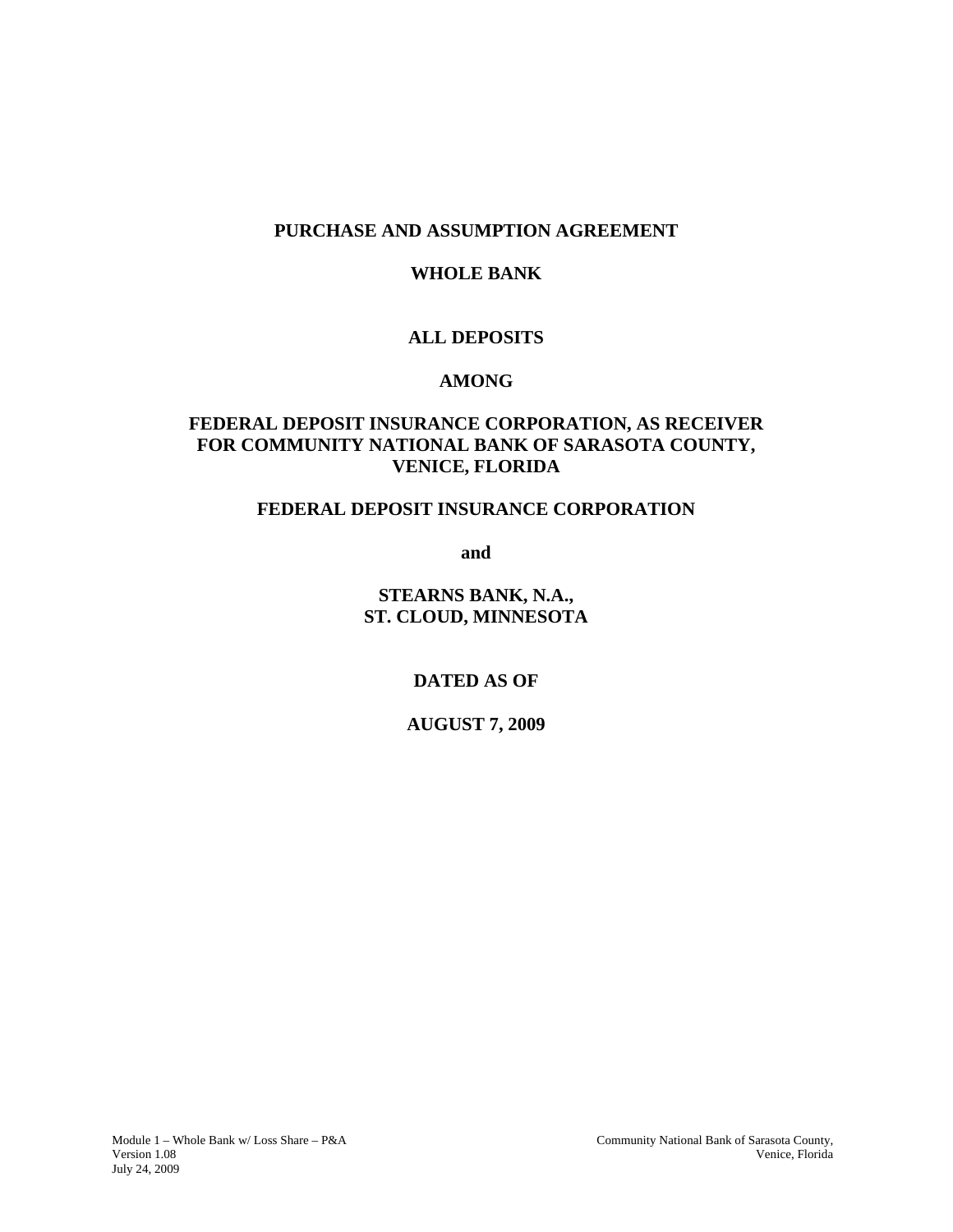## **TABLE OF CONTENTS**

| <b>ARTICLE I</b>   |                                                       |  |
|--------------------|-------------------------------------------------------|--|
| <b>ARTICLE II</b>  |                                                       |  |
| 2.1                |                                                       |  |
| 2.2                |                                                       |  |
| 2.3                |                                                       |  |
| 2.4                |                                                       |  |
| <b>ARTICLE III</b> |                                                       |  |
| 3.1                |                                                       |  |
| 3.2                |                                                       |  |
| 3.3                | Manner of Conveyance; Limited Warranty;               |  |
|                    |                                                       |  |
| 3.4                |                                                       |  |
| 3.5                |                                                       |  |
| 3.6                |                                                       |  |
| <b>ARTICLE IV</b>  | <b>ASSUMPTION OF CERTAIN DUTIES AND OBLIGATIONS15</b> |  |
| 4.1                |                                                       |  |
| 4.2                |                                                       |  |
|                    |                                                       |  |
| 4.3                |                                                       |  |
| 4.4                |                                                       |  |
| 4.5                |                                                       |  |
| 4.6                |                                                       |  |
| 4.7                | Agreement with Respect to Leased Data                 |  |
|                    |                                                       |  |
| 4.8                | Agreement with Respect to Certain                     |  |
|                    |                                                       |  |
| 4.9                |                                                       |  |
| 4.10               |                                                       |  |
| 4.11               |                                                       |  |
| 4.12               | Agreement with Respect to Continuation of Group       |  |
|                    |                                                       |  |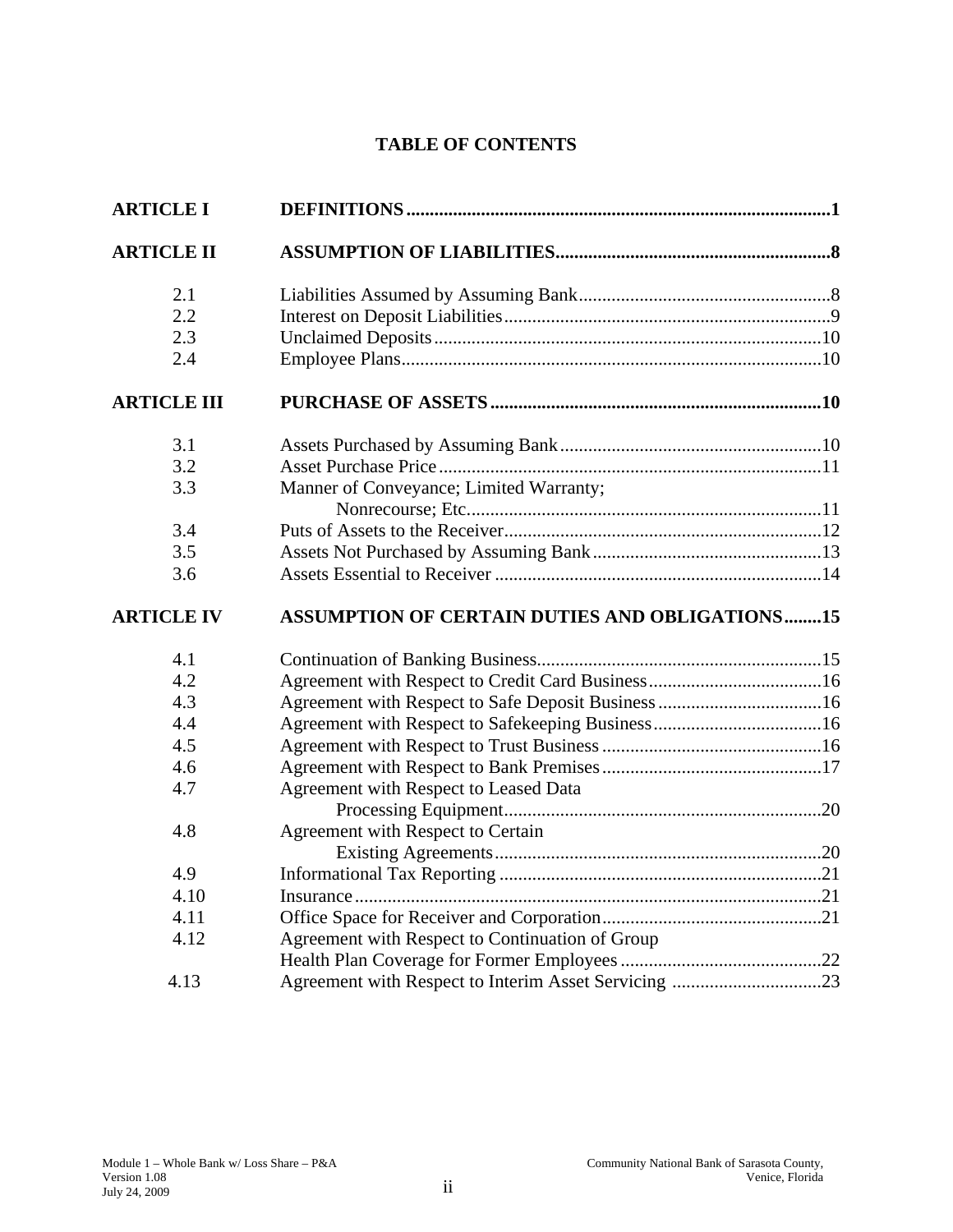| <b>ARTICLE V</b>    | DUTIES WITH RESPECT TO DEPOSITORS                     |  |  |
|---------------------|-------------------------------------------------------|--|--|
|                     |                                                       |  |  |
| 5.1                 |                                                       |  |  |
| 5.2                 |                                                       |  |  |
| 5.3                 |                                                       |  |  |
|                     |                                                       |  |  |
| <b>ARTICLE VI</b>   |                                                       |  |  |
| 6.1                 |                                                       |  |  |
| 6.2                 |                                                       |  |  |
| 6.3                 |                                                       |  |  |
| 6.4                 |                                                       |  |  |
| <b>ARTICLE VII</b>  |                                                       |  |  |
| <b>ARTICLE VIII</b> |                                                       |  |  |
|                     |                                                       |  |  |
| 8.1<br>8.2          |                                                       |  |  |
| 8.3                 | Correction of Errors and Omissions; Other Liabilities |  |  |
| 8.4                 |                                                       |  |  |
| 8.5                 |                                                       |  |  |
|                     |                                                       |  |  |
| <b>ARTICLE IX</b>   |                                                       |  |  |
| 9.1                 |                                                       |  |  |
| 9.2                 |                                                       |  |  |
| 9.3                 |                                                       |  |  |
| 9.4                 |                                                       |  |  |
| 9.5                 |                                                       |  |  |
| 9.6                 | Proceedings with Respect to Certain Assets            |  |  |
|                     |                                                       |  |  |
| 9.7                 |                                                       |  |  |
| <b>ARTICLE X</b>    |                                                       |  |  |
| <b>ARTICLE XI</b>   | REPRESENTATIONS AND WARRANTIES OF THE                 |  |  |
| <b>ARTICLE XII</b>  |                                                       |  |  |
| 12.1                |                                                       |  |  |
| 12.2                |                                                       |  |  |
| 12.3                |                                                       |  |  |
| 12.4                |                                                       |  |  |
| 12.5                |                                                       |  |  |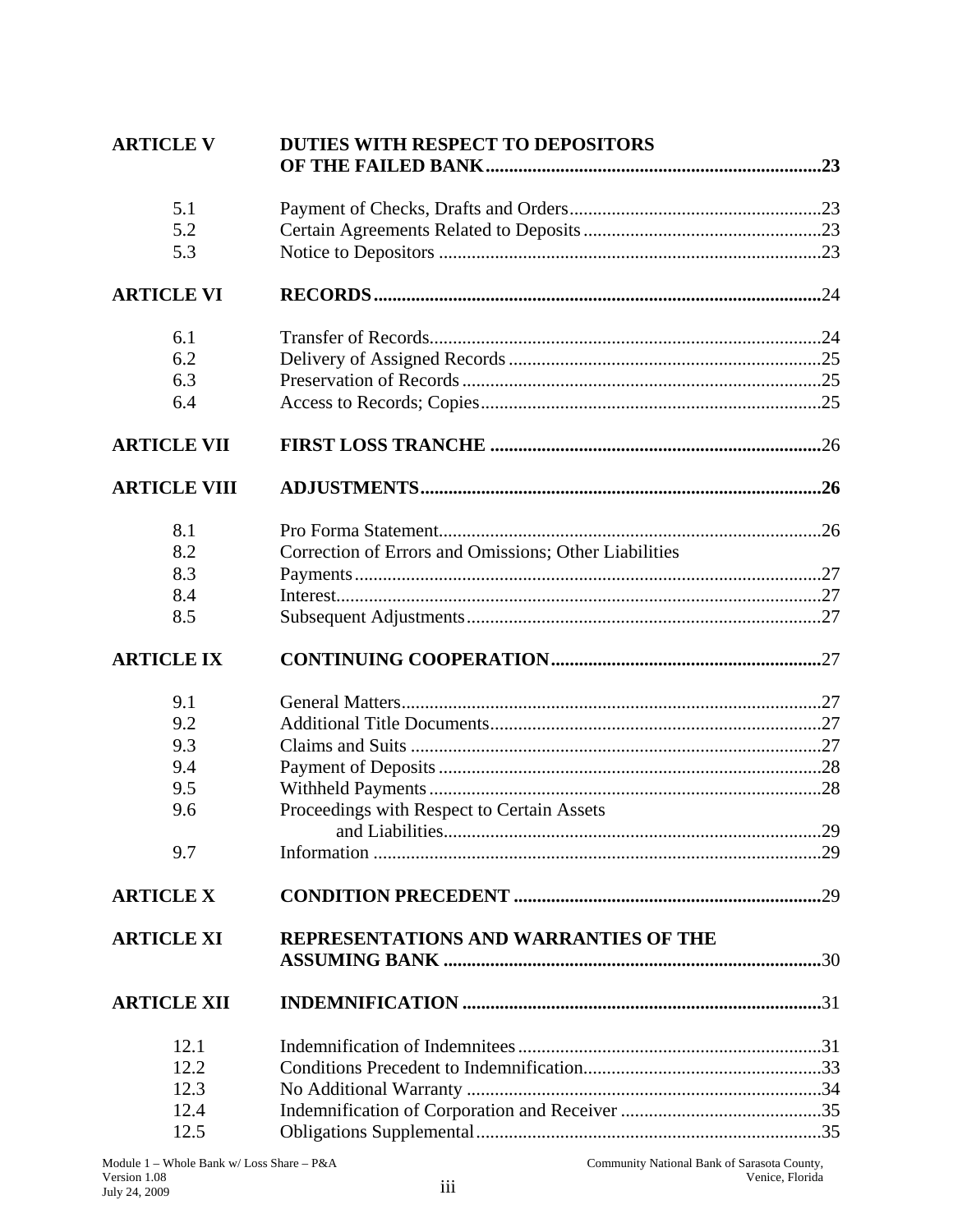| 12.6                |  |
|---------------------|--|
| 12.7                |  |
| 12.8                |  |
| <b>ARTICLE XIII</b> |  |
| 13.1                |  |
| 13.2                |  |
| 13.3                |  |
| 13.4                |  |
| 13.5                |  |
| 13.6                |  |
| 13.7                |  |
| 13.8                |  |
| 13.9                |  |
| 13.10               |  |
| 13.11               |  |
| 13.12               |  |
| 13.13               |  |
|                     |  |

## **SCHEDULES**

# **EXHIBITS**

| 4.13  |  |
|-------|--|
| 4.15A |  |
| 4.15B |  |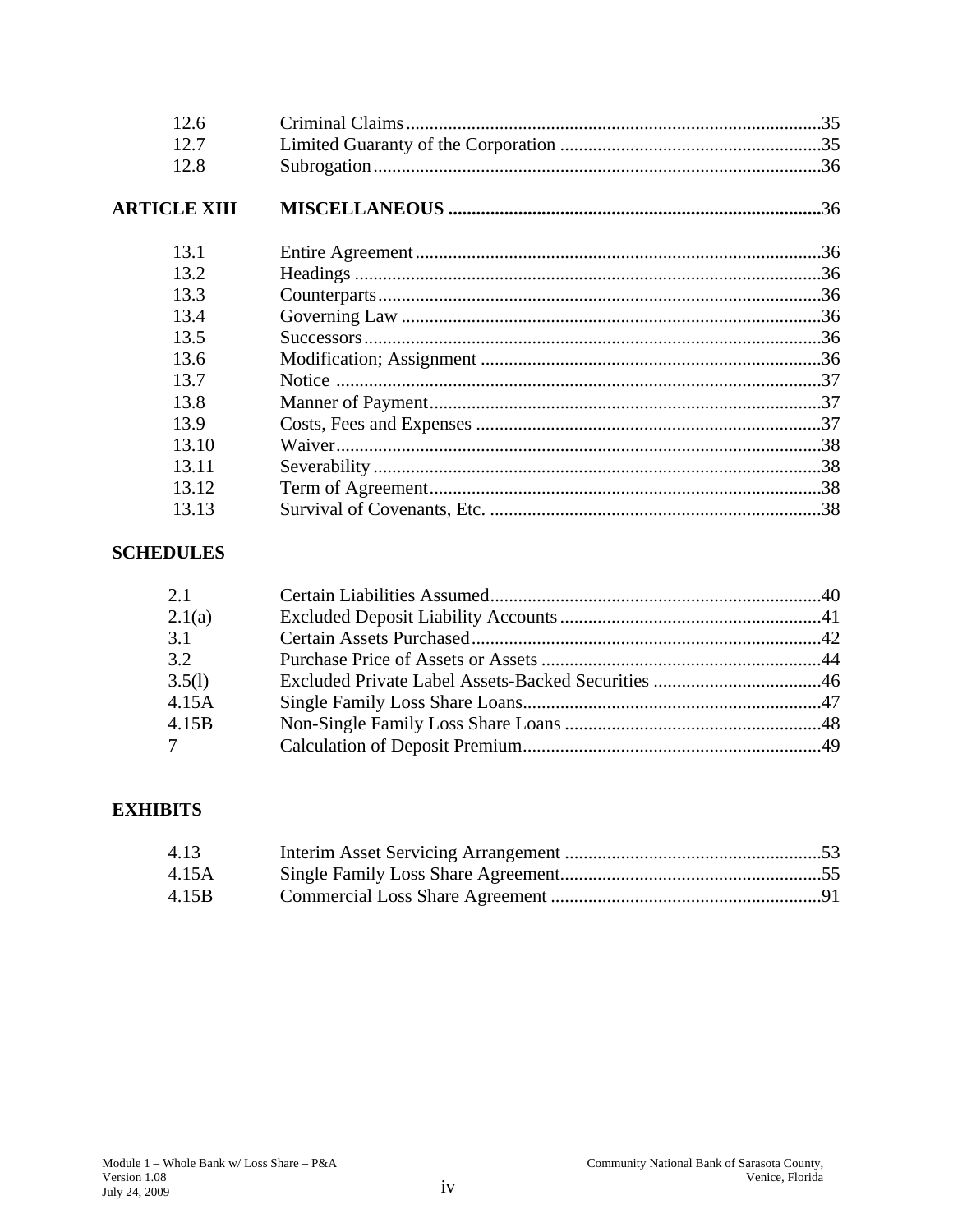#### **PURCHASE AND ASSUMPTION AGREEMENT**

#### **WHOLE BANK**

#### **ALL DEPOSITS**

**THIS AGREEMENT** is made and entered into as of the  $7<sup>th</sup>$  day of August, 2009, by and among the **FEDERAL DEPOSIT INSURANCE CORPORATION, as Receiver for COMMUNITY NATIONAL BANK OF SARASOTA COUNTY, Venice, Florida** (the "Receiver"), **STEARNS BANK, N.A., St. Cloud, Minnesota**, organized under the laws of the United States of America, and having its principal place of business in St. Cloud, Minnesota (the "Assuming Bank"), and the **FEDERAL DEPOSIT INSURANCE CORPORATION**, organized under the laws of the United States of America and having its principal office in Washington, D.C., acting in its corporate capacity (the "Corporation").

#### **WITNESSETH**:

**WHEREAS**, on Bank Closing, the Chartering Authority closed **COMMUNITY NATIONAL BANK OF SARASOTA COUNTY, Venice, Florida** (the "Failed Bank"), pursuant to applicable law and the Corporation was appointed Receiver thereof; and

 **WHEREAS**, the Assuming Bank desires to purchase certain assets and assume certain deposit and other liabilities of the Failed Bank on the terms and conditions set forth in this Agreement; and

**WHEREAS**, pursuant to 12 U.S.C. Section 1823(c)(2)(A), the Corporation may provide assistance to the Assuming Bank to facilitate the transactions contemplated by this Agreement, which assistance may include indemnification pursuant to Article XII; and

**WHEREAS**, the Board of Directors of the Corporation (the "Board") has determined to provide assistance to the Assuming Bank on the terms and subject to the conditions set forth in this Agreement; and

**WHEREAS**, the Board has determined pursuant to 12 U.S.C. Section 1823(c)(4)(A) that such assistance is necessary to meet the obligation of the Corporation to provide insurance coverage for the insured deposits in the Failed Bank.

 **NOW THEREFORE**, in consideration of the mutual promises herein set forth and other valuable consideration, the parties hereto agree as follows:

#### **ARTICLE I DEFINITIONS**

<span id="page-4-0"></span>Capitalized terms used in this Agreement shall have the meanings set forth in this Article I, or elsewhere in this Agreement. As used herein, words imparting the singular include the plural and vice versa.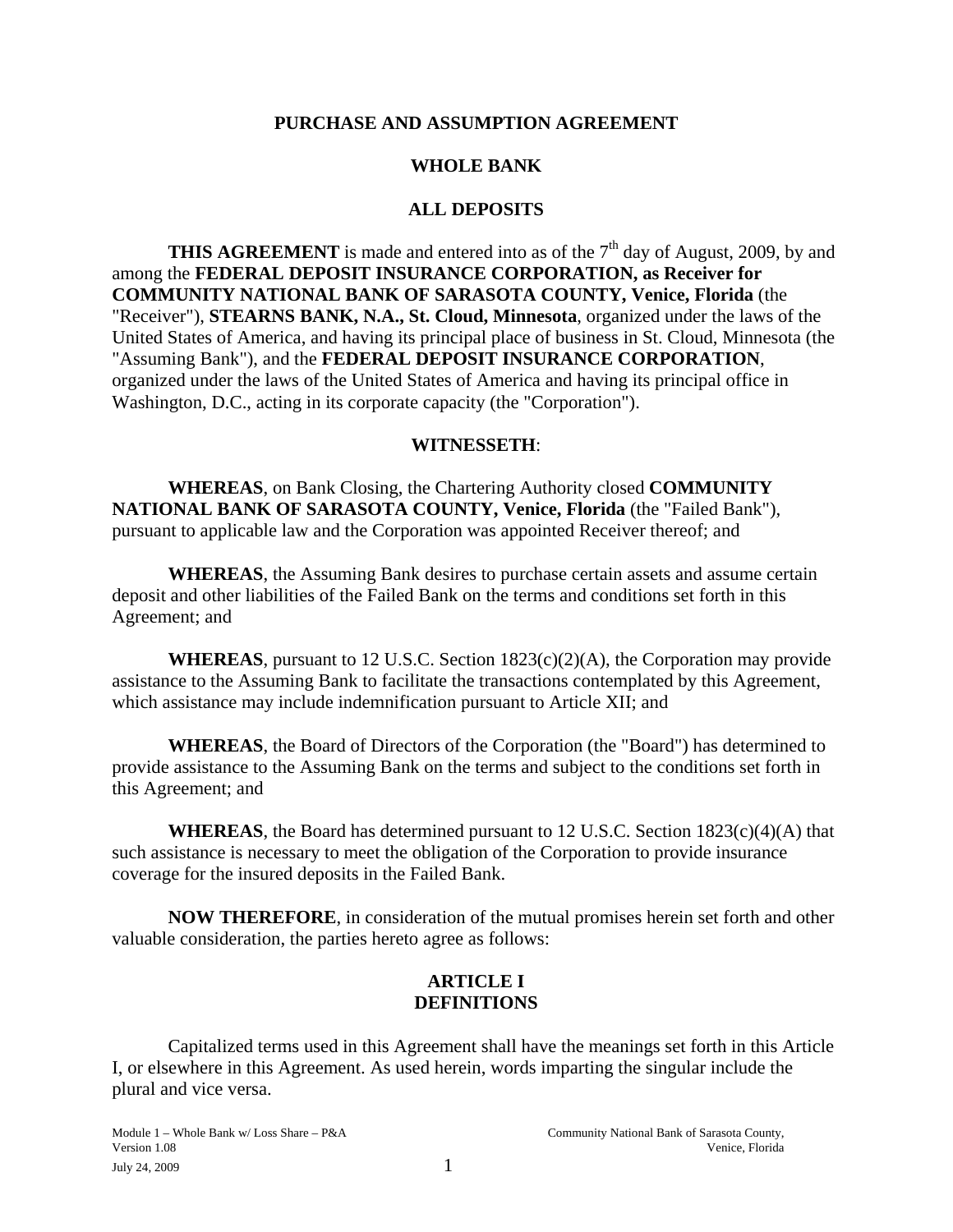<span id="page-5-0"></span> **"Accounting Records"** means the general ledger and subsidiary ledgers and supporting schedules which support the general ledger balances.

**"Acquired Subsidiaries"** means Subsidiaries of the Failed Bank acquired pursuant to Section 3.1.

**"Affiliate"** of any Person means any director, officer, or employee of that Person and any other Person (i) who is directly or indirectly controlling, or controlled by, or under direct or indirect common control with, such Person, or (ii) who is an affiliate of such Person as the term "affiliate" is defined in Section 2 of the Bank Holding Company Act of 1956, as amended, 12 U.S.C. Section 1841.

**"Agreement"** means this Purchase and Assumption Agreement by and among the Assuming Bank, the Corporation and the Receiver, as amended or otherwise modified from time to time.

**"Assets"** means all assets of the Failed Bank purchased pursuant to Section 3.1. Assets owned by Subsidiaries of the Failed Bank are not "Assets" within the meaning of this definition.

**"Assumed Deposits"** means Deposits.

**"Bank Closing"** means the close of business of the Failed Bank on the date on which the Chartering Authority closed such institution.

**"Bank Premises"** means the banking houses, drive-in banking facilities, and teller facilities (staffed or automated) together with appurtenant parking, storage and service facilities and structures connecting remote facilities to banking houses, and land on which the foregoing are located, that are owned or leased by the Failed Bank and that have formerly been utilized, are currently utilized, or are intended to be utilized in the future by the Failed Bank as shown on the Accounting Record of the Failed Bank as of Bank Closing.

**"Book Value"** means, with respect to any Asset and any Liability Assumed, the dollar amount thereof stated on the Accounting Records of the Failed Bank. The Book Value of any item shall be determined as of Bank Closing after adjustments made by the Receiver for differences in accounts, suspense items, unposted debits and credits, and other similar adjustments or corrections and for setoffs, whether voluntary or involuntary. The Book Value of a Subsidiary of the Failed Bank acquired by the Assuming Bank shall be determined from the investment in subsidiary and related accounts on the "bank only" (unconsolidated) balance sheet of the Failed Bank based on the equity method of accounting. Without limiting the generality of the foregoing, (i) the Book Value of a Liability Assumed shall include all accrued and unpaid interest thereon as of Bank Closing, and (ii) the Book Value of a Loan shall reflect adjustments for earned interest, or unearned interest (as it relates to the "rule of 78s" or add-on-interest loans, as applicable), if any, as of Bank Closing, adjustments for the portion of earned or unearned loan-related credit life and/or disability insurance premiums, if any, attributable to the Failed Bank as of Bank Closing, and adjustments for Failed Bank Advances, if any, in each case as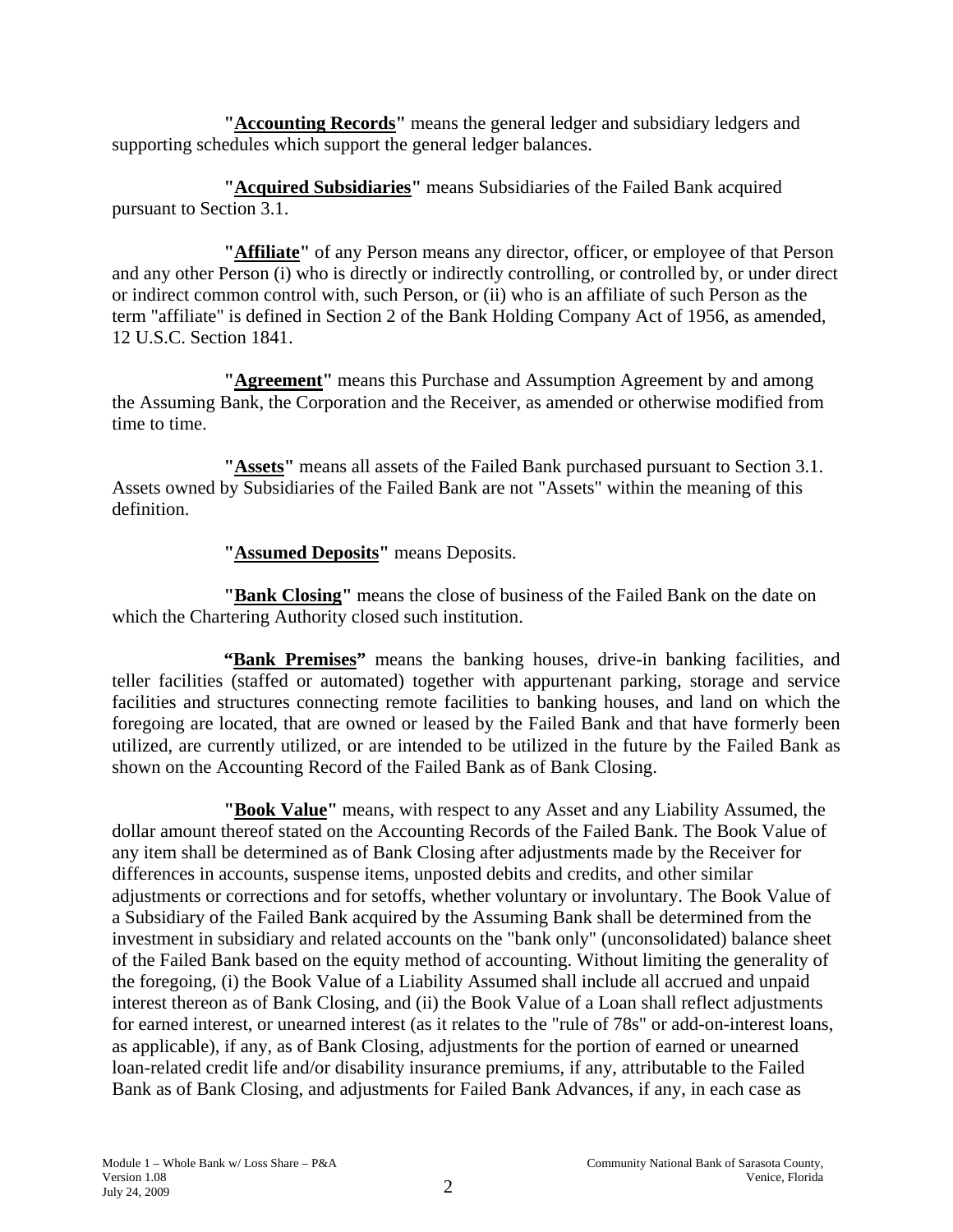<span id="page-6-0"></span>determined for financial reporting purposes. The Book Value of an Asset shall not include any adjustment for loan premiums, discounts or any related deferred income, fees or expenses, or general or specific reserves on the Accounting Records of the Failed Bank.

**"Business Day"** means a day other than a Saturday, Sunday, Federal legal holiday or legal holiday under the laws of the State where the Failed Bank is located, or a day on which the principal office of the Corporation is closed.

**"Chartering Authority"** means (i) with respect to a national bank, the Office of the Comptroller of the Currency, (ii) with respect to a Federal savings association or savings bank, the Office of Thrift Supervision, (iii) with respect to a bank or savings institution chartered by a State, the agency of such State charged with primary responsibility for regulating and/or closing banks or savings institutions, as the case may be, (iv) the Corporation in accordance with 12 U.S.C. Section 1821(c), with regard to self appointment, or (v) the appropriate Federal banking agency in accordance with 12 U.S.C. 1821(c)(9).

**"Commitment"** means the unfunded portion of a line of credit or other commitment reflected on the books and records of the Failed Bank to make an extension of credit (or additional advances with respect to a Loan) that was legally binding on the Failed Bank as of Bank Closing, other than extensions of credit pursuant to the credit card business and overdraft protection plans of the Failed Bank, if any.

**"Credit Documents"** mean the agreements, instruments, certificates or other documents at any time evidencing or otherwise relating to, governing or executed in connection with or as security for, a Loan, including without limitation notes, bonds, loan agreements, letter of credit applications, lease financing contracts, banker's acceptances, drafts, interest protection agreements, currency exchange agreements, repurchase agreements, reverse repurchase agreements, guarantees, deeds of trust, mortgages, assignments, security agreements, pledges, subordination or priority agreements, lien priority agreements, undertakings, security instruments, certificates, documents, legal opinions, participation agreements and intercreditor agreements, and all amendments, modifications, renewals, extensions, rearrangements, and substitutions with respect to any of the foregoing.

**"Credit File"** means all Credit Documents and all other credit, collateral, or insurance documents in the possession or custody of the Assuming Bank, or any of its Subsidiaries or Affiliates, relating to an Asset or a Loan included in a Put Notice, or copies of any thereof.

**"Data Processing Lease"** means any lease or licensing agreement, binding on the Failed Bank as of Bank Closing, the subject of which is data processing equipment or computer hardware or software used in connection with data processing activities. A lease or licensing agreement for computer software used in connection with data processing activities shall constitute a Data Processing Lease regardless of whether such lease or licensing agreement also covers data processing equipment.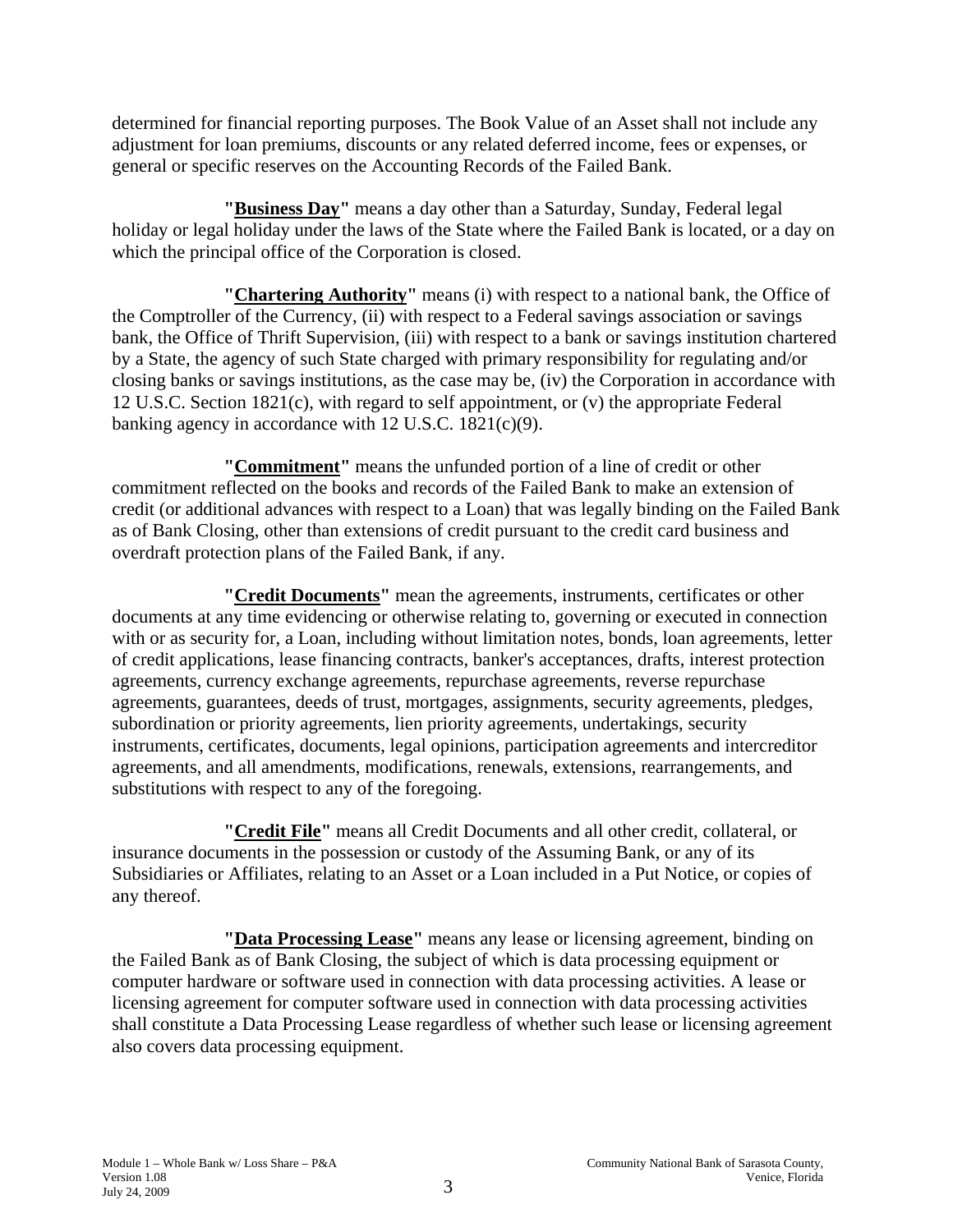**"Deposit"** means a deposit as defined in 12 U.S.C. Section 1813(l), including without limitation, outstanding cashier's checks and other official checks and all uncollected items included in the depositors' balances and credited on the books and records of the Failed Bank; provided, that the term "Deposit" shall not include all or any portion of those deposit balances which, in the discretion of the Receiver or the Corporation, (i) may be required to satisfy it for any liquidated or contingent liability of any depositor arising from an unauthorized or unlawful transaction, or (ii) may be needed to provide payment of any liability of any depositor to the Failed Bank or the Receiver, including the liability of any depositor as a director or officer of the Failed Bank, whether or not the amount of the liability is or can be determined as of Bank Closing.

**"Equity Adjustment"** means the dollar amount resulting by subtracting the Book Value, as of Bank Closing, of all Liabilities Assumed under this Agreement by the Assuming Bank from the purchase price, as determined in accordance with this Agreement, as of Bank Closing, of all Assets acquired under this Agreement by the Assuming Bank, which may be a positive or a negative number.

**"Failed Bank Advances"** means the total sums paid by the Failed Bank to (i) protect its lien position, (ii) pay ad valorem taxes and hazard insurance, and (iii) pay credit life insurance, accident and health insurance, and vendor's single interest insurance.

**"Fair Market Value"** means (i)(a) "Market Value" as defined in the regulation prescribing the standards for real estate appraisals used in federally related transactions, 12 C.F.R. § 323.2(g), and accordingly shall mean the most probable price which a property should bring in a competitive and open market under all conditions requisite to a fair sale, the buyer and seller each acting prudently and knowledgeably, and assuming the price is not affected by undue stimulus. Implicit in this definition is the consummation of a sale as of a specified date and the passing of title from seller to buyer under conditions whereby:

(1) Buyer and seller are typically motivated;

(2) Both parties are well informed or well advised, and acting in what they consider their own best interests;

(3) A reasonable time is allowed for exposure in the open market;

(4) Payment is made in terms of cash in U.S. dollars or in terms of financial arrangements comparable thereto; and

(5) The price represents the normal consideration for the property sold unaffected by special or creative financing or sales concessions granted by anyone associated with the sale;

as determined as of Bank Closing by an appraiser chosen by the Assuming Bank from a list of acceptable appraisers provided by the Receiver; any costs and fees associated with such determination shall be shared equally by the Receiver and the Assuming Bank, and (b) which, with respect to Bank Premises (to the extent, if any, that Bank Premises are purchased utilizing this valuation method), shall be determined not later than sixty (60) days after Bank Closing by an appraiser selected by the Receiver and the Assuming Bank within seven (7) days after Bank Closing; or (ii) with respect to property other than Bank Premises purchased utilizing this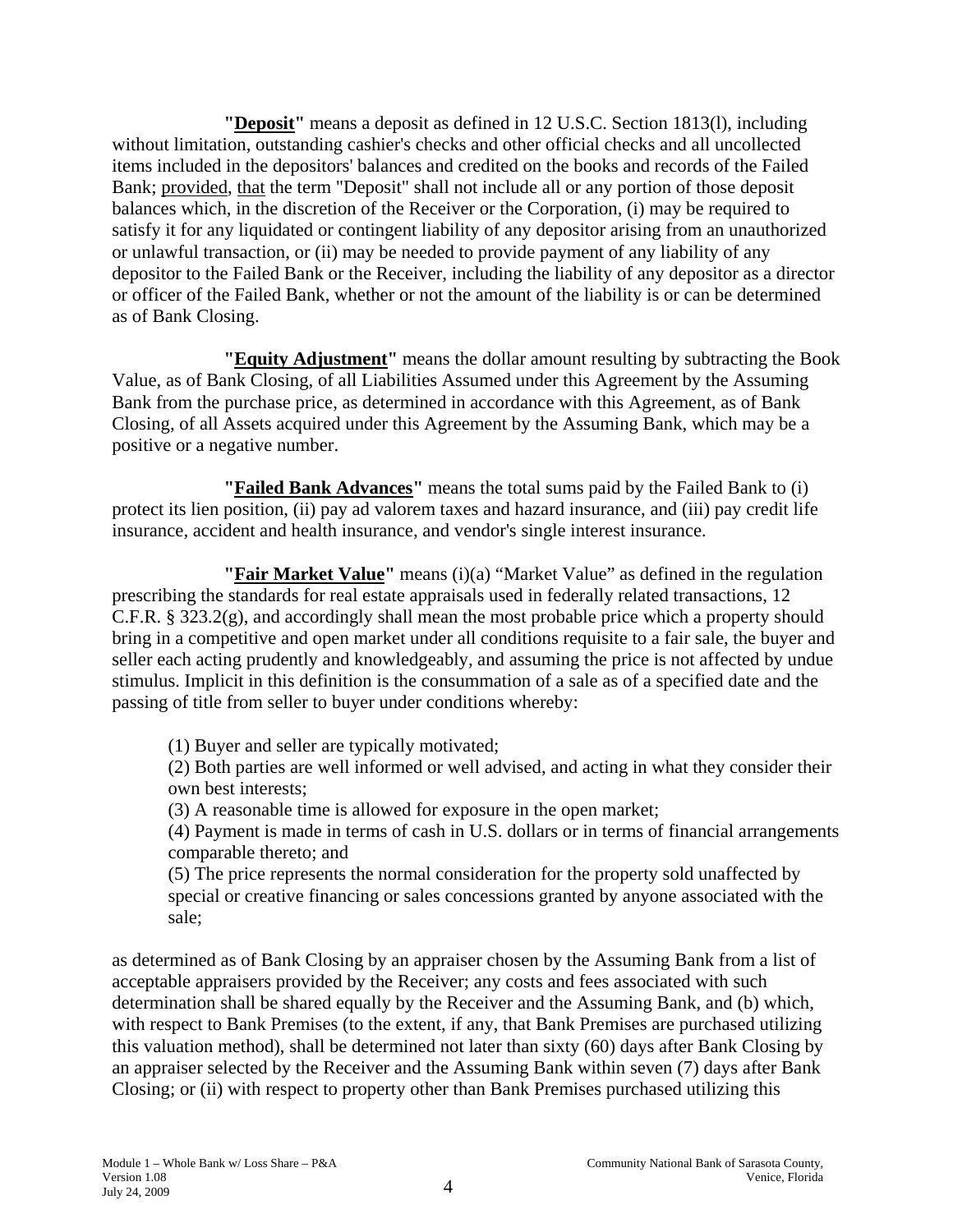valuation method, the price therefore as established by the Receiver and agreed to by the Assuming Bank, or in the absence of such agreement, as determined in accordance with clause  $(i)(a)$  above.

"**First Loss Tranche**" means the dollar amount of liability that the Assuming Bank will incur prior to the commencement of loss sharing, which is the sum of (i) the Assuming Bank's asset premium (discount) bid, as reflected on the Assuming Bank's bid form, plus (ii) the Assuming Bank's Deposit premium bid, as reflected on the Assuming Bank's bid form, plus (iii) the Equity Adjustment. The First Loss Tranche may be a positive or negative number.

"**Fixtures**" means those leasehold improvements, additions, alterations and installations constituting all or a part of Bank Premises and which were acquired, added, built, installed or purchased at the expense of the Failed Bank, regardless of the holder of legal title thereto as of Bank Closing.

**"Furniture and Equipment"** means the furniture and equipment, other than motor vehicles, leased or owned by the Failed Bank and reflected on the books of the Failed Bank as of Bank Closing, including without limitation automated teller machines, carpeting, furniture, office machinery (including personal computers), shelving, office supplies, telephone, surveillance, security systems and artwork. Motor vehicles shall be considered other assets and pass at Book Value.

**"Indemnitees"** means, except as provided in paragraph (k) of Section 12.1, (i) the Assuming Bank, (ii) the Subsidiaries and Affiliates of the Assuming Bank other than any Subsidiaries or Affiliates of the Failed Bank that are or become Subsidiaries or Affiliates of the Assuming Bank, and (iii) the directors, officers, employees and agents of the Assuming Bank and its Subsidiaries and Affiliates who are not also present or former directors, officers, employees or agents of the Failed Bank or of any Subsidiary or Affiliate of the Failed Bank.

**"Information Package"** means the most recent compilation of financial and other data with respect to the Failed Bank, including any amendments or supplements thereto, provided to the Assuming Bank by the Corporation on the web site used by the Corporation to market the Failed Bank to potential acquirers.

**"Legal Balance"** means the amount of indebtedness legally owed by an Obligor with respect to a Loan, including principal and accrued and unpaid interest, late fees, attorneys' fees and expenses, taxes, insurance premiums, and similar charges, if any.

**"Liabilities Assumed"** has the meaning provided in Section 2.1.

**"Lien"** means any mortgage, lien, pledge, charge, assignment for security purposes, security interest, or encumbrance of any kind with respect to an Asset, including any conditional sale agreement or capital lease or other title retention agreement relating to such Asset.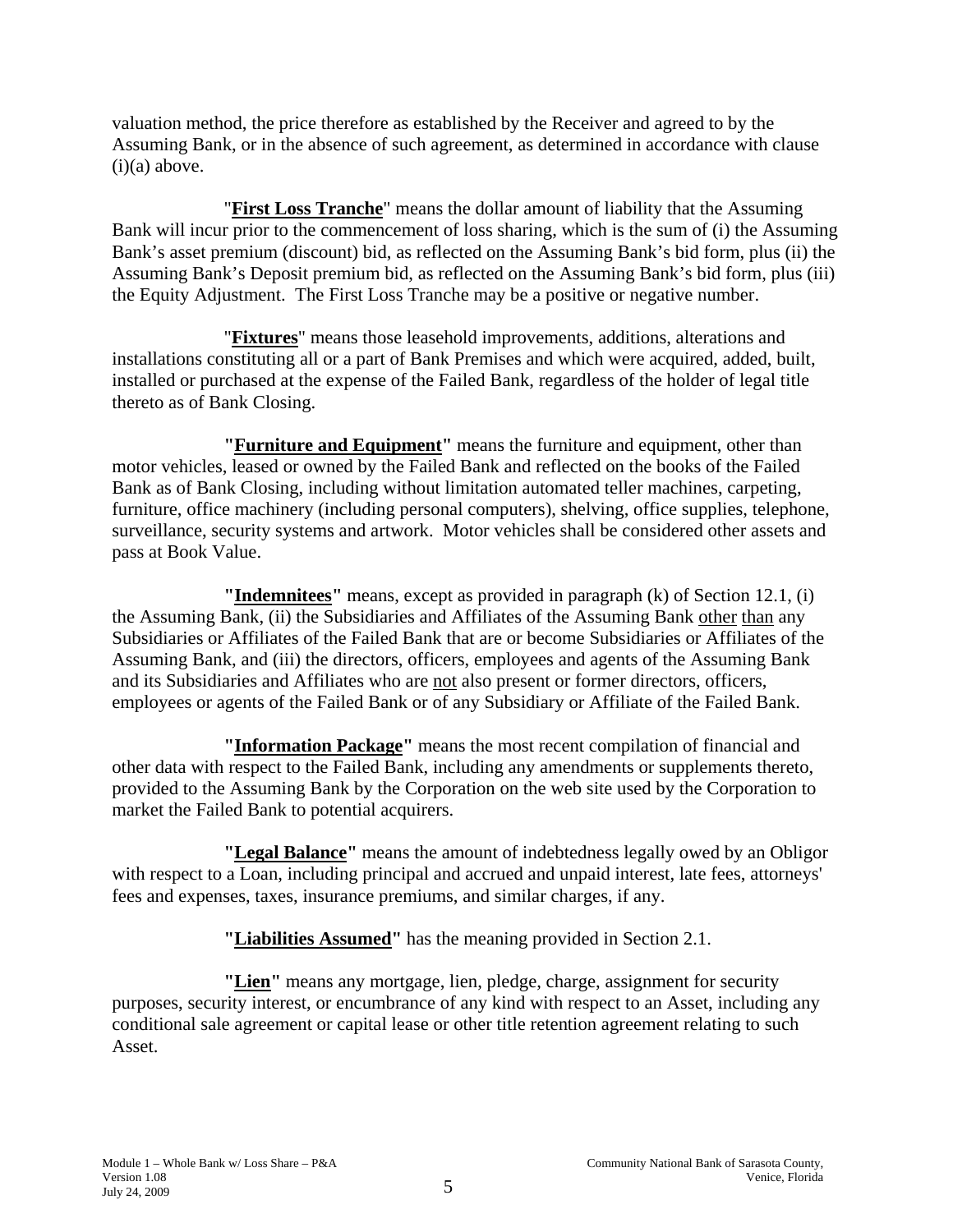**"Loans"** means all of the following owed to or held by the Failed Bank as of Bank Closing:

(i) loans (including loans which have been charged off the Accounting Records of the Failed Bank in whole or in part prior to June 12, 2009), participation agreements, interests in participations, overdrafts of customers (including but not limited to overdrafts made pursuant to an overdraft protection plan or similar extensions of credit in connection with a deposit account), revolving commercial lines of credit, home equity lines of credit, Commitments, United States and/or State-guaranteed student loans, and lease financing contracts;

(ii) all Liens, rights (including rights of set-off), remedies, powers, privileges, demands, claims, priorities, equities and benefits owned or held by, or accruing or to accrue to or for the benefit of, the holder of the obligations or instruments referred to in clause (i) above, including but not limited to those arising under or based upon Credit Documents, casualty insurance policies and binders, standby letters of credit, mortgagee title insurance policies and binders, payment bonds and performance bonds at any time and from time to time existing with respect to any of the obligations or instruments referred to in clause (i) above; and

(iii) all amendments, modifications, renewals, extensions, refinancings, and refundings of or for any of the foregoing.

**"Obligor"** means each Person liable for the full or partial payment or performance of any Loan, whether such Person is obligated directly, indirectly, primarily, secondarily, jointly, or severally.

**"Other Real Estate"** means all interests in real estate (other than Bank Premises and Fixtures), including but not limited to mineral rights, leasehold rights, condominium and cooperative interests, air rights and development rights that are owned by the Failed Bank.

**"Person"** means any individual, corporation, partnership, joint venture, association, joint-stock company, trust, unincorporated organization, or government or any agency or political subdivision thereof, excluding the Corporation.

**"Primary Indemnitor"** means any Person (other than the Assuming Bank or any of its Affiliates) who is obligated to indemnify or insure, or otherwise make payments (including payments on account of claims made against) to or on behalf of any Person in connection with the claims covered under Article XII, including without limitation any insurer issuing any directors and officers liability policy or any Person issuing a financial institution bond or banker's blanket bond.

**"Proforma"** means producing a balance sheet that reflects a reasonably accurate financial statement of the Failed bank through the date of closing. The Proforma financial statements serve as a basis for the opening entries of both the Assuming Bank and the Receiver.

**"Put Date"** has the meaning provided in Section 3.4.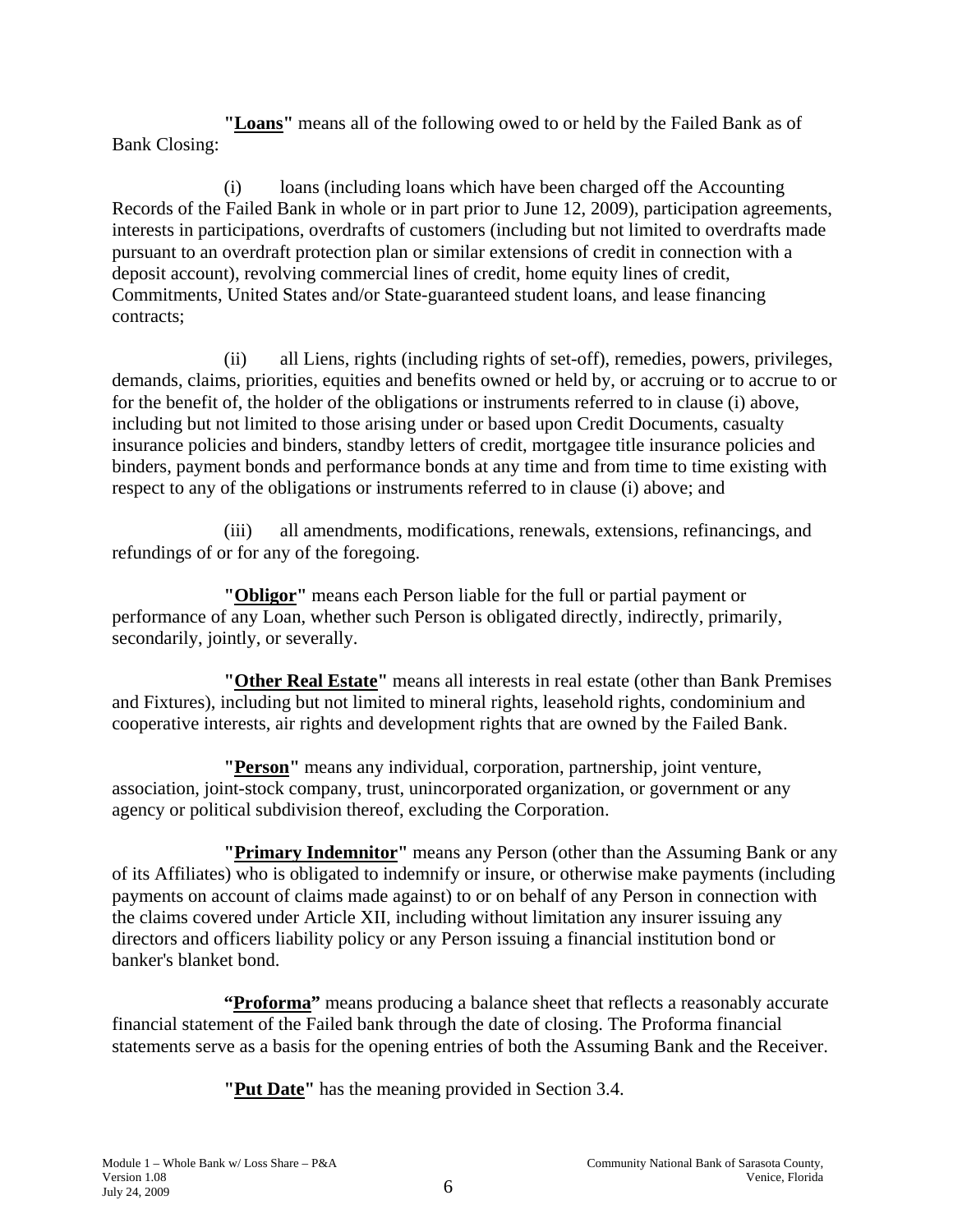**"Put Notice"** has the meaning provided in Section 3.4.

**"Qualified Financial Contract"** means a qualified financial contract as defined in 12 U.S.C. Section 1821(e)(8)(D).

**"Record"** means any document, microfiche, microfilm and computer records (including but not limited to magnetic tape, disc storage, card forms and printed copy) of the Failed Bank generated or maintained by the Failed Bank that is owned by or in the possession of the Receiver at Bank Closing.

**"Related Liability"** with respect to any Asset means any liability existing and reflected on the Accounting Records of the Failed Bank as of Bank Closing for (i) indebtedness secured by mortgages, deeds of trust, chattel mortgages, security interests or other liens on or affecting such Asset, (ii) ad valorem taxes applicable to such Asset, and (iii) any other obligation determined by the Receiver to be directly related to such Asset.

**"Related Liability Amount"** with respect to any Related Liability on the books of the Assuming Bank, means the amount of such Related Liability as stated on the Accounting Records of the Assuming Bank (as maintained in accordance with generally accepted accounting principles) as of the date as of which the Related Liability Amount is being determined. With respect to a liability that relates to more than one asset, the amount of such Related Liability shall be allocated among such assets for the purpose of determining the Related Liability Amount with respect to any one of such assets. Such allocation shall be made by specific allocation, where determinable, and otherwise shall be pro rata based upon the dollar amount of such assets stated on the Accounting Records of the entity that owns such asset.

 **"Repurchase Price"** means, with respect to any Loan the Book Value, adjusted to reflect changes to Book Value after Bank Closing, plus (i) any advances and interest on such Loan after Bank Closing, minus (ii) the total of amounts received by the Assuming Bank for such Loan, regardless of how applied, after Bank Closing, plus (iii) advances made by Assuming Bank, plus (iv) total disbursements of principal made by Receiver that are not included in the Book Value.

**"Safe Deposit Boxes"** means the safe deposit boxes of the Failed Bank, if any, including the removable safe deposit boxes and safe deposit stacks in the Failed Bank's vault(s), all rights and benefits under rental agreements with respect to such safe deposit boxes, and all keys and combinations thereto.

**"Settlement Date"** means the first Business Day immediately prior to the day which is one hundred eighty (180) days after Bank Closing, or such other date prior thereto as may be agreed upon by the Receiver and the Assuming Bank. The Receiver, in its discretion, may extend the Settlement Date.

**"Settlement Interest Rate"** means, for the first calendar quarter or portion thereof during which interest accrues, the rate determined by the Receiver to be equal to the equivalent coupon issue yield on twenty-six (26)-week United States Treasury Bills in effect as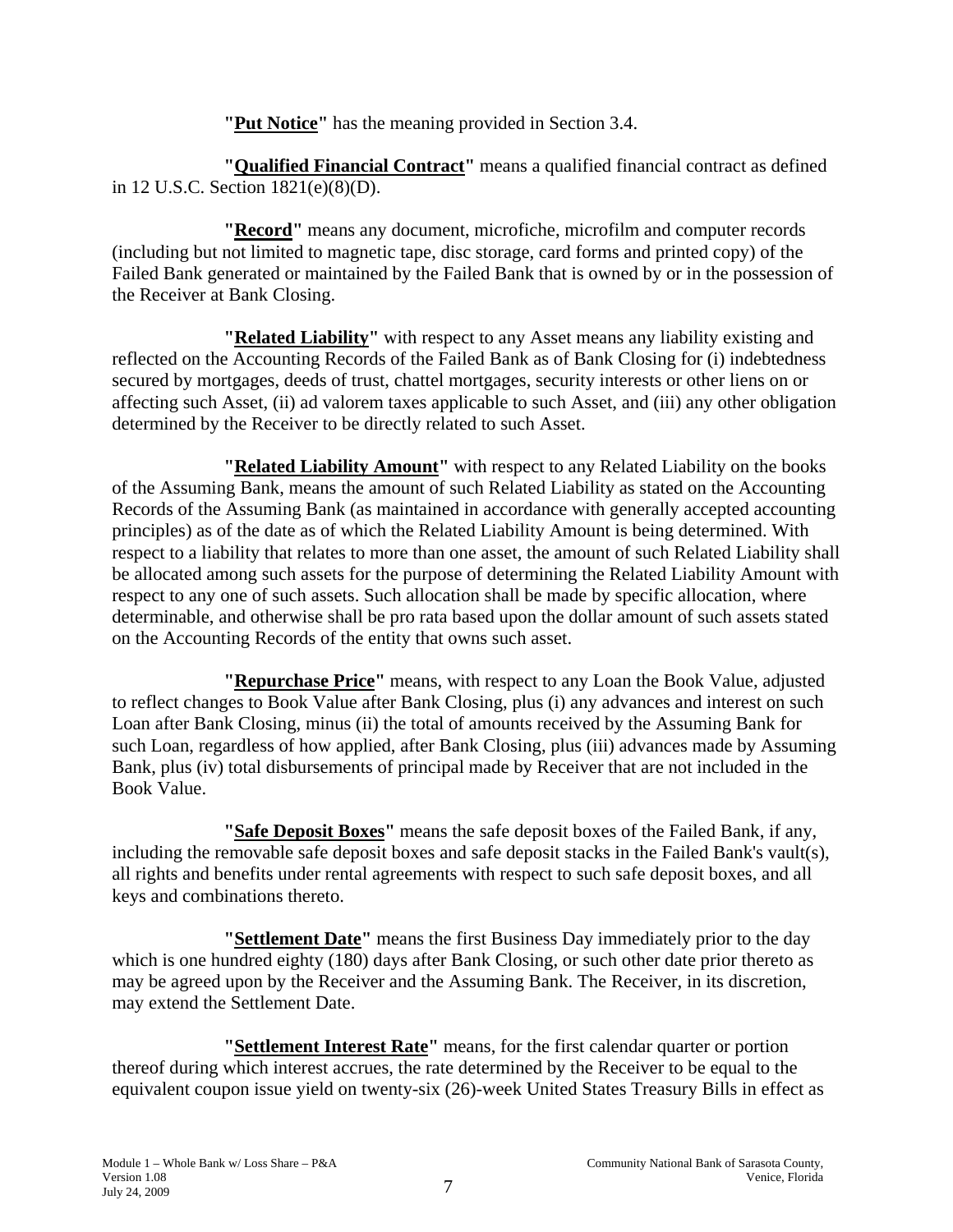of Bank Closing as published in The Wall Street Journal; provided, that if no such equivalent coupon issue yield is available as of Bank Closing, the equivalent coupon issue yield for such Treasury Bills most recently published in The Wall Street Journal prior to Bank Closing shall be used. Thereafter, the rate shall be adjusted to the rate determined by the Receiver to be equal to the equivalent coupon issue yield on such Treasury Bills in effect as of the first day of each succeeding calendar quarter during which interest accrues as published in The Wall Street Journal.

**"Subsidiary"** has the meaning set forth in Section 3(w)(4) of the Federal Deposit Insurance Act, 12 U.S.C. Section 1813(w)(4), as amended.

### **ARTICLE II ASSUMPTION OF LIABILITIES**

<span id="page-11-1"></span><span id="page-11-0"></span> **2.1 Liabilities Assumed by Assuming Bank.** The Assuming Bank expressly assumes at Book Value (subject to adjustment pursuant to Article VIII) and agrees to pay, perform, and discharge all of the following liabilities of the Failed Bank as of Bank Closing, except as otherwise provided in this Agreement (such liabilities referred to as "Liabilities Assumed"):

> (a) Assumed Deposits, except those Deposits specifically listed on Schedule 2.1(a); provided, that as to any Deposits of public money which are Assumed Deposits, the Assuming Bank agrees to properly secure such Deposits with such of the Assets as appropriate which, prior to Bank Closing, were pledged as security therefor by the Failed Bank, or with assets of the Assuming Bank, if such securing Assets, if any, are insufficient to properly secure such Deposits;

(b) liabilities for indebtedness secured by mortgages, deeds of trust, chattel mortgages, security interests or other liens on or affecting any Assets, if any; provided, that the assumption of any liability pursuant to this paragraph shall be limited to the market value of the Assets securing such liability as determined by the Receiver;

(c) borrowings from Federal Reserve Banks and Federal Home Loan Banks, if any, provided, that the assumption of any liability pursuant to this paragraph shall be limited to the market value of the assets securing such liability as determined by the Receiver; and overdrafts, debit balances, service charges, reclamations, and adjustments to accounts with the Federal Reserve Banks as reflected on the books and records of any such Federal Reserve Bank within ninety (90) days after Bank Closing, if any;

(d) ad valorem taxes applicable to any Asset, if any; provided, that the assumption of any ad valorem taxes pursuant to this paragraph shall be limited to an amount equal to the market value of the Asset to which such taxes apply as determined by the Receiver;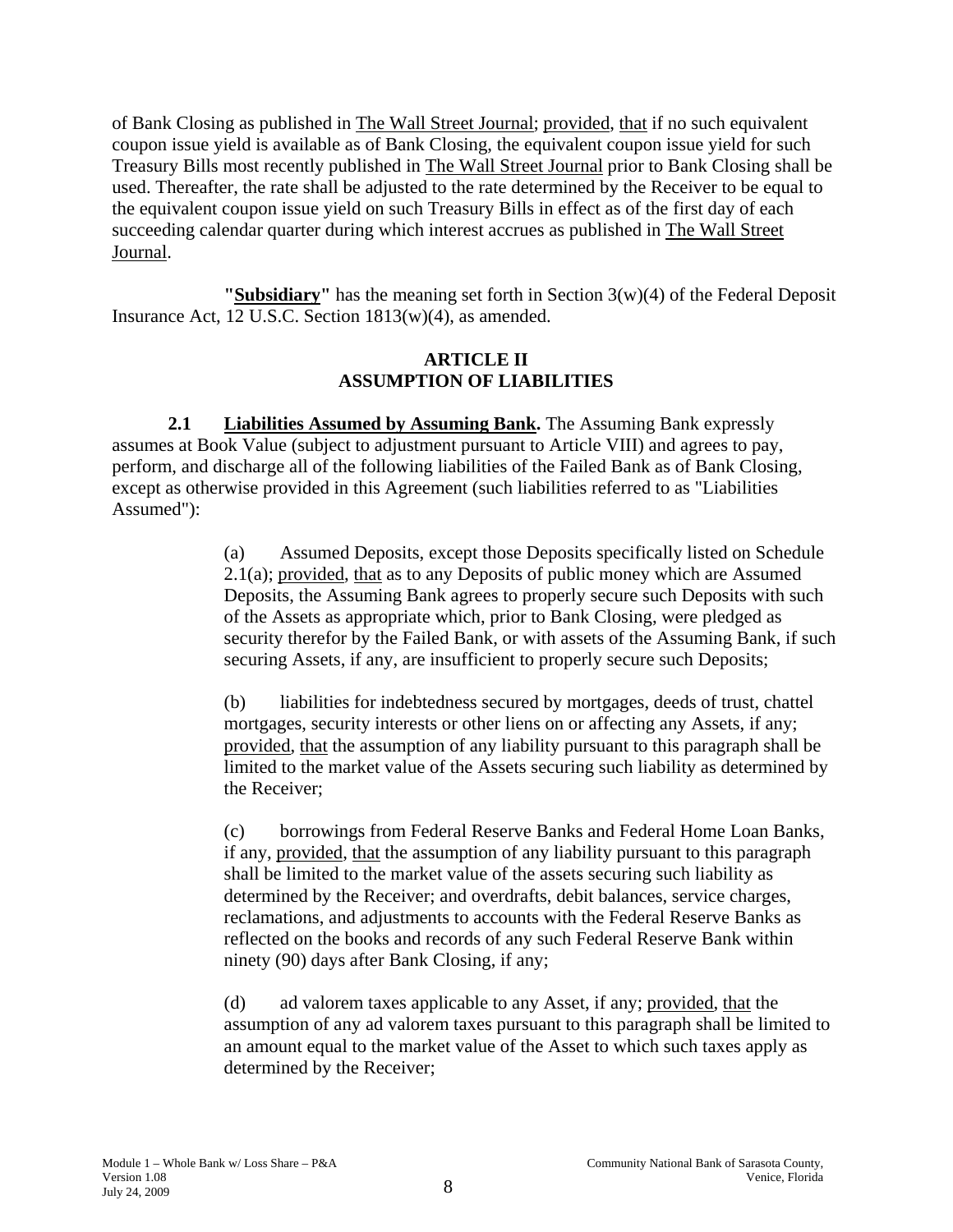(e) liabilities, if any, for federal funds purchased, repurchase agreements and overdrafts in accounts maintained with other depository institutions (including any accrued and unpaid interest thereon computed to and including Bank Closing); provided, that the assumption of any liability pursuant to this paragraph shall be limited to the market value of the Assets securing such liability as determined by the Receiver;

(f) United States Treasury tax and loan note option accounts, if any;

(g) liabilities for any acceptance or commercial letter of credit (other than "standby letters of credit" as defined in 12 C.F.R. Section 337.2(a)); provided, that the assumption of any liability pursuant to this paragraph shall be limited to the market value of the Assets securing such liability as determined by the Receiver;

(h) duties and obligations assumed pursuant to this Agreement including without limitation those relating to the Failed Bank's credit card business, overdraft protection plans, safe deposit business, safekeeping business or trust business, if any;

(i) liabilities, if any, for Commitments;

(j) liabilities, if any, for amounts owed to any Subsidiary of the Failed Bank acquired under Section 3.1;

(k) liabilities, if any, with respect to Qualified Financial Contracts;

(l) duties and obligations under any contract pursuant to which the Failed Bank provides mortgage servicing for others, or mortgage servicing is provided to the Failed Bank by others; and

(m) all asset-related offensive litigation liabilities and all asset-related defensive litigation liabilities, but only to the extent such liabilities relate to assets subject to a loss share agreement, and provided that all other defensive litigation and any class actions with respect to credit card business are retained by the Receiver.

Schedule 2.1 attached hereto and incorporated herein sets forth certain categories of Liabilities Assumed and the aggregate Book Value of the Liabilities Assumed in such categories. Such schedule is based upon the best information available to the Receiver and may be adjusted as provided in Article VIII.

<span id="page-12-0"></span>**2.2 Interest on Deposit Liabilities.** The Assuming Bank agrees that, from and after Bank Closing, it will accrue and pay interest on Deposit liabilities assumed pursuant to Section 2.1 at a rate(s) it shall determine; provided, that for non-transaction Deposit liabilities such rate(s) shall not be less than the lowest rate offered by the Assuming Bank to its depositors for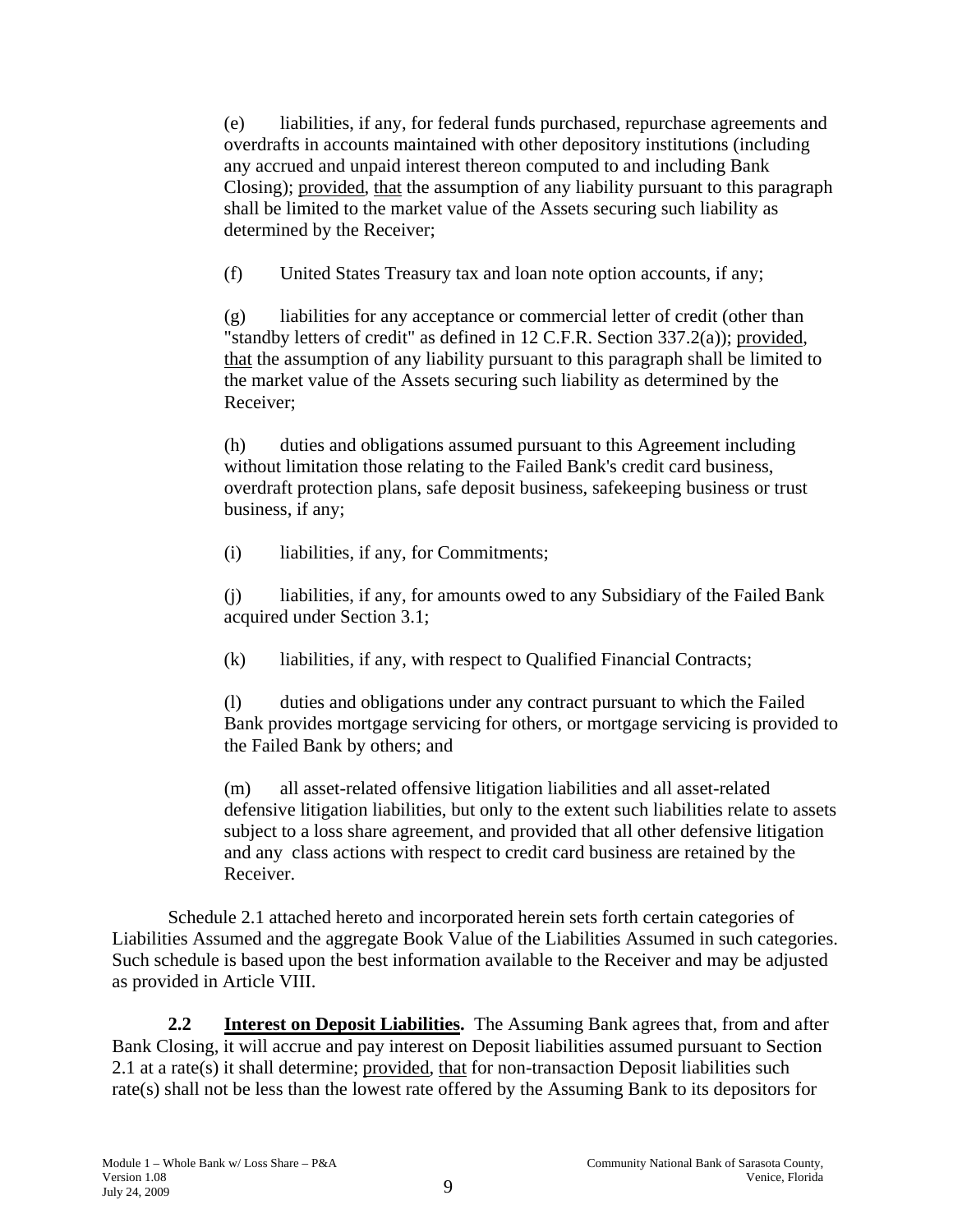non-transaction deposit accounts. The Assuming Bank shall permit each depositor to withdraw, without penalty for early withdrawal, all or any portion of such depositor's Deposit, whether or not the Assuming Bank elects to pay interest in accordance with any deposit agreement formerly existing between the Failed Bank and such depositor; and further provided, that if such Deposit has been pledged to secure an obligation of the depositor or other party, any withdrawal thereof shall be subject to the terms of the agreement governing such pledge. The Assuming Bank shall give notice to such depositors as provided in Section 5.3 of the rate(s) of interest which it has determined to pay and of such withdrawal rights.

<span id="page-13-0"></span>**2.3 Unclaimed Deposits.** Fifteen (15) months following the Bank Closing Date, the Assuming Bank will provide the Receiver a listing of all deposit accounts, including the type of account, not claimed by the depositor. The Receiver will review the list and authorize the Assuming Bank to act on behalf of the Receiver to send a "Final Legal Notice" to the owner(s) of the unclaimed deposits reminding them of the need to claim or arrange to continue their account(s) with the Assuming Bank. The Assuming Bank will send the "Final Legal Notice" to the depositors within thirty (30) days following notification of the Receiver's authorization. The Assuming Bank will prepare an Affidavit of Mailing and will forward the Affidavit of Mailing to the Receiver after mailing out the "Final Legal Notice" to the owner(s) of unclaimed deposit accounts.

If, within eighteen (18) months after Bank Closing, any depositor of the Failed Bank does not claim or arrange to continue such depositor's Deposit assumed pursuant to Section 2.1 at the Assuming Bank, the Assuming Bank shall, within fifteen (15) Business Days after the end of such eighteen (18) month period, (i) refund to the Receiver the full amount of each such deposit (without reduction for service charges), (ii) provide to the Receiver a schedule of all such refunded Deposits in such form as may be prescribed by the Receiver, and (iii) assign, transfer, convey, and deliver to the Receiver, all right, title, and interest of the Assuming Bank in and to the Records previously transferred to the Assuming Bank and other records generated or maintained by the Assuming Bank pertaining to such Deposits. During such eighteen (18) month period, at the request of the Receiver, the Assuming Bank promptly shall provide to the Receiver schedules of unclaimed deposits in such form as may be prescribed by the Receiver.

<span id="page-13-1"></span>**2.4 Employee Plans.** Except as provided in Section 4.12, the Assuming Bank shall have no liabilities, obligations or responsibilities under the Failed Bank's health care, bonus, vacation, pension, profit sharing, deferred compensation, 401K or stock purchase plans or similar plans, if any, unless the Receiver and the Assuming Bank agree otherwise subsequent to the date of this Agreement.

### **ARTICLE III PURCHASE OF ASSETS**

<span id="page-13-3"></span><span id="page-13-2"></span>**3.1** Assets Purchased by Assuming Bank. With the exception of certain assets expressly excluded in Sections 3.5 and 3.6, the Assuming Bank hereby purchases from the Receiver, and the Receiver hereby sells, assigns, transfers, conveys, and delivers to the Assuming Bank, all right, title, and interest of the Receiver in and to all of the assets (real, personal and mixed, wherever located and however acquired) including all subsidiaries, joint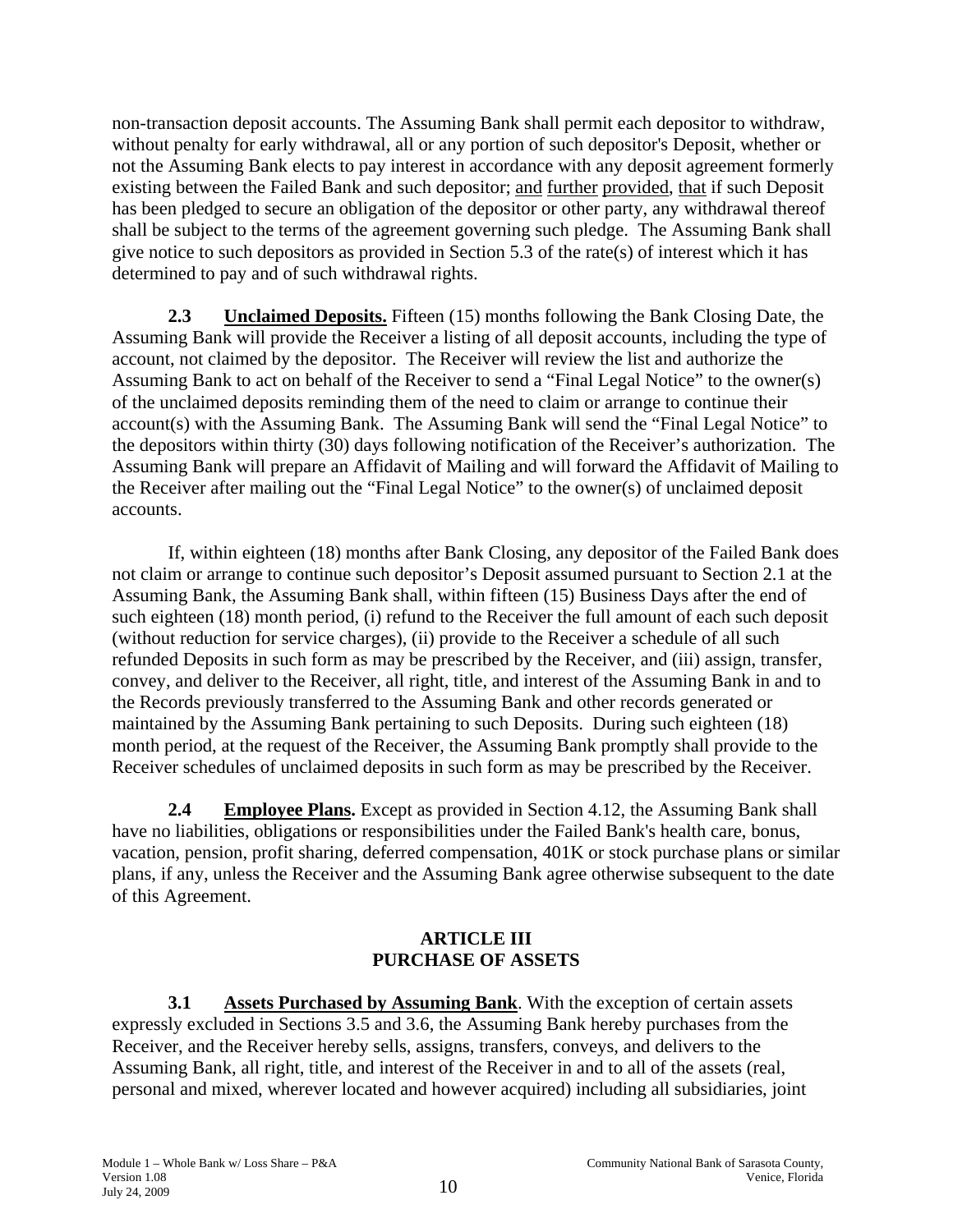Assuming Bank includes, but is not limited to, the entities listed on Schedule 3.1a. ventures, partnerships, and any and all other business combinations or arrangements, whether active, inactive, dissolved or terminated, of the Failed Bank whether or not reflected on the books of the Failed Bank as of Bank Closing. Schedules 3.1 and 3.1a attached hereto and incorporated herein set forth certain categories of Assets purchased hereunder. Such schedules are based upon the best information available to the Receiver and may be adjusted as provided in Article VIII. Assets are purchased hereunder by the Assuming Bank subject to all liabilities for indebtedness collateralized by Liens affecting such Assets to the extent provided in Section 2.1. The subsidiaries, joint ventures, partnerships, and any and all other business combinations or arrangements, whether active, inactive, dissolved or terminated being purchased by the Notwithstanding Section 4.8, the Assuming Bank specifically purchases all mortgage servicing rights and obligations of the Failed Bank.

# **3.2 Asset Purchase Price**.

<span id="page-14-0"></span>(a) All Assets and assets of the Failed Bank subject to an option to purchase by the Assuming Bank shall be purchased for the amount, or the amount resulting from the method specified for determining the amount, as specified on Schedule 3.2, except as otherwise may be provided herein. Any Asset, asset of the Failed Bank subject to an option to purchase or other asset purchased for which no purchase price is specified on Schedule 3.2 or otherwise herein shall be purchased at its Book Value. Loans or other assets charged off the Accounting Records of the Failed Bank prior to June 12, 2009, shall be purchased at a price of zero.

(b) The purchase price for securities (other than the capital stock of any Acquired Subsidiary) purchased under Section 3.1 by the Assuming Bank shall be the market value thereof as of Bank Closing, which market value shall be (i) the market price for each such security quoted at the close of the trading day effective on Bank Closing as published electronically by Bloomberg, L.P., or alternatively, at the discretion of the Receiver, IDC/Financial Times (FT) Interactive Data; (ii) provided, that if such market price is not available for any such security, the Assuming Bank will submit a bid for each such security within three days of notification/bid request by the Receiver (unless a different time period is agreed to by the Assuming Bank and the Receiver) and the Receiver, in its sole discretion will accept or reject each such bid; and (iii) further provided in the absence of an acceptable bid from the Assuming Bank, each such security shall not pass to the Assuming Bank and shall be deemed to be an excluded asset hereunder.

(c) Qualified Financial Contracts shall be purchased at market value determined in accordance with the terms of Exhibit 3.2(c). Any costs associated with such valuation shall be shared equally by the Receiver and the Assuming Bank.

<span id="page-14-1"></span> **3.3 Manner of Conveyance; Limited Warranty; Nonrecourse; Etc. THE CONVEYANCE OF ALL ASSETS, INCLUDING REAL AND PERSONAL PROPERTY INTERESTS, PURCHASED BY THE ASSUMING BANK UNDER THIS AGREEMENT SHALL BE MADE, AS NECESSARY, BY RECEIVER'S DEED OR RECEIVER'S BILL OF SALE, "AS IS", "WHERE IS", WITHOUT RECOURSE AND, EXCEPT AS OTHERWISE SPECIFICALLY PROVIDED IN THIS AGREEMENT, WITHOUT ANY**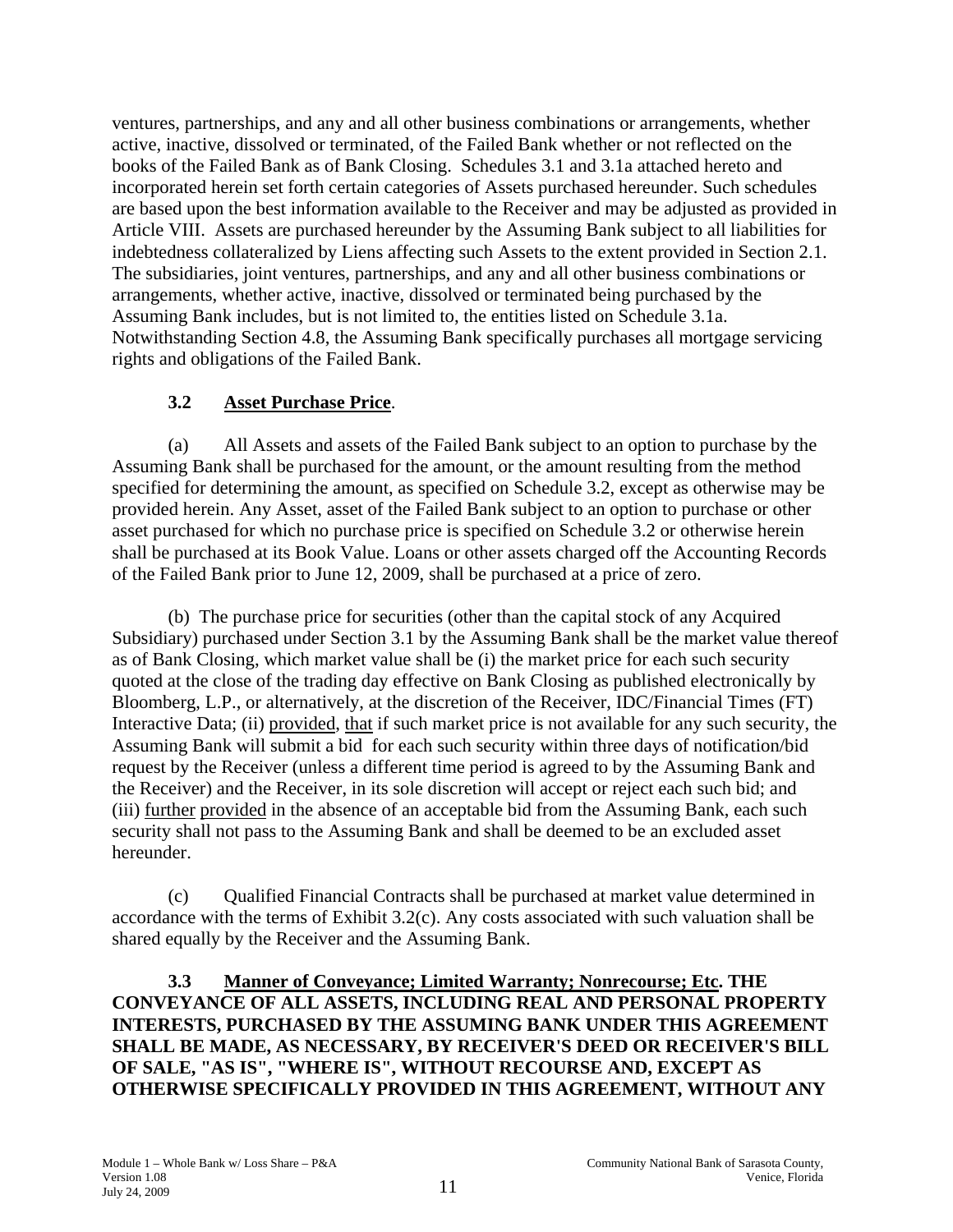### **WARRANTIES WHATSOEVER WITH RESPECT TO SUCH ASSETS, EXPRESS OR IMPLIED, WITH RESPECT TO TITLE, ENFORCEABILITY, COLLECTIBILITY, DOCUMENTATION OR FREEDOM FROM LIENS OR ENCUMBRANCES (IN WHOLE OR IN PART), OR ANY OTHER MATTERS.**

## **3.4 Puts of Assets to the Receiver**.

### (a) **Puts Prior to the Settlement Date.**

<span id="page-15-0"></span>(i) During the period from Bank Closing to and including the Business Day immediately preceding the Settlement Date, the Assuming Bank shall be entitled to require the Receiver to purchase any Asset which the Assuming Bank can establish is evidenced by forged or stolen instruments as of Bank Closing; provided, that, the Assuming Bank shall not have the right to require the Receiver to purchase any such Asset with respect to which the Assuming Bank has taken any action referred to in Section 3.4(a)(ii) with respect to such Asset.

(ii) At the end of the thirty (30)-day period following Bank Closing and at that time only, in accordance with this Section 3.4, the Assuming Bank shall be entitled to require the Receiver to purchase any remaining overdraft transferred to the Assuming Bank pursuant to 3.1 which both was made after June 12, 2009, and was not made pursuant to an overdraft protection plan or similar extension of credit.

The Assuming Bank shall transfer all such Assets to the Receiver without recourse, and shall indemnify the Receiver against any and all claims of any Person claiming by, through or under the Assuming Bank with respect to any such Asset, as provided in Section 12.4.

(b) **Notices to the Receiver**. In the event that the Assuming Bank elects to require the Receiver to purchase one or more Assets, the Assuming Bank shall deliver to the Receiver a notice (a "Put Notice") which shall include:

- (i) a list of all Assets that the Assuming Bank requires the Receiver to purchase;
- (ii) a list of all Related Liabilities with respect to the Assets identified pursuant to (i) above; and
- (iii) a statement of the estimated Repurchase Price of each Asset identified pursuant to (i) above as of the applicable Put Date.

Such notice shall be in the form prescribed by the Receiver or such other form to which the Receiver shall consent. As provided in Section 9.6, the Assuming Bank shall deliver to the Receiver such documents, Credit Files and such additional information relating to the subject matter of the Put Notice as the Receiver may request and shall provide to the Receiver full access to all other relevant books and records.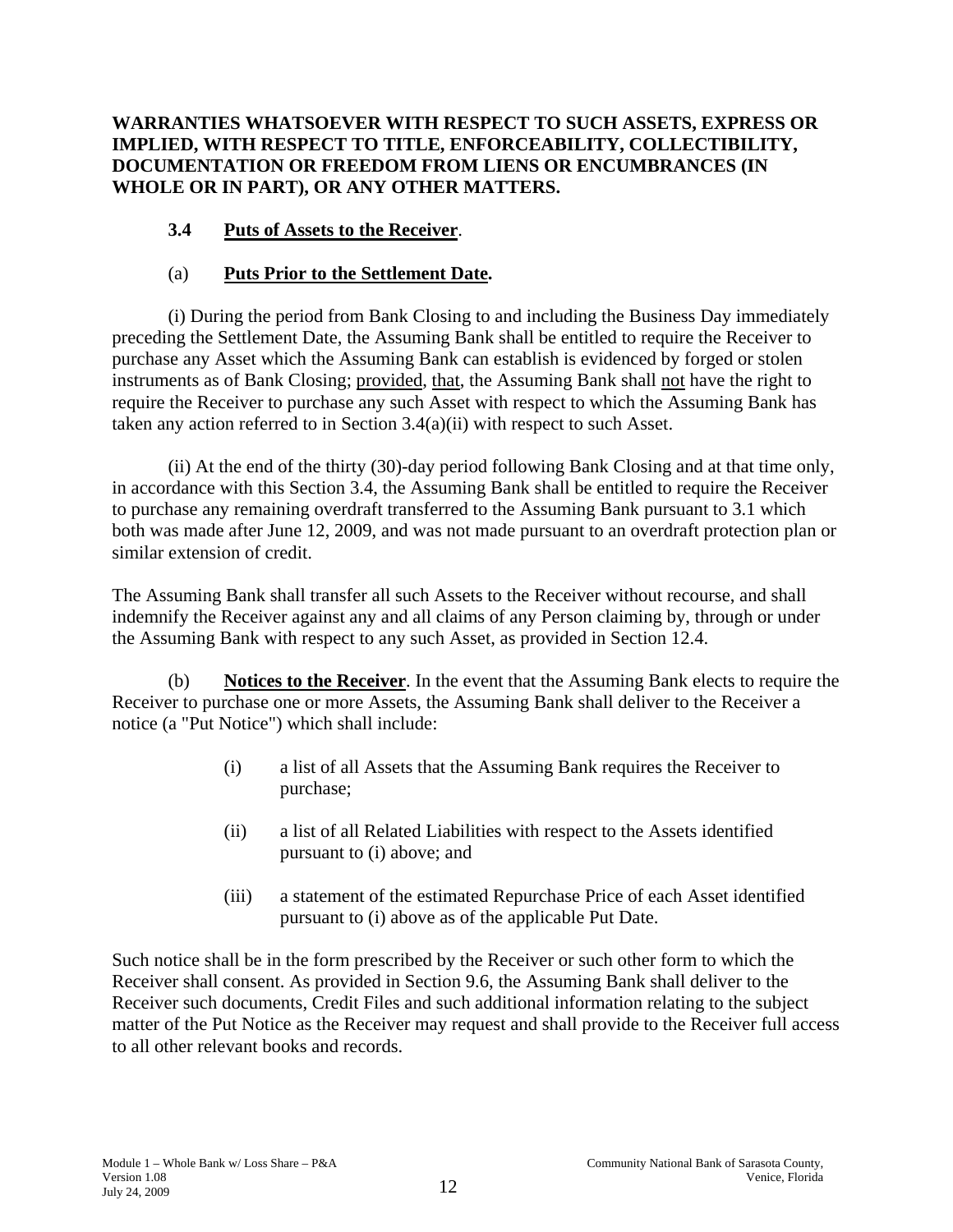(c) **Purchase by Receiver**. The Receiver shall purchase Assets that are specified in the Put Notice and shall assume Related Liabilities with respect to such Assets, and the transfer of such Assets and Related Liabilities shall be effective as of a date determined by the Receiver which date shall not be later than thirty (30) days after receipt by the Receiver of the Put Notice (the "Put Date").

(d) **Purchase Price and Payment Date**. Each Asset purchased by the Receiver pursuant to this Section 3.4 shall be purchased at a price equal to the Repurchase Price of such Asset less the Related Liability Amount applicable to such Asset, in each case determined as of the applicable Put Date. If the difference between such Repurchase Price and such Related Liability Amount is positive, then the Receiver shall pay to the Assuming Bank the amount of such difference; if the difference between such amounts is negative, then the Assuming Bank shall pay to the Receiver the amount of such difference. The Assuming Bank or the Receiver, as the case may be, shall pay the purchase price determined pursuant to this Section 3.4(d) not later than the twentieth (20th) Business Day following the applicable Put Date, together with interest on such amount at the Settlement Interest Rate for the period from and including such Put Date to and including the day preceding the date upon which payment is made.

(e) **Servicing.** The Assuming Bank shall administer and manage any Asset subject to purchase by the Receiver in accordance with usual and prudent banking standards and business practices until such time as such Asset is purchased by the Receiver.

(f) **Reversals**. In the event that the Receiver purchases an Asset (and assumes the Related Liability) that it is not required to purchase pursuant to this Section 3.4, the Assuming Bank shall repurchase such Asset (and assume such Related Liability) from the Receiver at a price computed so as to achieve the same economic result as would apply if the Receiver had never purchased such Asset pursuant to this Section 3.4.

<span id="page-16-0"></span>**3.5 Assets Not Purchased by Assuming Bank**. The Assuming Bank does not purchase, acquire or assume, or (except as otherwise expressly provided in this Agreement) obtain an option to purchase, acquire or assume under this Agreement:

(a) any financial institution bonds, banker's blanket bonds, or public liability, fire, or extended coverage insurance policy or any other insurance policy of the Failed Bank, or premium refund, unearned premium derived from cancellation, or any proceeds payable with respect to any of the foregoing;

(b) any interest, right, action, claim, or judgment against (i) any officer, director, employee, accountant, attorney, or any other Person employed or retained by the Failed Bank or any Subsidiary of the Failed Bank on or prior to Bank Closing arising out of any act or omission of such Person in such capacity, (ii) any underwriter of financial institution bonds, banker's blanket bonds or any other insurance policy of the Failed Bank, (iii) any shareholder or holding company of the Failed Bank, or (iv) any other Person whose action or inaction may be related to any loss (exclusive of any loss resulting from such Person's failure to pay on a Loan made by the Failed Bank) incurred by the Failed Bank; provided, that for the purposes hereof, the acts, omissions or other events giving rise to any such claim shall have occurred on or before Bank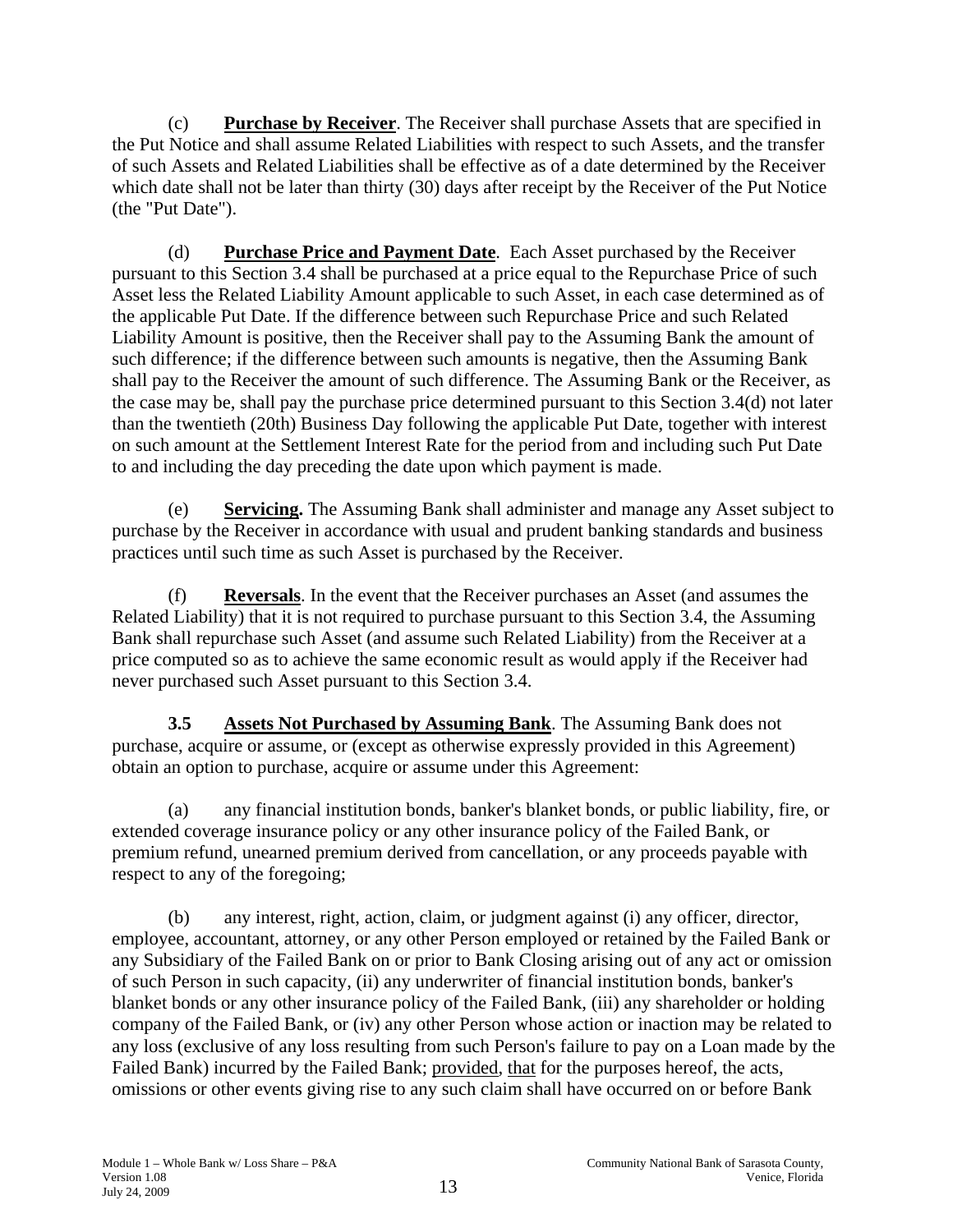Closing, regardless of when any such claim is discovered and regardless of whether any such claim is made with respect to a financial institution bond, banker's blanket bond, or any other insurance policy of the Failed Bank in force as of Bank Closing;

(c) prepaid regulatory assessments of the Failed Bank, if any;

(d) legal or equitable interests in tax receivables of the Failed Bank, if any, including any claims arising as a result of the Failed Bank having entered into any agreement or otherwise being joined with another Person with respect to the filing of tax returns or the payment of taxes;

(e) amounts reflected on the Accounting Records of the Failed Bank as of Bank Closing as a general or specific loss reserve or contingency account, if any;

(f) leased or owned Bank Premises and leased or owned Furniture and Equipment and Fixtures and data processing equipment (including hardware and software) located on leased or owned Bank Premises, if any; provided, that the Assuming Bank does obtain an option under Section 4.6, Section 4.7 or Section 4.8, as the case may be, with respect thereto;

(g) owned Bank Premises which the Receiver, in its discretion, determines may contain environmentally hazardous substances;

(h) any "goodwill," as such term is defined in the instructions to the report of condition prepared by banks examined by the Corporation in accordance with 12 C.F.R. Section 304.4, and other intangibles;

- (i) any criminal restitution or forfeiture orders issued in favor of the Failed Bank;
- (j) reserved;
- (k) assets essential to the Receiver in accordance with Section 3.6; and

(l) all private label asset-backed securities, including, but not limited to, those listed on the attached Schedule 3.5(l).

## **3.6 Retention or Repurchase of Assets Essential to Receiver**.

<span id="page-17-0"></span>(a) The Receiver may refuse to sell to the Assuming Bank, or the Assuming Bank agrees, at the request of the Receiver set forth in a written notice to the Assuming Bank, to assign, transfer, convey, and deliver to the Receiver all of the Assuming Bank's right, title and interest in and to, any Asset or asset essential to the Receiver as determined by the Receiver in its discretion (together with all Credit Documents evidencing or pertaining thereto), which may include any Asset or asset that the Receiver determines to be:

> (i) made to an officer, director, or other Person engaging in the affairs of the Failed Bank, its Subsidiaries or Affiliates or any related entities of any of the foregoing;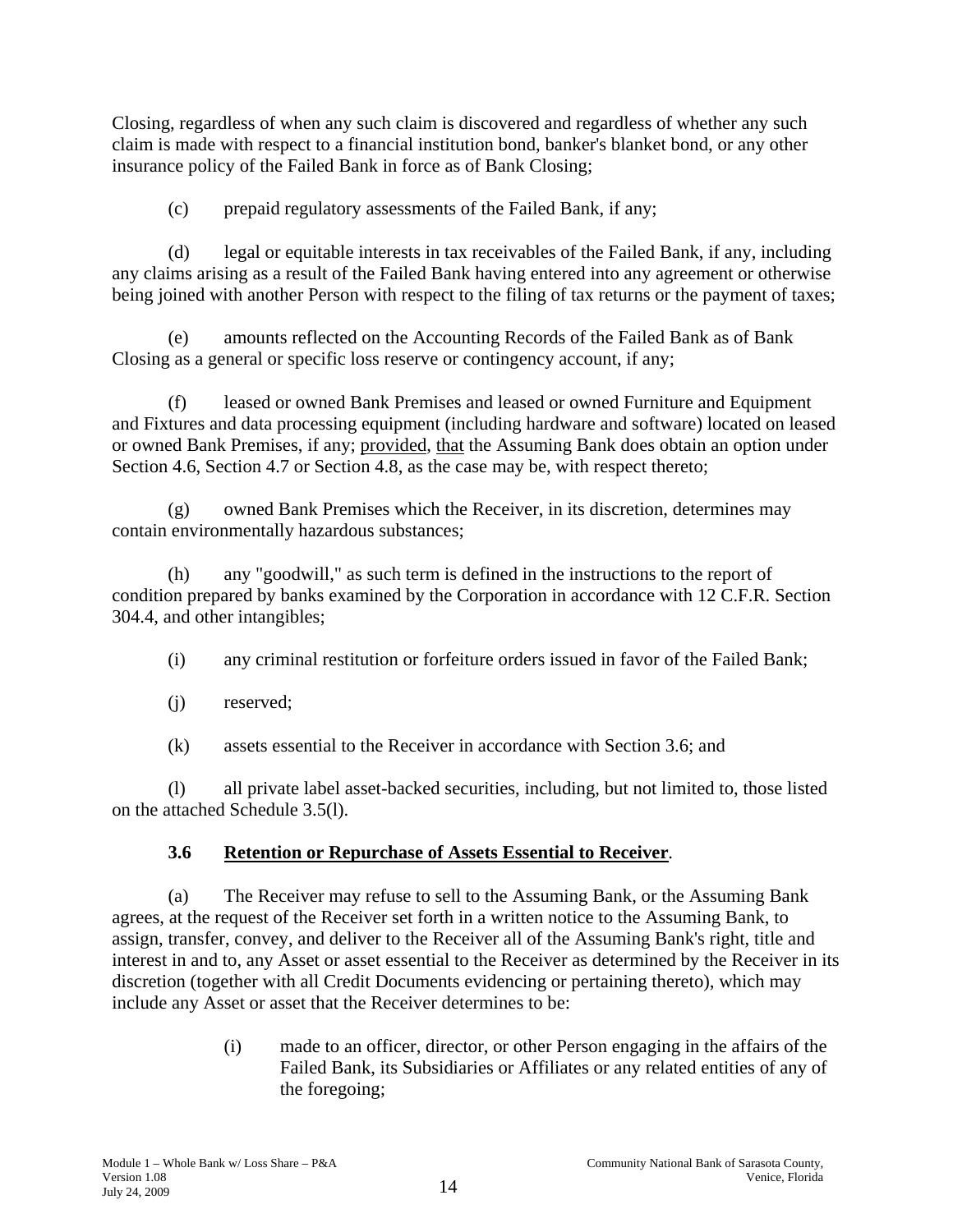- (ii) the subject of any investigation relating to any claim with respect to any item described in Section 3.5(a) or (b), or the subject of, or potentially the subject of, any legal proceedings;
- (iii) made to a Person who is an Obligor on a loan owned by the Receiver or the Corporation in its corporate capacity or its capacity as receiver of any institution;
- (iv) secured by collateral which also secures any asset owned by the Receiver; or
- (v) related to any asset of the Failed Bank not purchased by the Assuming Bank under this Article III or any liability of the Failed Bank not assumed by the Assuming Bank under Article II.

(b) Each such Asset or asset purchased by the Receiver shall be purchased at a price equal to the Repurchase Price thereof less the Related Liability Amount with respect to any Related Liabilities related to such Asset or asset, in each case determined as of the date of the notice provided by the Receiver pursuant to Section 3.6(a). The Receiver shall pay the Assuming Bank not later than the twentieth (20th) Business Day following receipt of related Credit Documents and Credit Files together with interest on such amount at the Settlement Interest Rate for the period from and including the date of receipt of such documents to and including the day preceding the day on which payment is made. The Assuming Bank agrees to administer and manage each such Asset or asset in accordance with usual and prudent banking standards and business practices until each such Asset or asset is purchased by the Receiver. All transfers with respect to Asset or assets under this Section 3.6 shall be made as provided in Section 9.6. The Assuming Bank shall transfer all such Asset or assets and Related Liabilities to the Receiver without recourse, and shall indemnify the Receiver against any and all claims of any Person claiming by, through or under the Assuming Bank with respect to any such Asset or asset, as provided in Section 12.4.

### **ARTICLE IV ASSUMPTION OF CERTAIN DUTIES AND OBLIGATIONS**

The Assuming Bank agrees with the Receiver and the Corporation as follows:

<span id="page-18-1"></span><span id="page-18-0"></span>**4.1** Continuation of Banking Business. For the period commencing the first banking Business Day after Bank Closing and ending no earlier than the first anniversary of Bank Closing, the Assuming Bank will provide full service banking in the trade area of the Failed Bank. Thereafter, the Assuming Bank may cease providing such banking services in the trade area of the Failed Bank, provided the Assuming Bank has received all necessary regulatory approvals. At the option of the Assuming Bank, such banking services may be provided at any or all of the Bank Premises, or at other premises within such trade area. The trade area shall be determined by the Receiver.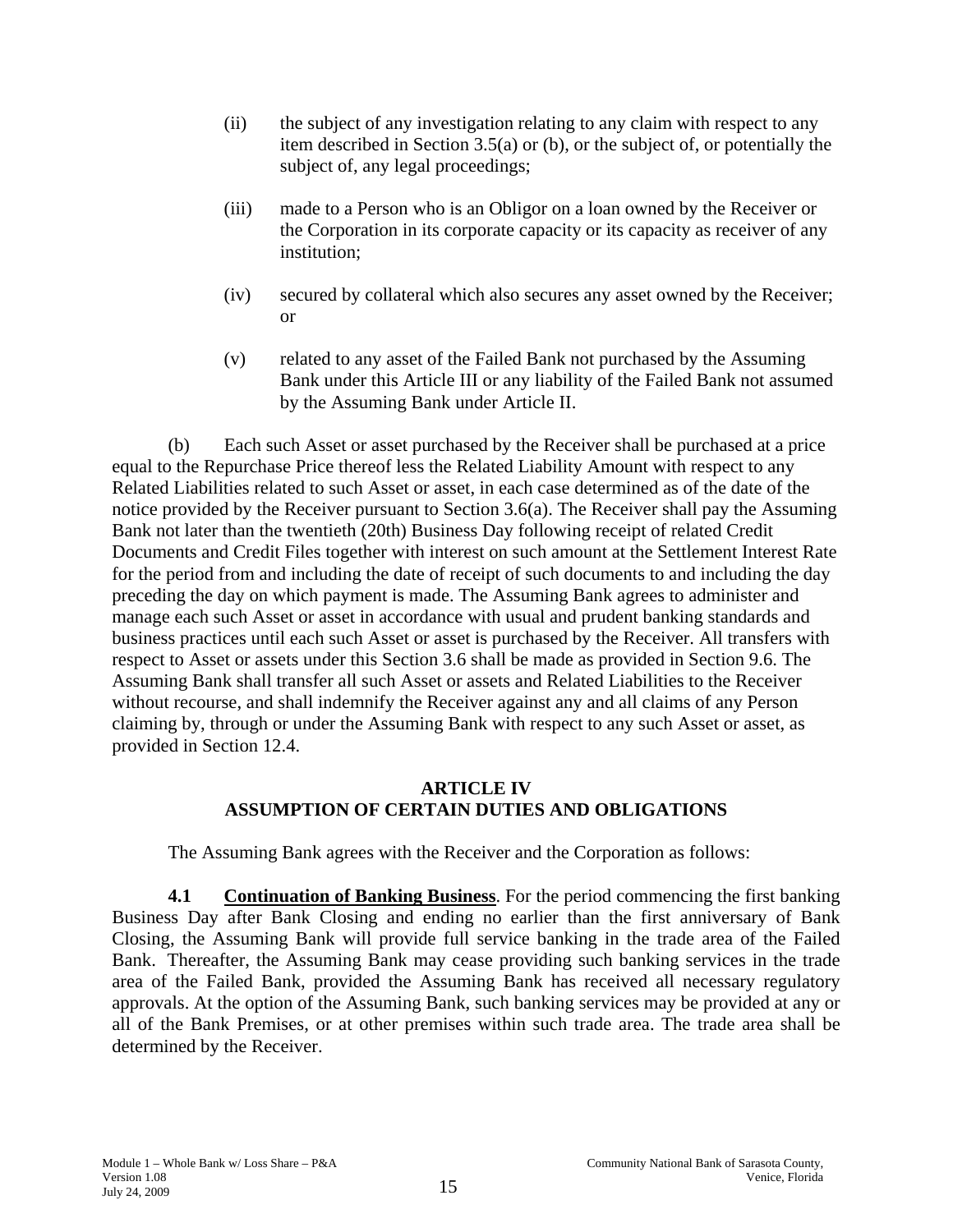**4.2 Agreement with Respect to Credit Card Business**. The Assuming Bank agrees to honor and perform, from and after Bank Closing, all duties and obligations with respect to the Failed Bank's credit card business, and/or processing related to credit cards, if any, and assumes all outstanding extensions of credit with respect thereto.

**4.3 Agreement with Respect to Safe Deposit Business**. The Assuming Bank assumes and agrees to discharge, from and after Bank Closing, in the usual course of conducting a banking business, the duties and obligations of the Failed Bank with respect to all Safe Deposit Boxes, if any, and to maintain all of the necessary facilities for the use of such boxes by the renters thereof during the period for which such boxes have been rented and the rent therefor paid to the Failed Bank, subject to the provisions of the rental agreements between the Failed Bank and the respective renters of such boxes; provided, that the Assuming Bank may relocate the Safe Deposit Boxes to any office of the Assuming Bank located in the trade area of the Failed Bank. The Safe Deposit Boxes shall be located and maintained in the trade area of the Failed Bank for a minimum of one year from Bank Closing. The trade area shall be determined by the Receiver. Fees related to the safe deposit business earned prior to Bank Closing shall be for the benefit of the Receiver and fees earned after Bank Closing shall be for the benefit of the Assuming Bank.

**4.4 Agreement with Respect to Safekeeping Business**. The Receiver transfers, conveys and delivers to the Assuming Bank and the Assuming Bank accepts all securities and other items, if any, held by the Failed Bank in safekeeping for its customers as of Bank Closing. The Assuming Bank assumes and agrees to honor and discharge, from and after Bank Closing, the duties and obligations of the Failed Bank with respect to such securities and items held in safekeeping. The Assuming Bank shall be entitled to all rights and benefits heretofore accrued or hereafter accruing with respect thereto. The Assuming Bank shall provide to the Receiver written verification of all assets held by the Failed Bank for safekeeping within sixty (60) days after Bank Closing. The assets held for safekeeping by the Failed Bank shall be held and maintained by the Assuming Bank in the trade area of the Failed Bank for a minimum of one year from Bank Closing. At the option of the Assuming Bank, the safekeeping business may be provided at any or all of the Bank Premises, or at other premises within such trade area. The trade area shall be determined by the Receiver. Fees related to the safekeeping business earned prior to Bank Closing shall be for the benefit of the Receiver and fees earned after Bank Closing shall be for the benefit of the Assuming Bank.

## **4.5 Agreement with Respect to Trust Business**.

<span id="page-19-0"></span>(a) The Assuming Bank shall, without further transfer, substitution, act or deed, to the full extent permitted by law, succeed to the rights, obligations, properties, assets, investments, deposits, agreements, and trusts of the Failed Bank under trusts, executorships, administrations, guardianships, and agencies, and other fiduciary or representative capacities, all to the same extent as though the Assuming Bank had assumed the same from the Failed Bank prior to Bank Closing; provided, that any liability based on the misfeasance, malfeasance or nonfeasance of the Failed Bank, its directors, officers, employees or agents with respect to the trust business is not assumed hereunder.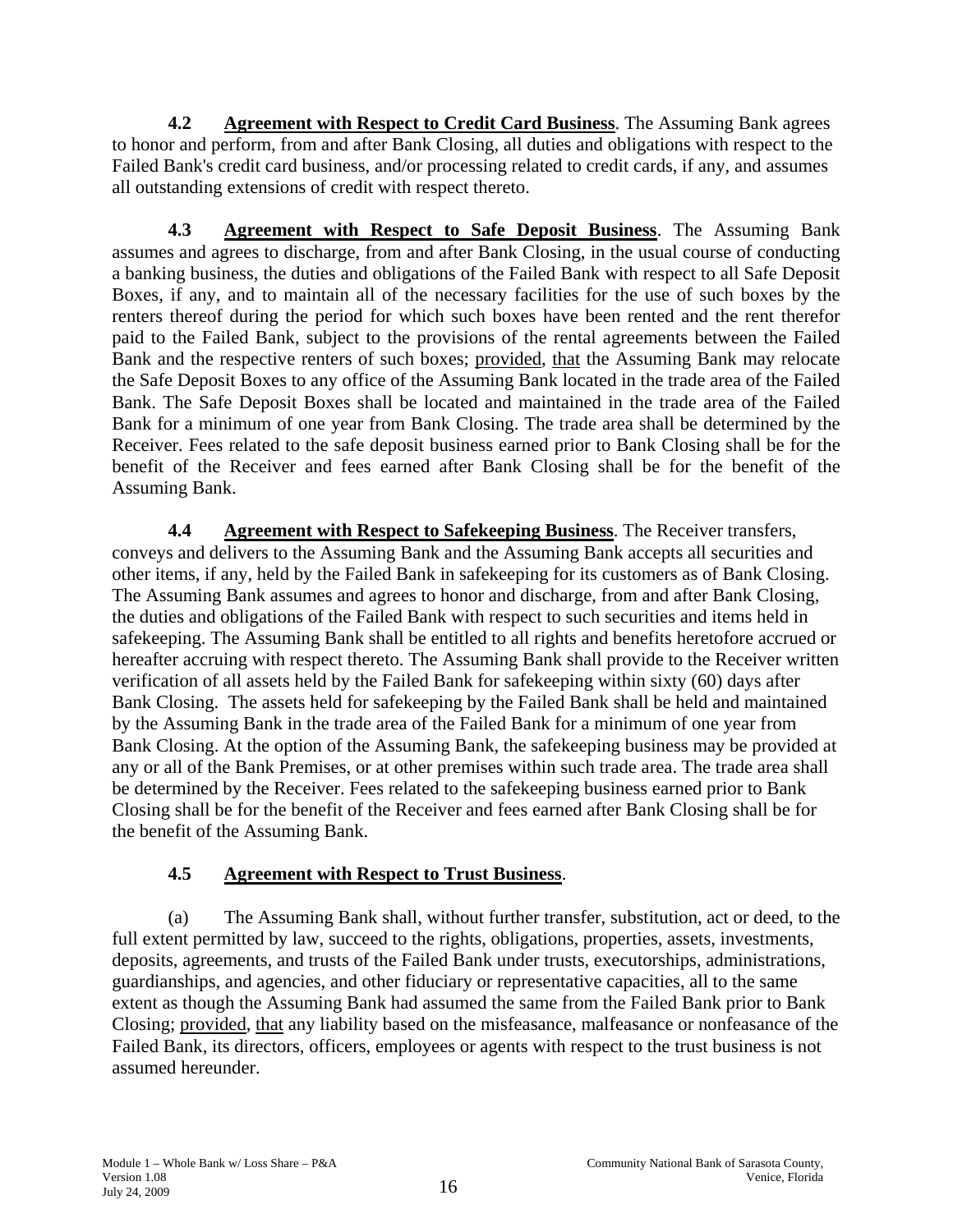(b) The Assuming Bank shall, to the full extent permitted by law, succeed to, and be entitled to take and execute, the appointment to all executorships, trusteeships, guardianships and other fiduciary or representative capacities to which the Failed Bank is or may be named in wills, whenever probated, or to which the Failed Bank is or may be named or appointed by any other instrument.

(c) In the event additional proceedings of any kind are necessary to accomplish the transfer of such trust business, the Assuming Bank agrees that, at its own expense, it will take whatever action is necessary to accomplish such transfer. The Receiver agrees to use reasonable efforts to assist the Assuming Bank in accomplishing such transfer.

(d) The Assuming Bank shall provide to the Receiver written verification of the assets held in connection with the Failed Bank's trust business within sixty (60) days after Bank Closing.

# **4.6 Agreement with Respect to Bank Premises**.

<span id="page-20-0"></span>(a) **Option to Purchase.** Subject to Section 3.5, the Receiver hereby grants to the Assuming Bank an exclusive option for the period of ninety (90) days commencing the day after Bank Closing to purchase any or all owned Bank Premises, including all Furniture, Fixtures and Equipment located on the Bank Premises. The Assuming Bank shall give written notice to the Receiver within the option period of its election to purchase or not to purchase any of the owned Bank Premises. Any purchase of such premises shall be effective as of the date of Bank Closing and such purchase shall be consummated as soon as practicable thereafter, and in no event later than the Settlement Date.

(b) **Option to Lease.** The Receiver hereby grants to the Assuming Bank an exclusive option for the period of ninety (90) days commencing the day after Bank Closing to cause the Receiver to assign to the Assuming Bank any or all leases for leased Bank Premises, if any, which have been continuously occupied by the Assuming Bank from Bank Closing to the date it elects to accept an assignment of the leases with respect thereto to the extent such leases can be assigned; provided, that the exercise of this option with respect to any lease must be as to all premises or other property subject to the lease. If an assignment cannot be made of any such leases, the Receiver may, in its discretion, enter into subleases with the Assuming Bank containing the same terms and conditions provided under such existing leases for such leased Bank Premises or other property. The Assuming Bank shall give notice to the Receiver within the option period of its election to accept or not to accept an assignment of any or all leases (or enter into subleases or new leases in lieu thereof). The Assuming Bank agrees to assume all leases assigned (or enter into subleases or new leases in lieu thereof) pursuant to this Section 4.6.

(c) **Facilitation.** The Receiver agrees to facilitate the assumption, assignment or sublease of leases or the negotiation of new leases by the Assuming Bank; provided, that neither the Receiver nor the Corporation shall be obligated to engage in litigation, make payments to the Assuming Bank or to any third party in connection with facilitating any such assumption, assignment, sublease or negotiation or commit to any other obligations to third parties.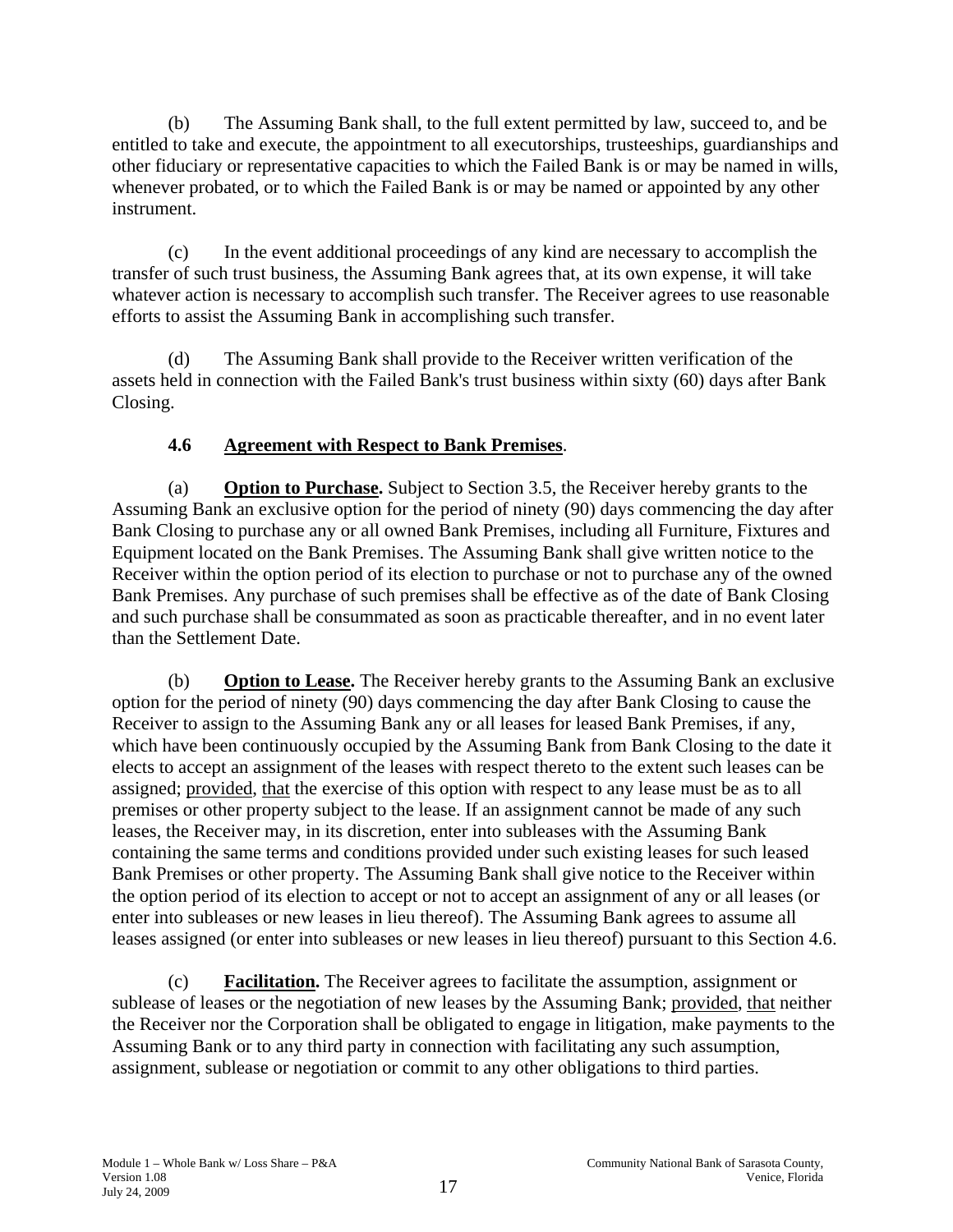(d) **Occupancy.** The Assuming Bank shall give the Receiver fifteen (15) days' prior written notice of its intention to vacate prior to vacating any leased Bank Premises with respect to which the Assuming Bank has not exercised the option provided in Section 4.6(b). Any such notice shall be deemed to terminate the Assuming Bank's option with respect to such leased Bank Premises.

## (e) **Occupancy Costs.**

(i) The Assuming Bank agrees to pay to the Receiver, or to appropriate third parties at the direction of the Receiver, during and for the period of any occupancy by it of (x) owned Bank Premises the market rental value, as determined by the appraiser selected in accordance with the definition of Fair Market Value, and all operating costs, and (y) leased Bank Premises, all operating costs with respect thereto and to comply with all relevant terms of applicable leases entered into by the Failed Bank, including without limitation the timely payment of all rent. Operating costs include, without limitation, all taxes, fees, charges, utilities, insurance and assessments, to the extent not included in the rental value or rent. If the Assuming Bank elects to purchase any owned Bank Premises in accordance with Section 4.6(a), the amount of any rent paid (and taxes paid to the Receiver which have not been paid to the taxing authority and for which the Assuming Bank assumes liability) by the Assuming Bank with respect thereto shall be applied as an offset against the purchase price thereof.

(ii) The Assuming Bank agrees during the period of occupancy by it of owned or leased Bank Premises, to pay to the Receiver rent for the use of all owned or leased Furniture and Equipment and all owned or leased Fixtures located on such Bank Premises for the period of such occupancy. Rent for such property owned by the Failed Bank shall be the market rental value thereof, as determined by the Receiver within sixty (60) days after Bank Closing. Rent for such leased property shall be an amount equal to any and all rent and other amounts which the Receiver incurs or accrues as an obligation or is obligated to pay for such period of occupancy pursuant to all leases and contracts with respect to such property. If the Assuming Bank purchases any owned Furniture and Equipment or owned Fixtures in accordance with Section 4.6(f) or 4.6(h), the amount of any rents paid by the Assuming Bank with respect thereto shall be applied as an offset against the purchase price thereof.

(f) **Certain Requirements as to Furniture, Equipment and Fixtures.** If the Assuming Bank purchases owned Bank Premises or accepts an assignment of the lease (or enters into a sublease or a new lease in lieu thereof) for leased Bank Premises as provided in Section 4.6(a) or 4.6(b), or if the Assuming Bank does not exercise such option but within twelve (12) months following Bank Closing obtains the right to occupy such premises (whether by assignment, lease, sublease, purchase or otherwise), other than in accordance with Section 4.6(a) or (b), the Assuming Bank shall (i) effective as of the date of Bank Closing, purchase from the Receiver all Furniture and Equipment and Fixtures owned by the Failed Bank at Fair Market Value and located thereon as of Bank Closing, (ii) accept an assignment or a sublease of the leases or negotiate new leases for all Furniture and Equipment and Fixtures leased by the Failed Bank and located thereon, and (iii) if applicable, accept an assignment or a sublease of any ground lease or negotiate a new ground lease with respect to any land on which such Bank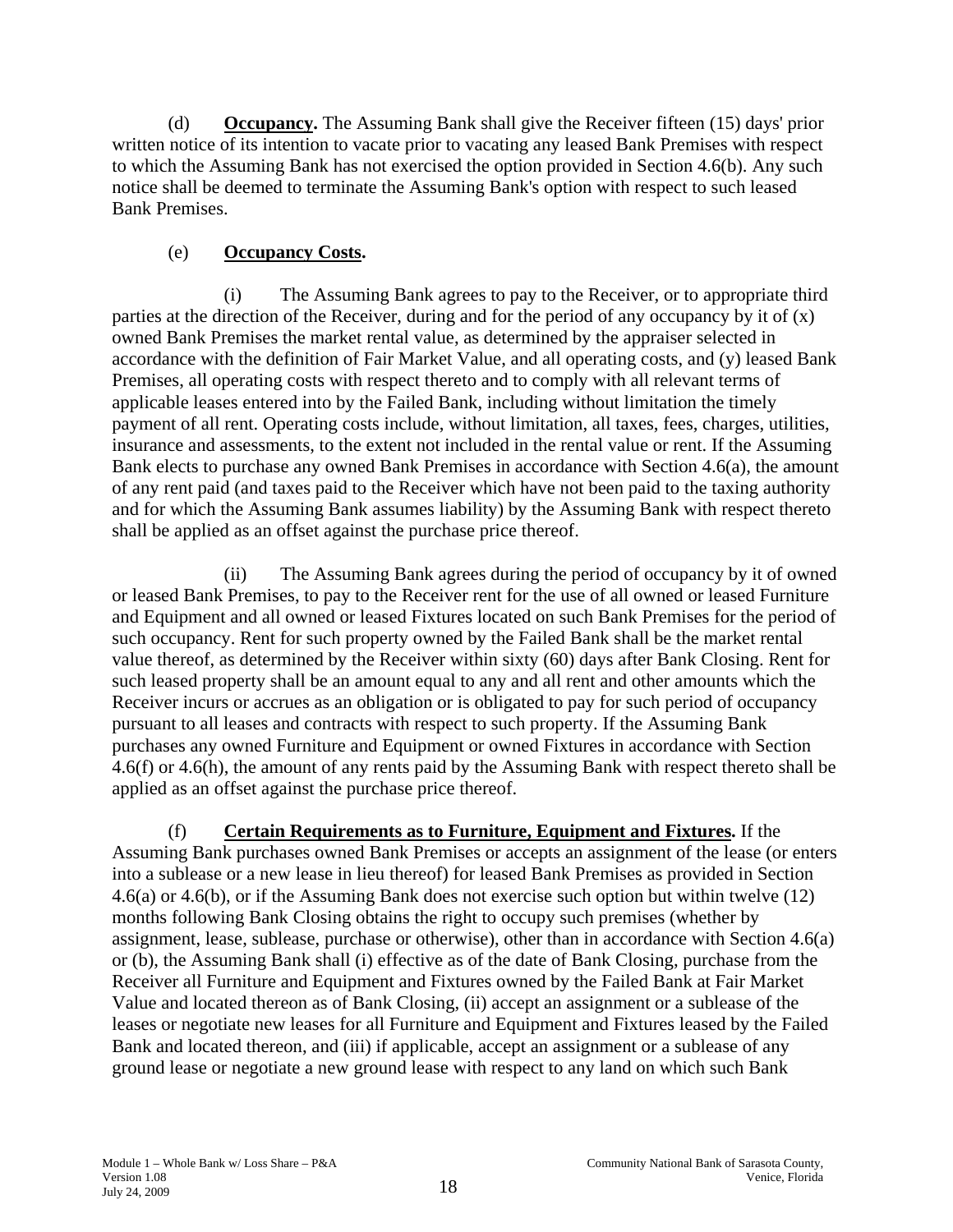Premises are located; provided, that the Receiver shall not have disposed of such Furniture and Equipment and Fixtures or repudiated the leases specified in clause (ii) or (iii).

# (g) **Vacating Premises.**

(i) If the Assuming Bank elects not to purchase any owned Bank Premises, the notice of such election in accordance with Section 4.6(a) shall specify the date upon which the Assuming Bank's occupancy of such premises shall terminate, which date shall not be later than ninety (90) days after the date of the Assuming Bank's notice not to exercise such option. The Assuming Bank promptly shall relinquish and release to the Receiver such premises and the Furniture and Equipment and Fixtures located thereon in the same condition as at Bank Closing, normal wear and tear excepted. By occupying any such premises after the expiration of such ninety (90)-day period, the Assuming Bank shall, at the Receiver's option, (x) be deemed to have agreed to purchase such Bank Premises, and to assume all leases, obligations and liabilities with respect to leased Furniture and Equipment and leased Fixtures located thereon and any ground lease with respect to the land on which such premises are located, and (y) be required to purchase all Furniture and Equipment and Fixtures owned by the Failed Bank and located on such premises as of Bank Closing.

(ii) If the Assuming Bank elects not to accept an assignment of the lease or sublease any leased Bank Premises, the notice of such election in accordance with Section 4.6(b) shall specify the date upon which the Assuming Bank's occupancy of such leased Bank Premises shall terminate, which date shall not be later than the date which is one hundred eighty (180) days after Bank Closing. Upon vacating such premises, the Assuming Bank shall relinquish and release to the Receiver such premises and the Fixtures and the Furniture and Equipment located thereon in the same condition as at Bank Closing, normal wear and tear excepted. By failing to provide notice of its intention to vacate such premises prior to the expiration of the option period specified in Section 4.6(b), or by occupying such premises after the one hundred eighty (180) day period specified above in this paragraph (ii), the Assuming Bank shall, at the Receiver's option, (x) be deemed to have assumed all leases, obligations and liabilities with respect to such premises (including any ground lease with respect to the land on which premises are located), and leased Furniture and Equipment and leased Fixtures located thereon in accordance with this Section 4.6 (unless the Receiver previously repudiated any such lease), and (y) be required to purchase all Furniture and Equipment and Fixtures owned by the Failed Bank at Fair Market Value and located on such premises as of Bank Closing.

(h) **Furniture and Equipment and Certain Other Equipment.** The Receiver hereby grants to the Assuming Bank an option to purchase all Furniture and Equipment or any telecommunications, data processing equipment (including hardware and software) and check processing and similar operating equipment owned by the Failed Bank at Fair Market Value and located at any leased Bank Premises that the Assuming Bank elects to vacate or which it could have, but did not occupy, pursuant to this Section 4.6; provided, that, the Assuming Bank shall give the Receiver notice of its election to purchase such property at the time it gives notice of its intention to vacate such Bank Premises or within ten (10) days after Bank Closing for Bank Premises it could have, but did not, occupy.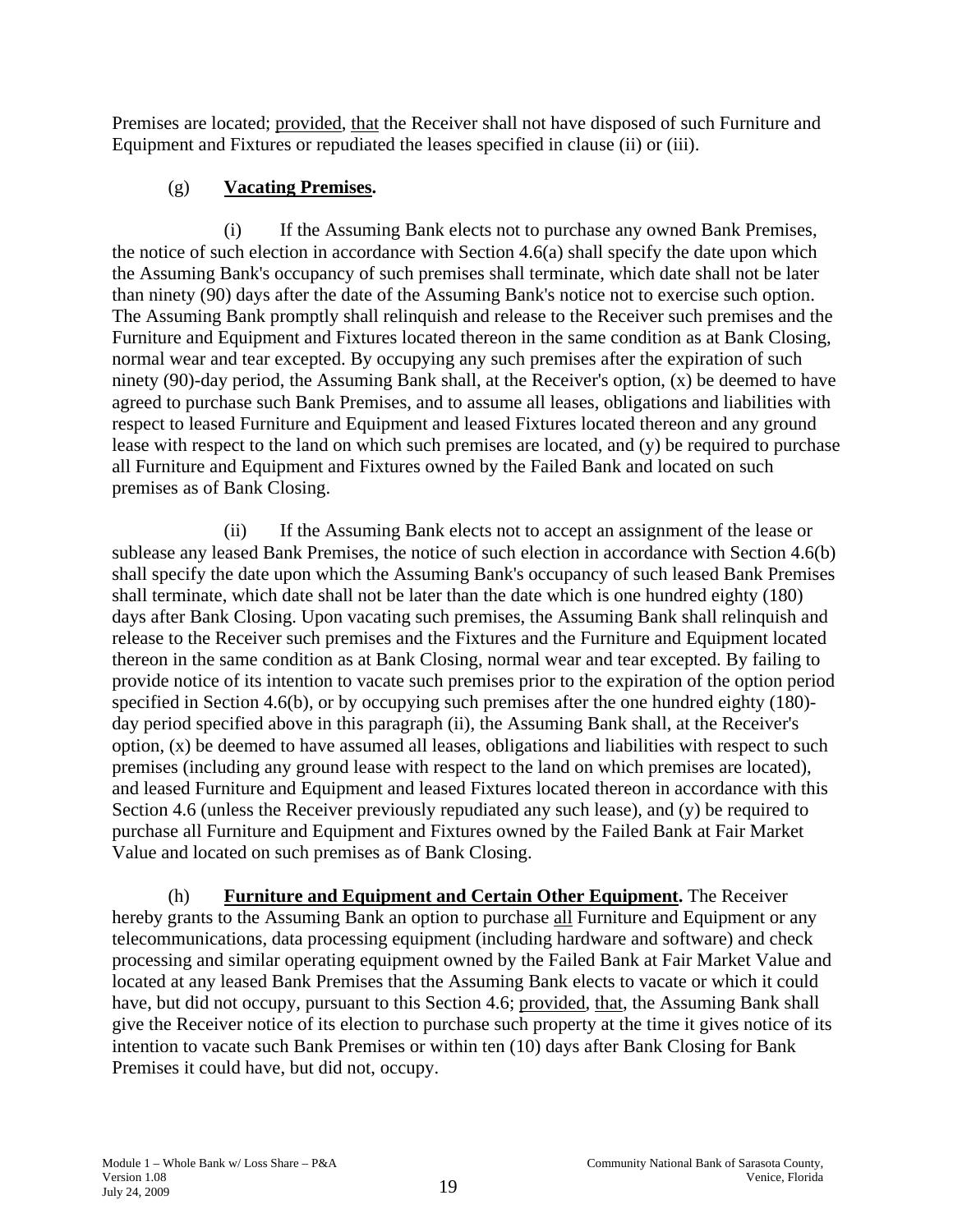# **4.7 Agreement with Respect to Leased Data Processing Equipment**

<span id="page-23-0"></span>(a) The Receiver hereby grants to the Assuming Bank an exclusive option for the period of ninety (90) days commencing the day after Bank Closing to accept an assignment from the Receiver of any or all Data Processing Leases to the extent that such Data Processing Leases can be assigned.

(b) The Assuming Bank shall (i) give written notice to the Receiver within the option period specified in Section 4.7(a) of its intent to accept or decline an assignment or sublease of any or all Data Processing Leases and promptly accept an assignment or sublease of such Data Processing Leases, and (ii) give written notice to the appropriate lessor(s) that it has accepted an assignment or sublease of any such Data Processing Leases.

(c) The Receiver agrees to facilitate the assignment or sublease of Data Processing Leases or the negotiation of new leases or license agreements by the Assuming Bank; provided, that neither the Receiver nor the Corporation shall be obligated to engage in litigation or make payments to the Assuming Bank or to any third party in connection with facilitating any such assumption, assignment, sublease or negotiation.

(d) The Assuming Bank agrees, during its period of use of any property subject to a Data Processing Lease, to pay to the Receiver or to appropriate third parties at the direction of the Receiver all operating costs with respect thereto and to comply with all relevant terms of the applicable Data Processing Leases entered into by the Failed Bank, including without limitation the timely payment of all rent, taxes, fees, charges, utilities, insurance and assessments.

(e) The Assuming Bank shall, not later than fifty (50) days after giving the notice provided in Section 4.7(b), (i) relinquish and release to the Receiver all property subject to the relevant Data Processing Lease, in the same condition as at Bank Closing, normal wear and tear excepted, or (ii) accept an assignment or a sublease thereof or negotiate a new lease or license agreement under this Section 4.7.

# **4.8 Agreement with Respect to Certain Existing Agreements**.

<span id="page-23-1"></span>(a) Subject to the provisions of Section 4.8(b), with respect to agreements existing as of Bank Closing which provide for the rendering of services by or to the Failed Bank, within thirty (30) days after Bank Closing, the Assuming Bank shall give the Receiver written notice specifying whether it elects to assume or not to assume each such agreement. Except as may be otherwise provided in this Article IV, the Assuming Bank agrees to comply with the terms of each such agreement for a period commencing on the day after Bank Closing and ending on: (i) in the case of an agreement that provides for the rendering of services by the Failed Bank, the date which is ninety (90) days after Bank Closing, and (ii) in the case of an agreement that provides for the rendering of services to the Failed Bank, the date which is thirty (30) days after the Assuming Bank has given notice to the Receiver of its election not to assume such agreement; provided, that the Receiver can reasonably make such service agreements available to the Assuming Bank. The Assuming Bank shall be deemed by the Receiver to have assumed agreements for which no notification is timely given. The Receiver agrees to assign, transfer,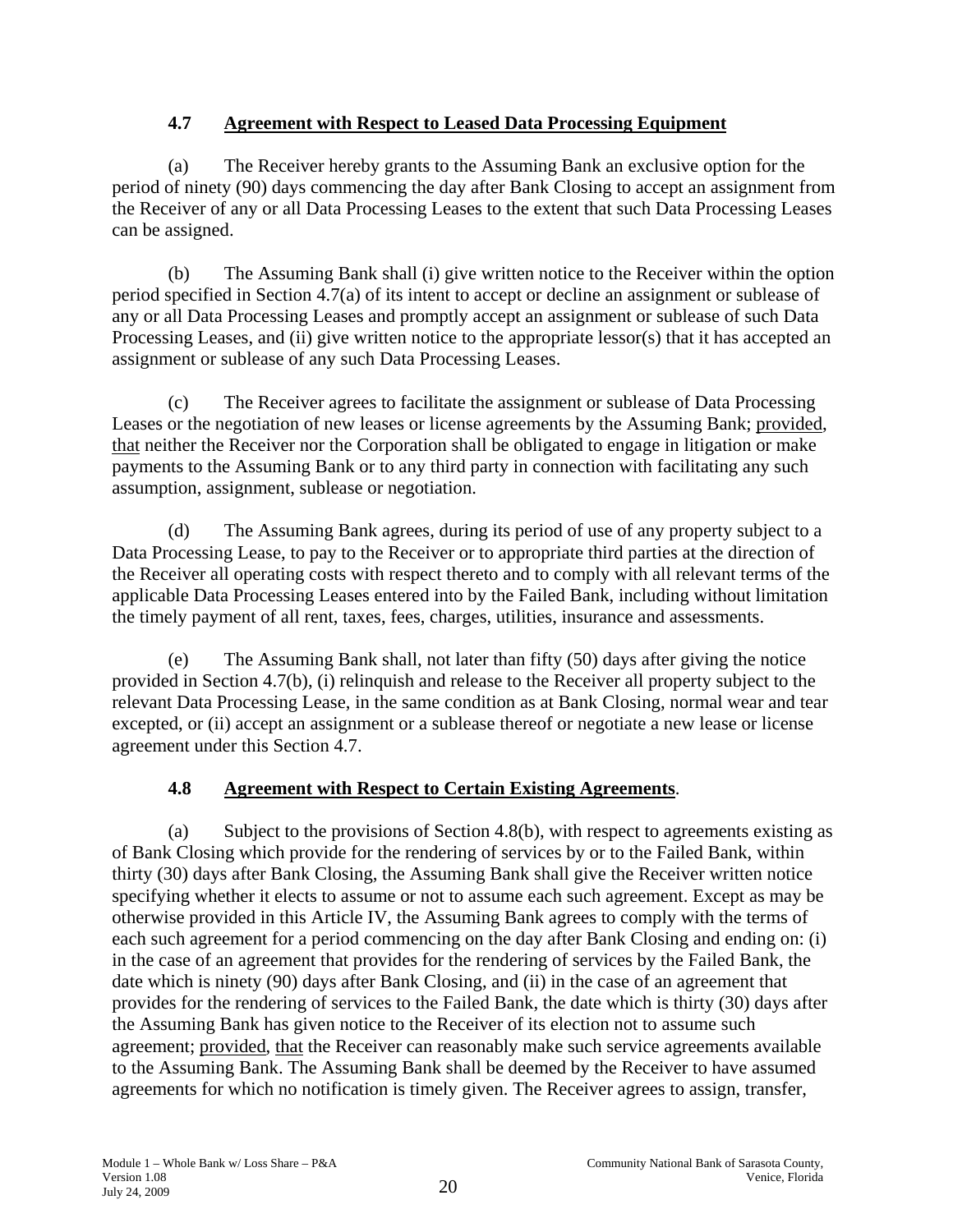convey, and deliver to the Assuming Bank all right, title and interest of the Receiver, if any, in and to agreements the Assuming Bank assumes hereunder. In the event the Assuming Bank elects not to accept an assignment of any lease (or sublease) or negotiate a new lease for leased Bank Premises under Section 4.6 and does not otherwise occupy such premises, the provisions of this Section 4.8(a) shall not apply to service agreements related to such premises. The Assuming Bank agrees, during the period it has the use or benefit of any such agreement, promptly to pay to the Receiver or to appropriate third parties at the direction of the Receiver all operating costs with respect thereto and to comply with all relevant terms of such agreement.

(b) The provisions of Section 4.8(a) regarding the Assuming Bank's election to assume or not assume certain agreements shall not apply to (i) agreements pursuant to which the Failed Bank provides mortgage servicing for others or mortgage servicing is provided to the Failed Bank by others, (ii) agreements that are subject to Sections 4.1 through 4.7 and any insurance policy or bond referred to in Section 3.5(a) or other agreement specified in Section 3.5, and (iii) consulting, management or employment agreements, if any, between the Failed Bank and its employees or other Persons. Except as otherwise expressly set forth elsewhere in this Agreement, the Assuming Bank does not assume any liabilities or acquire any rights under any of the agreements described in this Section 4.8(b).

<span id="page-24-0"></span>**4.9 Informational Tax Reporting**. The Assuming Bank agrees to perform all obligations of the Failed Bank with respect to Federal and State income tax informational reporting related to (i) the Assets and the Liabilities Assumed, (ii) deposit accounts that were closed and loans that were paid off or collateral obtained with respect thereto prior to Bank Closing, (iii) miscellaneous payments made to vendors of the Failed Bank, and (iv) any other asset or liability of the Failed Bank, including, without limitation, loans not purchased and Deposits not assumed by the Assuming Bank, as may be required by the Receiver.

<span id="page-24-1"></span>**4.10 Insurance**. The Assuming Bank agrees to obtain insurance coverage effective from and after Bank Closing, including public liability, fire and extended coverage insurance acceptable to the Receiver with respect to owned or leased Bank Premises that it occupies, and all owned or leased Furniture and Equipment and Fixtures and leased data processing equipment (including hardware and software) located thereon, in the event such insurance coverage is not already in force and effect with respect to the Assuming Bank as the insured as of Bank Closing. All such insurance shall, where appropriate (as determined by the Receiver), name the Receiver as an additional insured.

<span id="page-24-2"></span>**4.11** Office Space for Receiver and Corporation. For the period commencing on the day following Bank Closing and ending on the one hundred eightieth (180th) day thereafter, the Assuming Bank agrees to provide to the Receiver and the Corporation, without charge, adequate and suitable office space (including parking facilities and vault space), furniture, equipment (including photocopying and telecopying machines), email accounts, network access and technology resources (such as shared drive) and utilities (including local telephone service and fax machines) at the Bank Premises occupied by the Assuming Bank for their use in the discharge of their respective functions with respect to the Failed Bank. In the event the Receiver and the Corporation determine that the space provided is inadequate or unsuitable, the Receiver and the Corporation may relocate to other quarters having adequate and suitable space and the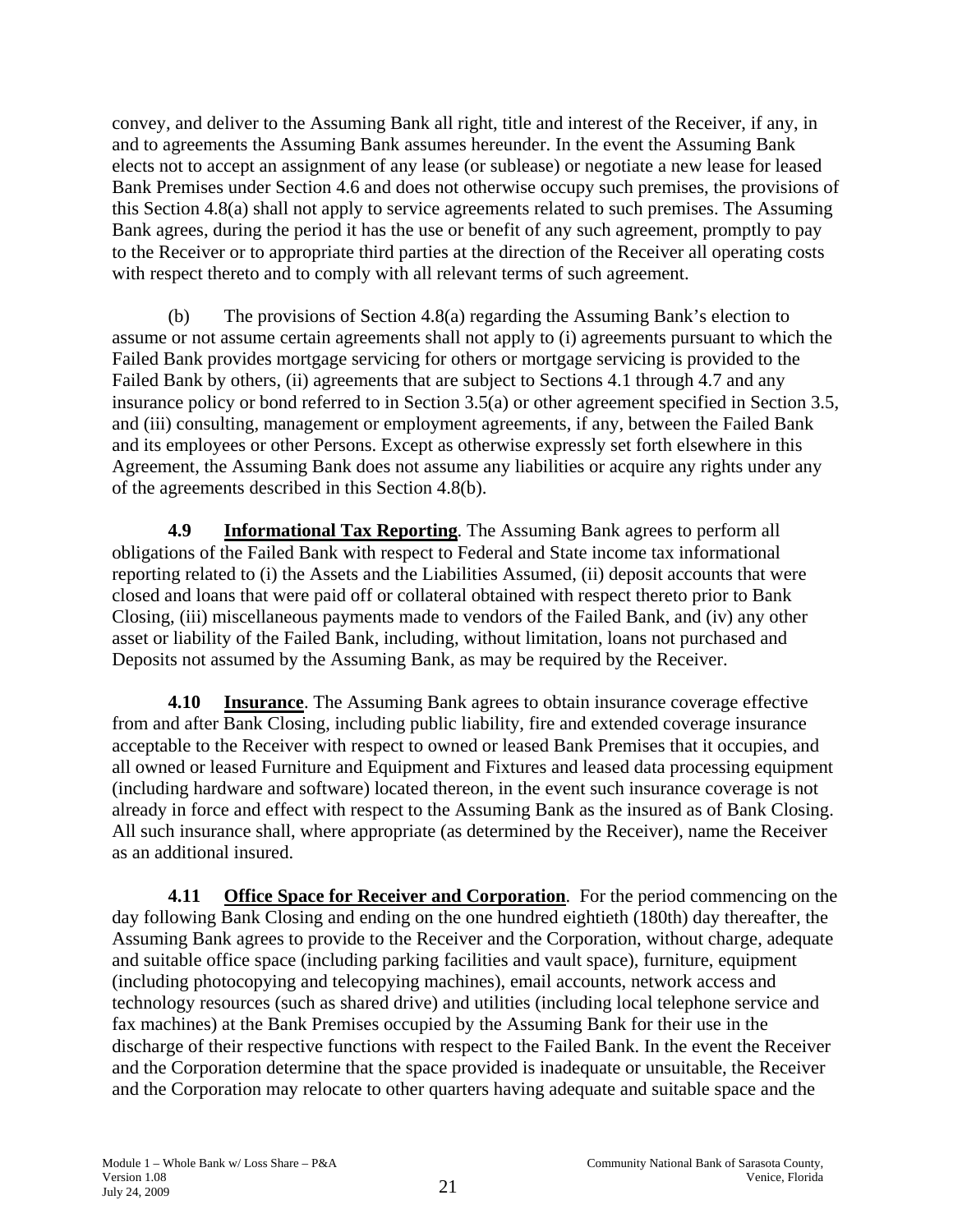costs of relocation and any rental and utility costs for the balance of the period of occupancy by the Receiver and the Corporation shall be borne by the Assuming Bank. Additionally, the Assuming Bank agrees to pay such bills and invoices on behalf of the Receiver and Corporation as the Receiver or Corporation may direct for the period beginning on the date of Bank Closing and ending on Settlement Date. Assuming Bank shall submit it requests for reimbursement of such expenditures pursuant to Article VIII of this Agreement.

### <span id="page-25-0"></span>**4.12 Agreement with Respect to Continuation of Group Health Plan Coverage for Former Employees of the Failed Bank.**

(a) The Assuming Bank agrees to assist the Receiver, as provided in this Section 4.12, in offering individuals who were employees or former employees of the Failed Bank, or any of its Subsidiaries, and who, immediately prior to Bank Closing, were receiving, or were eligible to receive, health insurance coverage or health insurance continuation coverage from the Failed Bank ("Eligible Individuals"), the opportunity to obtain health insurance coverage in the Corporation's FIA Continuation Coverage Plan which provides for health insurance continuation coverage to such Eligible Individuals who are qualified beneficiaries of the Failed Bank as defined in Section 607 of the Employee Retirement Income Security Act of 1974, as amended (respectively, "qualified beneficiaries" and "ERISA"). The Assuming Bank shall consult with the Receiver and not later than five (5) Business Days after Bank Closing shall provide written notice to the Receiver of the number (if available), identity (if available) and addresses (if available) of the Eligible Individuals who are qualified beneficiaries of the Failed Bank and for whom a "qualifying event" (as defined in Section 603 of ERISA) has occurred and with respect to whom the Failed Bank's obligations under Part 6 of Subtitle B of Title I of ERISA have not been satisfied in full, and such other information as the Receiver may reasonably require. The Receiver shall cooperate with the Assuming Bank in order to permit it to prepare such notice and shall provide to the Assuming Bank such data in its possession as may be reasonably required for purposes of preparing such notice.

(b) The Assuming Bank shall take such further action to assist the Receiver in offering the Eligible Individuals who are qualified beneficiaries of the Failed Bank the opportunity to obtain health insurance coverage in the Corporation's FIA Continuation Coverage Plan as the Receiver may direct. All expenses incurred and paid by the Assuming Bank (i) in connection with the obligations of the Assuming Bank under this Section 4.12, and (ii) in providing health insurance continuation coverage to any Eligible Individuals who are hired by the Assuming Bank and such employees' qualified beneficiaries shall be borne by the Assuming Bank.

(c) This Section 4.12 is for the sole and exclusive benefit of the parties to this Agreement, and for the benefit of no other Person (including any former employee of the Failed Bank or any Subsidiary thereof or qualified beneficiary of such former employee). Nothing in this Section 4.12 is intended by the parties, or shall be construed, to give any Person (including any former employee of the Failed Bank or any Subsidiary thereof or qualified beneficiary of such former employee) other than the Corporation, the Receiver and the Assuming Bank any legal or equitable right, remedy or claim under or with respect to the provisions of this Section.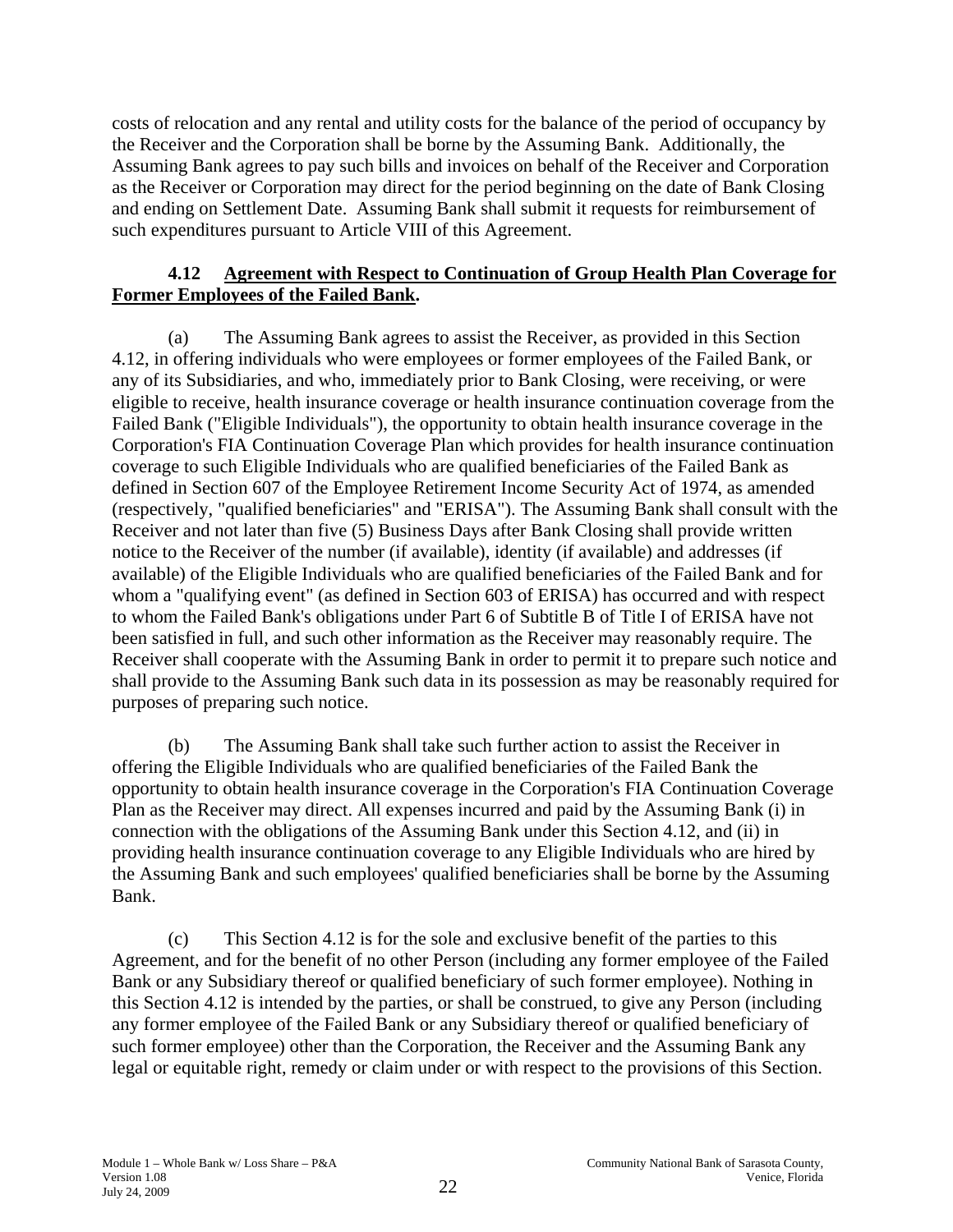<span id="page-26-0"></span>**4.13 Agreement with Respect to Interim Asset Servicing.** At any time after Bank Closing, the Receiver may establish on its books an asset pool(s) and may transfer to such asset pool(s) (by means of accounting entries on the books of the Receiver) all or any assets and liabilities of the Failed Bank which are not acquired by the Assuming Bank, including, without limitation, wholly unfunded Commitments and assets and liabilities which may be acquired, funded or originated by the Receiver subsequent to Bank Closing. The Receiver may remove assets (and liabilities) from or add assets (and liabilities) to such pool(s) at any time in its discretion. At the option of the Receiver, the Assuming Bank agrees to service, administer, and collect such pool assets in accordance with and for the term set forth in Exhibit 4.13 "Interim Asset Servicing Arrangement".

# **4.14** Reserved.

**4.15 Agreement with Respect to Loss Sharing.** The Assuming Bank shall be entitled to require reimbursement from the Receiver for loss sharing on certain loans in accordance with the Single Family Shared-Loss Agreement attached hereto as Exhibit 4.15A and the Non-SF Shared-Loss Agreement attached hereto as Exhibit 4.15B, collectively, the "Shared-Loss Agreements." The Loans that shall be subject to the Shared-Loss Agreements are identified on the Schedule of Loans 4.15A and 4.15B attached hereto.

# **ARTICLE V DUTIES WITH RESPECT TO DEPOSITORS OF THE FAILED BANK**

<span id="page-26-2"></span><span id="page-26-1"></span> **5.1 Payment of Checks, Drafts and Orders.** Subject to Section 9.5, the Assuming Bank agrees to pay all properly drawn checks, drafts and withdrawal orders of depositors of the Failed Bank presented for payment, whether drawn on the check or draft forms provided by the Failed Bank or by the Assuming Bank, to the extent that the Deposit balances to the credit of the respective makers or drawers assumed by the Assuming Bank under this Agreement are sufficient to permit the payment thereof, and in all other respects to discharge, in the usual course of conducting a banking business, the duties and obligations of the Failed Bank with respect to the Deposit balances due and owing to the depositors of the Failed Bank assumed by the Assuming Bank under this Agreement.

<span id="page-26-3"></span>**5.2 Certain Agreements Related to Deposits.** Subject to Section 2.2, the Assuming Bank agrees to honor the terms and conditions of any written escrow or mortgage servicing agreement or other similar agreement relating to a Deposit liability assumed by the Assuming Bank pursuant to this Agreement.

# **5.3 Notice to Depositors.**

<span id="page-26-4"></span>(a) Within seven (7) days after Bank Closing, the Assuming Bank shall give (i) notice to depositors of the Failed Bank of its assumption of the Deposit liabilities of the Failed Bank, and (ii) any notice required under Section 2.2, by mailing to each such depositor a notice with respect to such assumption and by advertising in a newspaper of general circulation in the county or counties in which the Failed Bank was located. The Assuming Bank agrees that it will obtain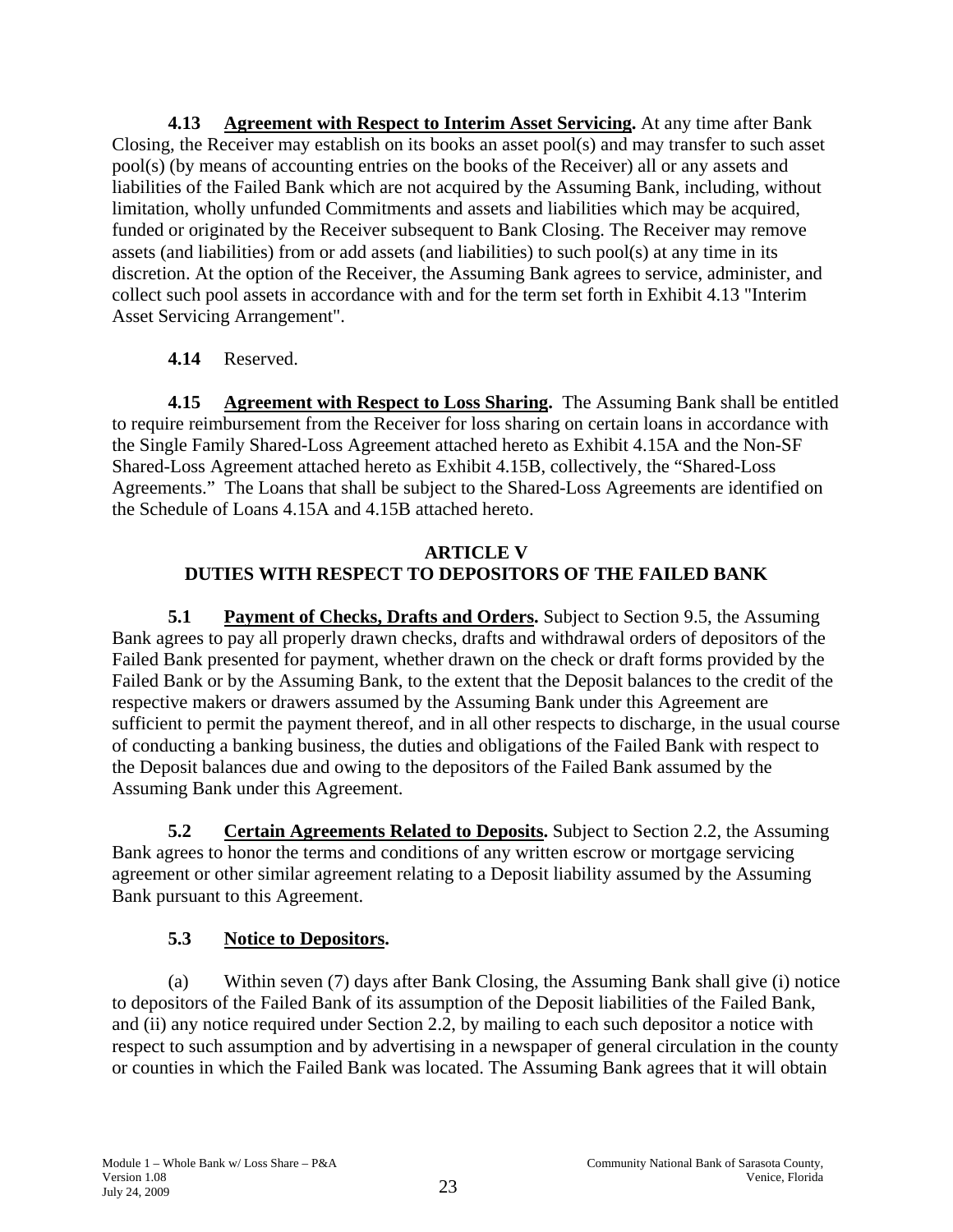prior approval of all such notices and advertisements from counsel for the Receiver and that such notices and advertisements shall not be mailed or published until such approval is received.

(b) The Assuming Bank shall give notice by mail to depositors of the Failed Bank concerning the procedures to claim their deposits, which notice shall be provided to the Assuming Bank by the Receiver or the Corporation. Such notice shall be included with the notice to depositors to be mailed by the Assuming Bank pursuant to Section 5.3(a).

(c) If the Assuming Bank proposes to charge fees different from those charged by the Failed Bank before it establishes new deposit account relationships with the depositors of the Failed Bank, the Assuming Bank shall give notice by mail of such changed fees to such depositors.

### **ARTICLE VI RECORDS**

### **6.1 Transfer of Records**.

<span id="page-27-1"></span><span id="page-27-0"></span>(a) In accordance with Section 3.1, the Receiver assigns, transfers, conveys and delivers to the Assuming Bank the following Records pertaining to the Deposit liabilities of the Failed Bank assumed by the Assuming Bank under this Agreement, except as provided in Section 6.4:

- (i) signature cards, orders, contracts between the Failed Bank and its depositors and Records of similar character;
- (ii) passbooks of depositors held by the Failed Bank, deposit slips, cancelled checks and withdrawal orders representing charges to accounts of depositors;

and the following Records pertaining to the Assets:

- (iii) records of deposit balances carried with other banks, bankers or trust companies;
- (iv) Loan and collateral records and Credit Files and other documents;
- (v) deeds, mortgages, abstracts, surveys, and other instruments or records of title pertaining to real estate or real estate mortgages;
- (vi) signature cards, agreements and records pertaining to Safe Deposit Boxes, if any; and
- (vii) records pertaining to the credit card business, trust business or safekeeping business of the Failed Bank, if any.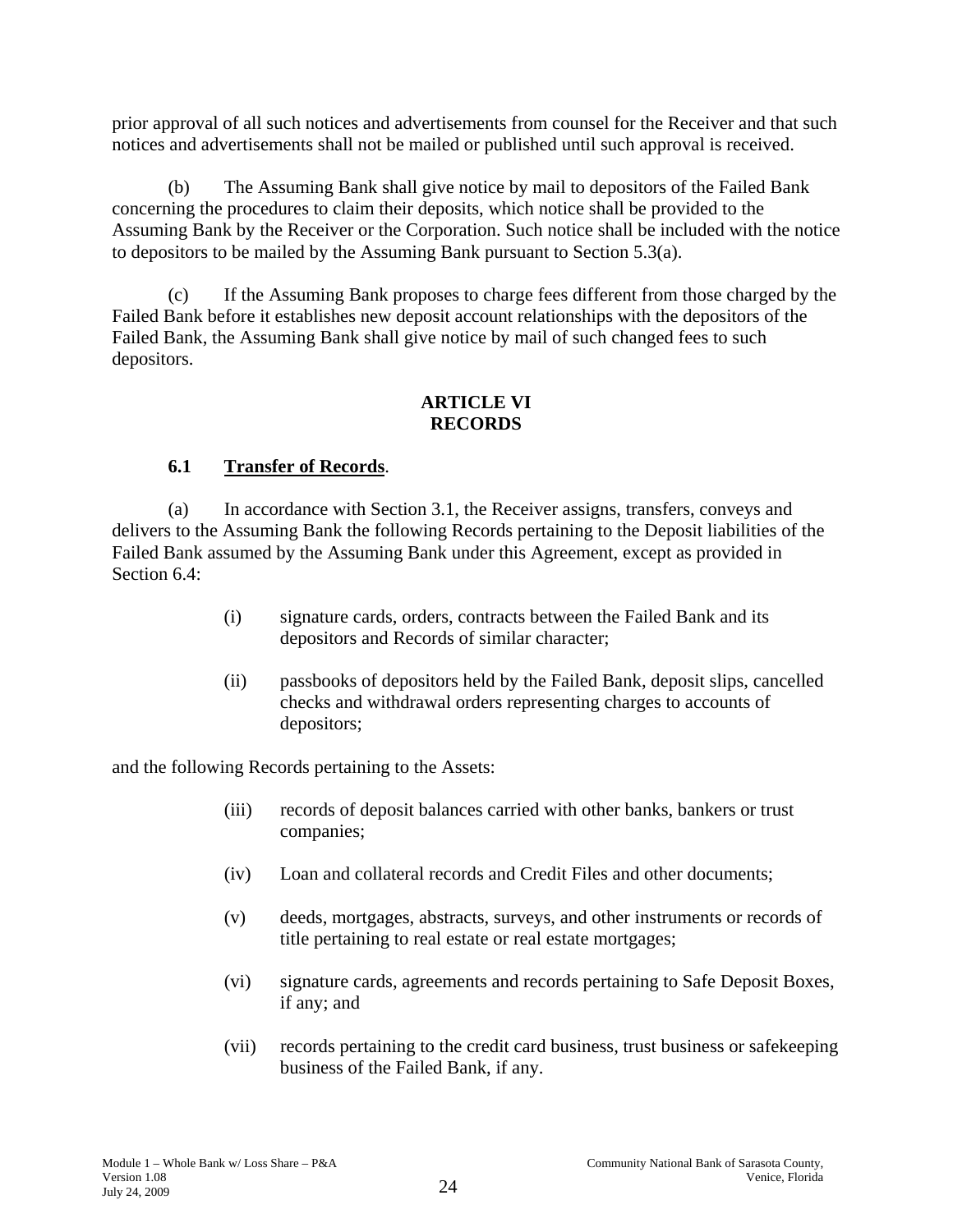(b) The Receiver, at its option, may assign and transfer to the Assuming Bank by a single blanket assignment or otherwise, as soon as practicable after Bank Closing, any other Records not assigned and transferred to the Assuming Bank as provided in this Agreement, including but not limited to loan disbursement checks, general ledger tickets, official bank checks, proof transactions (including proof tapes) and paid out loan files.

<span id="page-28-0"></span>**6.2 Delivery of Assigned Records**. The Receiver shall deliver to the Assuming Bank all Records described in (i) Section 6.1(a) as soon as practicable on or after the date of this Agreement, and (ii) Section 6.1(b) as soon as practicable after making any assignment described therein.

<span id="page-28-1"></span>**6.3** Preservation of Records. The Assuming Bank agrees that it will preserve and maintain for the joint benefit of the Receiver, the Corporation and the Assuming Bank, all Records of which it has custody for such period as either the Receiver or the Corporation in its discretion may require, until directed otherwise, in writing, by the Receiver or Corporation. The Assuming Bank shall have the primary responsibility to respond to subpoenas, discovery requests, and other similar official inquiries with respect to the Records of which it has custody.

**6.4** Access to Records; Copies. The Assuming Bank agrees to permit the Receiver and the Corporation access to all Records of which the Assuming Bank has custody, and to use, inspect, make extracts from or request copies of any such Records in the manner and to the extent requested, and to duplicate, in the discretion of the Receiver or the Corporation, any Record in the form of microfilm or microfiche pertaining to Deposit account relationships; provided, that in the event that the Failed Bank maintained one or more duplicate copies of such microfilm or microfiche Records, the Assuming Bank hereby assigns, transfers, and conveys to the Corporation one such duplicate copy of each such Record without cost to the Corporation, and agrees to deliver to the Corporation all Records assigned and transferred to the Corporation under this Article VI as soon as practicable on or after the date of this Agreement. The party requesting a copy of any Record shall bear the cost (based on standard accepted industry charges to the extent applicable, as determined by the Receiver) for providing such duplicate Records. A copy of each Record requested shall be provided as soon as practicable by the party having custody thereof.

### **ARTICLE VII FIRST LOSS TRANCHE**

 The Assuming Bank has submitted to the Receiver an asset discount bid of (\$16,000,000) and a Deposit premium bid of 0.25%. The Deposit premium bid will be applied to the total of all Assumed Deposits except for brokered, CDARS, and any market place or similar subscription services Deposits as more particularly set forth on Schedule 7 attached hereto and made a part hereof. The First Loss Tranche shall be determined by adding (i) the asset discount bid, (ii) the Deposit premium bid, and (iii) the Equity Adjustment. If the First Loss Tranche is a positive number, then this is the Losses on Single Family Shared-Loss Loans and Net Charge-offs on Shared Loss Assets that the Assuming Bank will incur before loss-sharing commences under Exhibits 4.15A and 4.15B. If the First Loss Tranche is a negative number, the Corporation shall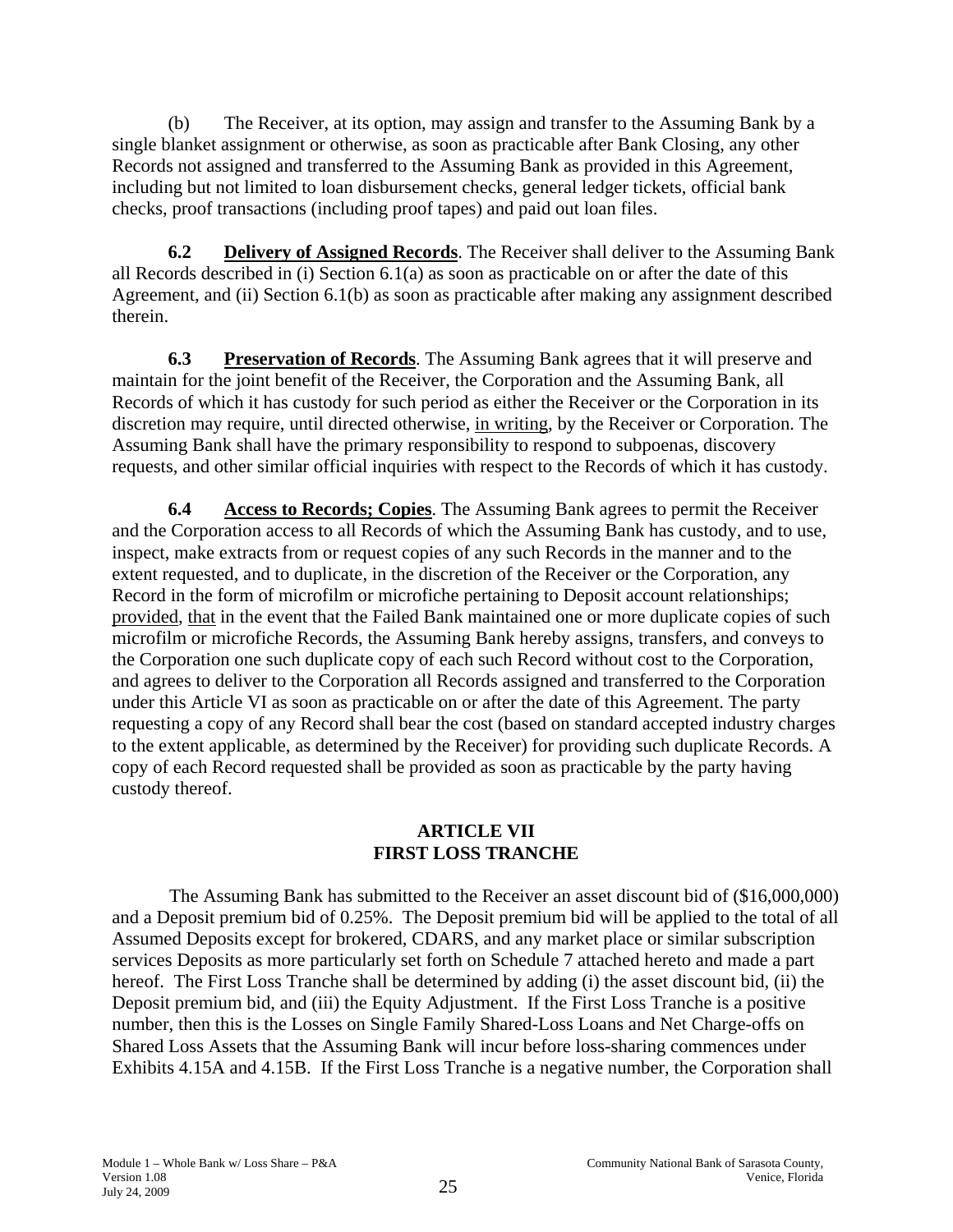pay such amount by wire transfer to the Assuming Bank by the end of the first business day following Bank Closing and loss sharing shall commence immediately.

### **ARTICLE VIII ADJUSTMENTS**

<span id="page-29-1"></span><span id="page-29-0"></span>**8.1 Pro Forma Statement**. The Receiver, as soon as practicable after Bank Closing, in accordance with the best information then available, shall provide to the Assuming Bank a pro forma statement reflecting any adjustments of such liabilities and assets as may be necessary. Such pro forma statement shall take into account, to the extent possible, (i) liabilities and assets of a nature similar to those contemplated by Section 2.1 or Section 3.1, respectively, which at Bank Closing were carried in the Failed Bank's suspense accounts, (ii) accruals as of Bank Closing for all income related to the assets and business of the Failed Bank acquired by the Assuming Bank hereunder, whether or not such accruals were reflected on the Accounting Records of the Failed Bank in the normal course of its operations, and (iii) adjustments to determine the Book Value of any investment in an Acquired Subsidiary and related accounts on the "bank only" (unconsolidated) balance sheet of the Failed Bank based on the equity method of accounting, whether or not the Failed Bank used the equity method of accounting for investments in subsidiaries, except that the resulting amount cannot be less than the Acquired Subsidiary's recorded equity as of Bank Closing as reflected on the Accounting Records of the Acquired Subsidiary. Any Loan purchased by the Assuming Bank pursuant to Section 3.1 which the Failed Bank charged off during the period from June 12, 2009, to Bank Closing shall be deemed not to be charged off for the purposes of the pro forma statement, and the purchase price shall be determined pursuant to Section 3.2.

## **8.2 Correction of Errors and Omissions; Other Liabilities**.

(a) In the event any bookkeeping omissions or errors are discovered in preparing any pro forma statement or in completing the transfers and assumptions contemplated hereby, the parties hereto agree to correct such errors and omissions, it being understood that, as far as practicable, all adjustments will be made consistent with the judgments, methods, policies or accounting principles utilized by the Failed Bank in preparing and maintaining Accounting Records, except that adjustments made pursuant to this Section 8.2(a) are not intended to bring the Accounting Records of the Failed Bank into accordance with generally accepted accounting principles.

(b) If the Receiver discovers at any time subsequent to the date of this Agreement that any claim exists against the Failed Bank which is of such a nature that it would have been included in the liabilities assumed under Article II had the existence of such claim or the facts giving rise thereto been known as of Bank Closing, the Receiver may, in its discretion, at any time, require that such claim be assumed by the Assuming Bank in a manner consistent with the intent of this Agreement. The Receiver will make appropriate adjustments to the pro forma statement provided by the Receiver to the Assuming Bank pursuant to Section 8.1 as may be necessary.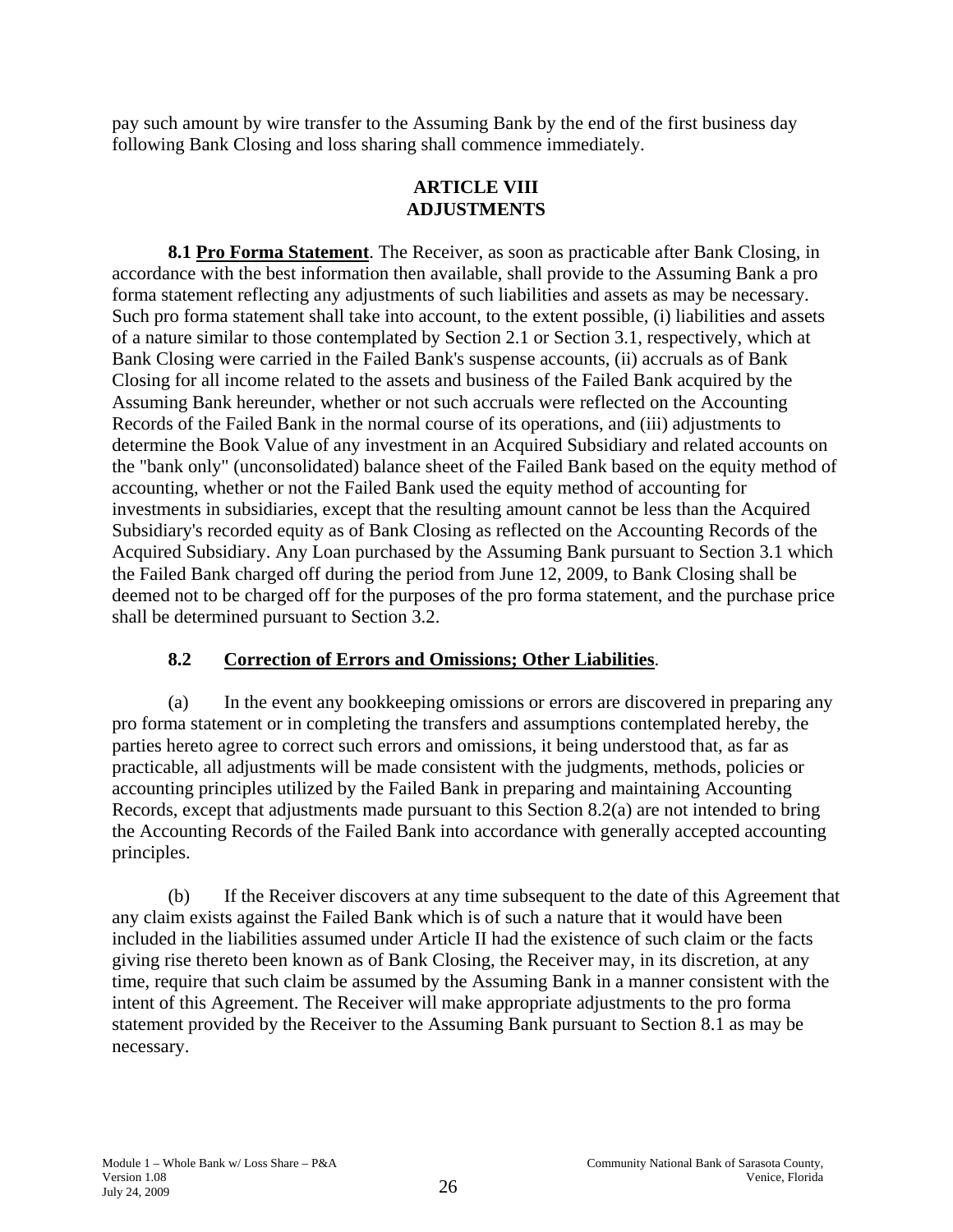<span id="page-30-0"></span>**8.3** Payments. The Receiver agrees to cause to be paid to the Assuming Bank, or the Assuming Bank agrees to pay to the Receiver, as the case may be, on the Settlement Date, a payment in an amount which reflects net adjustments (including any costs, expenses and fees associated with determinations of value as provided in this Agreement) made pursuant to Section 8.1 or Section 8.2, plus interest as provided in Section 8.4. The Receiver and the Assuming Bank agree to effect on the Settlement Date any further transfer of assets to or assumption of liabilities or claims by the Assuming Bank as may be necessary in accordance with Section 8.1 or Section 8.2.

<span id="page-30-1"></span>**8.4 Interest**. Any amounts paid under Section 8.3 or Section 8.5, shall bear interest for the period from and including the day following Bank Closing to and including the day preceding the payment at the Settlement Interest Rate.

<span id="page-30-2"></span>**8.5** Subsequent Adjustments. In the event that the Assuming Bank or the Receiver discovers any errors or omissions as contemplated by Section 8.2 or any error with respect to the payment made under Section 8.3 after the Settlement Date, the Assuming Bank and the Receiver agree to promptly correct any such errors or omissions, make any payments and effect any transfers or assumptions as may be necessary to reflect any such correction plus interest as provided in Section 8.4.

### **ARTICLE IX CONTINUING COOPERATION**

<span id="page-30-4"></span><span id="page-30-3"></span>**9.1** General Matters. The parties hereto agree that they will, in good faith and with their best efforts, cooperate with each other to carry out the transactions contemplated by this Agreement and to effect the purposes hereof.

<span id="page-30-5"></span>**9.2 Additional Title Documents**. The Receiver, the Corporation and the Assuming Bank each agree, at any time, and from time to time, upon the request of any party hereto, to execute and deliver such additional instruments and documents of conveyance as shall be reasonably necessary to vest in the appropriate party its full legal or equitable title in and to the property transferred pursuant to this Agreement or to be transferred in accordance herewith. The Assuming Bank shall prepare such instruments and documents of conveyance (in form and substance satisfactory to the Receiver) as shall be necessary to vest title to the Assets in the Assuming Bank. The Assuming Bank shall be responsible for recording such instruments and documents of conveyance at its own expense.

# **9.3 Claims and Suits**.

<span id="page-30-6"></span>(a) The Receiver shall have the right, in its discretion, to (i) defend or settle any claim or suit against the Assuming Bank with respect to which the Receiver has indemnified the Assuming Bank in the same manner and to the same extent as provided in Article XII, and (ii) defend or settle any claim or suit against the Assuming Bank with respect to any Liability Assumed, which claim or suit may result in a loss to the Receiver arising out of or related to this Agreement, or which existed against the Failed Bank on or before Bank Closing. The exercise by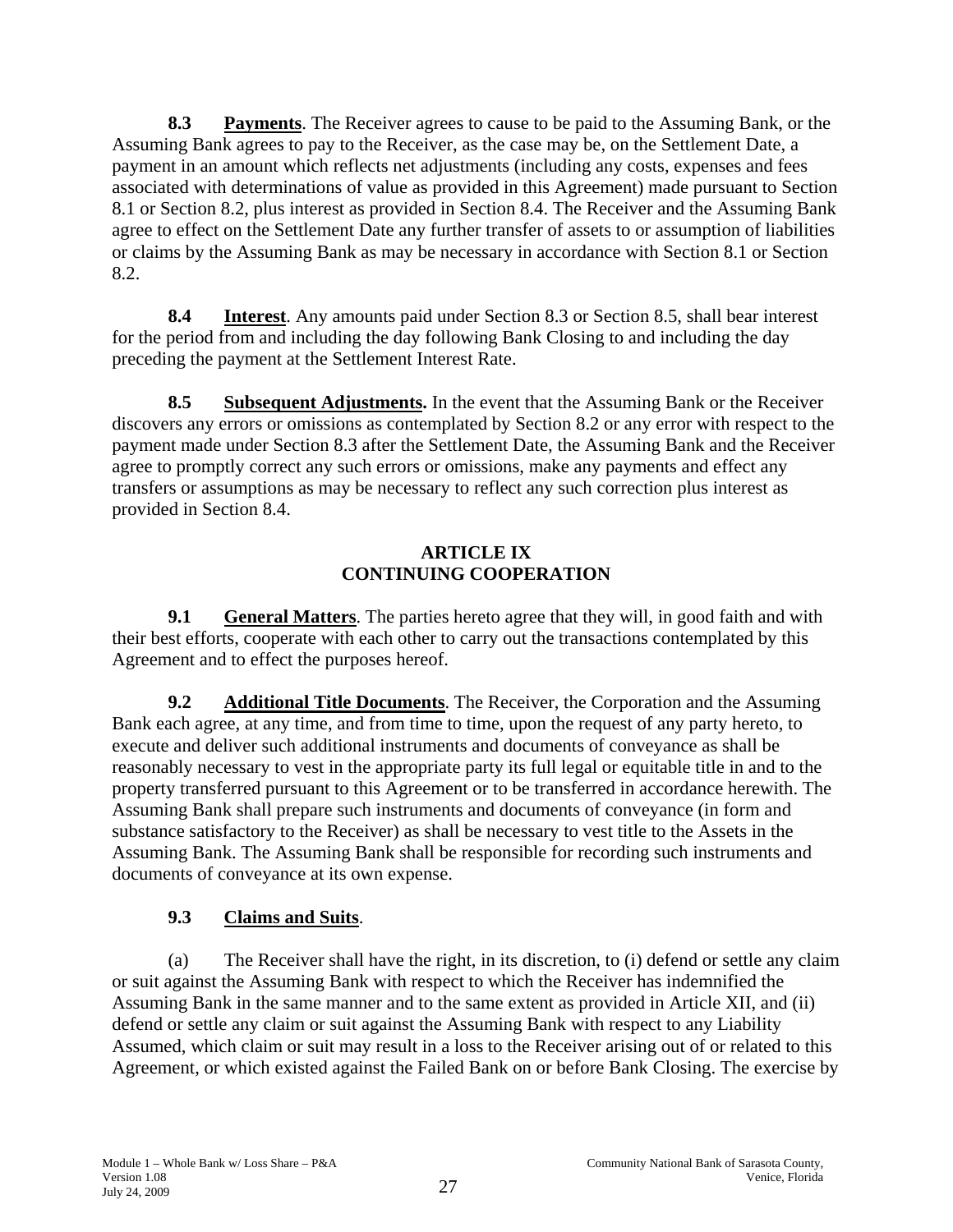the Receiver of any rights under this Section 9.3(a) shall not release the Assuming Bank with respect to any of its obligations under this Agreement.

(b) In the event any action at law or in equity shall be instituted by any Person against the Receiver and the Corporation as codefendants with respect to any asset of the Failed Bank retained or acquired pursuant to this Agreement by the Receiver, the Receiver agrees, at the request of the Corporation, to join with the Corporation in a petition to remove the action to the United States District Court for the proper district. The Receiver agrees to institute, with or without joinder of the Corporation as coplaintiff, any action with respect to any such retained or acquired asset or any matter connected therewith whenever notice requiring such action shall be given by the Corporation to the Receiver.

<span id="page-31-0"></span>**9.4 Payment of Deposits**. In the event any depositor does not accept the obligation of the Assuming Bank to pay any Deposit liability of the Failed Bank assumed by the Assuming Bank pursuant to this Agreement and asserts a claim against the Receiver for all or any portion of any such Deposit liability, the Assuming Bank agrees on demand to provide to the Receiver funds sufficient to pay such claim in an amount not in excess of the Deposit liability reflected on the books of the Assuming Bank at the time such claim is made. Upon payment by the Assuming Bank to the Receiver of such amount, the Assuming Bank shall be discharged from any further obligation under this Agreement to pay to any such depositor the amount of such Deposit liability paid to the Receiver.

<span id="page-31-1"></span>**9.5 Withheld Payments**. At any time, the Receiver or the Corporation may, in its discretion, determine that all or any portion of any deposit balance assumed by the Assuming Bank pursuant to this Agreement does not constitute a "Deposit" (or otherwise, in its discretion, determine that it is the best interest of the Receiver or Corporation to withhold all or any portion of any deposit), and may direct the Assuming Bank to withhold payment of all or any portion of any such deposit balance. Upon such direction, the Assuming Bank agrees to hold such deposit and not to make any payment of such deposit balance to or on behalf of the depositor, or to itself, whether by way of transfer, set-off, or otherwise. The Assuming Bank agrees to maintain the "withheld payment" status of any such deposit balance until directed in writing by the Receiver or the Corporation as to its disposition. At the direction of the Receiver or the Corporation, the Assuming Bank shall return all or any portion of such deposit balance to the Receiver or the Corporation, as appropriate, and thereupon the Assuming Bank shall be discharged from any further liability to such depositor with respect to such returned deposit balance. If such deposit balance has been paid to the depositor prior to a demand for return by the Corporation or the Receiver, and payment of such deposit balance had not been previously withheld pursuant to this Section, the Assuming Bank shall not be obligated to return such deposit balance to the Receiver or the Corporation. The Assuming Bank shall be obligated to reimburse the Corporation or the Receiver, as the case may be, for the amount of any deposit balance or portion thereof paid by the Assuming Bank in contravention of any previous direction to withhold payment of such deposit balance or return such deposit balance the payment of which was withheld pursuant to this Section.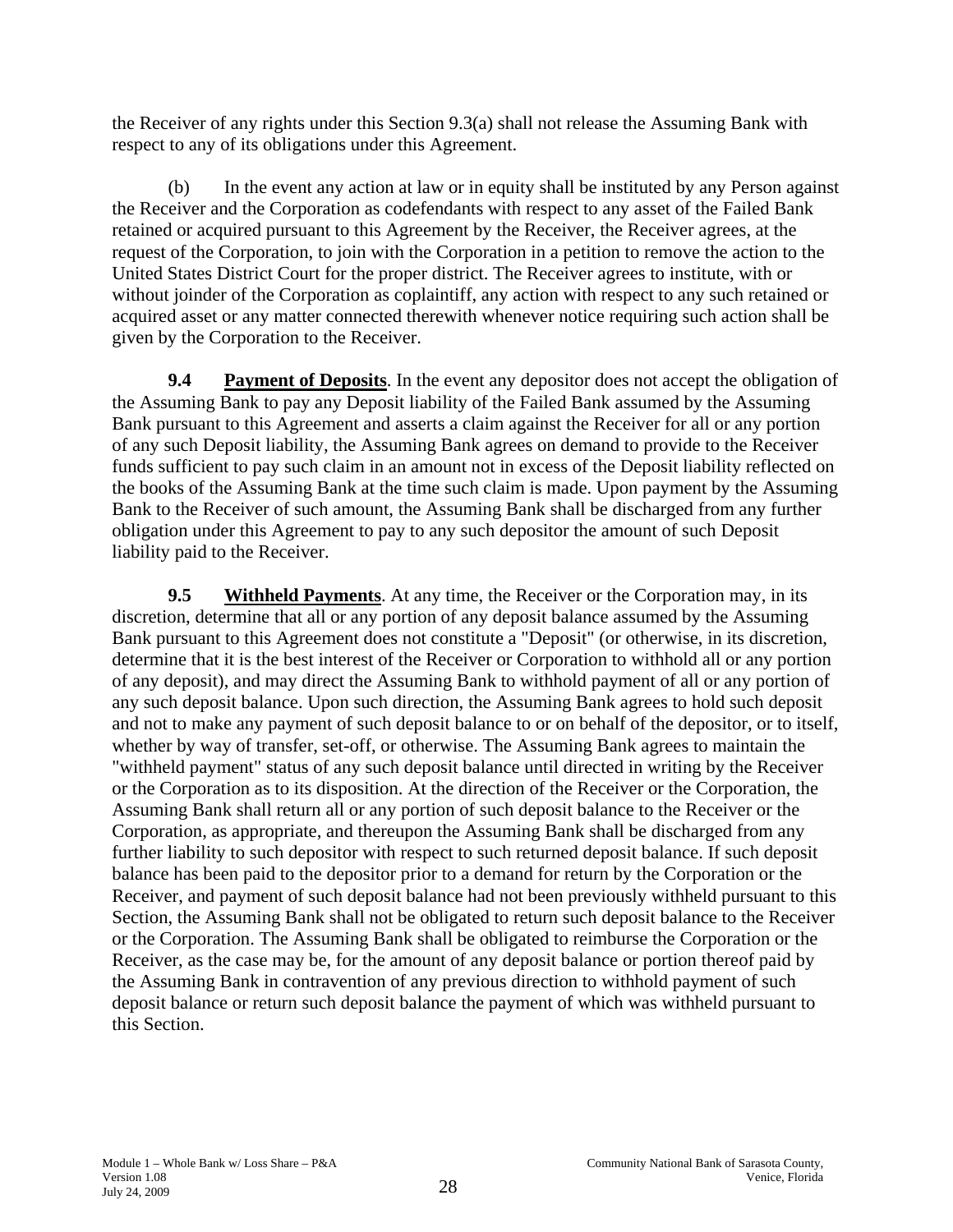### **9.6 Proceedings with Respect to Certain Assets and Liabilities**.

<span id="page-32-0"></span>(a) In connection with any investigation, proceeding or other matter with respect to any asset or liability of the Failed Bank retained by the Receiver, or any asset of the Failed Bank acquired by the Receiver pursuant to this Agreement, the Assuming Bank shall cooperate to the extent reasonably required by the Receiver.

(b) In addition to its obligations under Section 6.4, the Assuming Bank shall provide representatives of the Receiver access at reasonable times and locations without other limitation or qualification to (i) its directors, officers, employees and agents and those of the Subsidiaries acquired by the Assuming Bank, and (ii) its books and records, the books and records of such Subsidiaries and all Credit Files, and copies thereof. Copies of books, records and Credit Files shall be provided by the Assuming Bank as requested by the Receiver and the costs of duplication thereof shall be borne by the Receiver.

(c) Not later than ten (10) days after the Put Notice pursuant to Section 3.4 or the date of the notice of transfer of any Loan by the Assuming Bank to the Receiver pursuant to Section 3.6, the Assuming Bank shall deliver to the Receiver such documents with respect to such Loan as the Receiver may request, including without limitation the following: (i) all related Credit Documents (other than certificates, notices and other ancillary documents), (ii) a certificate setting forth the principal amount on the date of the transfer and the amount of interest, fees and other charges then accrued and unpaid thereon, and any restrictions on transfer to which any such Loan is subject, and (iii) all Credit Files, and all documents, microfiche, microfilm and computer records (including but not limited to magnetic tape, disc storage, card forms and printed copy) maintained by, owned by, or in the possession of the Assuming Bank or any Affiliate of the Assuming Bank relating to the transferred Loan.

<span id="page-32-1"></span>**9.7** Information. The Assuming Bank promptly shall provide to the Corporation such other information, including financial statements and computations, relating to the performance of the provisions of this Agreement as the Corporation or the Receiver may request from time to time, and, at the request of the Receiver, make available employees of the Failed Bank employed or retained by the Assuming Bank to assist in preparation of the pro forma statement pursuant to Section 8.1.

### **ARTICLE X CONDITION PRECEDENT**

<span id="page-32-2"></span>The obligations of the parties to this Agreement are subject to the Receiver and the Corporation having received at or before Bank Closing evidence reasonably satisfactory to each of any necessary approval, waiver, or other action by any governmental authority, the board of directors of the Assuming Bank, or other third party, with respect to this Agreement and the transactions contemplated hereby, the closing of the Failed Bank and the appointment of the Receiver, the chartering of the Assuming Bank, and any agreements, documents, matters or proceedings contemplated hereby or thereby.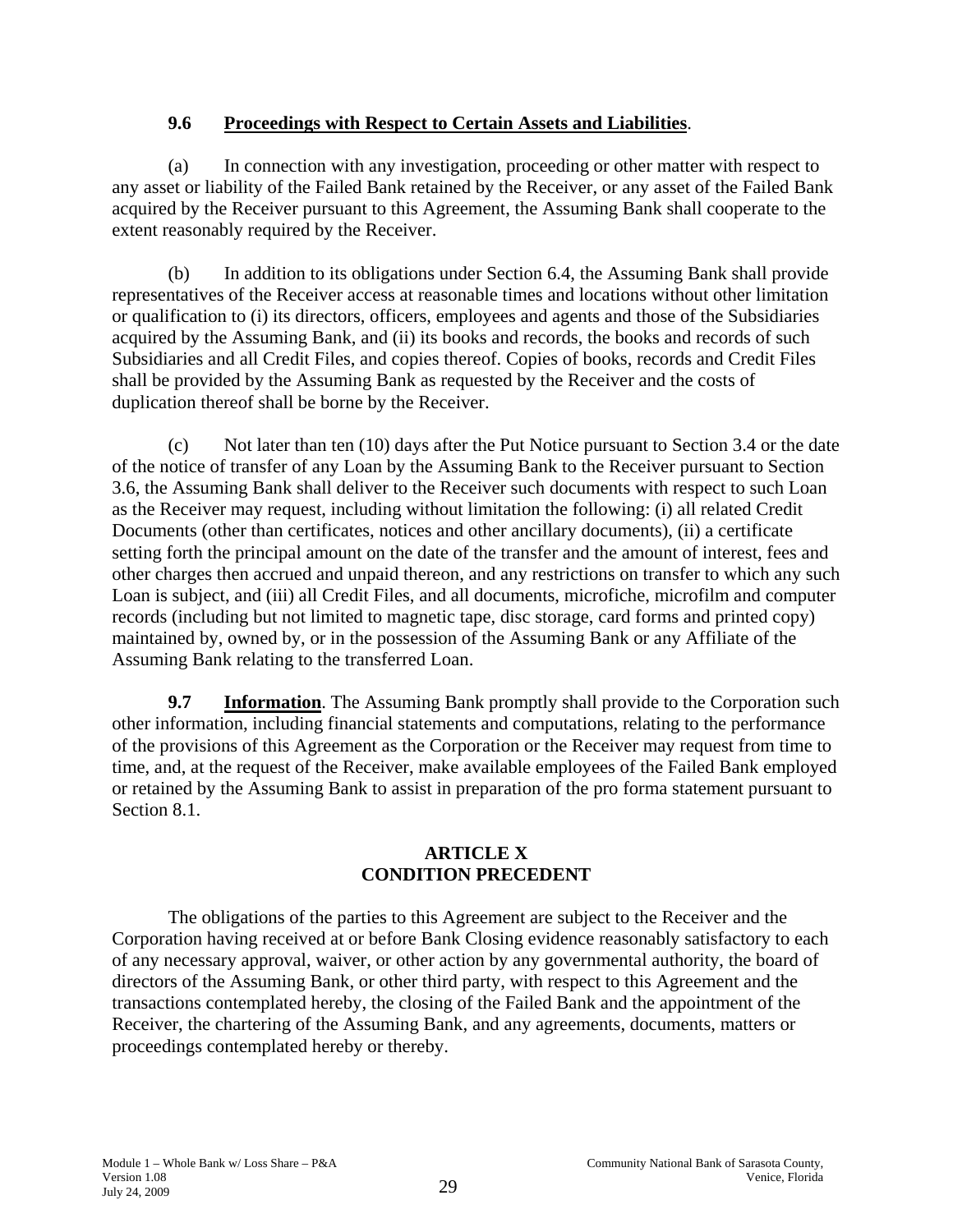### **ARTICLE XI REPRESENTATIONS AND WARRANTIES OF THE ASSUMING BANK**

<span id="page-33-0"></span>The Assuming Bank represents and warrants to the Corporation and the Receiver as follows:

(a) **Corporate Existence and Authority**. The Assuming Bank (i) is duly organized, validly existing and in good standing under the laws of its Chartering Authority and has full power and authority to own and operate its properties and to conduct its business as now conducted by it, and (ii) has full power and authority to execute and deliver this Agreement and to perform its obligations hereunder. The Assuming Bank has taken all necessary corporate action to authorize the execution, delivery and performance of this Agreement and the performance of the transactions contemplated hereby.

(b) **Third Party Consents**. No governmental authority or other third party consents (including but not limited to approvals, licenses, registrations or declarations) are required in connection with the execution, delivery or performance by the Assuming Bank of this Agreement, other than such consents as have been duly obtained and are in full force and effect.

(c) **Execution and Enforceability**. This Agreement has been duly executed and delivered by the Assuming Bank and when this Agreement has been duly authorized, executed and delivered by the Corporation and the Receiver, this Agreement will constitute the legal, valid and binding obligation of the Assuming Bank, enforceable in accordance with its terms.

# (d) **Compliance with Law**.

(i) Neither the Assuming Bank nor any of its Subsidiaries is in violation of any statute, regulation, order, decision, judgment or decree of, or any restriction imposed by, the United States of America, any State, municipality or other political subdivision or any agency of any of the foregoing, or any court or other tribunal having jurisdiction over the Assuming Bank or any of its Subsidiaries or any assets of any such Person, or any foreign government or agency thereof having such jurisdiction, with respect to the conduct of the business of the Assuming Bank or of any of its Subsidiaries, or the ownership of the properties of the Assuming Bank or any of its Subsidiaries, which, either individually or in the aggregate with all other such violations, would materially and adversely affect the business, operations or condition (financial or otherwise) of the Assuming Bank or the ability of the Assuming Bank to perform, satisfy or observe any obligation or condition under this Agreement.

(ii) Neither the execution and delivery nor the performance by the Assuming Bank of this Agreement will result in any violation by the Assuming Bank of, or be in conflict with, any provision of any applicable law or regulation, or any order, writ or decree of any court or governmental authority.

e) **Representations Remain True**. The Assuming Bank represents and warrants that it has executed and delivered to the Corporation a Purchaser Eligibility Certification and Confidentiality Agreement and that all information provided and representations made by or on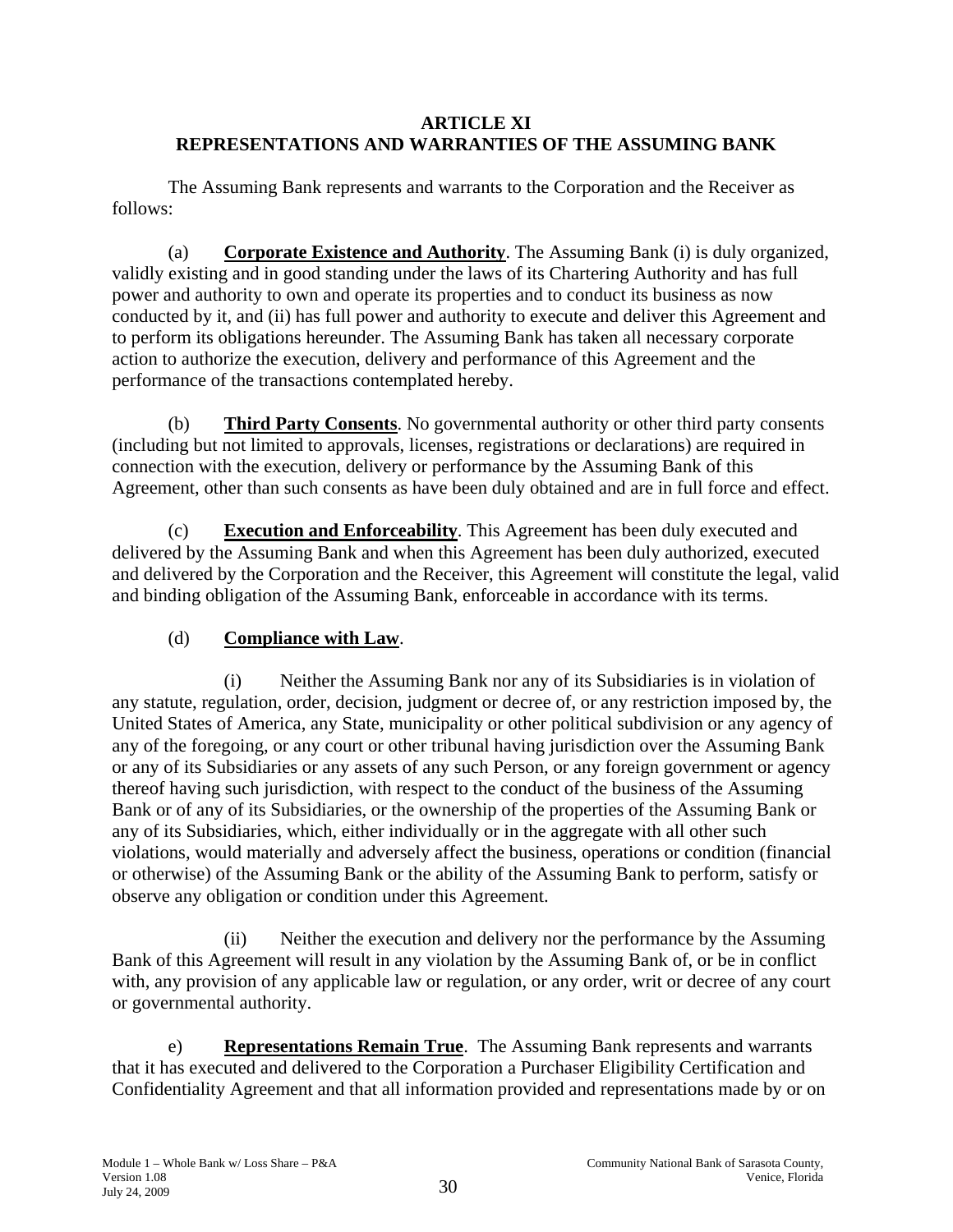behalf of the Assuming Bank in connection with this Agreement and the transactions contemplated hereby, including, but not limited to, the Purchaser Eligibility Certification and Confidentiality Agreement (which are affirmed and ratified hereby) are and remain true and correct in all material respects and do not fail to state any fact required to make the information contained therein not misleading.

### **ARTICLE XII INDEMNIFICATION**

<span id="page-34-0"></span>**12.1 Indemnification of Indemnitees**. From and after Bank Closing and subject to the limitations set forth in this Section and Section 12.6 and compliance by the Indemnitees with Section 12.2, the Receiver agrees to indemnify and hold harmless the Indemnitees against any and all costs, losses, liabilities, expenses (including attorneys' fees) incurred prior to the assumption of defense by the Receiver pursuant to paragraph (d) of Section 12.2, judgments, fines and amounts paid in settlement actually and reasonably incurred in connection with claims against any Indemnitee based on liabilities of the Failed Bank that are not assumed by the Assuming Bank pursuant to this Agreement or subsequent to the execution hereof by the Assuming Bank or any Subsidiary or Affiliate of the Assuming Bank for which indemnification is provided hereunder in (a) of this Section 12.1, subject to certain exclusions as provided in (b) of this Section 12.1:

(a)

(1) claims based on the rights of any shareholder or former shareholder as such of (x) the Failed Bank, or (y) any Subsidiary or Affiliate of the Failed Bank;

(2) claims based on the rights of any creditor as such of the Failed Bank, or any creditor as such of any director, officer, employee or agent of the Failed Bank, with respect to any indebtedness or other obligation of the Failed Bank arising prior to Bank Closing;

(3) claims based on the rights of any present or former director, officer, employee or agent as such of the Failed Bank or of any Subsidiary or Affiliate of the Failed Bank;

(4) claims based on any action or inaction prior to Bank Closing of the Failed Bank, its directors, officers, employees or agents as such, or any Subsidiary or Affiliate of the Failed Bank, or the directors, officers, employees or agents as such of such Subsidiary or Affiliate;

(5) claims based on any malfeasance, misfeasance or nonfeasance of the Failed Bank, its directors, officers, employees or agents with respect to the trust business of the Failed Bank, if any;

(6) claims based on any failure or alleged failure (not in violation of law) by the Assuming Bank to continue to perform any service or activity previously performed by the Failed Bank which the Assuming Bank is not required to perform pursuant to this Agreement or which arise under any contract to which the Failed Bank was a party which the Assuming Bank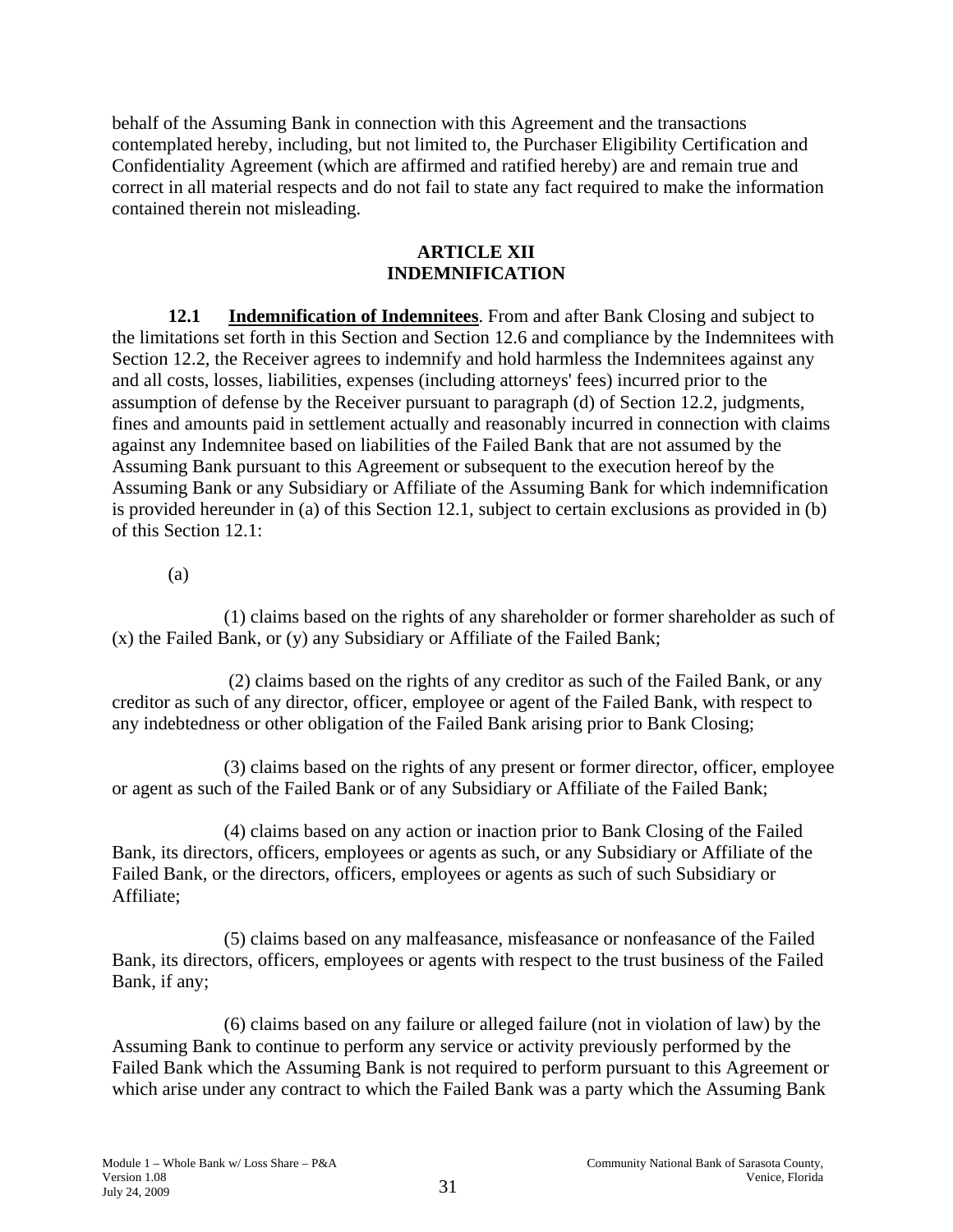elected not to assume in accordance with this Agreement and which neither the Assuming Bank nor any Subsidiary or Affiliate of the Assuming Bank has assumed subsequent to the execution hereof;

(7) claims arising from any action or inaction of any Indemnitee, including for purposes of this Section 12.1(a)(7) the former officers or employees of the Failed Bank or of any Subsidiary or Affiliate of the Failed Bank that is taken upon the specific written direction of the Corporation or the Receiver, other than any action or inaction taken in a manner constituting bad faith, gross negligence or willful misconduct; and

(8) claims based on the rights of any depositor of the Failed Bank whose deposit has been accorded "withheld payment" status and/or returned to the Receiver or Corporation in accordance with Section 9.5 and/or has become an "unclaimed deposit" or has been returned to the Corporation or the Receiver in accordance with Section 2.3;

(b) provided, that, with respect to this Agreement, except for paragraphs (7) and (8) of Section 12.1(a), no indemnification will be provided under this Agreement for any:

(1) judgment or fine against, or any amount paid in settlement (without the written approval of the Receiver) by, any Indemnitee in connection with any action that seeks damages against any Indemnitee (a "counterclaim") arising with respect to any Asset and based on any action or inaction of either the Failed Bank, its directors, officers, employees or agents as such prior to Bank Closing, unless any such judgment, fine or amount paid in settlement exceeds the greater of (i) the Repurchase Price of such Asset, or (ii) the monetary recovery sought on such Asset by the Assuming Bank in the cause of action from which the counterclaim arises; and in such event the Receiver will provide indemnification only in the amount of such excess; and no indemnification will be provided for any costs or expenses other than any costs or expenses (including attorneys' fees) which, in the determination of the Receiver, have been actually and reasonably incurred by such Indemnitee in connection with the defense of any such counterclaim; and it is expressly agreed that the Receiver reserves the right to intervene, in its discretion, on its behalf and/or on behalf of the Receiver, in the defense of any such counterclaim;

(2) claims with respect to any liability or obligation of the Failed Bank that is expressly assumed by the Assuming Bank pursuant to this Agreement or subsequent to the execution hereof by the Assuming Bank or any Subsidiary or Affiliate of the Assuming Bank;

(3) claims with respect to any liability of the Failed Bank to any present or former employee as such of the Failed Bank or of any Subsidiary or Affiliate of the Failed Bank, which liability is expressly assumed by the Assuming Bank pursuant to this Agreement or subsequent to the execution hereof by the Assuming Bank or any Subsidiary or Affiliate of the Assuming Bank;

(4) claims based on the failure of any Indemnitee to seek recovery of damages from the Receiver for any claims based upon any action or inaction of the Failed Bank, its directors, officers, employees or agents as fiduciary, agent or custodian prior to Bank Closing;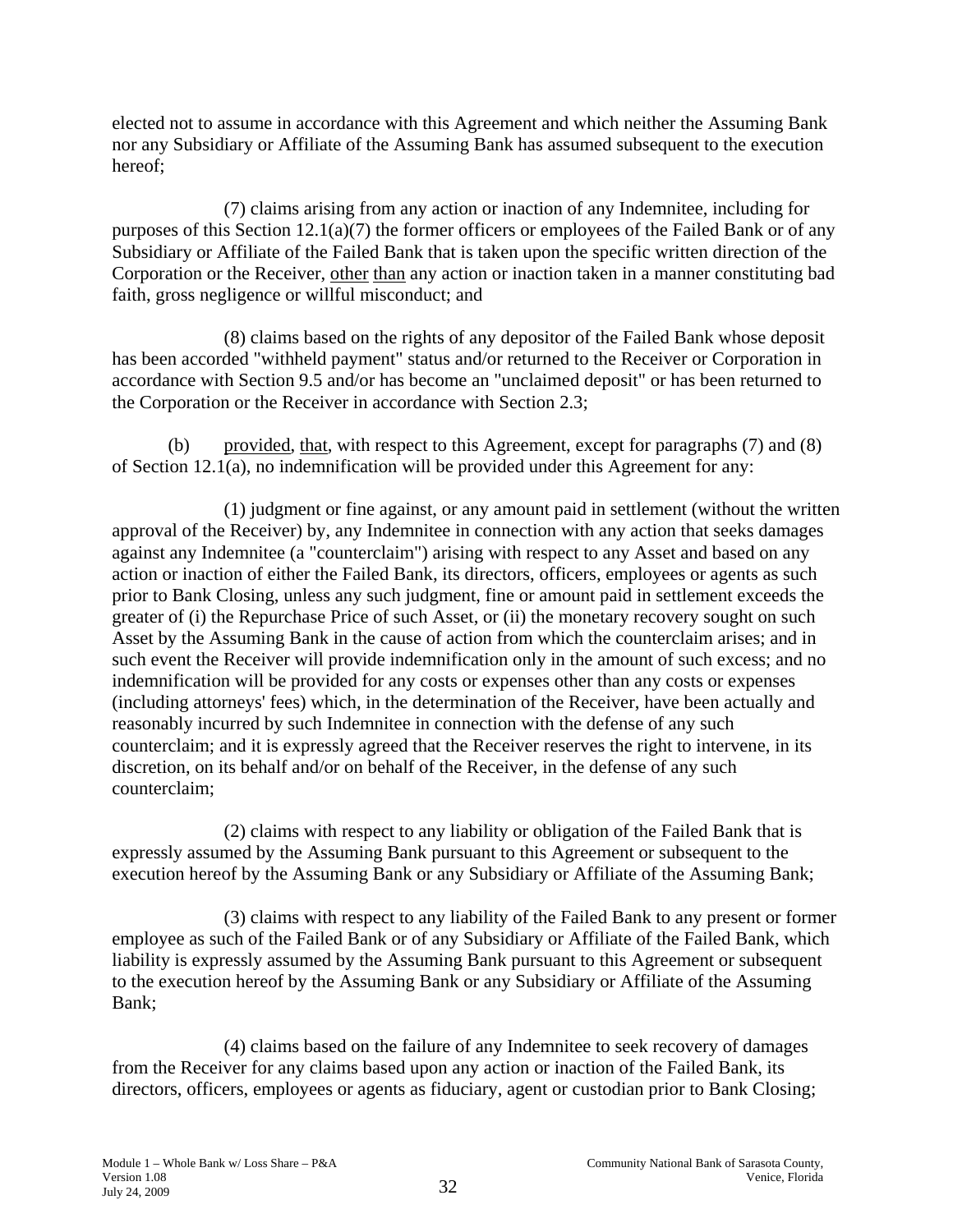(5) claims based on any violation or alleged violation by any Indemnitee of the antitrust, branching, banking or bank holding company or securities laws of the United States of America or any State thereof;

(6) claims based on the rights of any present or former creditor, customer, or supplier as such of the Assuming Bank or any Subsidiary or Affiliate of the Assuming Bank;

(7) claims based on the rights of any present or former shareholder as such of the Assuming Bank or any Subsidiary or Affiliate of the Assuming Bank regardless of whether any such present or former shareholder is also a present or former shareholder of the Failed Bank;

(8) claims, if the Receiver determines that the effect of providing such indemnification would be to (i) expand or alter the provisions of any warranty or disclaimer thereof provided in Section 3.3 or any other provision of this Agreement, or (ii) create any warranty not expressly provided under this Agreement;

(9) claims which could have been enforced against any Indemnitee had the Assuming Bank not entered into this Agreement;

(10) claims based on any liability for taxes or fees assessed with respect to the consummation of the transactions contemplated by this Agreement, including without limitation any subsequent transfer of any Assets or Liabilities Assumed to any Subsidiary or Affiliate of the Assuming Bank;

(11) except as expressly provided in this Article XII, claims based on any action or inaction of any Indemnitee, and nothing in this Agreement shall be construed to provide indemnification for (i) the Failed Bank, (ii) any Subsidiary or Affiliate of the Failed Bank, or (iii) any present or former director, officer, employee or agent of the Failed Bank or its Subsidiaries or Affiliates; provided, that the Receiver, in its discretion, may provide indemnification hereunder for any present or former director, officer, employee or agent of the Failed Bank or its Subsidiaries or Affiliates who is also or becomes a director, officer, employee or agent of the Assuming Bank or its Subsidiaries or Affiliates;

(12) claims or actions which constitute a breach by the Assuming Bank of the representations and warranties contained in Article XI;

(13) claims arising out of or relating to the condition of or generated by an Asset arising from or relating to the presence, storage or release of any hazardous or toxic substance, or any pollutant or contaminant, or condition of such Asset which violate any applicable Federal, State or local law or regulation concerning environmental protection; and

(14) claims based on, related to or arising from any asset, including a loan, acquired or liability assumed by the Assuming Bank, other than pursuant to this Agreement.

**12.2 Conditions Precedent to Indemnification**. It shall be a condition precedent to the obligation of the Receiver to indemnify any Person pursuant to this Article XII that such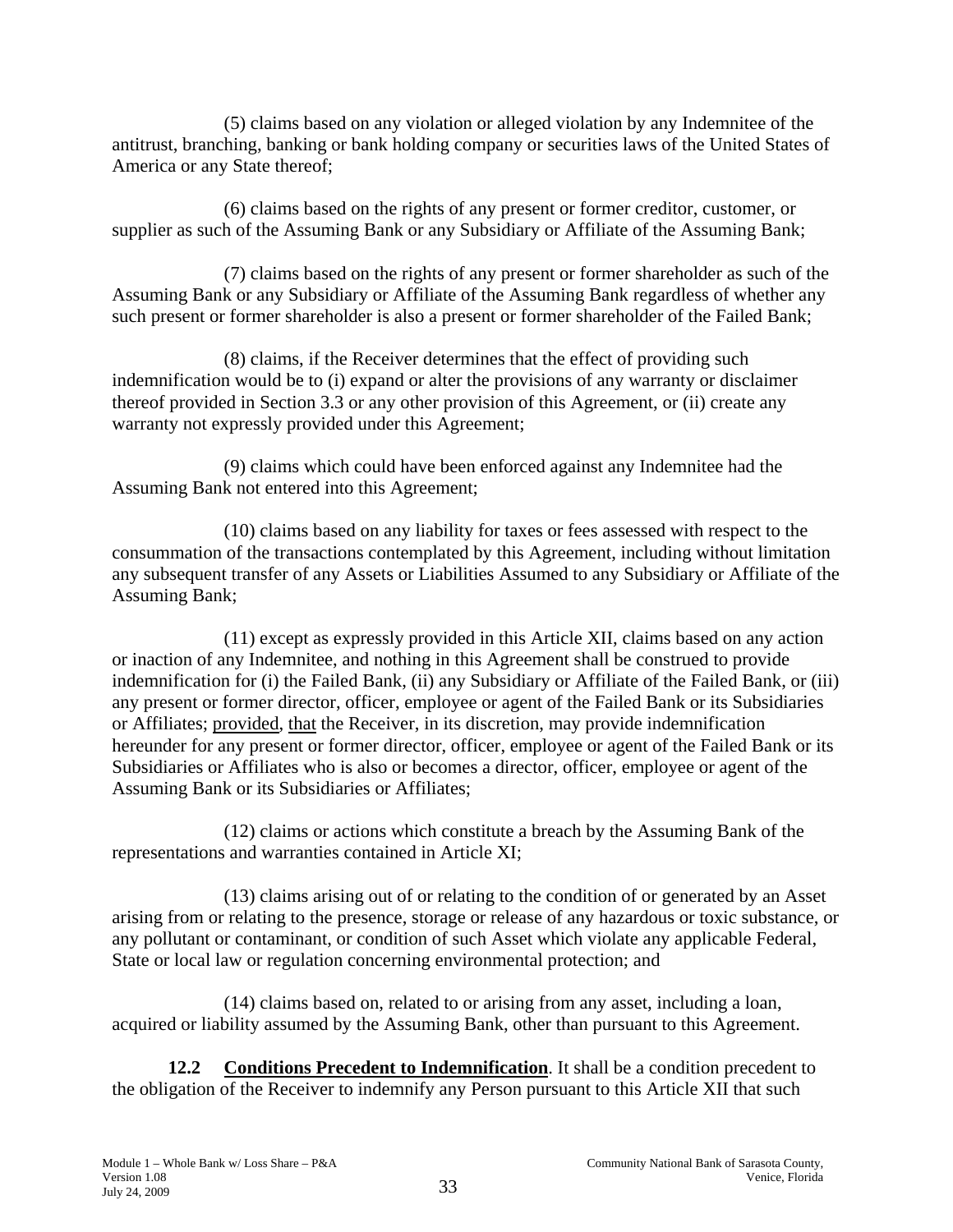Person shall, with respect to any claim made or threatened against such Person for which such Person is or may be entitled to indemnification hereunder:

(a) give written notice to the Regional Counsel (Litigation Branch) of the Corporation in the manner and at the address provided in Section 13.7 of such claim as soon as practicable after such claim is made or threatened; provided, that notice must be given on or before the date which is six (6) years from the date of this Agreement;

(b) provide to the Receiver such information and cooperation with respect to such claim as the Receiver may reasonably require;

(c) cooperate and take all steps, as the Receiver may reasonably require, to preserve and protect any defense to such claim;

(d) in the event suit is brought with respect to such claim, upon reasonable prior notice, afford to the Receiver the right, which the Receiver may exercise in its sole discretion, to conduct the investigation, control the defense and effect settlement of such claim, including without limitation the right to designate counsel and to control all negotiations, litigation, arbitration, settlements, compromises and appeals of any such claim, all of which shall be at the expense of the Receiver; provided, that the Receiver shall have notified the Person claiming indemnification in writing that such claim is a claim with respect to which the Person claiming indemnification is entitled to indemnification under this Article XII;

(e) not incur any costs or expenses in connection with any response or suit with respect to such claim, unless such costs or expenses were incurred upon the written direction of the Receiver; provided, that the Receiver shall not be obligated to reimburse the amount of any such costs or expenses unless such costs or expenses were incurred upon the written direction of the Receiver;

(f) not release or settle such claim or make any payment or admission with respect thereto, unless the Receiver consents in writing thereto, which consent shall not be unreasonably withheld; provided, that the Receiver shall not be obligated to reimburse the amount of any such settlement or payment unless such settlement or payment was effected upon the written direction of the Receiver; and

(g) take reasonable action as the Receiver may request in writing as necessary to preserve, protect or enforce the rights of the indemnified Person against any Primary Indemnitor.

**12.3 No Additional Warranty**. Nothing in this Article XII shall be construed or deemed to (i) expand or otherwise alter any warranty or disclaimer thereof provided under Section 3.3 or any other provision of this Agreement with respect to, among other matters, the title, value, collectibility, genuineness, enforceability or condition of any (x) Asset, or (y) asset of the Failed Bank purchased by the Assuming Bank subsequent to the execution of this Agreement by the Assuming Bank or any Subsidiary or Affiliate of the Assuming Bank, or (ii) create any warranty not expressly provided under this Agreement with respect thereto.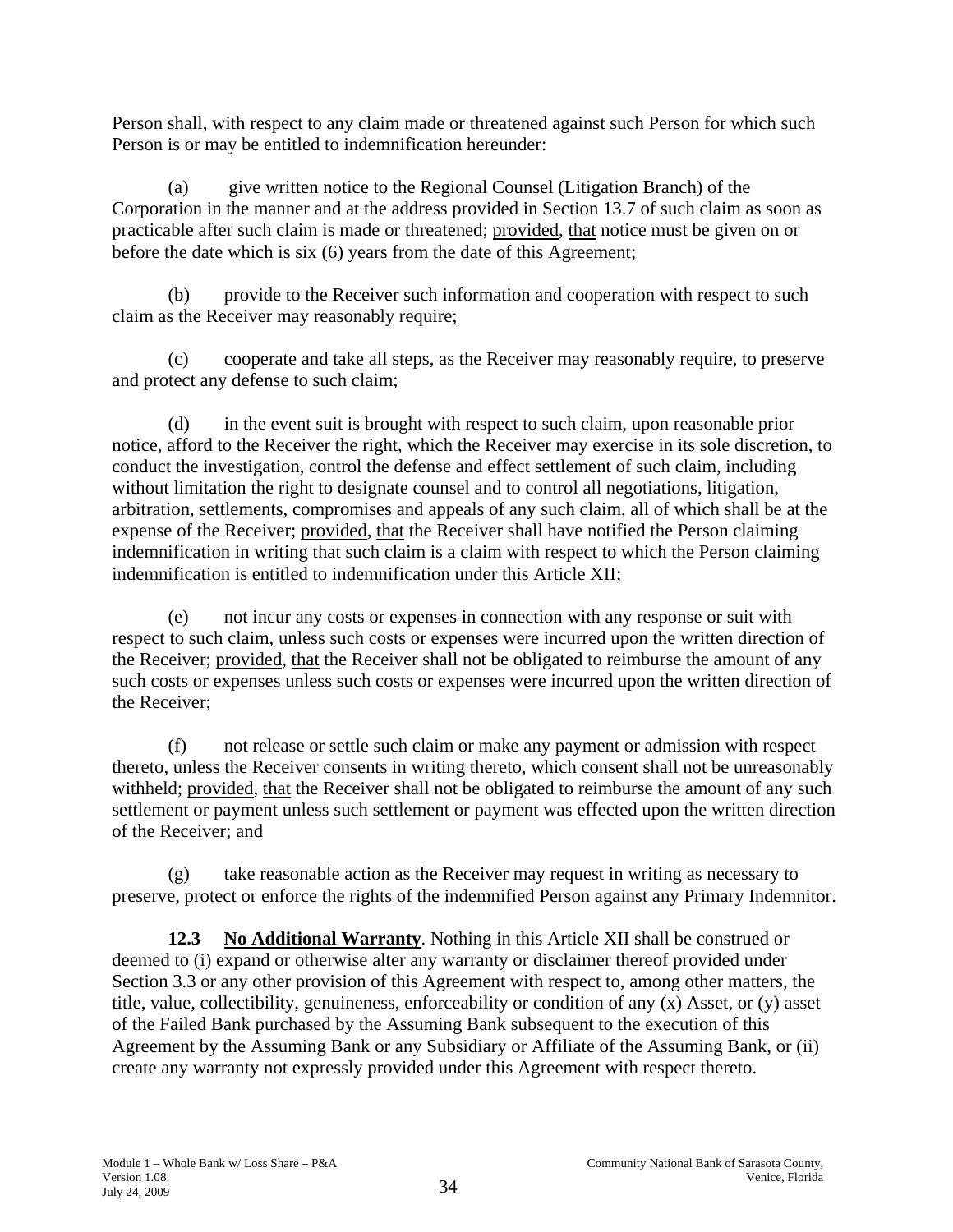**12.4 Indemnification of Receiver and Corporation**. From and after Bank Closing, the Assuming Bank agrees to indemnify and hold harmless the Corporation and the Receiver and their respective directors, officers, employees and agents from and against any and all costs, losses, liabilities, expenses (including attorneys' fees), judgments, fines and amounts paid in settlement actually and reasonably incurred in connection with any of the following:

(a) claims based on any and all liabilities or obligations of the Failed Bank assumed by the Assuming Bank pursuant to this Agreement or subsequent to the execution hereof by the Assuming Bank or any Subsidiary or Affiliate of the Assuming Bank, whether or not any such liabilities subsequently are sold and/or transferred, other than any claim based upon any action or inaction of any Indemnitee as provided in paragraph (7) or (8) of Section 12.1(a); and

(b) claims based on any act or omission of any Indemnitee (including but not limited to claims of any Person claiming any right or title by or through the Assuming Bank with respect to Assets transferred to the Receiver pursuant to Section 3.4 or 3.6), other than any action or inaction of any Indemnitee as provided in paragraph (7) or (8) of Section 12.1(a).

**12.5 Obligations Supplemental**. The obligations of the Receiver, and the Corporation as guarantor in accordance with Section 12.7, to provide indemnification under this Article XII are to supplement any amount payable by any Primary Indemnitor to the Person indemnified under this Article XII. Consistent with that intent, the Receiver agrees only to make payments pursuant to such indemnification to the extent not payable by a Primary Indemnitor. If the aggregate amount of payments by the Receiver, or the Corporation as guarantor in accordance with Section 12.7, and all Primary Indemnitors with respect to any item of indemnification under this Article XII exceeds the amount payable with respect to such item, such Person being indemnified shall notify the Receiver thereof and, upon the request of the Receiver, shall promptly pay to the Receiver, or the Corporation as appropriate, the amount of the Receiver's (or Corporation's) payments to the extent of such excess.

**12.6 Criminal Claims**. Notwithstanding any provision of this Article XII to the contrary, in the event that any Person being indemnified under this Article XII shall become involved in any criminal action, suit or proceeding, whether judicial, administrative or investigative, the Receiver shall have no obligation hereunder to indemnify such Person for liability with respect to any criminal act or to the extent any costs or expenses are attributable to the defense against the allegation of any criminal act, unless (i) the Person is successful on the merits or otherwise in the defense against any such action, suit or proceeding, or (ii) such action, suit or proceeding is terminated without the imposition of liability on such Person.

**12.7** Limited Guaranty of the Corporation. The Corporation hereby guarantees performance of the Receiver's obligation to indemnify the Assuming Bank as set forth in this Article XII. It is a condition to the Corporation's obligation hereunder that the Assuming Bank shall comply in all respects with the applicable provisions of this Article XII. The Corporation shall be liable hereunder only for such amounts, if any, as the Receiver is obligated to pay under the terms of this Article XII but shall fail to pay. Except as otherwise provided above in this Section 12.7, nothing in this Article XII is intended or shall be construed to create any liability or obligation on the part of the Corporation, the United States of America or any department or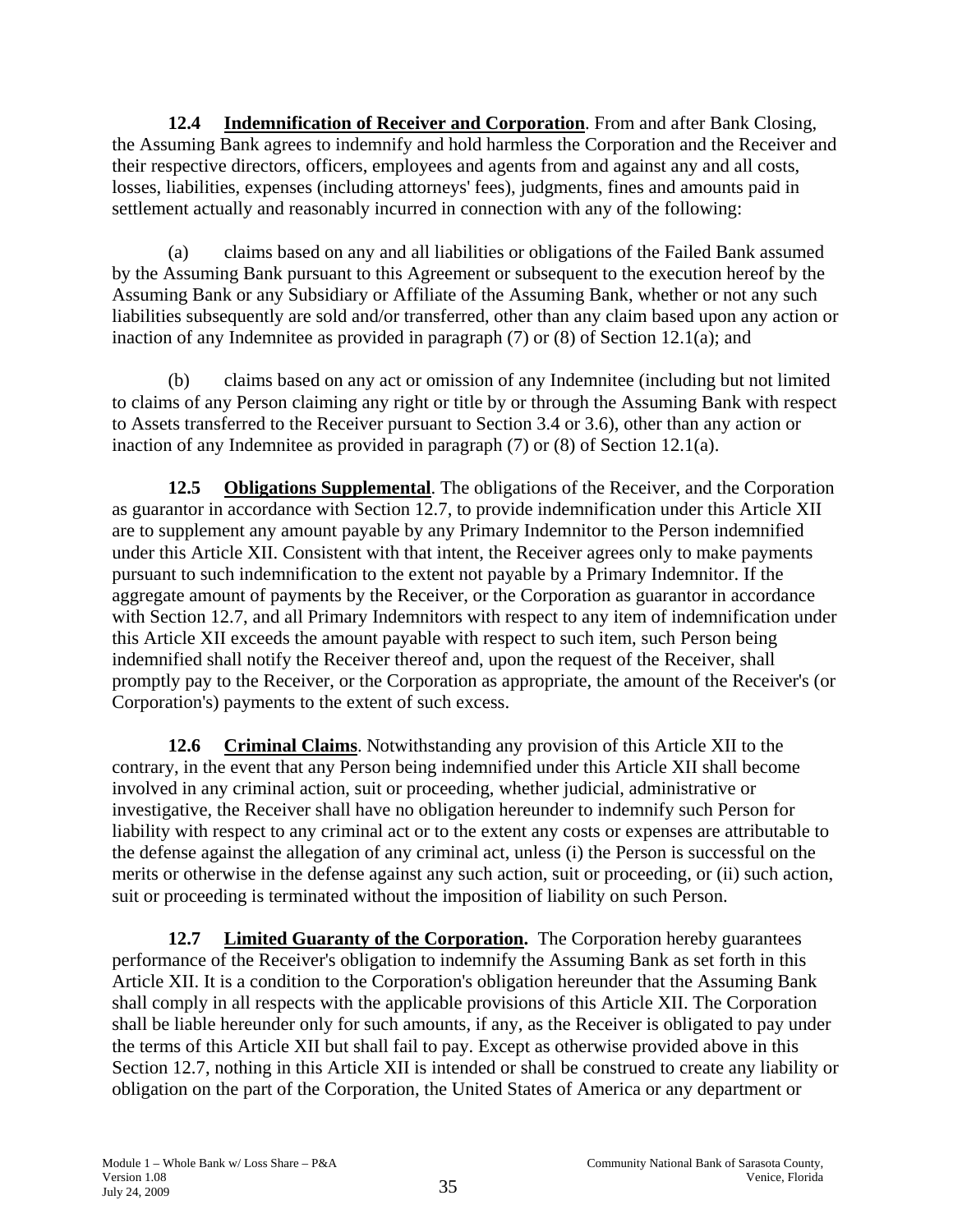agency thereof under or with respect to this Article XII, or any provision hereof, it being the intention of the parties hereto that the obligations undertaken by the Receiver under this Article XII are the sole and exclusive responsibility of the Receiver and no other Person or entity.

**12.8 Subrogation.** Upon payment by the Receiver, or the Corporation as guarantor in accordance with Section 12.7, to any Indemnitee for any claims indemnified by the Receiver under this Article XII, the Receiver, or the Corporation as appropriate, shall become subrogated to all rights of the Indemnitee against any other Person to the extent of such payment.

# **ARTICLE XIII MISCELLANEOUS**

**13.1** Entire Agreement. This Agreement embodies the entire agreement of the parties hereto in relation to the subject matter herein and supersedes all prior understandings or agreements, oral or written, between the parties.

**13.2 Headings**. The headings and subheadings of the Table of Contents, Articles and Sections contained in this Agreement, except the terms identified for definition in Article I and elsewhere in this Agreement, are inserted for convenience only and shall not affect the meaning or interpretation of this Agreement or any provision hereof.

**13.3 Counterparts**. This Agreement may be executed in any number of counterparts and by the duly authorized representative of a different party hereto on separate counterparts, each of which when so executed shall be deemed to be an original and all of which when taken together shall constitute one and the same Agreement.

**13.4 GOVERNING LAW**. THIS AGREEMENT AND THE RIGHTS AND OBLIGATIONS HEREUNDER SHALL BE GOVERNED BY AND CONSTRUED IN ACCORDANCE WITH THE FEDERAL LAW OF THE UNITED STATES OF AMERICA, AND IN THE ABSENCE OF CONTROLLING FEDERAL LAW, IN ACCORDANCE WITH THE LAWS OF THE STATE IN WHICH THE MAIN OFFICE OF THE FAILED BANK IS LOCATED.

 **13.5 Successors**. All terms and conditions of this Agreement shall be binding on the successors and assigns of the Receiver, the Corporation and the Assuming Bank. Except as otherwise specifically provided in this Agreement, nothing expressed or referred to in this Agreement is intended or shall be construed to give any Person other than the Receiver, the Corporation and the Assuming Bank any legal or equitable right, remedy or claim under or with respect to this Agreement or any provisions contained herein, it being the intention of the parties hereto that this Agreement, the obligations and statements of responsibilities hereunder, and all other conditions and provisions hereof are for the sole and exclusive benefit of the Receiver, the Corporation and the Assuming Bank and for the benefit of no other Person.

**13.6 Modification; Assignment**. No amendment or other modification, rescission, release, or assignment of any part of this Agreement shall be effective except pursuant to a written agreement subscribed by the duly authorized representatives of the parties hereto.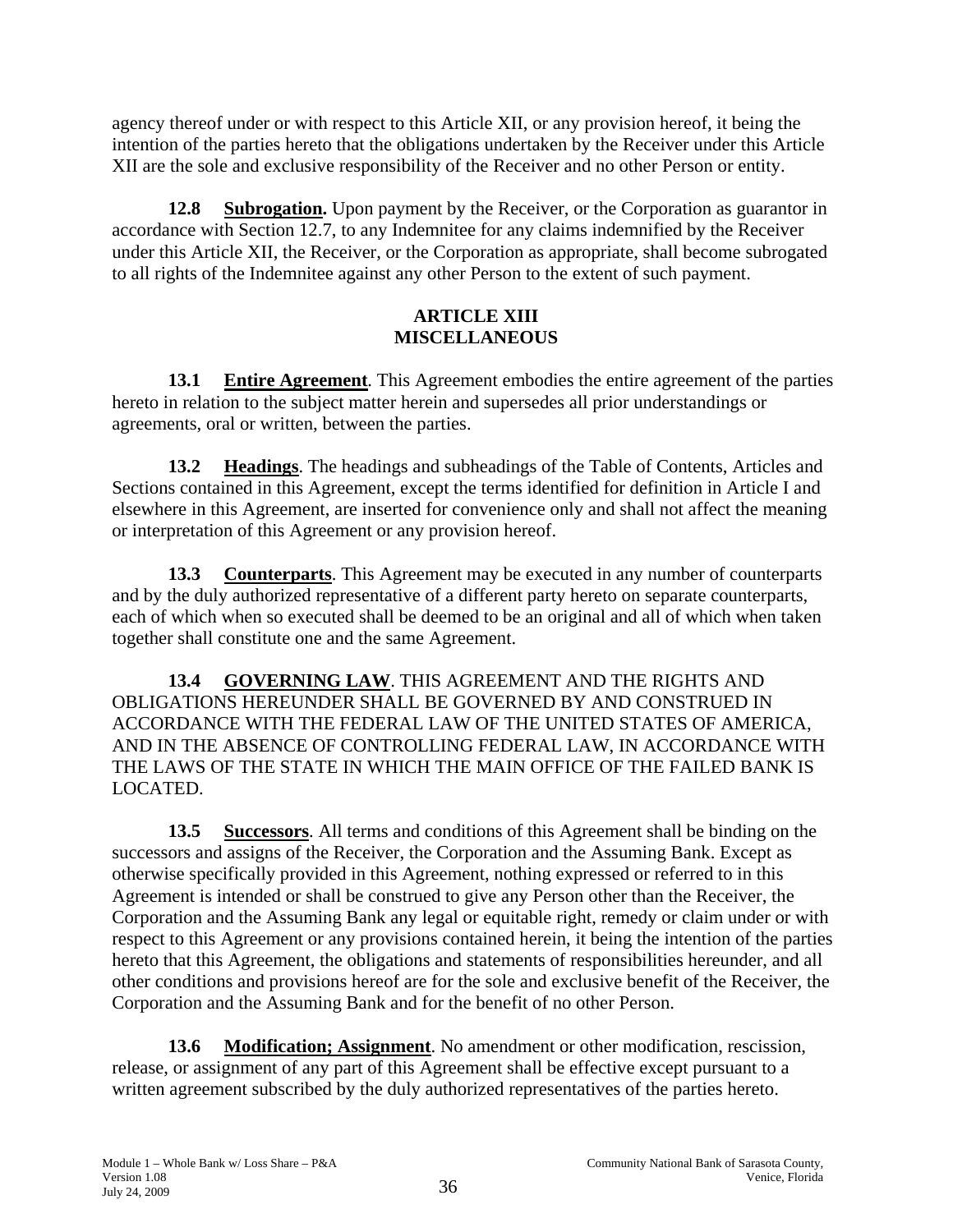**13.7** Notice. Any notice, request, demand, consent, approval or other communication to any party hereto shall be effective when received and shall be given in writing, and delivered in person against receipt therefore, or sent by certified mail, postage prepaid, courier service, telex, facsimile transmission or email to such party (with copies as indicated below) at its address set forth below or at such other address as it shall hereafter furnish in writing to the other parties. All such notices and other communications shall be deemed given on the date received by the addressee.

## **Assuming Bank**

Stearns Bank, N.A. 4191 2<sup>nd</sup> Street South St. Cloud, Minnesota Attention: Mr. Norman Skalicky

with a copy to: Mr. Harley Vestrum

# **Receiver and Corporation**

Federal Deposit Insurance Corporation, as Receiver for Community National Bank of Sarasota County, Venice, Florida 1601 Bryan Street, Suite 1700 Dallas, Texas 75201

Attention: Settlement Manager

with copy to: Regional Counsel (Litigation Branch)

# **and with respect to notice under Article XII:**

Federal Deposit Insurance Corporation as Receiver for Community National Bank of Sarasota County, Venice, Florida 1601 Bryan Street, Suite 1700 Dallas, Texas 75201 Attention: Regional Counsel (Litigation Branch)

**13.8 Manner of Payment**. All payments due under this Agreement shall be in lawful money of the United States of America in immediately available funds as each party hereto may specify to the other parties; provided, that in the event the Receiver or the Corporation is obligated to make any payment hereunder in the amount of \$25,000.00 or less, such payment may be made by check.

**13.9 Costs, Fees and Expenses**. Except as otherwise specifically provided herein, each party hereto agrees to pay all costs, fees and expenses which it has incurred in connection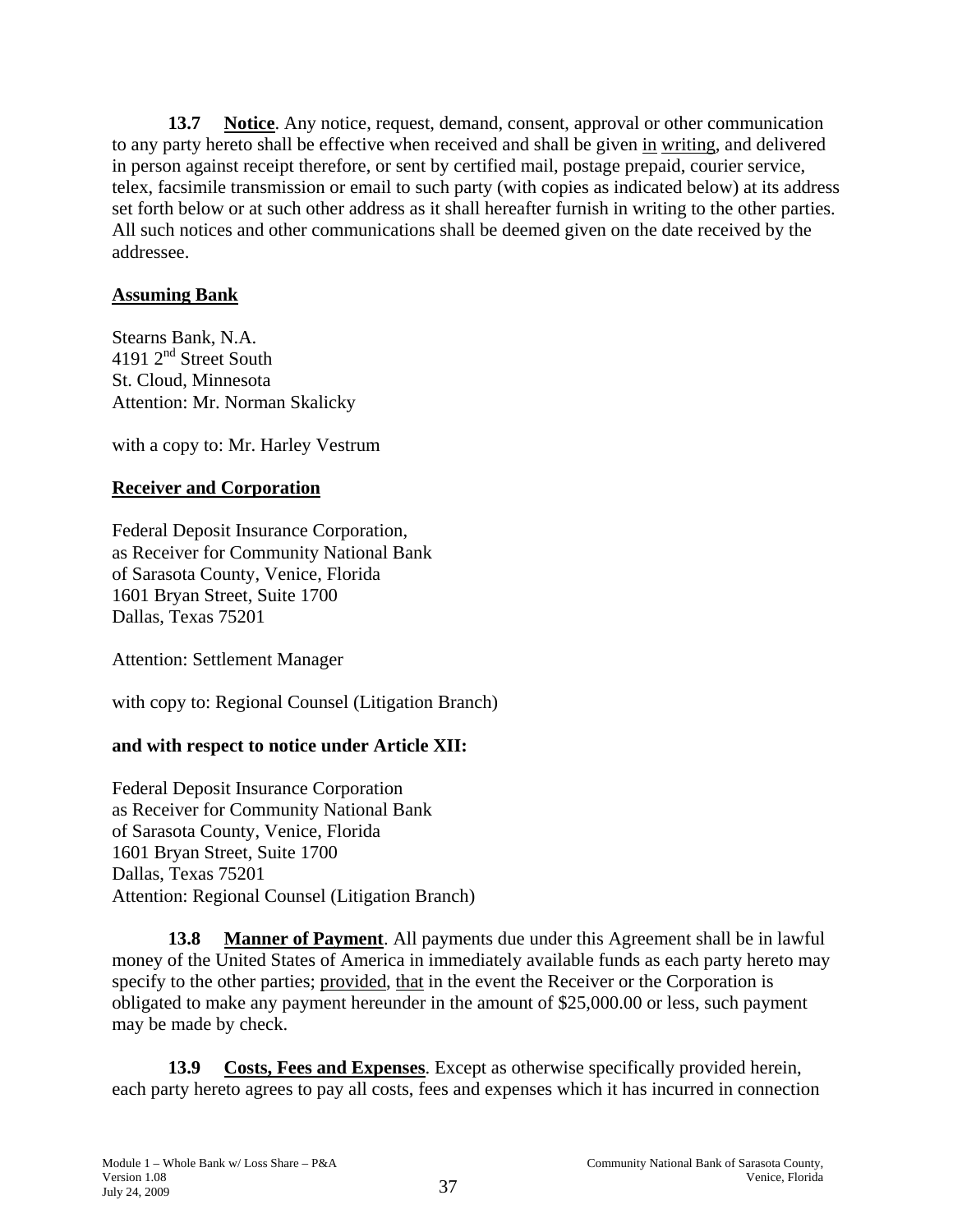with or incidental to the matters contained in this Agreement, including without limitation any fees and disbursements to its accountants and counsel; provided, that the Assuming Bank shall pay all fees, costs and expenses (other than attorneys' fees incurred by the Receiver) incurred in connection with the transfer to it of any Assets or Liabilities Assumed hereunder or in accordance herewith.

**13.10 Waiver**. Each of the Receiver, the Corporation and the Assuming Bank may waive its respective rights, powers or privileges under this Agreement; provided, that such waiver shall be in writing; and further provided, that no failure or delay on the part of the Receiver, the Corporation or the Assuming Bank to exercise any right, power or privilege under this Agreement shall operate as a waiver thereof, nor will any single or partial exercise of any right, power or privilege under this Agreement preclude any other or further exercise thereof or the exercise of any other right, power or privilege by the Receiver, the Corporation, or the Assuming Bank under this Agreement, nor will any such waiver operate or be construed as a future waiver of such right, power or privilege under this Agreement.

**13.11 Severability**. If any provision of this Agreement is declared invalid or unenforceable, then, to the extent possible, all of the remaining provisions of this Agreement shall remain in full force and effect and shall be binding upon the parties hereto.

**13.12 Term of Agreement**. This Agreement shall continue in full force and effect until the sixth (6th) anniversary of Bank Closing; provided, that the provisions of Section 6.3 and 6.4 shall survive the expiration of the term of this Agreement. Provided, however, the receivership of the Failed Bank may be terminated prior to the expiration of the term of this Agreement; in such event, the guaranty of the Corporation, as provided in and in accordance with the provisions of Section 12.7 shall be in effect for the remainder of the term. Expiration of the term of this Agreement shall not affect any claim or liability of any party with respect to any (i) amount which is owing at the time of such expiration, regardless of when such amount becomes payable, and (ii) breach of this Agreement occurring prior to such expiration, regardless of when such breach is discovered.

**13.13 Survival of Covenants, Etc.** The covenants, representations, and warranties in this Agreement shall survive the execution of this Agreement and the consummation of the transactions contemplated hereunder.

 **[Signature Page Follows]**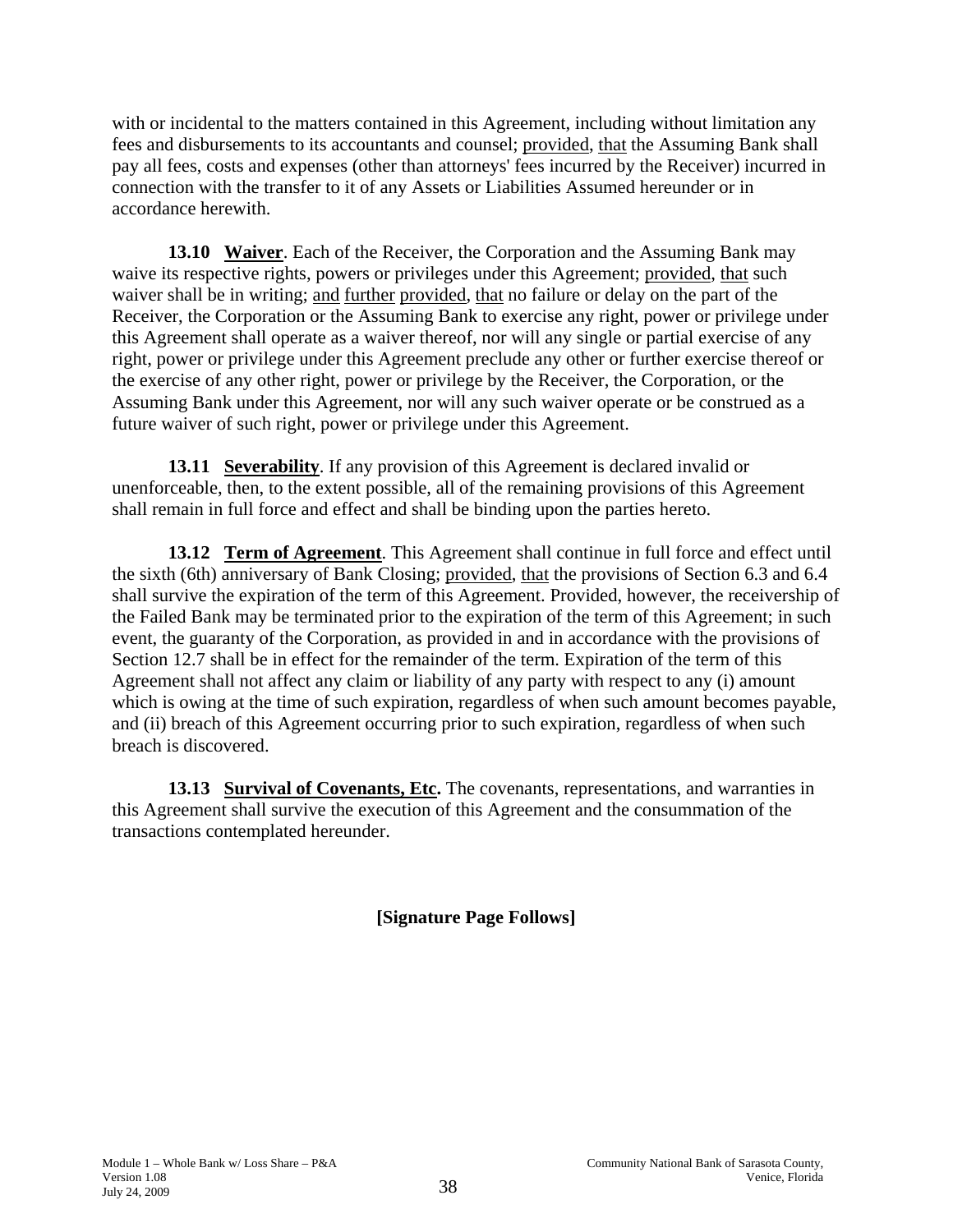**IN WITNESS WHEREOF, the parties hereto have caused this Agreement to be executed by their duly authorized representatives as of the date first above written.** 

 $\bar{\mathcal{A}}$ 

|                     | FEDERAL DEPOSIT INSURANCE CORPORATION,<br>as Receiver for COMMUNITY NATIONAL BANK OF<br>SARASOTA COUNTY, Venice, Florida<br>Redacted<br>By: |
|---------------------|---------------------------------------------------------------------------------------------------------------------------------------------|
|                     | Name: $QQ/\hbar$<br>l/n<br>Title:                                                                                                           |
| Redacted            |                                                                                                                                             |
|                     | STEARNS BANK, N.A.,<br>St. Cloud, Minnesota                                                                                                 |
|                     | Redacted<br>By:                                                                                                                             |
|                     | Name: $N$<br>Title: $N \times N$ $N \times N$<br>$N \times N$                                                                               |
| Redacted            |                                                                                                                                             |
|                     | FEDERAL DEPOSIT INSURANCE CORPORATION<br>Redacted                                                                                           |
|                     | By:<br><u>Seanhre</u> Flora                                                                                                                 |
|                     | Name:<br>Title                                                                                                                              |
| Attest:<br>Redacted |                                                                                                                                             |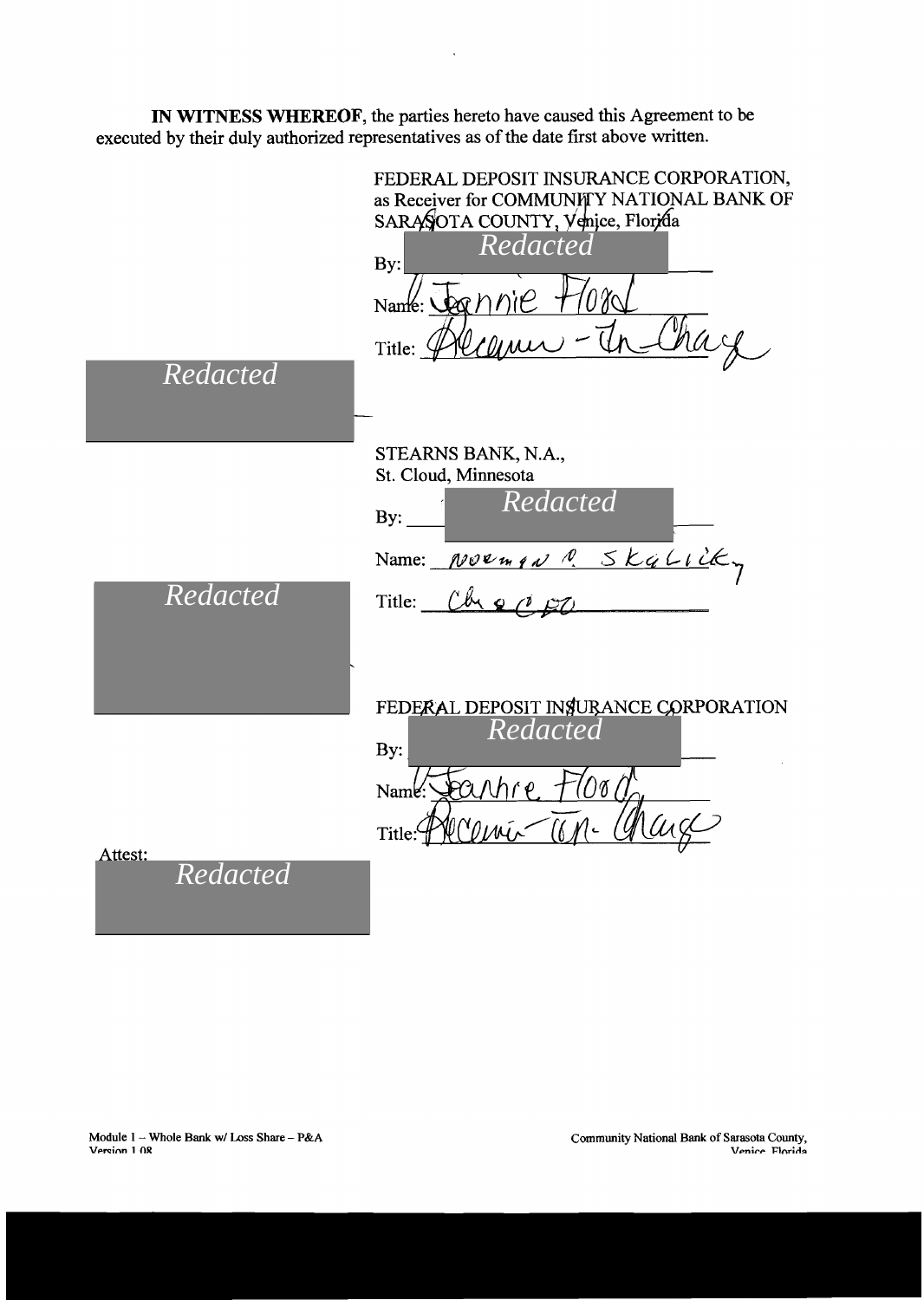**SCHEDULE 2.1 - Certain Liabilities Assumed by the Assuming Bank**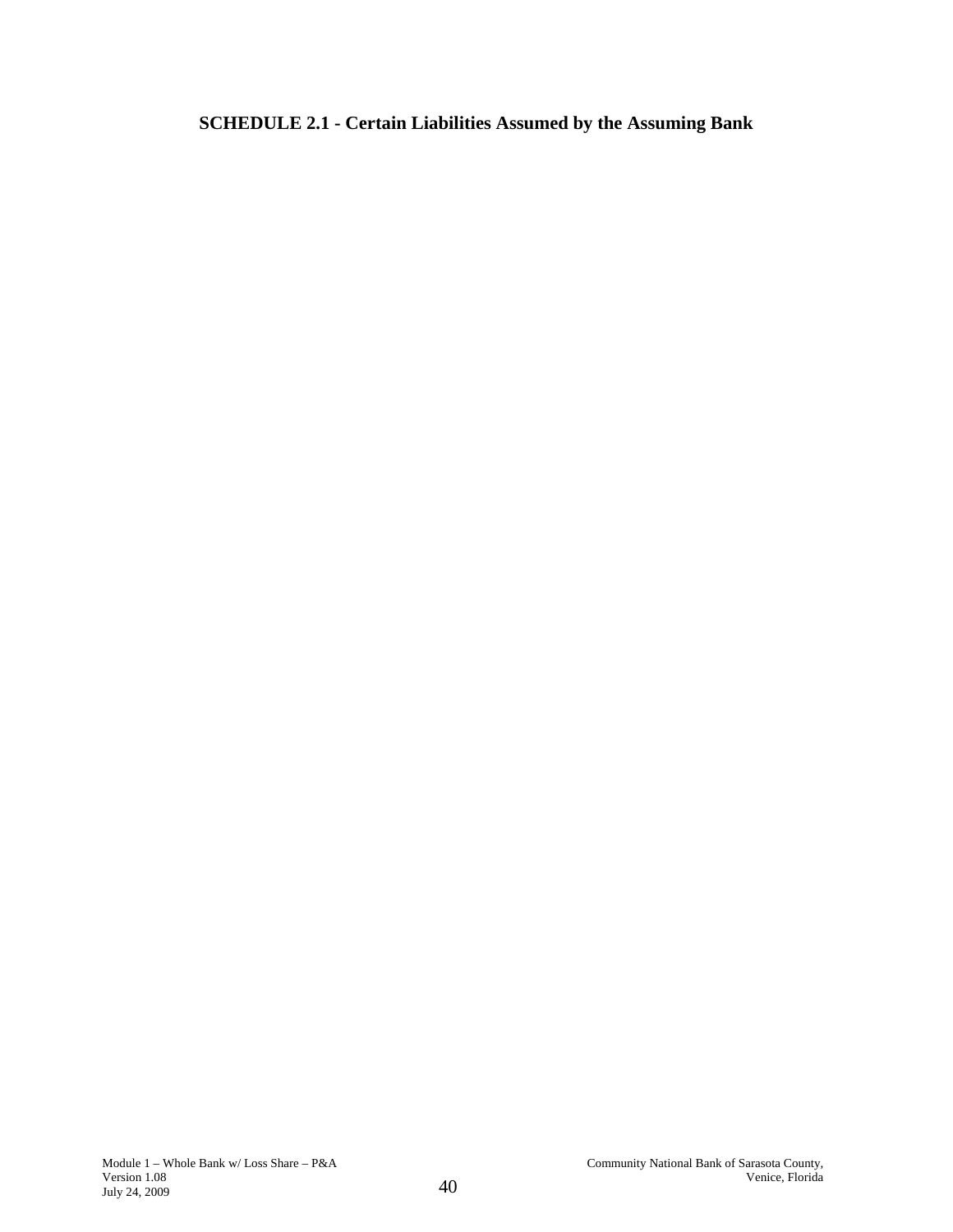# **SCHEDULE 2.1(a) – Excluded Deposit Liability Accounts**

None.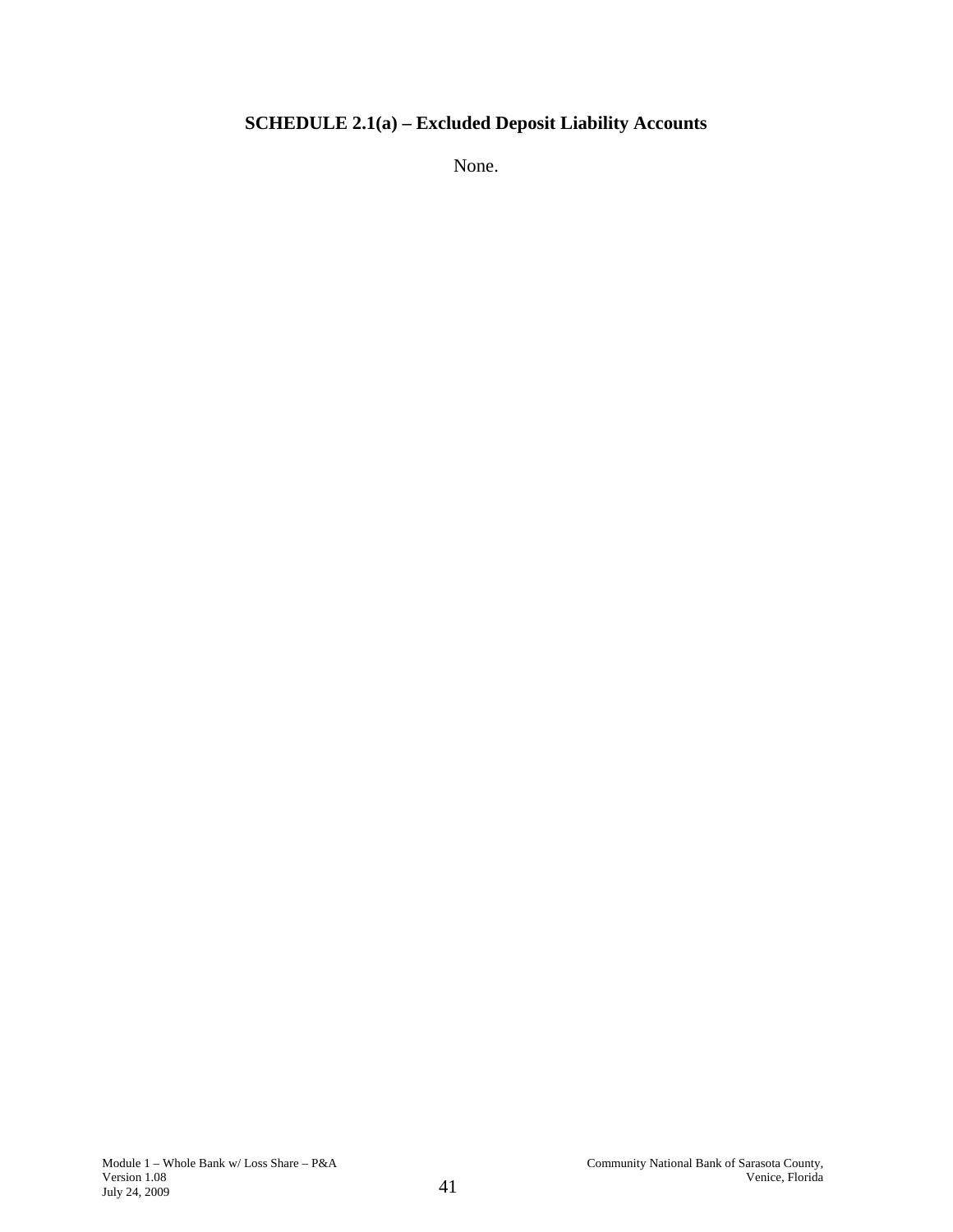#### **SCHEDULE 3.1 - Certain Assets Purchased**

#### **SEE ATTACHED LIST**

THE LIST(S) ATTACHED TO THIS SCHEDULE (OR SUBSCHEDULE(S)) AND THE **INFORMATION THEREIN, IS AS OF THE DATE OF THE MOST RECENT PERTINENT DATA MADE AVAILABLE TO THE ASSUMING BANK AS PART OF THE INFORMATION PACKAGE. IT WILL BE ADJUSTED TO REFLECT THE COMPOSITION AND BOOK VALUE OF THE LOANS AND ASSETS AS OF THE DATE OF BANK CLOSING. THE LIST(S) MAY NOT INCLUDE ALL LOANS AND ASSETS (E.G., CHARGED OFF LOANS). THE LIST(S) MAY BE REPLACED WITH A MORE ACCURATE LIST POST CLOSING.**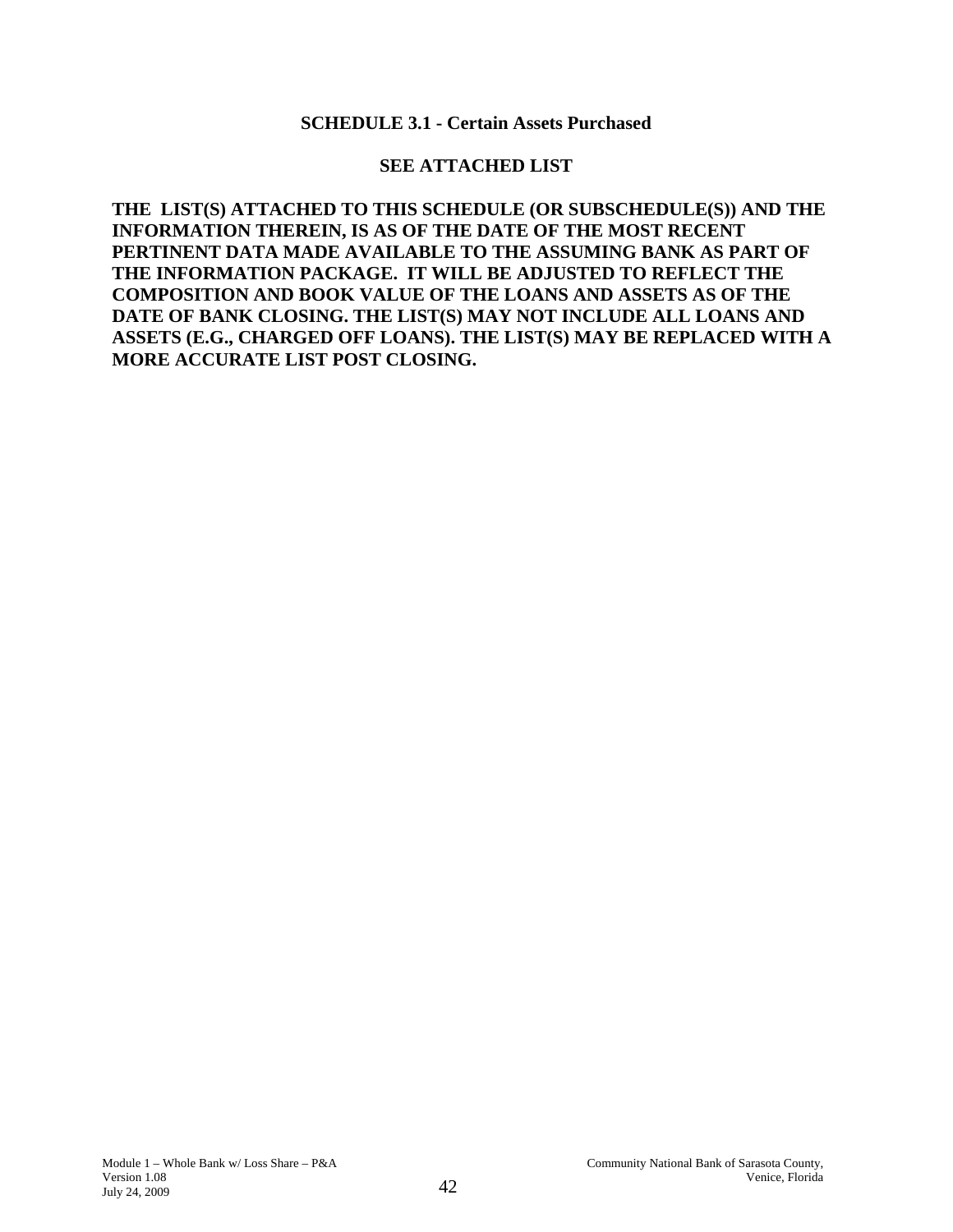# **SCHEDULE 3.1a – Subsidiary and Other Business Combination Entities Acquired**

None.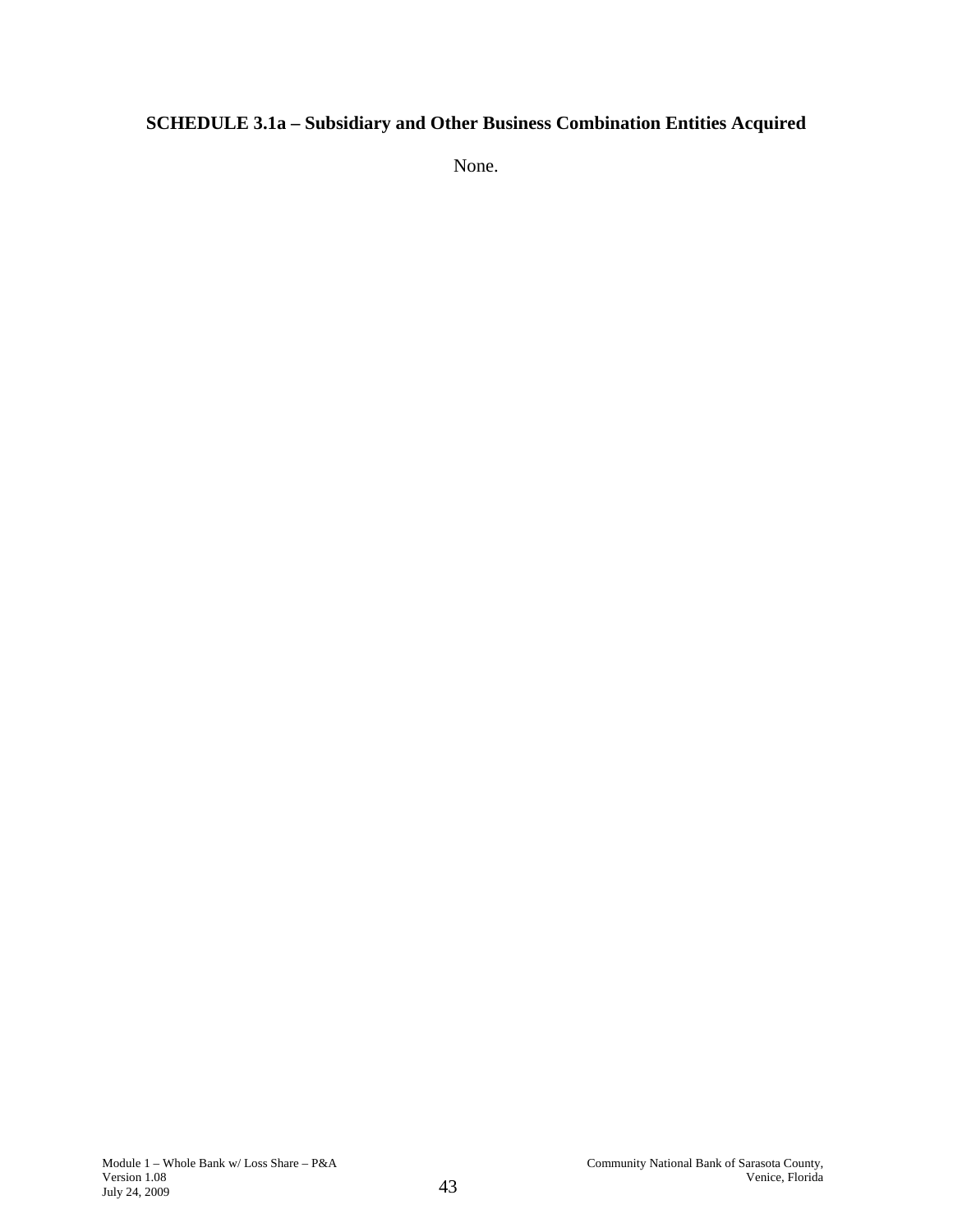# **SCHEDULE 3.2 - Purchase Price of Assets or assets**

| (a)                          | cash and receivables from depository<br>institutions, including cash items in the<br>process of collection, plus<br>interest thereon:                                                           | <b>Book Value</b>               |
|------------------------------|-------------------------------------------------------------------------------------------------------------------------------------------------------------------------------------------------|---------------------------------|
| (b)                          | securities (exclusive of the capital stock of<br>Acquired Subsidiaries), plus interest<br>thereon:                                                                                              | As provided in Section 3.2(b)   |
| (c)                          | federal funds sold and repurchase<br>agreements, if any, including interest<br>thereon:                                                                                                         | <b>Book Value</b>               |
| (d)                          | Loans:                                                                                                                                                                                          | <b>Book Value</b>               |
| (e)                          | credit card business, if any, including all<br>outstanding extensions of credit and<br>offensive litigation, but excluding any class<br>action lawsuits related to the credit card<br>business: | <b>Book Value</b>               |
| (f)                          | Safe Deposit Boxes and related business,<br>safekeeping business and trust business, if<br>any:                                                                                                 | <b>Book Value</b>               |
| (g)                          | Records and other documents:                                                                                                                                                                    | <b>Book Value</b>               |
| (h)                          | capital stock of any Acquired Subsidiaries:                                                                                                                                                     | <b>Book Value</b>               |
| (i)                          | amounts owed to the Failed Bank by any<br><b>Acquired Subsidiary:</b>                                                                                                                           | <b>Book Value</b>               |
| (j)                          | assets securing Deposits of public money,<br>to the extent not otherwise purchased<br>hereunder:                                                                                                | <b>Book Value</b>               |
| (k)                          | Overdrafts of customers:                                                                                                                                                                        | <b>Book Value</b>               |
| $\left( \frac{1}{2} \right)$ | rights, if any, with respect to Qualified<br>Financial Contracts.                                                                                                                               | As provided in Section $3.2(c)$ |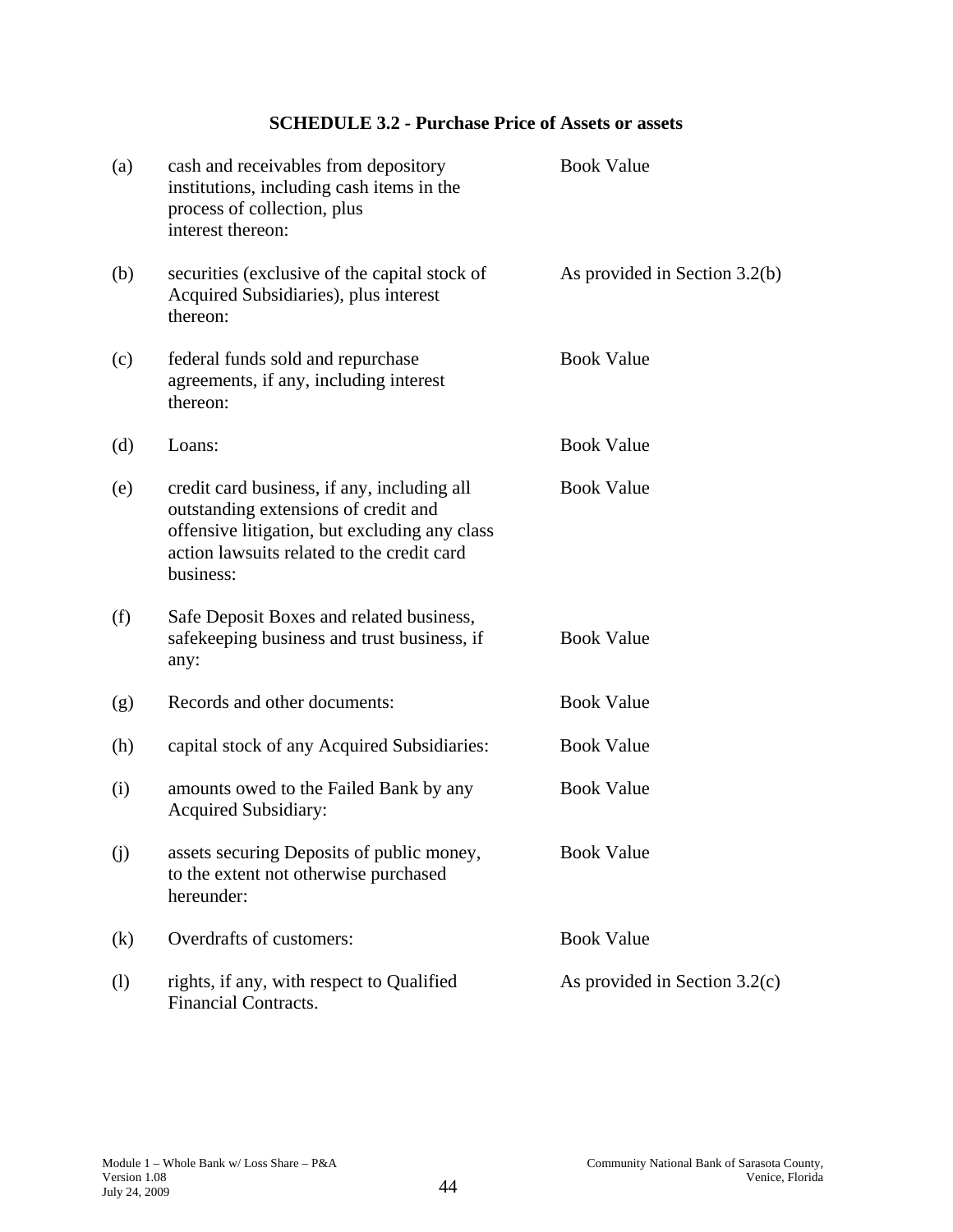(m) rights of the Failed Bank to provide Book Value mortgage servicing for others and to have mortgage servicing provided to the Failed Bank by others and related contracts.

### **assets subject to an option to purchase:**

| (a) | <b>Bank Premises:</b>    | Fair Market Value        |
|-----|--------------------------|--------------------------|
| (b) | Furniture and Equipment: | Fair Market Value        |
| (c) | Fixtures:                | <b>Fair Market Value</b> |
| (d) | Other Equipment:         | Fair Market Value        |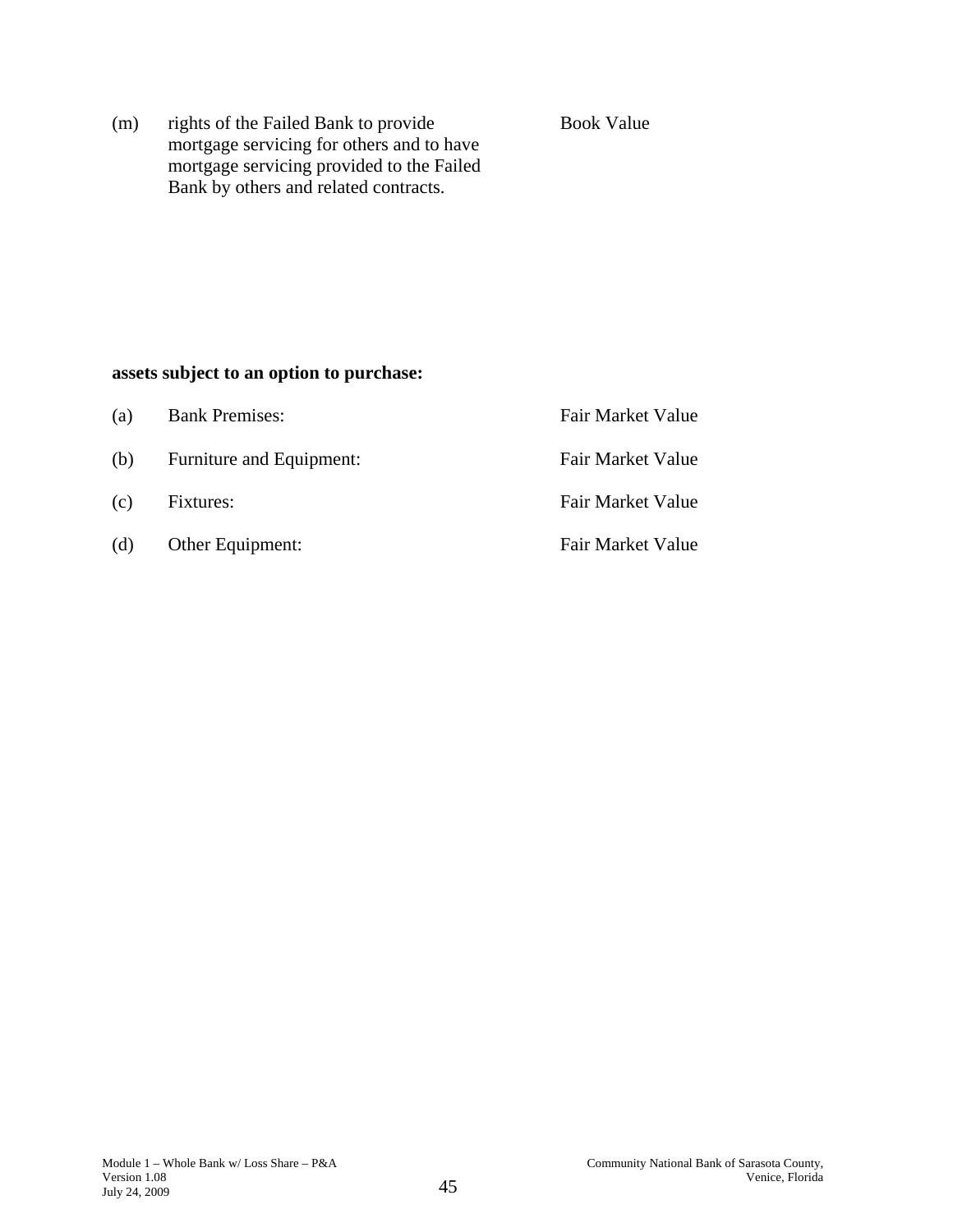# **SCHEDULE 3.5(l) – Excluded Private Label Asset-Backed Securities**

- Federal Home Loan Bank Stock
- Federal Reserve Bank Stock
- FHLMC Preferred Stock
- FNMA Preferred Stock
- Any and all private label asset-backed securities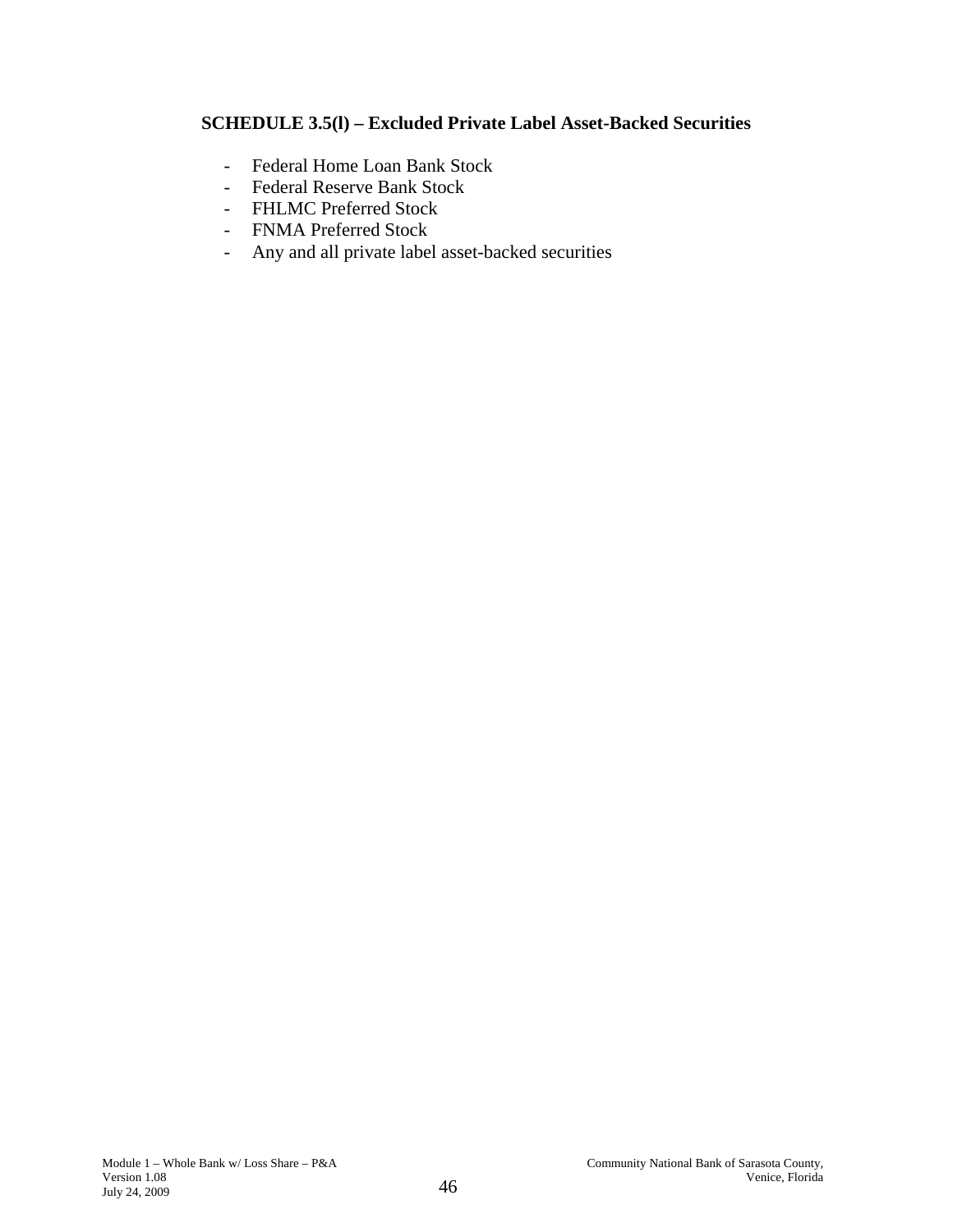### **SCHEDULE 4.15A**

#### **LOANS SUBJECT TO LOSS SHARING UNDER THE SINGLE FAMILY SHARED-LOSS AGREEMENT**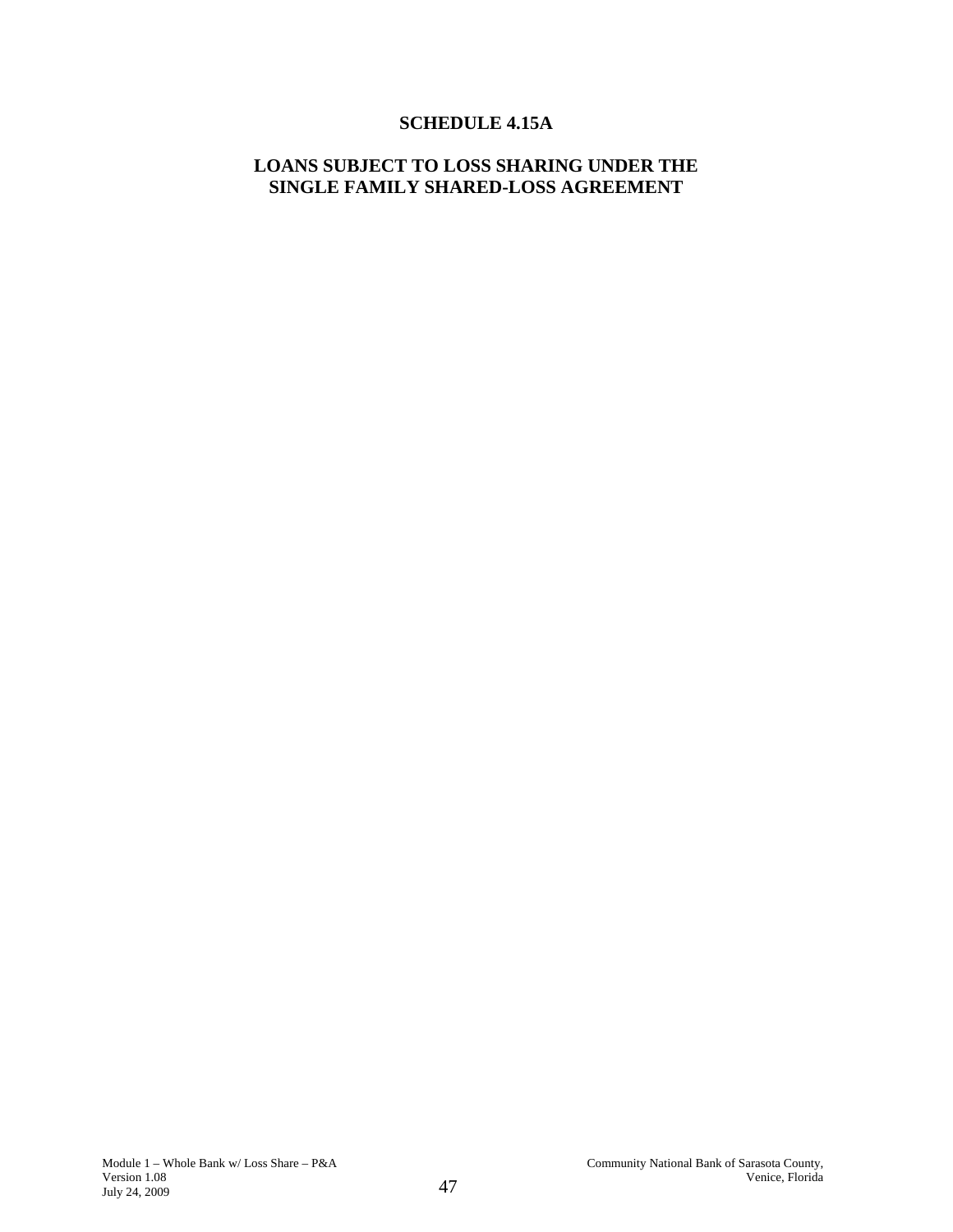### **SCHEDULE 4.15B**

### **LOANS SUBJECT TO LOSS SHARING UNDER THE NON-SINGLE FAMILY SHARED-LOSS AGREEMENT**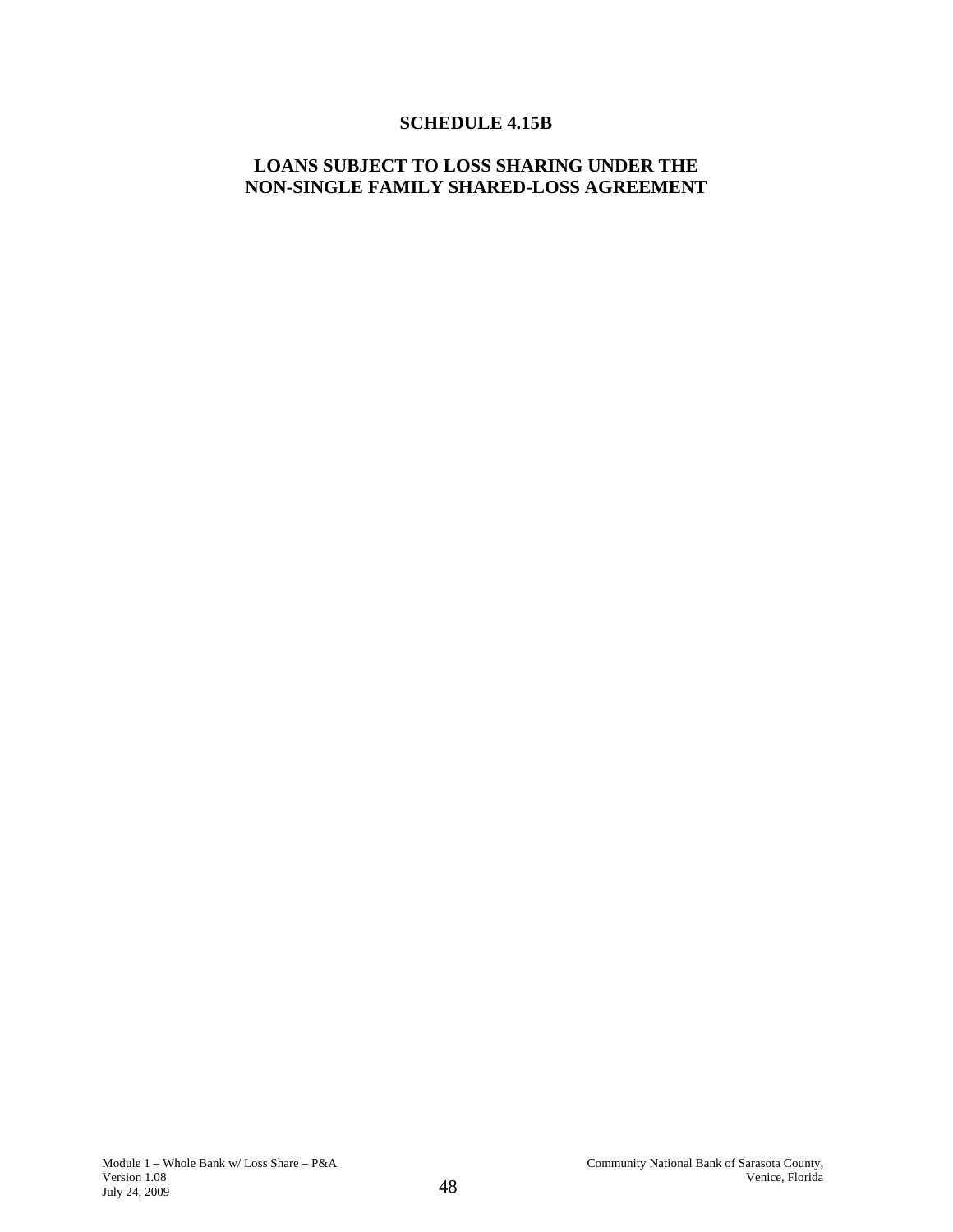### **SCHEDULE 7 -Accounts Excluded from Calculation of Deposit Franchise Bid Premium**

The accounts identified below will pass to the Assuming Bank (unless otherwise noted). When calculating the premium to be paid on Assumed Deposits in a P&A transaction, the FDIC will exclude the following categories of deposit accounts:

| <i>Category</i> | <b>Description</b>                                  | <b>Amount</b> |
|-----------------|-----------------------------------------------------|---------------|
|                 | <b>Non-DO Brokered Deposits</b>                     | \$5,008,104   |
|                 | <b>CDARS</b>                                        |               |
| Ш               | <b>Market Place Deposits</b>                        | \$4,495,000   |
|                 | Total deposits excluded from Calculation of premium | \$9,503,104   |
|                 |                                                     |               |

### **Category Description**

### **I Brokered Deposits**

Brokered deposit accounts are accounts for which the "depositor of record" is an agent, nominee, or custodian who deposits funds for a principal or principals to whom "pass-through" deposit insurance coverage may be extended. The FDIC separates brokered deposit accounts into 2 categories: 1) Depository Organization (DO) Brokered Deposits and 2) Non-Depository Organization (Non-DO) Brokered Deposits. This distinction is made by the FDIC to facilitate our role as Receiver and Insurer. These terms will not appear on other "brokered deposit" reports generated by the institution.

Non-DO Brokered Deposits pass to the Assuming Bank, but are excluded from Assumed Deposits when the deposit premium is calculated. Please see the attached "Schedule 7 Non-DO Broker Deposit Detail Report" for a listing of these accounts. This list will be updated post closing with balances as of Bank Closing date.

If this institution had any DO Brokered Deposits (Cede & Co as Nominee for DTC), they are excluded from Assumed Deposits in the P&A transaction. A list of these accounts is provided on "Schedule 2.1 DO Brokered Deposit Detail Report".

# **II CDARS**

CDARS deposits pass to the Assuming Bank, but are excluded from Assumed Deposits when the deposit premium is calculated.

Community National Bank of Sarasota County did not participate in the CDARS program as of the date of the deposit download. If CDARS deposits are taken between the date of the deposit download and the date of Bank Closing, they will be identified post closing and made part of Schedule 7 to the P&A Agreement.

### **III Market Place Deposits**

"Market Place Deposits" is a description given to deposits that may have been solicited via a money desk, internet subscription service (for example, Qwickrate), or similar programs.

Community National Bank of Sarasota County did have Qwickrate deposits as identified above. The Qwickrate deposits are reported as time deposits in the Call Report. Community National Bank of Sarasota County used "Branch 4" on their system to identify both brokered and Qwickrate deposits. Please see the attached Schedule 7 – Qwickrate Deposit Detail Report for a listing of these accounts. This list will be updated post closing with balances as of the date of Bank Closing.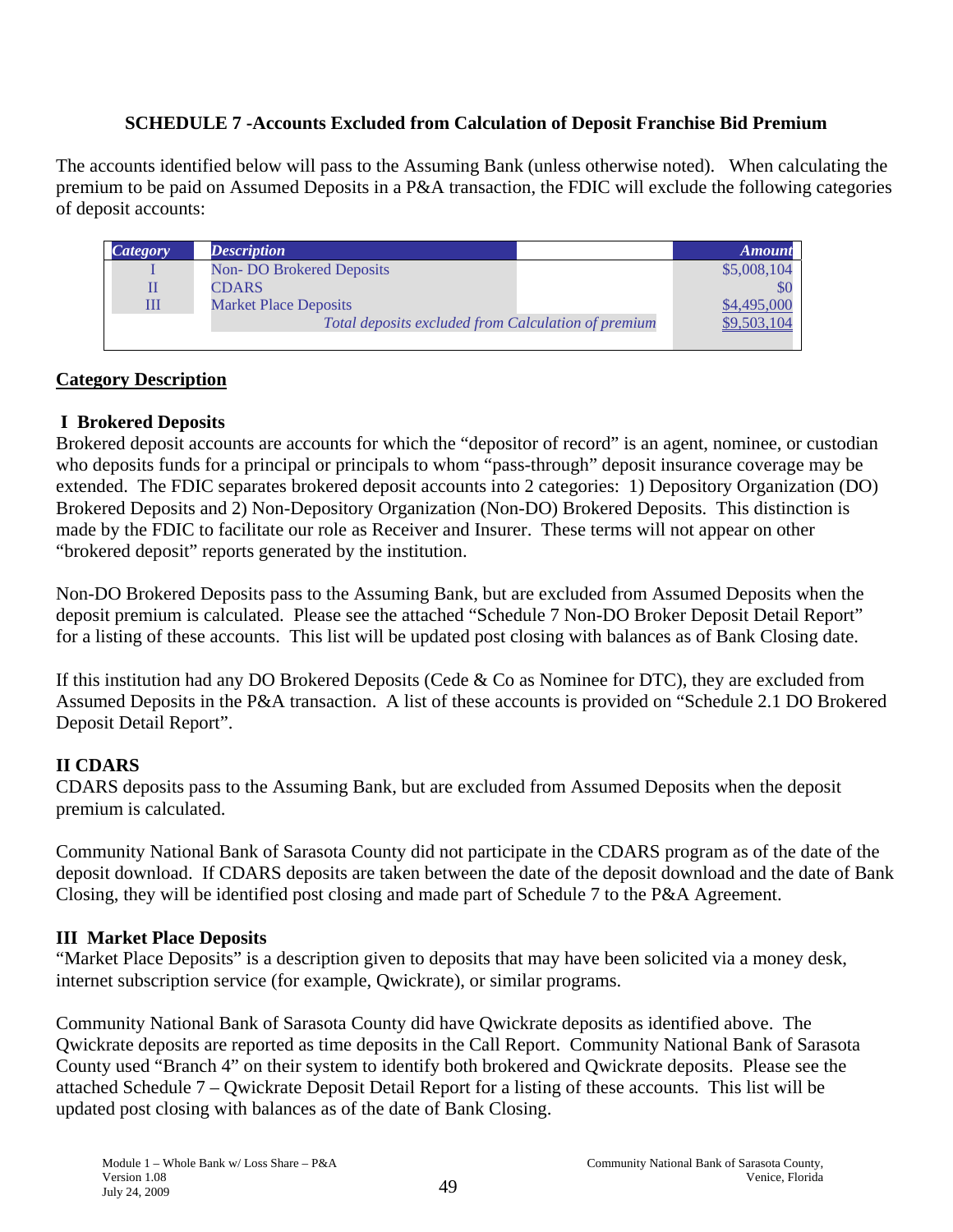This schedule provides account categories and balances as of the date of the deposit download, or as indicated. The deposit franchise bid premium will be calculated using account categories and balances as of the date of Bank Closing that are reflected in the general ledger or subsystem as described above. The final numbers for Schedule 7 will be provided post closing.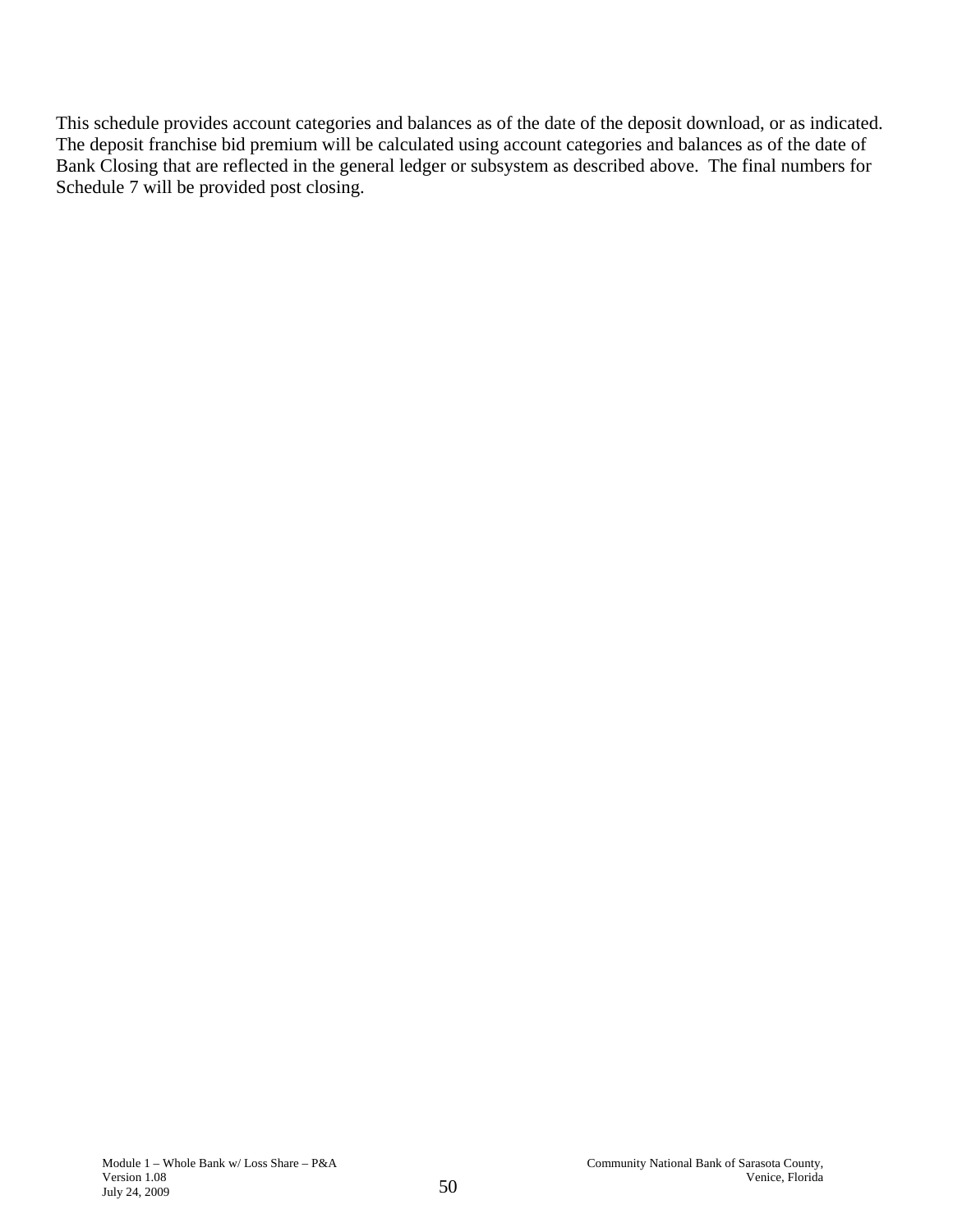#### EXHIBIT 3.2(c) -- VALUATION OF CERTAIN QUALIFIED FINANCIAL CONTRACTS

### A. Scope

Interest Rate Contracts - All interest rate swaps, forward rate agreements, interest rate futures, caps, collars and floors, whether purchased or written.

Option Contracts - All put and call option contracts, whether purchased or written, on marketable securities, financial futures, foreign currencies, foreign exchange or foreign exchange futures contracts.

Foreign Exchange Contracts - All contracts for future purchase or sale of foreign currencies, foreign currency or cross currency swap contracts, or foreign exchange futures contracts.

B. Exclusions

All financial contracts used to hedge assets and liabilities that are acquired by the Assuming Bank but are not subject to adjustment from Book Value.

C. Adjustment

The difference between the Book Value and market value as of Bank Closing.

- D. Methodology
	- 1. The price at which the Assuming Bank sells or disposes of Qualified Financial Contracts will be deemed to be the fair market value of such contracts, if such sale or disposition occurs at prevailing market rates within a predefined timetable as agreed upon by the Assuming Bank and the Receiver.
	- 2. In valuing all other Qualified Financial Contracts, the following principles will apply:
		- (i) All known cash flows under swaps or forward exchange contracts shall be present valued to the swap zero coupon interest rate curve.
		- (ii) All valuations shall employ prices and interest rates based on the actual frequency of rate reset or payment.
		- (iii) Each tranche of amortizing contracts shall be separately valued. The total value of such amortizing contract shall be the sum of the values of its component tranches.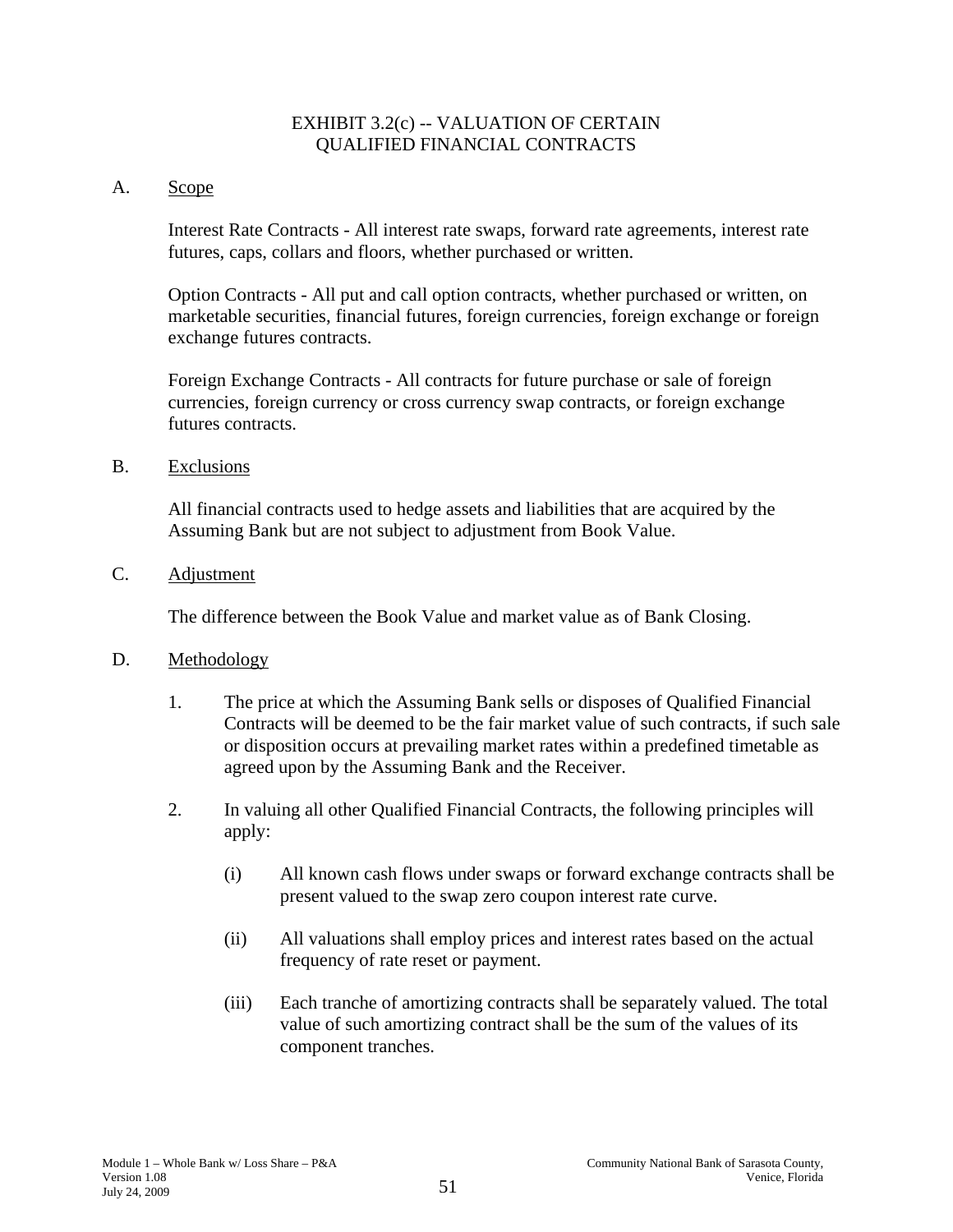- (iv) For regularly traded contracts, valuations shall be at the midpoint of the bid and ask prices quoted by customary sources (e.g., The Wall Street Journal, Telerate, Reuters or other similar source) or regularly traded exchanges.
- (v) For all other Qualified Financial Contracts where published market quotes are unavailable, the adjusted price shall be the average of the bid and ask price quotes from three (3) securities dealers acceptable to the Receiver and Assuming Bank as of Bank Closing. If quotes from securities dealers cannot be obtained, an appraiser acceptable to the Receiver and the Assuming Bank will perform a valuation based on modeling, correlation analysis, interpolation or other techniques, as appropriate.]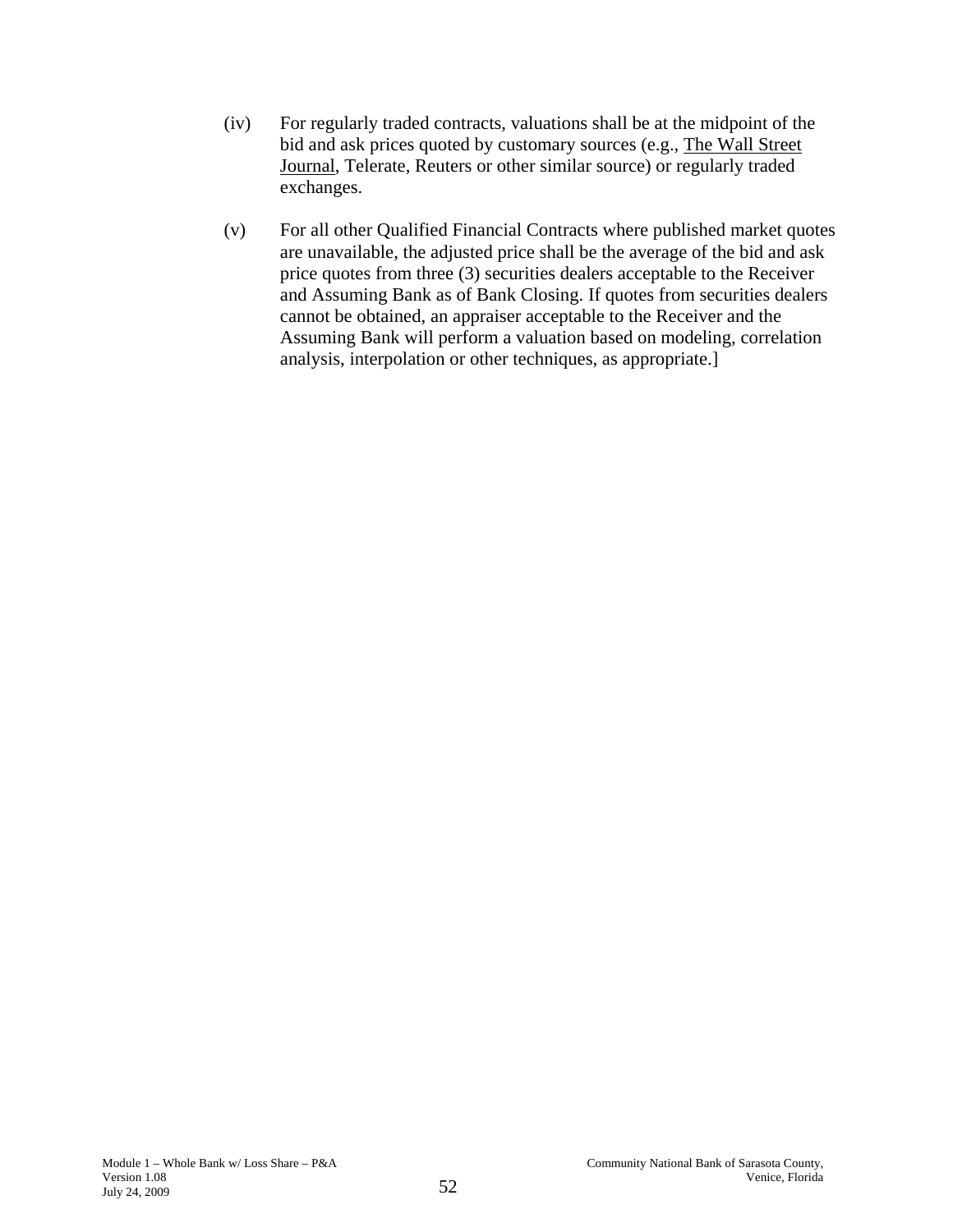#### **EXHIBIT 4.13 INTERIM ASSET SERVICING ARRANGEMENT**

(a) With respect to each asset (or liability) designated from time to time by the Receiver to be serviced by the Assuming Bank pursuant to this Arrangement (such being designated as "Pool Assets"), during the term of this Arrangement, the Assuming Bank shall:

(i) Promptly apply payments received with respect to any Pool Assets;

(ii) Reverse and return insufficient funds checks;

(iii) Pay (A) participation payments to participants in Loans, as and when received; and (B) tax and insurance bills on Pool Assets as they come due, out of escrow funds maintained for purposes;

(iv) Maintain accurate records reflecting (A) the payment history of Pool Assets, with updated information received concerning changes in the address or identity of the obligors and (B) usage of data processing equipment and employee services with respect to servicing duties;

(v) Send billing statements to obligors on Pool Assets to the extent that such statements were sent by the Failed Bank;

(vi) Send notices to obligors who are in default on Loans (in the same manner as the Failed Bank);

(vii) Send to the Receiver, Attn: Managing Liquidator, at the address provided in Section 13.7 of the Agreement, via overnight delivery: (A) on a weekly basis, weekly reports for the Pool Assets, including, without limitation, reports reflecting collections and the trial balances, transaction journals and loan histories for Pool Assets having activity, together with copies of (1) checks received, (2) insufficient funds checks returned, (3) checks for payment to participants or for taxes and insurance, (4) pay-off requests, (5) notices to defaulted obligors, and (6) data processing and employee logs and (B) any other reports, copies or information as may be periodically or from time to time requested;

(viii) Remit on a weekly basis to the Receiver, Attn: Division of Finance, Cashier Unit, Operations, at the address in (vii), via wire transfer to the account designated by the Receiver, all payments received on Pool Assets managed by the Assuming Bank or at such time and place and in such manner as may be directed by the Receiver;

(ix) prepare and timely file all information reports with appropriate tax authorities, and, if required by the Receiver, prepare and file tax returns and pay taxes due on or before the due date, relating to the Pool Assets; and

(x) provide and furnish such other services, operations or functions as may be required with regard to Pool Assets, including, without limitation, as may be required with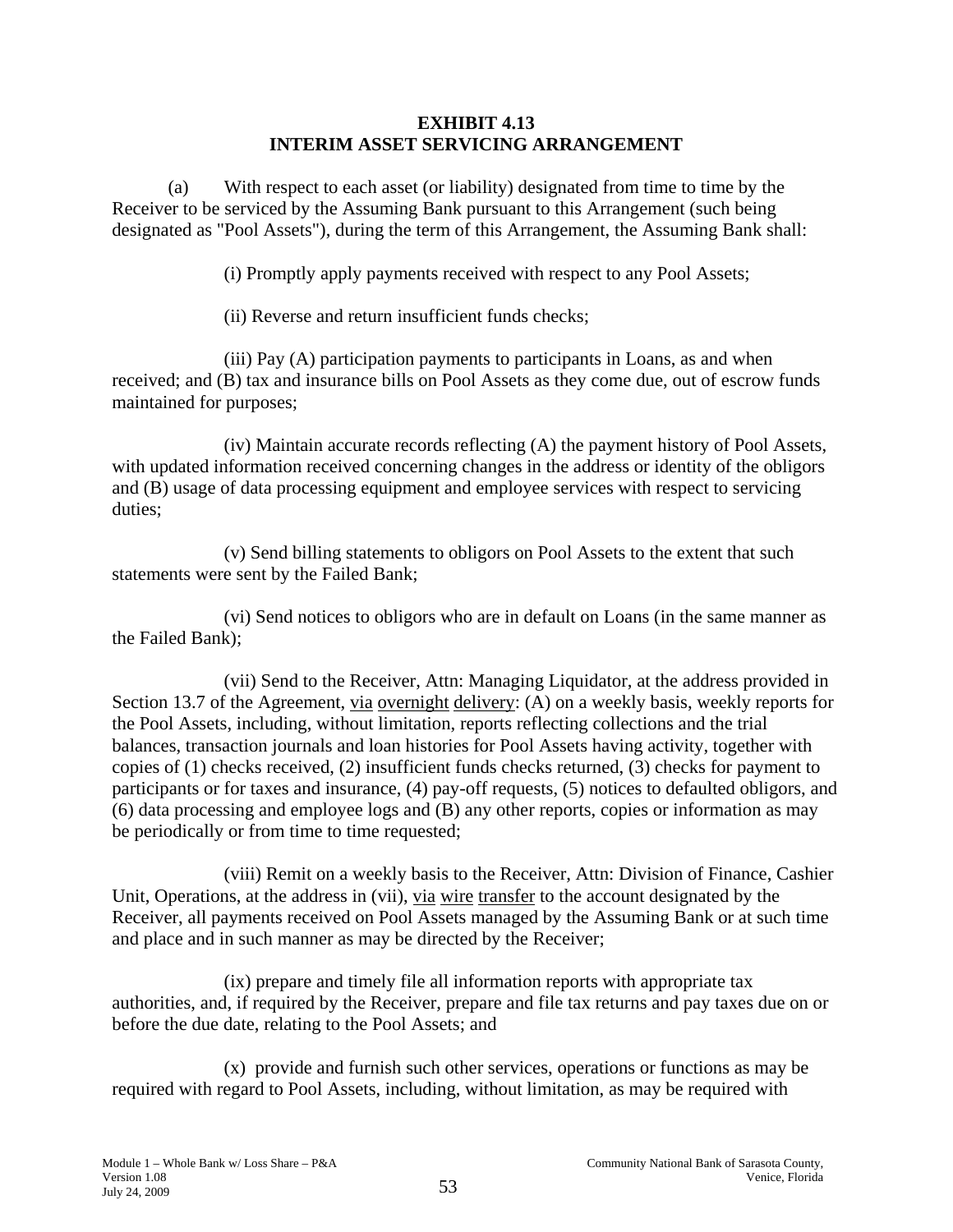regard to any business, enterprise or agreement which is a Pool Asset, all as may be required by the Receiver.

Notwithstanding anything to the contrary in this Section, the Assuming Bank shall not be required to initiate litigation or other collection proceedings against any obligor or any collateral with respect to any defaulted Loan. The Assuming Bank shall promptly notify the Receiver, at the address provided above in subparagraph (a)(vii), of any claims or legal actions regarding any Pool Asset.

(b) The Receiver agrees to reimburse the Assuming Bank for actual, reasonable and necessary expenses incurred in connection with the performance of duties pursuant to this Arrangement, including expenses of photocopying, postage and express mail, and data processing and employee services (based upon the number of hours spent performing servicing duties).

(c) The Assuming Bank shall provide the services described herein for an initial period of ninety (90) days after Bank Closing. At the option of the Receiver, exercisable by notice given not later than ten (10) days prior to the end of such initial period or a renewal period, the Assuming Bank shall continue to provide such services for such renewal period(s) as designated by the Receiver, up to the Settlement Date.

(d) At any time during the term of this Arrangement, the Receiver may, upon written notice to the Assuming Bank, remove one or more Pool Assets from the Pool, at which time the Assuming Bank's responsibility with respect thereto shall terminate.

(e) At the expiration of this Agreement or upon the termination of the Assuming Bank's responsibility with respect to any Pool Asset pursuant to paragraph (d) hereof, the Assuming Bank shall:

(i) deliver to the Receiver (or its designee) all of the Credit Documents and Pool Records relating to the Pool Assets; and

(ii) cooperate with the Receiver to facilitate the orderly transition of managing the Pool Assets to the Receiver (or its designee).

(f) At the request of the Receiver, the Assuming Bank shall perform such transitional services with regard to the Pool Assets as the Receiver may request. Transitional services may include, without limitation, assisting in any due diligence process deemed necessary by the Receiver and providing to the Receiver or its designee(s) (x) information and data regarding the Pool Assets, including, without limitation, system reports and data downloads sufficient to transfer the Pool Assets to another system or systems, and (y) access to employees of the Assuming Bank involved in the management of, or otherwise familiar with, the Pool Assets.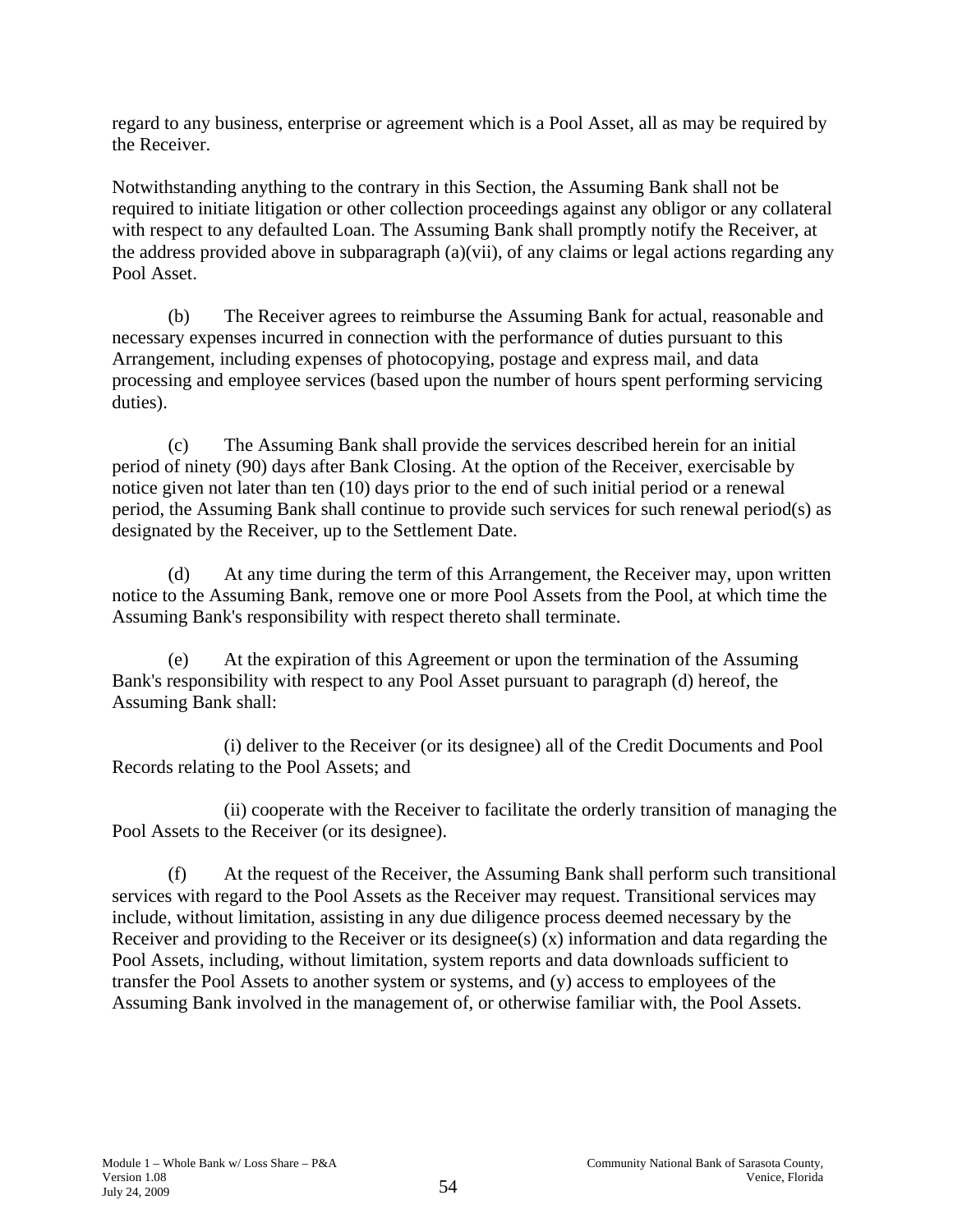#### **EXHIBIT 4.15A**

#### **SINGLE FAMILY SHARED-LOSS AGREEMENT**

This agreement for the reimbursement of loss sharing on certain single family residential mortgage loans (the "Single Family Shared-Loss Agreement") shall apply when the Assuming Bank purchases Single Family Shared-Loss Loans as that term is defined herein. The terms hereof shall modify and supplement, as necessary, the terms of the Purchase and Assumption Agreement to which this Single Family Shared-Loss Agreement is attached as Exhibit 4.15A and incorporated therein. To the extent any inconsistencies may arise between the terms of the Purchase and Assumption Agreement and this Single Family Shared-Loss Agreement with respect to the subject matter of this Single Family Shared-Loss Agreement, the terms of this Single Family Shared-Loss Agreement shall control. References in this Single Family Shared-Loss Agreement to a particular Section shall be deemed to refer to a Section in this Single Family Shared-Loss Agreement, unless the context indicates that it is intended to be a reference to a Section of the Purchase and Assumption Agreement.

#### **ARTICLE I -- DEFINITIONS**

The capitalized terms used in this Single Family Shared-Loss Agreement that are not defined in this Single Family Shared-Loss Agreement are defined in the Purchase and Assumption Agreement. In addition to the terms defined above, defined below are certain additional terms relating to loss-sharing, as used in this Single Family Shared-Loss Agreement.

"**Accounting Records**" means the subsidiary system of record on which the loan history and balance of each Single Family Shared-Loss Loan is maintained; individual loan files containing either an original or copies of documents that are customary and reasonable with respect to loan servicing, including management and disposition of Other Real Estate; the records documenting alternatives considered with respect to loans in default or for which a default is reasonably foreseeable; records of loss calculations and supporting documentation with respect to line items on the loss calculations; and, monthly delinquency reports and other performance reports customarily utilized by the Assuming Bank in management of loan portfolios.

"**Accrued Interest**" means, with respect to Single Family Shared-Loss Loans, the amount of earned and unpaid interest at the note rate specified in the applicable loan documents, limited to 90 days.

**"Affiliate"** shall have the meaning set forth in the Purchase and Assumption Agreement; provided, that, for purposes of this Single Family Shared-Loss Agreement, no Third Party Servicer shall be deemed to be an Affiliate of the Assuming Bank.

"**Commencement Date**" means the first calendar day following the Bank

Closing.

**"Commercial Shared-Loss Agreement**" means the Commercial and Other Assets Shared-Loss Agreement attached to the Purchase and Assumption Agreement as Exhibit 4.15B.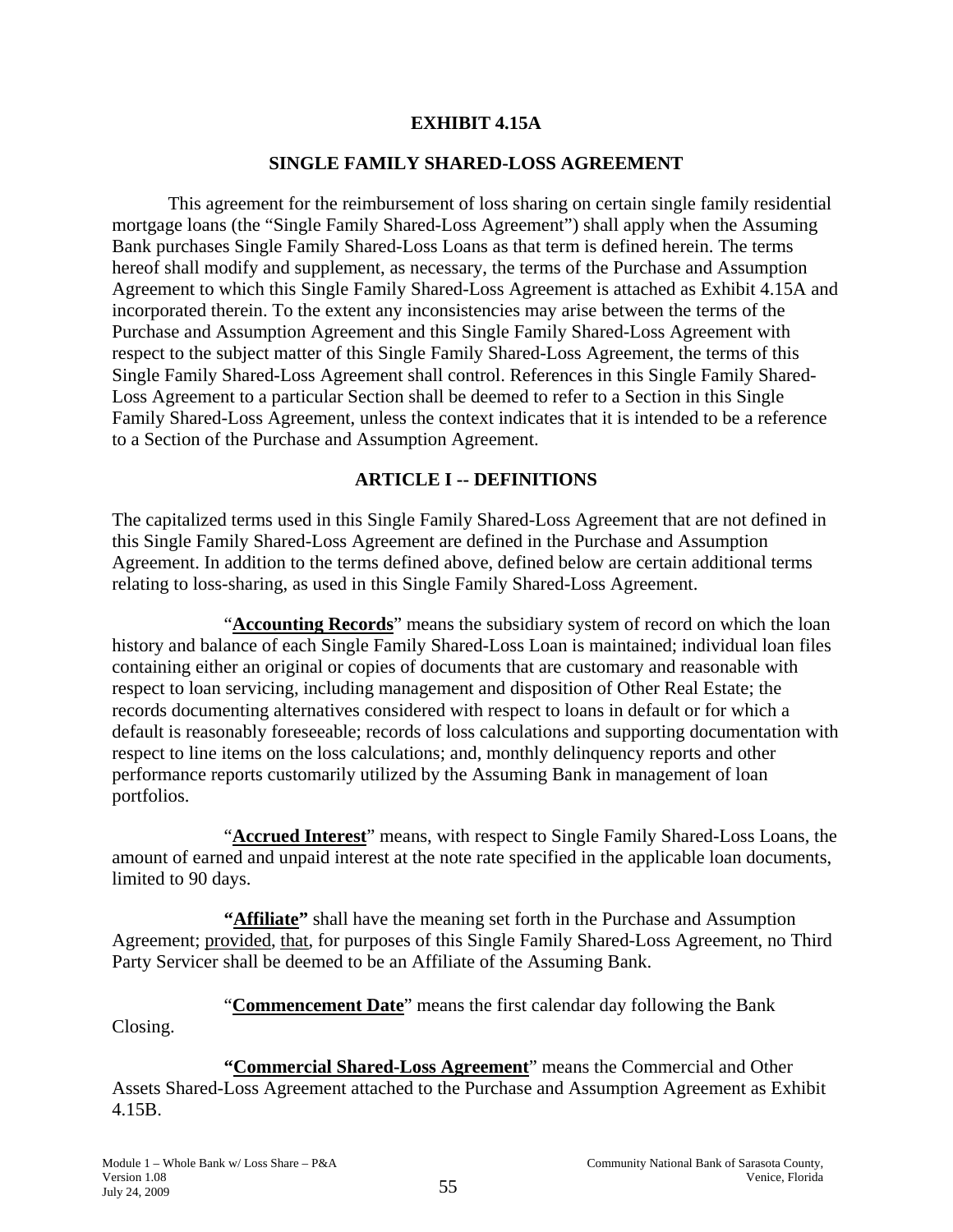"**Cumulative Loss Amount**" means the sum of the Monthly Loss Amounts less the sum of all Recovery Amounts.

"**Cumulative Shared-Loss Amount**" means the excess, if any, of the Cumulative Loss Amount over the First Loss Tranche.

"**Customary Servicing Procedures**" means procedures (including collection procedures) that the Assuming Bank (or, to the extent a Third Party Servicer is engaged, the Third Party Servicer) customarily employs and exercises in servicing and administering mortgage loans for its own accounts and the servicing procedures established by FNMA or FHLMC (as in effect from time to time), which are in accordance with accepted mortgage servicing practices of prudent lending institutions.

"**Deficient Valuation"** means the determination by a court in a bankruptcy proceeding that the value of the collateral is less than the amount of the loan in which case the loss will be the difference between the then unpaid principal balance (or the NPV of a modified loan that defaults) and the value of the collateral so established.

**"Examination Criteria"** means the loan classification criteria employed by, or any applicable regulations of, the Assuming Bank's Chartering Authority at the time such action is taken, as such criteria may be amended from time to time.

"**Home Equity Loans**" means loans or funded portions of lines of credit secured by mortgages on one-to four-family residences or stock of cooperative housing associations, where the Failed Bank did not have a first lien on the same property as collateral.

"**Final Shared-Loss Month**" means the calendar month in which the tenth anniversary of the Commencement Date occurs.

"**Final Shared-Loss Recovery Month**" means the calendar month in which the tenth anniversary of the Commencement Date occurs.

"**Foreclosure Loss**" means the loss realized when the Assuming Bank has completed the foreclosure on a Single Family Shared-Loss Loan and realized final recovery on the collateral through liquidation and recovery of all insurance proceeds. Each Foreclosure Loss shall be calculated in accordance with the form and methodology specified in Exhibit 2a or Exhibit 2a(1).

"**Investor-Owned Residential Loans**" means Loans, excluding advances made pursuant to Home Equity Loans, that are secured by mortgages on one- to four family residences or stock of cooperative housing associations that are not owner-occupied. These loans can be treated as Restructured Loans on a commercially reasonable basis and can be restructured under terms separate from the Exhibit 5 standards. Please refer to Exhibit 2b for guidance in Calculation of Loss for Restructured Loans.

"**Loss**" means a Foreclosure Loss, Restructuring Loss, Short Sale Loss, Portfolio Loss, Modification Default Loss or Deficient Valuation.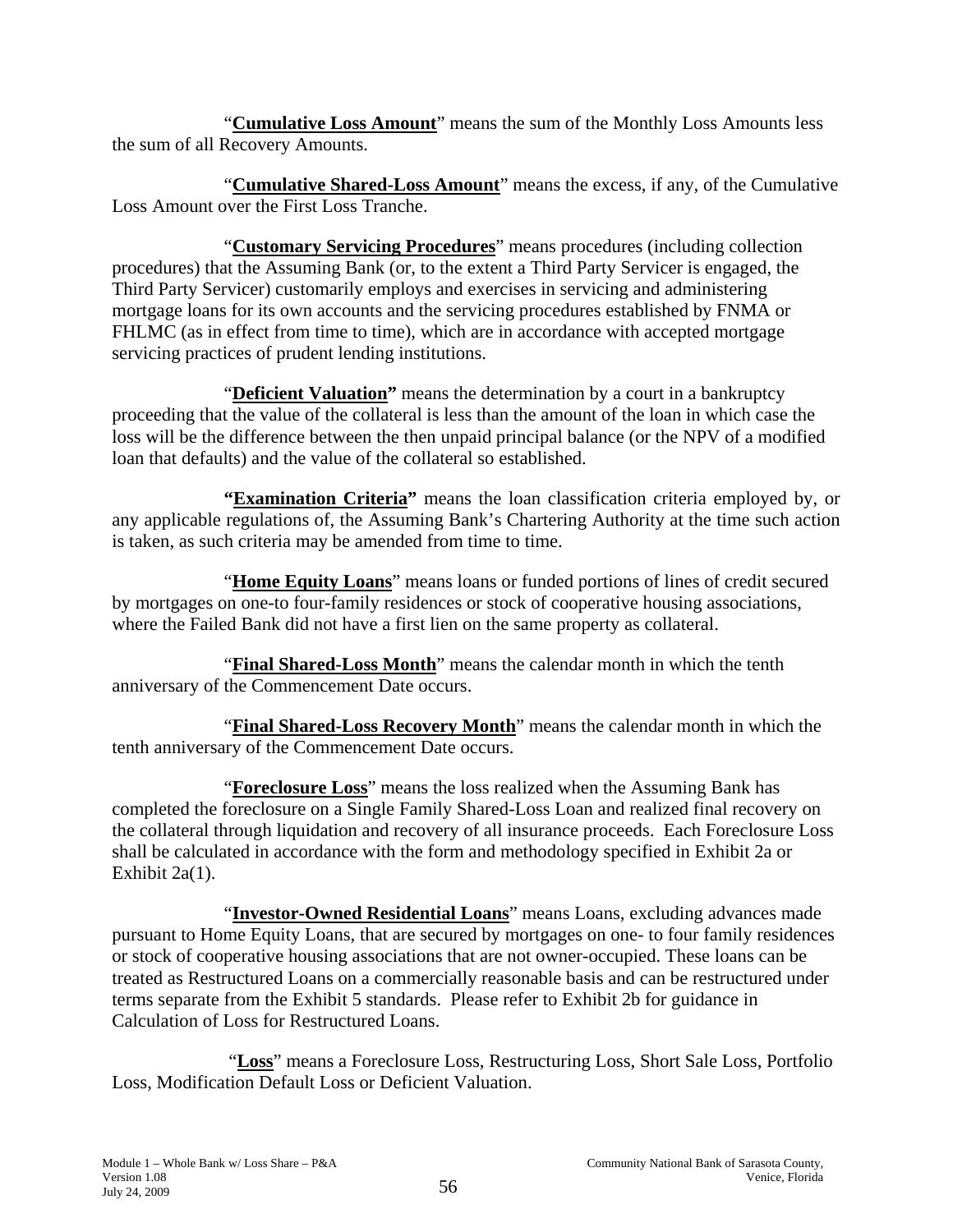"**Loss Amount**" means the dollar amount of loss incurred and reported on the Monthly Certificate for a Single Family Shared-Loss Loan.

"**Modification Default Loss**" means the loss calculated in Exhibits 2a(1) and 2c(1) for single family loans modified under this part of the agreement that default and result in a foreclosure or short sale.

"**Modification Guidelines**" has the meaning provided in Section 2.1(a) of this Single Family Shared-Loss Agreement.

"**Monthly Certificate**" has the meaning provided in Section 2.1(b) of this Single Family Shared-Loss Agreement.

"**Monthly Loss Amount**" means the sum of all Foreclosure Losses, Restructuring Losses, Short Sale Losses, Portfolio Losses, Modification Default Losses and losses in connection with Deficient Valuations realized by the Assuming Bank for any Shared Loss Month.

"**Monthly Shared-Loss Amount**" means the change in the Cumulative Shared-Loss Amount from the beginning of each month to the end of each month.

**"Neutral Member**" has the meaning provided in Section 2. 1(f)(ii) of this Single Family Shared-Loss Agreement.

"**Portfolio Loss**" means the loss realized on either (i) a portfolio sale of Single Family Shared-Loss Loans in accordance with the terms of Article IV or (ii) the sale of a loan with the consent of the Receiver as provided in Section 2.7.

"**Recovery Amount**" means, with respect to any period prior to the Termination Date, the amount of collected funds received by the Assuming Bank that (i) are applicable against a Foreclosure Loss which has previously been paid to the Assuming Bank by the Receiver or (ii) gains realized from a Section 4.1 sale of Single Family Shared-Loss Loans for which the Assuming Bank has previously received a Restructuring Loss payment from the Receiver (iii) or any incentive payments from national programs paid to an investor or borrower on loans that have been modified or otherwise treated (short sale or foreclosure) in accordance with Exhibit 5

"**Restructuring Loss**" means the loss on a modified or restructured loan measured by the difference between (a) the principal, Accrued Interest, tax and insurance advances, third party or other fees due on a loan prior to the modification or restructuring, and (b) the net present value of estimated cash flows on the modified or restructured loan, discounted at the Then-Current Interest Rate. Each Restructuring Loss shall be calculated in accordance with the form and methodology attached as Exhibit 2b, as applicable.

"**Restructured Loan**" means a Single Family Shared-Loss Loan for which the Assuming Bank has received a Restructuring Loss payment from the Receiver. This applies to owner occupied and investor owned residences.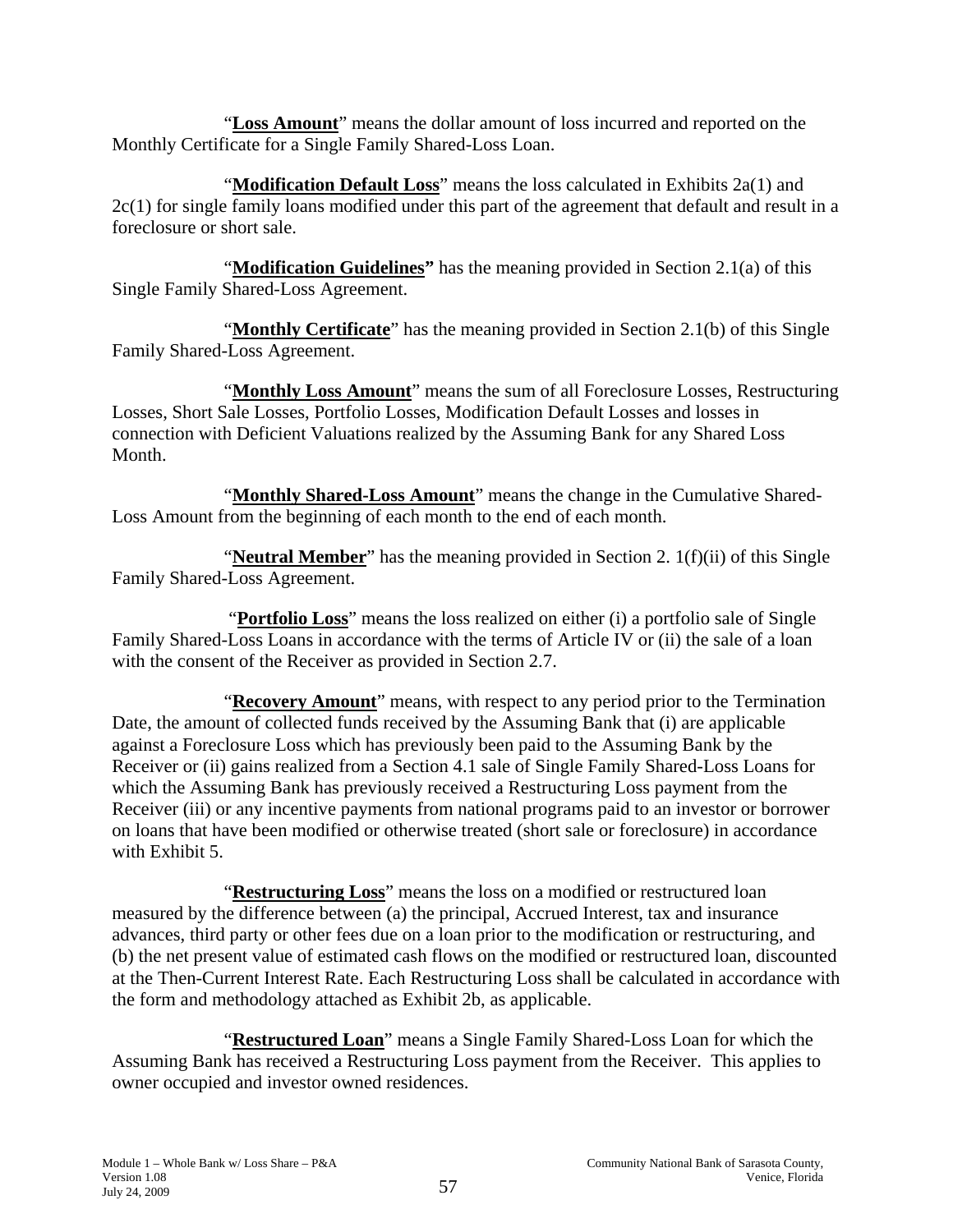"**Servicing Officer**" has the meaning provided in Section 2.1(b) of this Single Family Shared-Loss Agreement.

"**Shared Loss Payment Trigger**" means when the sum of the Cumulative Loss Amount under this Single Family Shared-Loss Agreement and the Shared-Loss Amount under the Commercial and Other Assets Shared-Loss Agreement, exceeds the First Loss Tranche. If the First Loss Tranche is zero or a negative number, the Shared Loss Payment Trigger shall be deemed to have been reached upon Bank Closing.

"**Shared-Loss Month**" means each calendar month between the Commencement Date and the last day of the month in which the tenth anniversary of the Commencement Date occurs, provided that, the first Shared-Loss Month shall begin on the Commencement Date and end on the last day of that month.

"**Short-Sale Loss**" means the loss resulting from the Assuming Bank's agreement with the mortgagor to accept a payoff in an amount less than the balance due on the loan (including the costs of any cash incentives to borrower to agree to such sale or to maintain the property pending such sale), further provided, that each Short-Sale Loss shall be calculated in accordance with the form and methodology specified in Exhibit 2c or Exhibit  $2c(1)$ .

"**Single Family Shared-Loss Loans**" means the single family one-to-four residential mortgage loans (whether owned by the Assuming Bank or any Subsidiary) identified on Schedule 4.15A of the Purchase and Assumption Agreement.

"**Stated Threshold**" means total losses under the shared loss agreements in the amount of \$18,000,000.00.

"**Termination Date**" means the last day of the Final Shared-Loss Recovery

Month.

"**Then-Current Interest Rate**" means the most recently published Freddie Mac survey rate for 30-year fixed-rate loans.

"**Third Party Servicer**" means any servicer appointed from time to time by the Assuming Bank or any Affiliate of the Assuming Bank to service the Shared-Loss Loans on behalf of the Assuming Bank, the identity of which shall be given to the Receiver prior to or concurrent with the appointment thereof.

# **ARTICLE II -- SHARED-LOSS ARRANGEMENT**

# **2.1 Shared-Loss Arrangement.**

(a) **Loss Mitigation and Consideration of Alternatives**. For each Single Family Shared-Loss Loan in default or for which a default is reasonably foreseeable, the Assuming Bank shall undertake reasonable and customary loss mitigation efforts, in accordance with any of the following programs selected by Assuming Bank in its sole discretion, Exhibit 5 (FDIC Mortgage Loan Modification Program), the United States Treasury's Home Affordable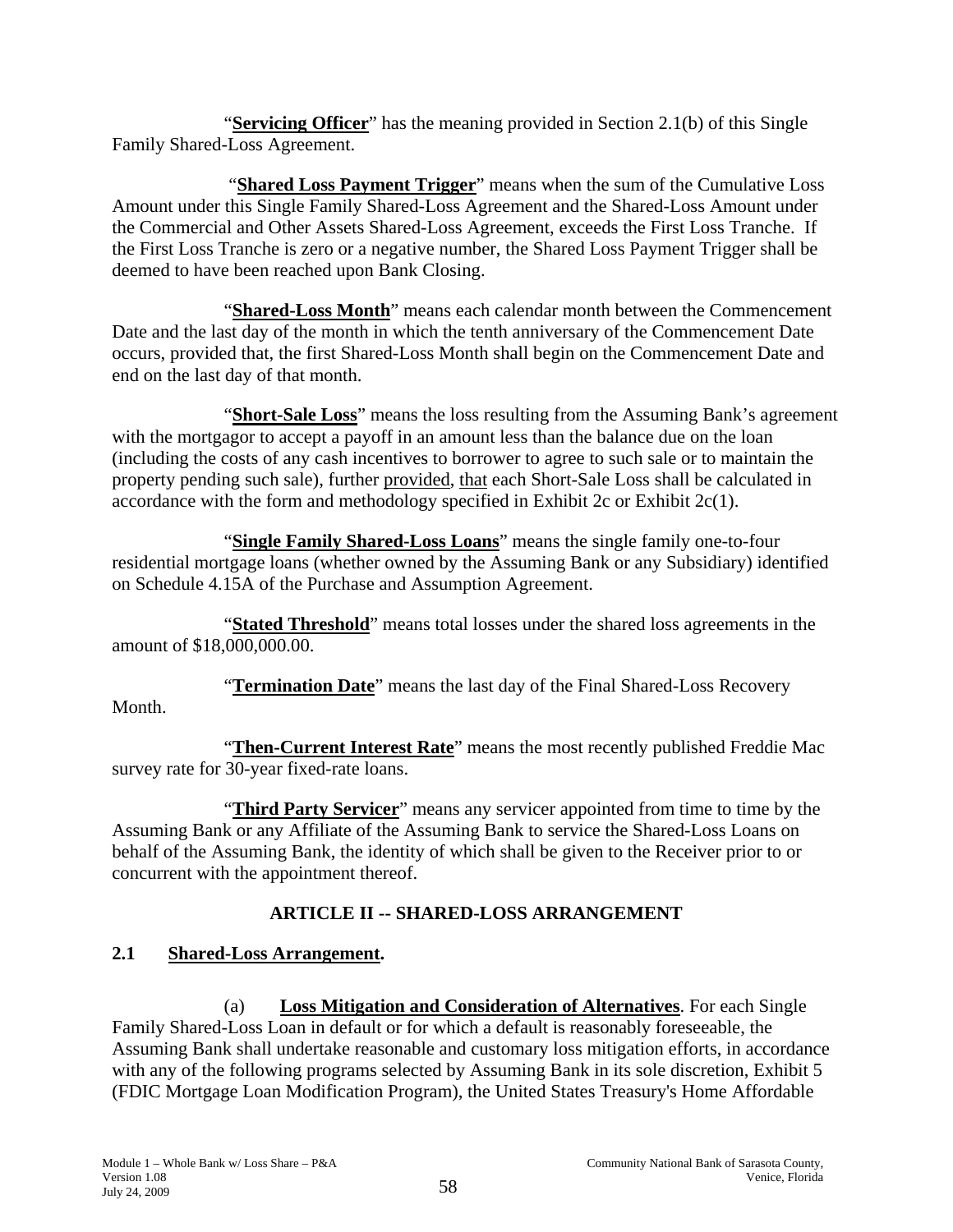Modification Program Guidelines or any other modification program approved by the United States Treasury Department, the Corporation, the Board of Governors of the Federal Reserve System or any other governmental agency (it being understood that the Assuming Bank can select different programs for the various Single Family Shared-Loss Loans) (such program chosen, the "Modification Guidelines"). After selecting the applicable Modification Guideline for any such Single Family Shared-Loss Loan, the Assuming Bank shall document its consideration of foreclosure, loan restructuring under such Modification Guideline chosen, and short-sale (if short-sale is a viable option) alternatives and shall select the alternative the Assuming Bank believes, based on its estimated calculations, will result in the least Loss. Losses on Home Equity Loans shall be shared under the charge-off policies of the Assuming Bank's Examination Criteria as if they were Single Family Shared-Loss Loans with respect to the calculation of the Stated Threshold. Assuming Bank shall retain its calculations of the estimated loss under each alternative, such calculations to be provided to the Receiver upon request. For the avoidance of doubt and notwithstanding anything herein to the contrary, (i) the Assuming Bank is not required to modify or restructure any Single Family Shared-Loss Loan on more than one occasion and (ii) the Assuming Bank is not required to consider any alternatives with respect to any Shared-Loss Loan in the process of foreclosure as of the Bank Closing and shall be entitled to continue such foreclosure measures and recover the Foreclosure Loss as provided herein, and (iii) the Assuming Bank shall have a transition period of up to 90 days after Bank Closing to implement the Modification Guidelines, during which time, the Assuming Bank may submit claims under such guidelines as may be in place at the Failed Bank.

### (b) **Monthly Certificates**.

Not later than fifteen (15) days after the end of each Shared-Loss Month, beginning with the month in which the Commencement Date occurs and ending in the month in which the tenth anniversary of the Commencement Date occurs, the Assuming Bank shall deliver to the Receiver a certificate, signed by an officer of the Assuming Bank involved in, or responsible for, the administration and servicing of the Single Family Shared-Loss Loans whose name appears on a list of servicing officers furnished by the Assuming Bank to the Receiver, (a "Servicing Officer") setting forth in such form and detail as the Receiver may reasonably specify (a "Monthly Certificate"):

(i) (A) a schedule substantially in the form of Exhibit 1 listing:

(i) each Single Family Shared-Loss Loan for which a Loss Amount (calculated in accordance with the applicable Exhibit) is being claimed, the related Loss Amount for each Single Family Shared-Loss Loan, and the total Monthly Loss Amount for all Single Family Shared-Loss Loans;

(ii) each Single Family Shared-Loss Loan for which a Recovery Amount was received, the Recovery Amount for each Single Family Shared-Loss Loan, and the total Recovery Amount for all Single Family Shared-Loss Loans;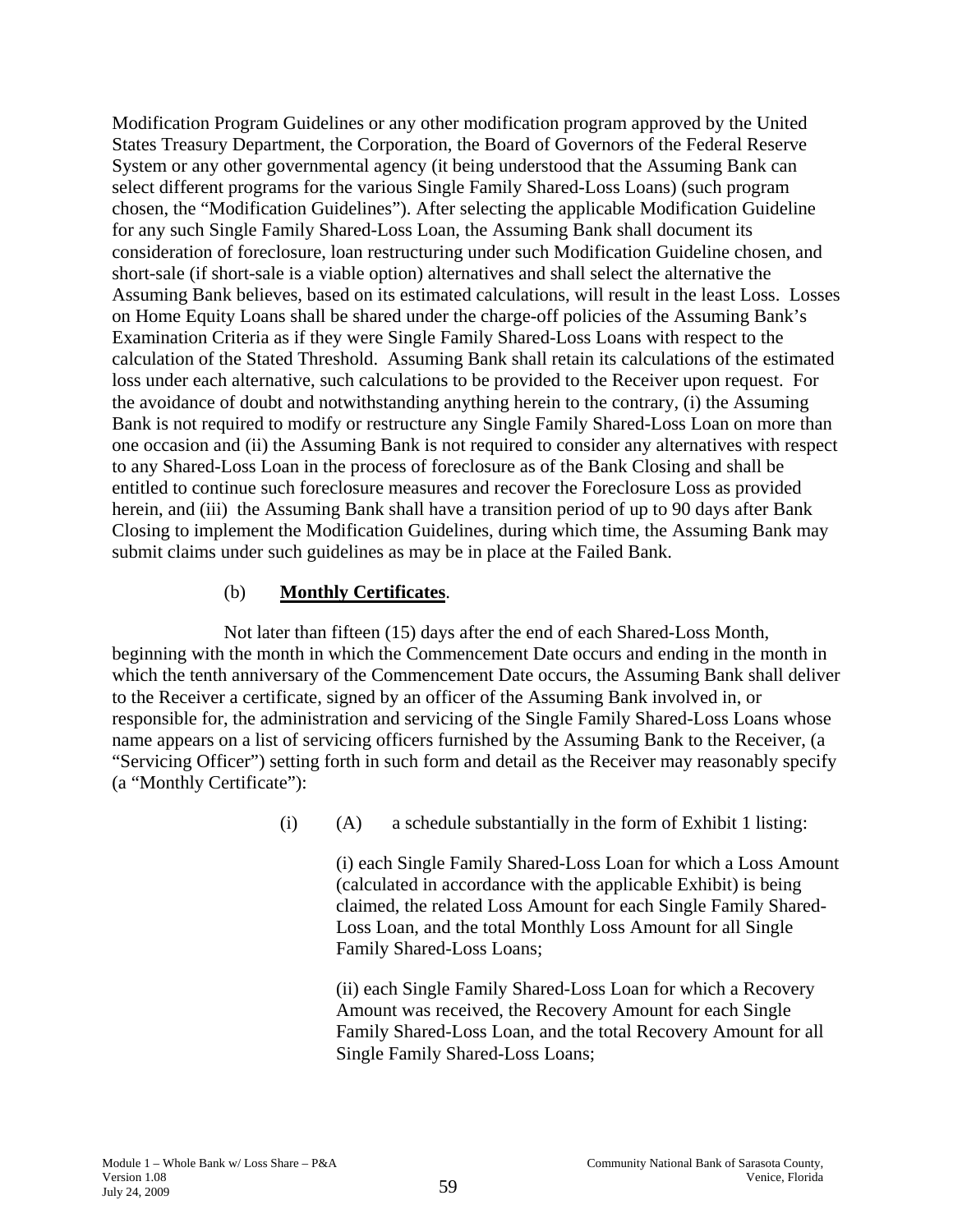(iii) the total Monthly Loss Amount for all Single Family Shared-Loss Loans minus the total monthly Recovery Amount for all Single Family Shared-Loss Loans;

(iv) the Cumulative Shared-Loss Amount as of the beginning and end of the month;

(v) the Monthly Shared Loss Amount;

(vi) the result obtained in (v) times 80%, or times 95% if the Stated Threshold has been reached, which in either case is the amount to be paid under Section 2.1(d) of this Single Family Shared-Loss Agreement by the Receiver to the Assuming Bank if the amount is a positive number, or by the Assuming Bank to the Receiver if the amount is a negative number;

- (ii) (B) for each of the Single Family Shared-Loss Loans for which a Loss is claimed for that Shared-Loss Month, a schedule showing the calculation of the Loss Amount using the form and methodology shown in Exhibit 2a, Exhibit 2b, or Exhibit 2c, as applicable.
- (iii) (C) For each of the Restructured Loans where a gain or loss is realized in a sale under Section 4.1 or 4.2, a schedule showing the calculation using the form and methodology shown in Exhibit 2d.
- (iv) (D) a portfolio performance and summary schedule substantially in the form shown in Exhibit 3.

(c) **Monthly Data Download**. Not later than fifteen (15) days after the end of each month, beginning with the month in which the Commencement Date occurs and ending with the Final Shared-Loss Recovery Month, Assuming Bank shall provide Receiver:

- $(v)$  (i) the servicing file in machine-readable format including but not limited to the following fields for each outstanding Single Family Shared-Loss Loan, as applicable:
	- (A) Loan number
	- (B) FICO score
	- (C) Origination date
	- (D) Original principal amount
	- (E) Maturity date
	- (F) Paid-to date
	- (G) Last payment date
	- (H) Loan status (bankruptcy, in foreclosure, etc.)
	- (I) Delinquency counters
	- (J) Current principal balance
	- (K) Current escrow account balance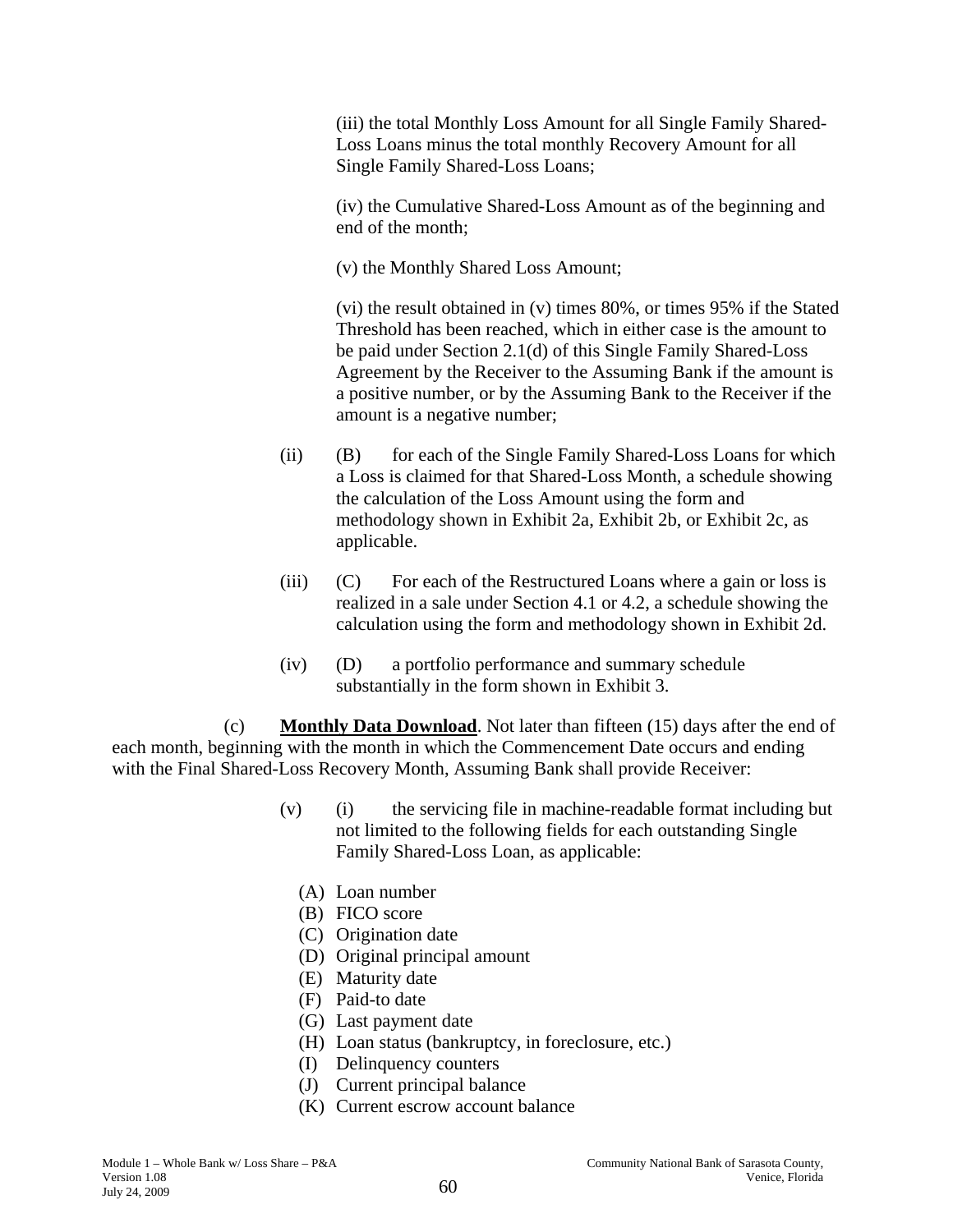- (L) Current Appraisal/BPO value
- (M) Current Appraisal/BPO date
- (N) Interest rate
- (O) Monthly principal and interest payment amount
- (P) Monthly escrow payment for taxes and insurance
- (Q) Interest rate type (fixed or adjustable)
- (R) If adjustable: index, margin, next interest rate reset date
- (S) Payment/Interest rate cap and/or floor
- (T) Underwriting type (Full doc, Alt Doc, No Doc)
- (U) Lien type  $(1<sup>st</sup>, 2<sup>nd</sup>)$
- (V) Amortization type (amortizing or I/O)
- (W) Property address, including city, state, zip code
- (X) A code indicating whether the Mortgaged Property is owner occupied
- (Y) Property type (single-family detached, condominium, duplex, etc.)
- (vi) (ii) An Excel file for ORE held as a result of foreclosure on a Single Family Shared-Loss Loan listing:
	- (A) Foreclosure date
	- (B) Unpaid loan principal balance
	- (C) Appraised value or BPO value, as applicable
	- (D) Projected liquidation date

Notwithstanding the foregoing, the Assuming Bank shall not be required to provide any of the foregoing information to the extent it is unable to do so as a result of the Failed Bank's or Receiver's failure to provide information required to produce the information set forth in this Section 2.1(c); provided, that the Assuming Bank shall, consistent with Customary Servicing Procedures seek to produce any such missing information or improve any inaccurate information previously provided to it.

### (d) **Payments With Respect to Shared-Loss Assets**.

(i) **Losses Under the Stated Threshold**. After the Shared Loss Payment Trigger is reached, not later than fifteen (15) days after the date on which the Receiver receives the Monthly Certificate, the Receiver shall pay to the Assuming Bank, in immediately available funds, an amount equal to eighty percent (80%) of the Monthly Shared-Loss Amount reported on the Monthly Certificate. If the total Monthly Shared-Loss Amount reported on the Monthly Certificate is a negative number, the Assuming Bank shall pay to the Receiver in immediately available funds eighty percent (80%) of that amount.

(ii) **Losses in Excess of the Stated Threshold**. In the event that the sum of the Cumulative Loss Amount under this Single Family Shared-Loss Agreement and the Stated Loss Amount under the Commercial Shared-Loss Agreement meets or exceeds the Stated Threshold, the loss/recovery sharing percentages set forth herein shall change from 80/20 to 95/5 and thereafter the Receiver shall pay to the Assuming Bank, in immediately available funds, an amount equal to ninety-five percent (95%) of the Monthly Shared-Loss Amount reported on the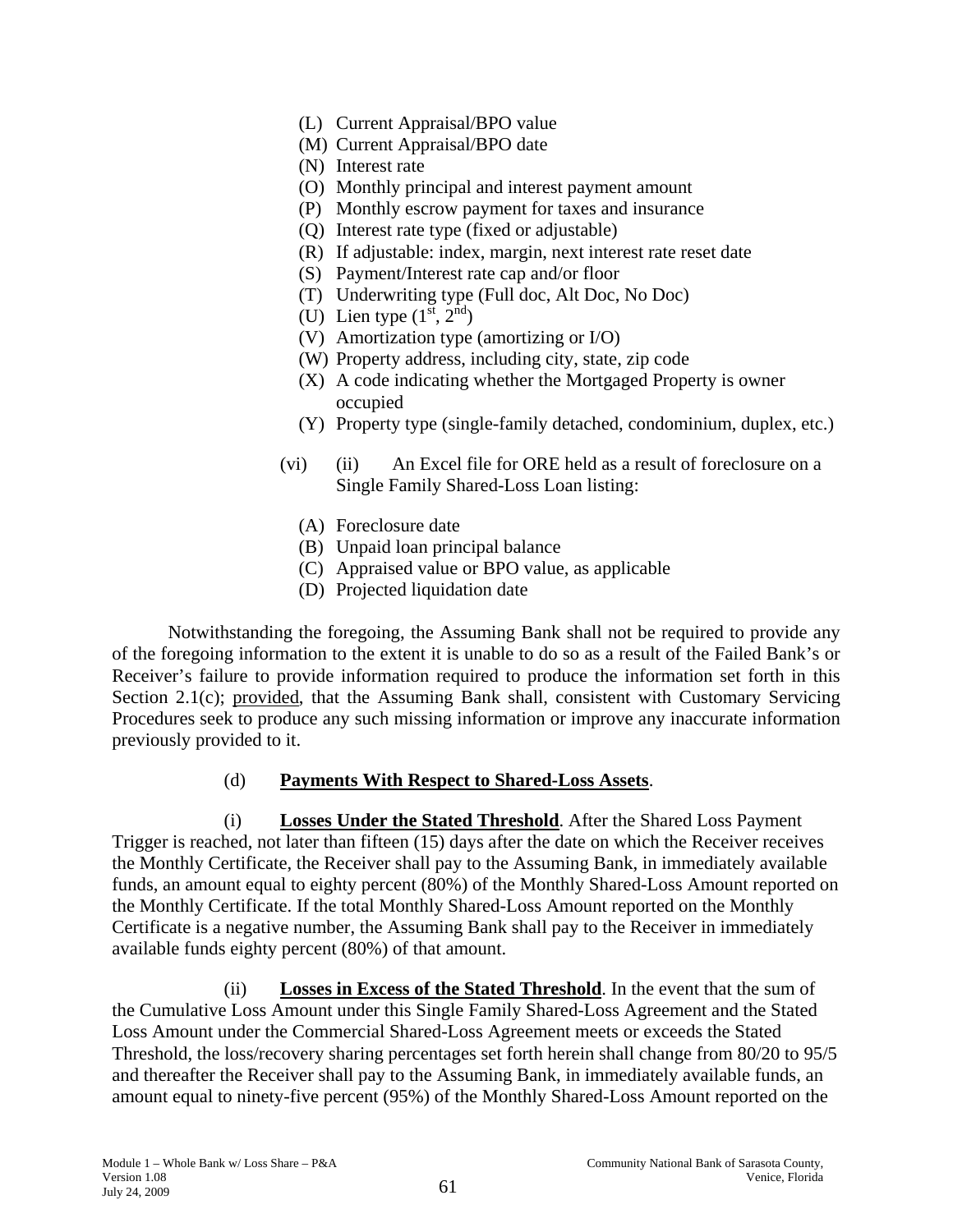Monthly Certificate. If the Monthly Shared-Loss Amount reported on the Monthly Certificate is a negative number, the Assuming Bank shall pay to the Receiver in immediately available funds ninety-five percent (95%) of that amount.

(e) **Limitations on Shared-Loss Payment**. The Receiver shall not be required to make any payments pursuant to Section 2.1(d) with respect to any Foreclosure Loss, Restructuring Loss, Short Sale Loss or Portfolio Loss that the Receiver determines, based upon the criteria set forth in this Single Family Shared-Loss Agreement (including the analysis and documentation requirements of Section 2.1(a)) or Customary Servicing Procedures, should not have been effected by the Assuming Bank; provided, however, (x) the Receiver must provide notice to the Assuming Bank detailing the grounds for not making such payment, (y) the Receiver must provide the Assuming Bank with a reasonable opportunity to cure any such deficiency and (z) (1) to the extent curable, if cured, the Receiver shall make payment with respect to the properly effected Loss, and (2) to the extent not curable, notwithstanding the foregoing, the Receiver shall make a payment as to all Losses (or portion of Losses) that were effected which would have been payable as a Loss if the Assuming Bank had properly effected such Loss. In the event that the Receiver does not make any payment with respect to Losses claimed pursuant to Section 2.1(d), the Receiver and Assuming Bank shall, upon final resolution, make the necessary adjustments to the Monthly Shared-Loss Amount for that Monthly Certificate and the payment pursuant to Section 2.1(d) above shall be adjusted accordingly.

(f) **Payments by Wire-Transfer**. All payments under this Single Family Shared-Loss Agreement shall be made by wire-transfer in accordance with the wire-transfer instructions on Exhibit 4.

# **2.2 Auditor Report; Right to Audit.**

(a) Within ninety (90) days after the end of each fiscal year during which the Receiver makes any payment to the Assuming Bank under this Single Family Shared-Loss Agreement, the Assuming Bank shall deliver to the Corporation and to the Receiver a report signed by its independent public accountants stating that they have reviewed the terms of this Single Family Shared-Loss Agreement and that, in the course of their annual audit of the Assuming Bank's books and records, nothing has come to their attention suggesting that any computations required to be made by the Assuming Bank during such year pursuant to this Article II were not made by the Assuming Bank in accordance herewith. In the event that the Assuming Bank cannot comply with the preceding sentence, it shall promptly submit to the Receiver corrected computations together with a report signed by its independent public accountants stating that, after giving effect to such corrected computations, nothing has come to their attention suggesting that any computations required to be made by the Assuming Bank during such year pursuant to this Article II were not made by the Assuming Bank in accordance herewith. In such event, the Assuming Bank and the Receiver shall make all such accounting adjustments and payments as may be necessary to give effect to each correction reflected in such corrected computations, retroactive to the date on which the corresponding incorrect computation was made. It is the intention of this provision to align the timing of the audit required under this Single-Family Shared-Loss Agreement with the examination audit required pursuant to 12 CFR Section 363.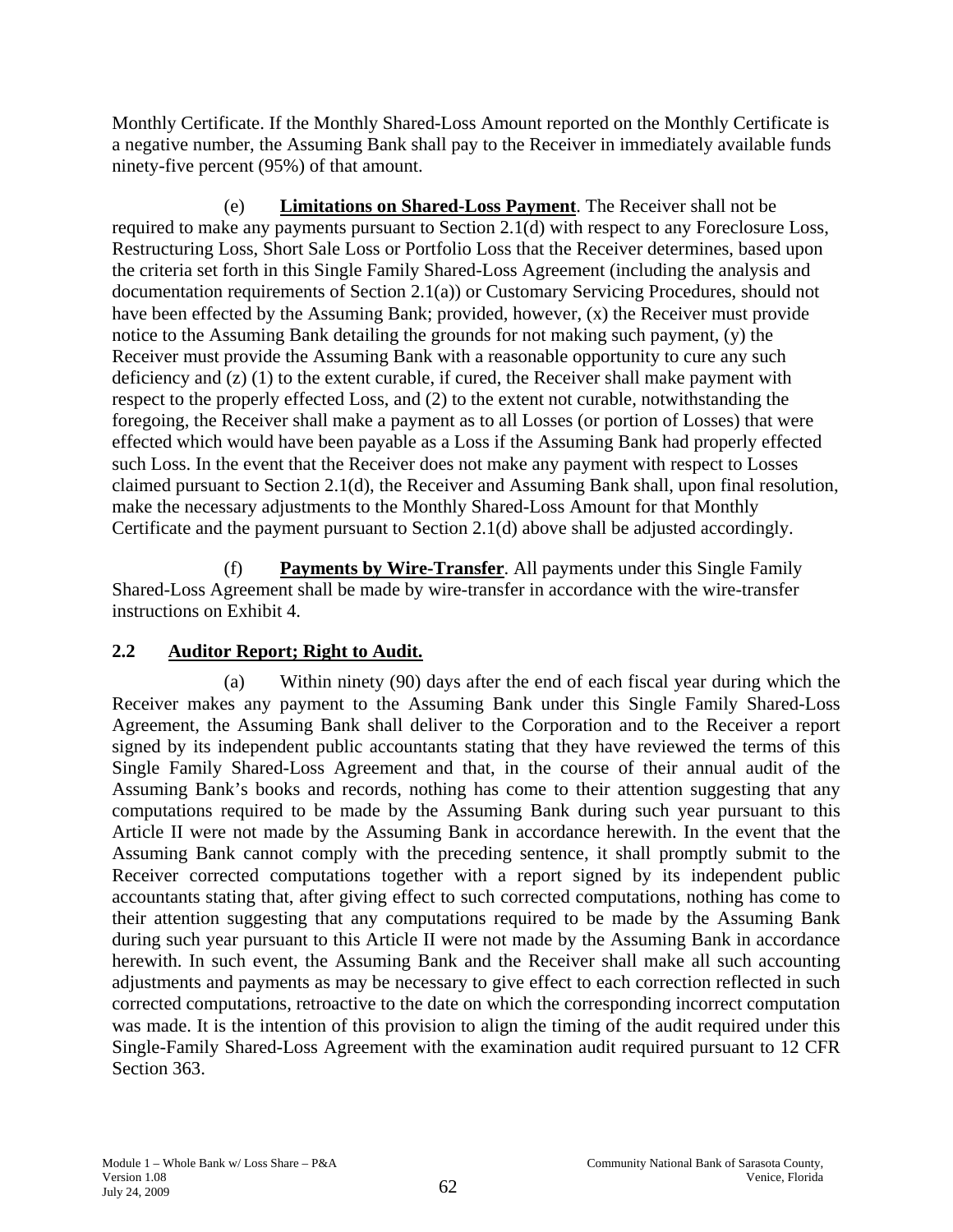(b) The Receiver or the FDIC in its corporate capacity ("Corporation") may perform an audit or audits to determine the Assuming Bank's compliance with the provisions of this Single Family Shared-Loss Agreement, including this Article II, by providing not less than ten (10) Business Days' prior written notice. Assuming Bank shall provide access to pertinent records and proximate working space in Assuming Bank's facilities. The scope and duration of any such audit shall be within the reasonable discretion of the Receiver or the Corporation, but shall in no event be administered in a manner that unreasonably interferes with the operation of the Assuming Bank's business. The Receiver or the Corporation, as the case may be, shall bear the expense of any such audit. In the event that any corrections are necessary as a result of such an audit or audits, the Assuming Bank and the Receiver shall make such accounting adjustments and payments as may be necessary to give retroactive effect to such corrections.

**2.3 Withholdings**. Notwithstanding any other provision in this Article II, the Receiver, upon the direction of the Director (or designee) of the Federal Deposit Insurance Corporation's Division of Resolutions and Receiverships, may withhold payment for any amounts included in a Monthly Certificate delivered pursuant to Section 2.1, if in its good faith and reasonable judgment there is a reasonable basis under the requirements of this Single Family Shared-Loss Agreement for denying the eligibility of an item for which reimbursement or payment is sought under such Section. In such event, the Receiver shall provide a written notice to the Assuming Bank detailing the grounds for withholding such payment. At such time as the Assuming Bank demonstrates to the satisfaction of the Receiver, in its reasonable judgment, that the grounds for such withholding of payment, or portion of payment, no longer exist or have been cured, then the Receiver shall pay the Assuming Bank the amount withheld which the Receiver determines is eligible for payment, within fifteen (15) Business Days.

**2.4 Books and Records**. The Assuming Bank shall at all times during the term of this Single Family Shared-Loss Agreement keep books and records sufficient to ensure and document compliance with the terms of this Single Family Shared-Loss Agreement, including but not limited to (a) documentation of alternatives considered with respect to defaulted loans or loans for which default is reasonably foreseeable, (b) documentation showing the calculation of loss for claims submitted to the Receiver, (c) retention of documents that support each line item on the loss claim forms, and (d) documentation with respect to the Recovery Amount on loans for which the Receiver has made a loss-share payment

**2.5 Information**. The Assuming Bank shall promptly provide to the Receiver such other information, including but not limited to, financial statements, computations, and bank policies and procedures, relating to the performance of the provisions of this Single Family Shared-Loss Agreement, as the Receiver may reasonably request from time to time.

**2.6** Tax Ruling. The Assuming Bank shall not at any time, without the Receiver's prior written consent, seek a private letter ruling or other determination from the Internal Revenue Service or otherwise seek to qualify for any special tax treatment or benefits associated with any payments made by the Receiver pursuant to this Single Family Shared-Loss Agreement.

**2.7 Sale of Single Family Shared-Loss Loans**. The Receiver shall be relieved of its obligations with respect to a Single Family Shared-Loss Loan upon payment of a Foreclosure Loss amount or a Short Sale Loss amount with respect to such Single Family Shared-Loss Loan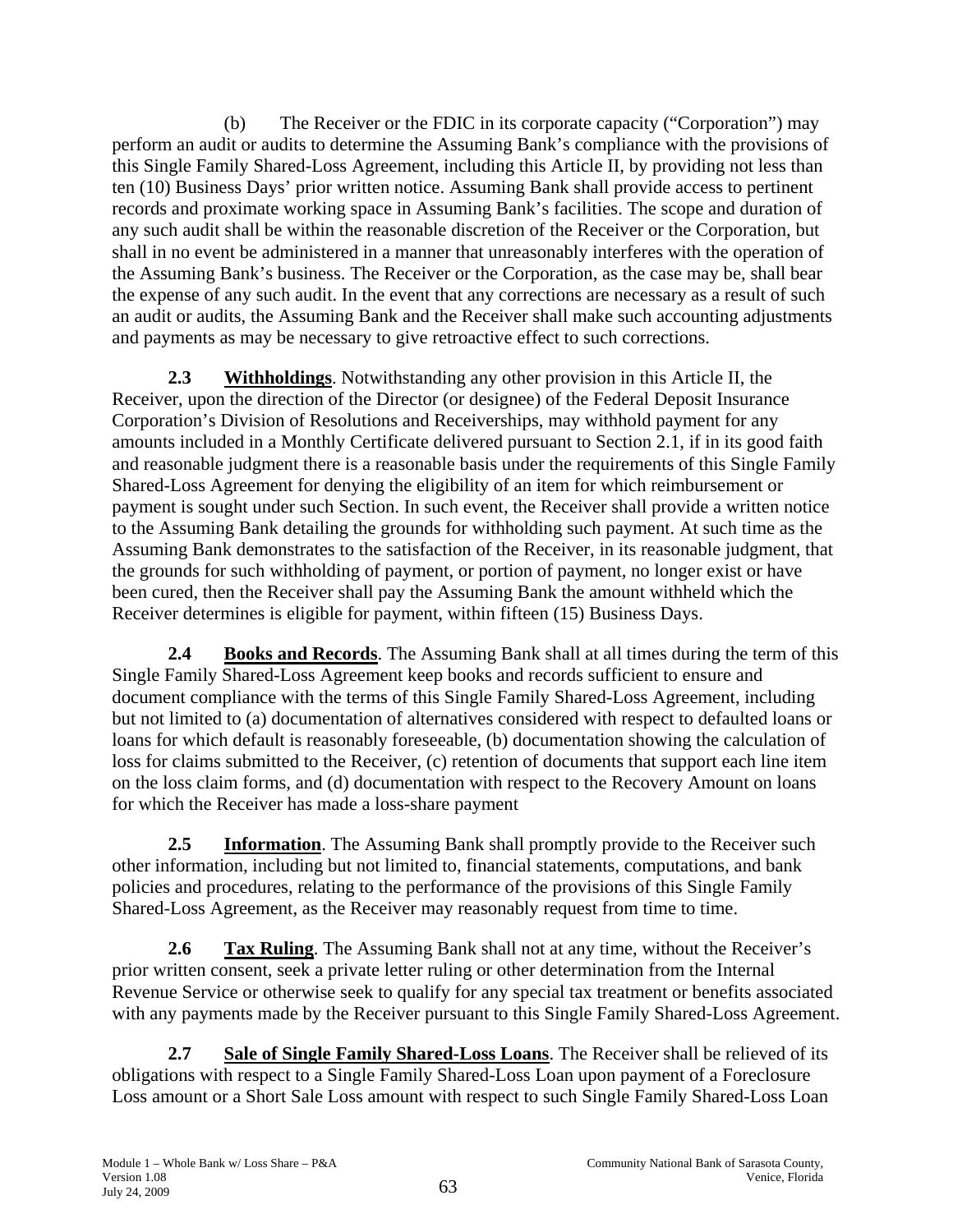or upon the sale of a Single Family Shared-Loss Loan by Assuming Bank to a person or entity that is not an Affiliate; provided, however, that if the Receiver consents to the sale of any such Single Family Shared-Loss Loan, any loss on such sale shall be a Portfolio Loss. The Assuming Bank shall provide the Receiver with timely notice of any such sale. Notwithstanding the foregoing, a sale of the Single Family Shared-Loss Loan, for purposes of this Section 2.7, shall not be deemed to have occurred as the result of (i) any change in the ownership or control of Assuming Bank or the transfer of any or all of the Single Family Shared-Loss Loan(s) to any Affiliate of Assuming Bank, (ii) a merger by Assuming Bank with or into any other entity, or (iii) a sale by Assuming Bank of all or substantially all of its assets.

### **ARTICLE III - RULES REGARDING THE ADMINISTRATION OF SINGLE FAMILY SHARED-LOSS LOANS**

**3.1 Agreement with Respect to Administration**. The Assuming Bank shall (and shall cause any of its Affiliates to which the Assuming Bank transfers any Single Family Shared-Loss Loans to) manage, administer, and collect the Single Family Shared-Loss Loans while owned by the Assuming Bank or any Affiliate thereof during the term of this Single Family Shared-Loss Agreement in accordance with the rules set forth in this Article III. The Assuming Bank shall be responsible to the Receiver in the performance of its duties hereunder and shall provide to the Receiver such reports as the Receiver reasonably deems advisable, including but not limited to the reports required by Sections 2.1, 2.2 and 3.3 hereof, and shall permit the Receiver to monitor the Assuming Bank's performance of its duties hereunder.

**3.2** Duties of the Assuming Bank. (a) In performance of its duties under this Article III, the Assuming Bank shall:

(i) manage and administer each Single Family Shared-Loss Loan in accordance with Assuming Bank's usual and prudent business and banking practices and Customary Servicing Procedures;

(ii) exercise its best business judgment in managing, administering and collecting amounts owed on the Single Family Shared-Loss Loans;

(iii) use commercially reasonable efforts to maximize Recoveries with respect to Losses on Single Family Shared-Loss Loans without regard to the effect of maximizing collections on assets held by the Assuming Bank or any of its Affiliates that are not Single Family Shared-Loss Loans;

(iv) retain sufficient staff (in Assuming Bank's discretion) to perform its duties hereunder; and

(v) other than as provided in Section 2.1(a), comply with the terms of the Modification Guidelines for any Single Family Shared-Loss Loans meeting the requirements set forth therein. For the avoidance of doubt, the Assuming Bank may propose exceptions to Exhibit 5 (the FDIC Loan Modification Program) for a group of Loans with similar characteristics, with the objectives of (1) minimizing the loss to the Assuming Bank and the FDIC and (2) maximizing the opportunity for qualified homeowners to remain in their homes with affordable mortgage payments.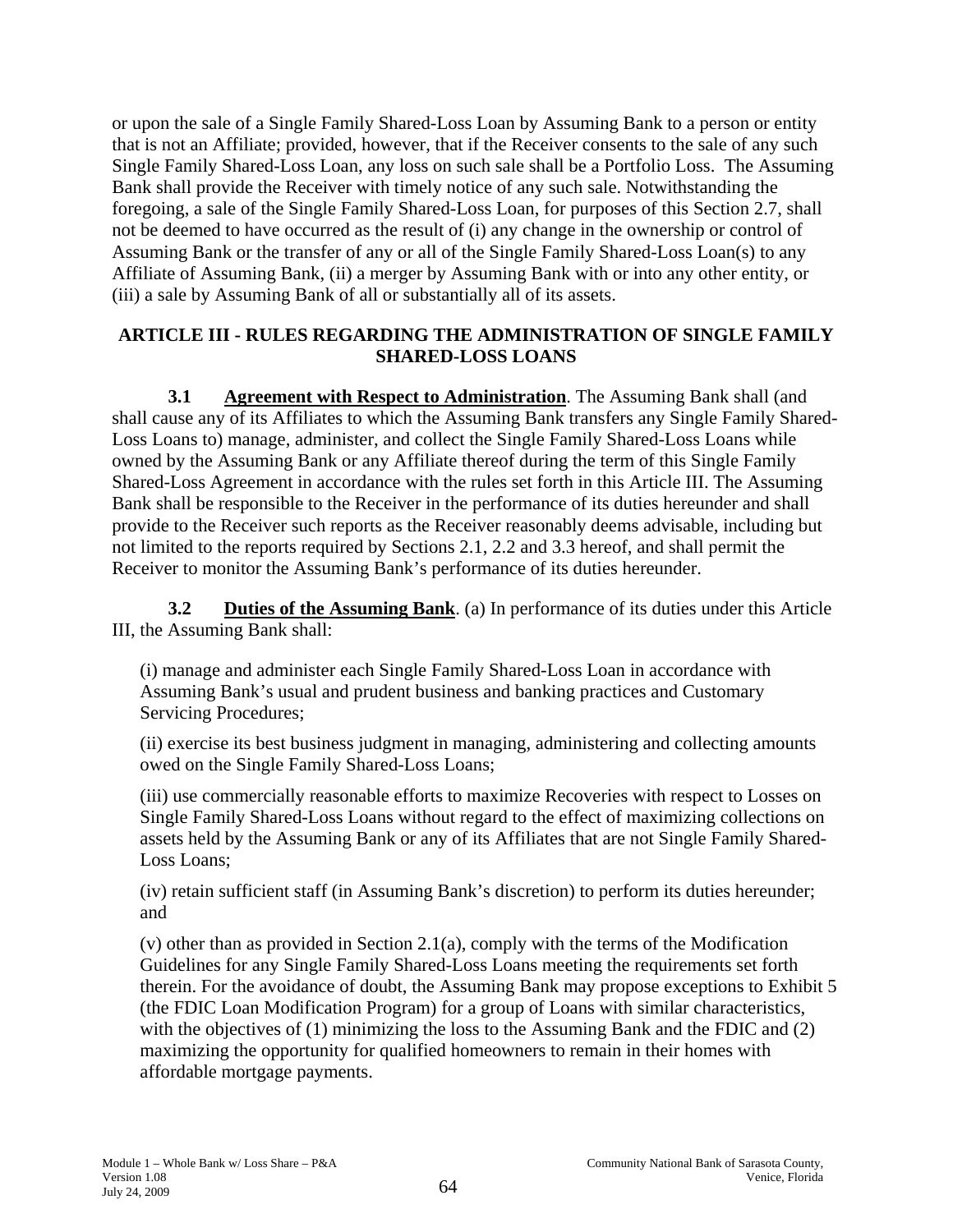(b) Any transaction with or between any Affiliate of the Assuming Bank with respect to any Single Family Shared-Loss Loan including, without limitation, the execution of any contract pursuant to which any Affiliate of the Assuming Bank will manage, administer or collect any of the Single Family Shared-Loss Loans will be provided to FDIC for informational purposes and if such transaction is not entered into on an arm's length basis on commercially reasonable terms such transaction shall be subject to the prior written approval of the Receiver.

**3.3 Shared-Loss Asset Records and Reports**. The Assuming Bank shall establish and maintain such records as may be appropriate to account for the Single Family Shared-Loss Loans in such form and detail as the Receiver may reasonably require, and to enable the Assuming Bank to prepare and deliver to the Receiver such reports as the Receiver may from time to time request regarding the Single Family Shared-Loss Loans and the Monthly Certificates required by Section 2.1 of this Single Family Shared-Loss Agreement.

# **3.4 Related Loans**.

(a) Assuming Bank shall use its best efforts to determine which loans are "Related Loans", as hereinafter defined. The Assuming Bank shall not manage, administer or collect any "Related Loan" in any manner that would have the effect of increasing the amount of any collections with respect to the Related Loan to the detriment of the Single Family Shared-Loss Loan to which such loan is related. A "Related Loan" means any loan or extension of credit held by the Assuming Bank at any time on or prior to the end of the Final Shared-Loss Month that is made to an Obligor of a Single Family Shared-Loss Loan.

(b) The Assuming Bank shall prepare and deliver to the Receiver with the Monthly Certificates for the calendar months ending June 30 and December 31, a schedule of all Related Loans on the Accounting Records of the Assuming Bank as of the end of each such semi-annual period.

**3.5 Legal Action; Utilization of Special Receivership Powers**. The Assuming Bank shall notify the Receiver in writing (such notice to be given in accordance with Article V below and to include all relevant details) prior to utilizing in any legal action any special legal power or right which the Assuming Bank derives as a result of having acquired an asset from the Receiver, and the Assuming Bank shall not utilize any such power unless the Receiver shall have consented in writing to the proposed usage. The Receiver shall have the right to direct such proposed usage by the Assuming Bank and the Assuming Bank shall comply in all respects with such direction. Upon request of the Receiver, the Assuming Bank will advise the Receiver as to the status of any such legal action. The Assuming Bank shall immediately notify the Receiver of any judgment in litigation involving any of the aforesaid special powers or rights.

**3.6 Third Party Servicer**. The Assuming Bank may perform any of its obligations and/or exercise any of its rights under this Single Family Shared-Loss Agreement through or by one or more Third Party Servicers, who may take actions and make expenditures as if any such Third Party Servicer was the Assuming Bank hereunder (and, for the avoidance of doubt, such expenses incurred by any such Third Party Servicer on behalf of the Assuming Bank shall be included in calculating Losses to the extent such expenses would be included in such calculation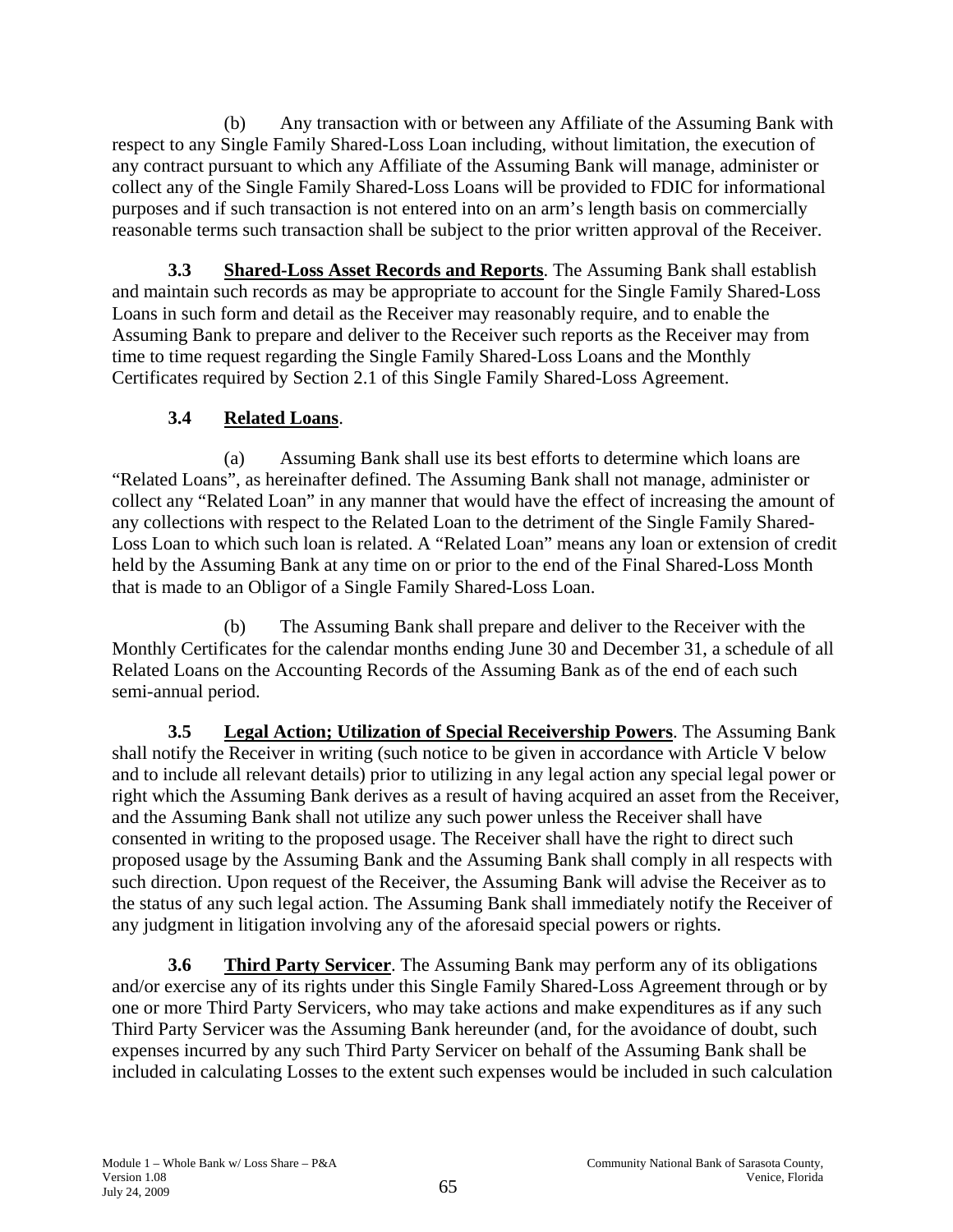if the expenses were incurred by Assuming Bank); provided, however, that the use thereof by the Assuming Bank shall not release the Assuming Bank of any obligation or liability hereunder.

# **ARTICLE IV – PORTFOLIO SALE**

# **4.1 Assuming Bank Portfolio Sales of Remaining Single Family Shared-Loss**

**Loans**. The Assuming Bank shall have the right with the concurrence of the Receiver to liquidate for cash consideration, from time to time in one or more transactions, all or a portion of Single Family Shared-Loss Loans held by the Assuming Bank at any time prior to the Termination Date ("Portfolio Sales"). If the Assuming Bank exercises its option under this Section 4.1, it must give thirty (30) days notice in writing to the Receiver setting forth the details and schedule for the Portfolio Sale which shall be conducted by means of sealed bid sales to third parties, not including any of the Assuming Bank's affiliates, contractors, or any affiliates of the Assuming Bank's contractors. Sales of Restructured Loans shall be sold in a separate pool from Single Family Shared-Loss Loans not restructured. The Receiver's review of the Assuming Bank's proposed Portfolio Sale will be considered in a timely fashion and approval will not be unreasonably withheld, delayed or conditioned.

**4.2 Assuming Bank's Liquidation of Remaining Single Family Shared-Loss Loans**. In the event that the Assuming Bank does not conduct a Portfolio Sale pursuant to Section 4.1, the Receiver shall have the right, exercisable in its sole and absolute discretion, to require the Assuming Bank to liquidate for cash consideration, any Single Family Shared-Loss Loans held by the Assuming Bank at any time after the date that is six months prior to the Termination Date. If the Receiver exercises its option under this Section 4.2, it must give notice in writing to the Assuming Bank, setting forth the time period within which the Assuming Bank shall be required to liquidate the Single Family Shared-Loss Loans. The Assuming Bank will comply with the Receiver's notice and must liquidate the Single Family Shared-Loss Loans as soon as reasonably practicable by means of sealed bid sales to third parties, not including any of the Assuming Bank's affiliates, contractors, or any affiliates of the Assuming Bank's contractors. The selection of any financial advisor or other third party broker or sales agent retained for the liquidation of the remaining Single Family Shared-Loss Loans pursuant to this Section shall be subject to the prior approval of the Receiver, such approval not to be unreasonably withheld, delayed or conditioned.

**4.3 Calculation of Sale Gain or Loss**. For Single Family Shared-Loss Loans that are not Restructured Loans gain or loss on the sales under Section 4.1 or Section 4.2 will be calculated as the sale price received by the Assuming Bank less the unpaid principal balance of the remaining Single Family Shared-Loss Loans. For any Restructured Loan included in the sale gain or loss on sale will be calculated as (a) the sale price received by the Assuming Bank less (b) the net present value of estimated cash flows on the Restructured Loan that was used in the calculation of the related Restructuring Loss plus (c) Loan principal payments collected by the Assuming Bank from the date the Loan was restructured to the date of sale. (See Exhibit 2d for example calculation).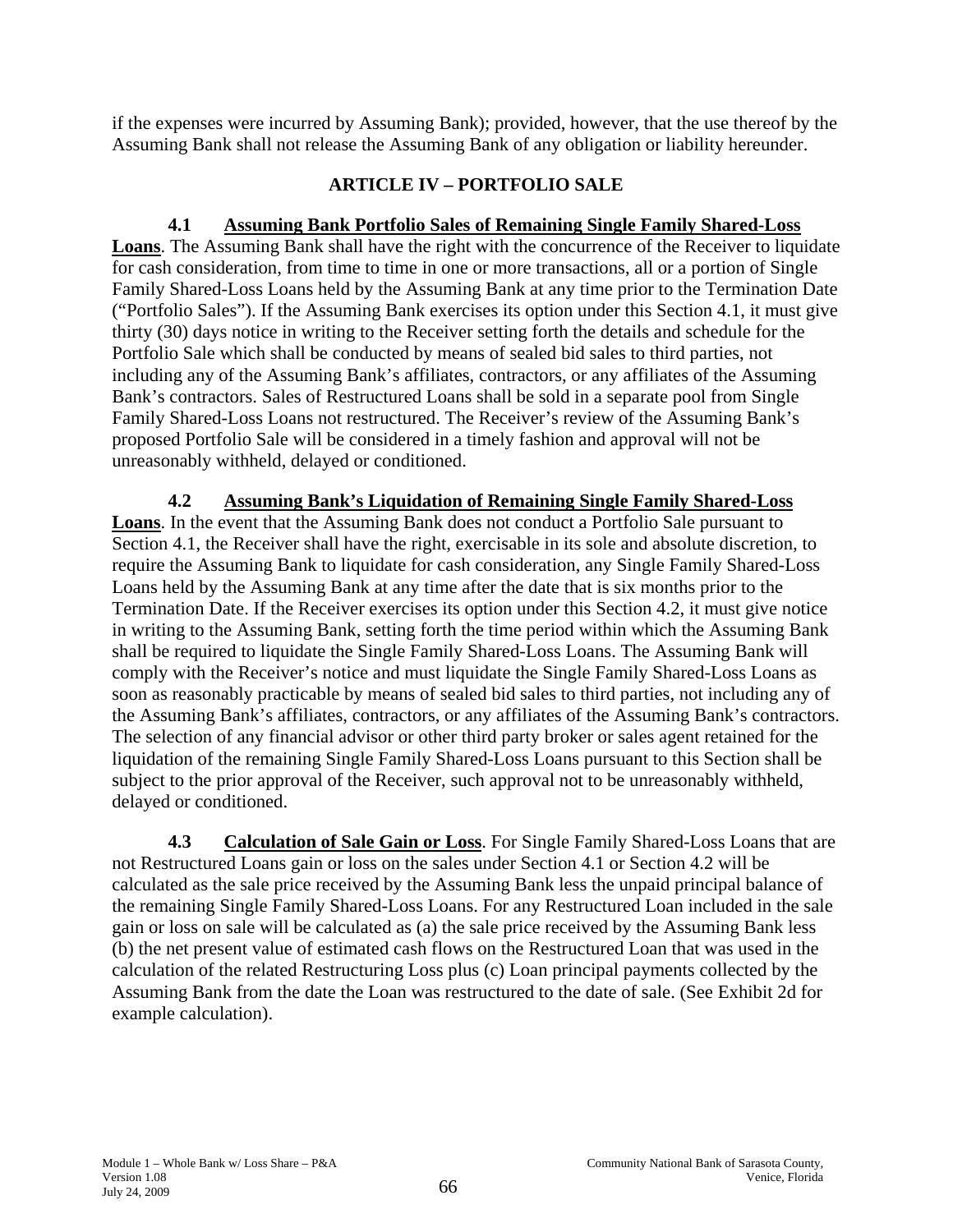#### **ARTICLE V -- LOSS-SHARING NOTICES GIVEN TO RECEIVER AND PURCHASER**

All notices, demands and other communications hereunder shall be in writing and shall be delivered by hand, or overnight courier, receipt requested, addressed to the parties as follows:

| If to Receiver, to: | Federal Deposit Insurance Corporation, as Receiver<br>for Community National Bank of Sarasota County,<br>Venice, Florida<br>Division of Resolutions and Receiverships<br>550 17th Street, N.W.                |
|---------------------|---------------------------------------------------------------------------------------------------------------------------------------------------------------------------------------------------------------|
|                     | Washington, D.C. 20429<br>Attention: Ralph Malami, Manager, Capital Markets                                                                                                                                   |
| with a copy to:     | Federal Deposit Insurance Corporation, as Receiver<br>for Community National Bank of Sarasota County,<br>Venice, Florida<br>Room E7056<br>3501 Fairfax Drive, Arlington, VA 2226<br>Attn: Special Issues Unit |

With respect to a notice under Section 3.5 of this Single Family Shared-Loss Agreement, copies of such notice shall be sent to:

|                          | <b>Federal Deposit Insurance Corporation</b><br>Legal Division 1601 Bryan Street<br>Dallas, Texas 75201<br><b>Attention: Regional Counsel</b> |
|--------------------------|-----------------------------------------------------------------------------------------------------------------------------------------------|
| If to Assuming Bank, to: | Stearns Bank, N.A.<br>4191 $2nd$ Street South<br>St. Cloud, Minnesota<br>Attention: Mr. Norman Skalicky                                       |
|                          | with a copy to: Mr. Harley Vestrum (at the same<br>address)                                                                                   |

Such Persons and addresses may be changed from time to time by notice given pursuant to the provisions of this Article V. Any notice, demand or other communication delivered pursuant to the provisions of this Article V shall be deemed to have been given on the date actually received.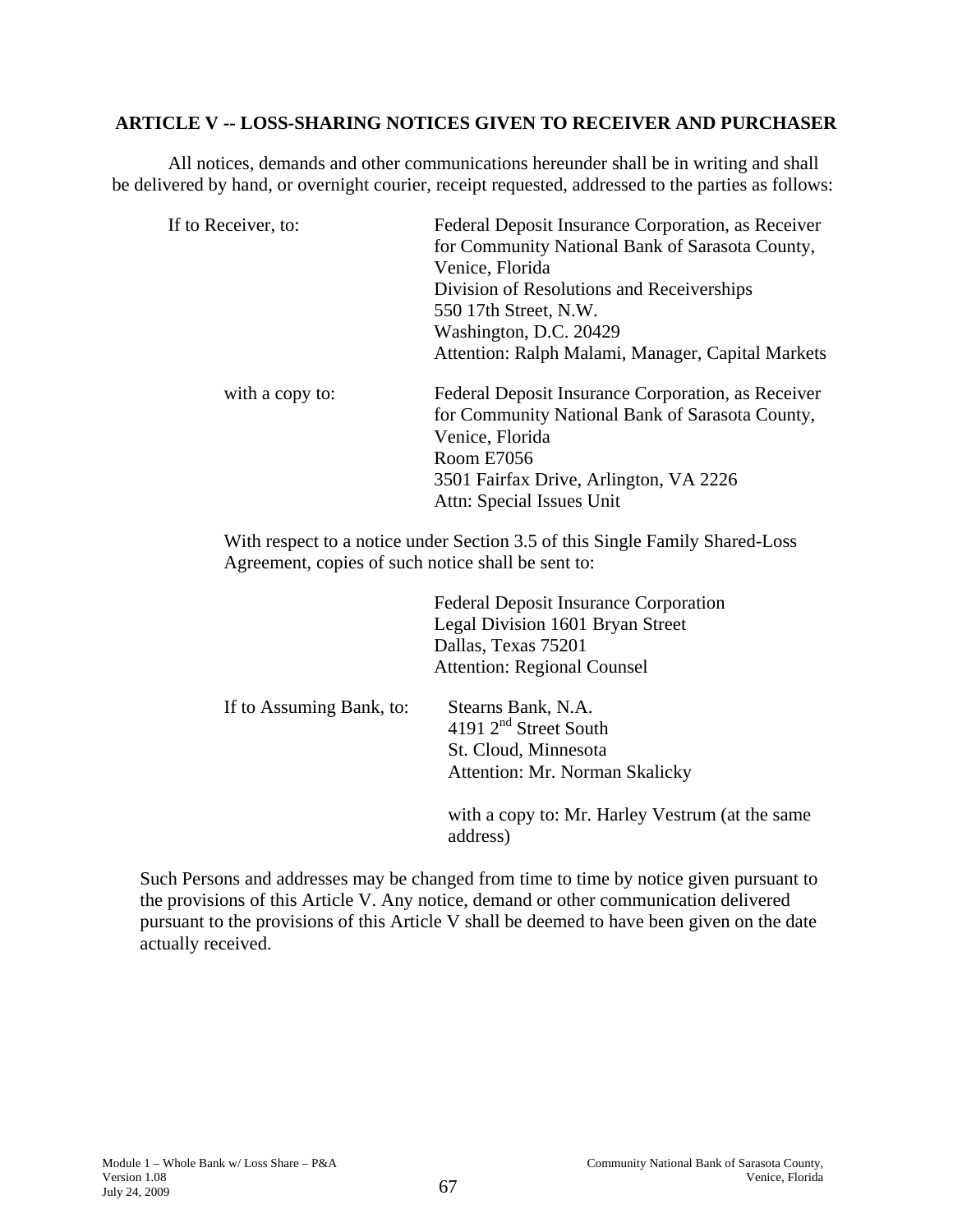### **ARTICLE VI -- MISCELLANEOUS**

**6.1. Expenses**. Except as otherwise expressly provided herein, all costs and expenses incurred by or on behalf of a party hereto in connection with this Single Family Shared-Loss Agreement shall be borne by such party whether or not the transactions contemplated herein shall be consummated.

**6.2** Successors and Assigns; Specific Performance. All terms and provisions of this Single Family Shared-Loss Agreement shall be binding upon and shall inure to the benefit of the parties hereto only; provided, however, that, Receiver may assign or otherwise transfer this Single Family Shared-Loss Agreement (in whole or in part) to the Federal Deposit Insurance Corporation in its corporate capacity without the consent of Assuming Bank. Notwithstanding anything to the contrary contained in this Single Family Shared-Loss Agreement, except as is expressly permitted in this Section 6.2, Assuming Bank may not assign or otherwise transfer this Single Family Shared-Loss Agreement (in whole or in part) without the prior written consent of the Receiver, which consent may be granted or withheld by the Receiver in its sole discretion, and any attempted assignment or transfer in violation of this provision shall be void *ab initio.*  For the avoidance of doubt, a merger or consolidation of the Assuming Bank with and into another financial institution, the sale of all or substantially all of the assets of the Assuming Bank to another financial institution constitutes the transfer of this Single Family Shared-Loss Agreement which requires the consent of the Receiver; and for a period of thirty-six (36) months after Bank Closing, a merger or consolidation shall also include the sale by any individual shareholder, or shareholders acting in concert, of more than 9% of the outstanding shares of the Assuming Bank, or of its holding company, or of any subsidiary holding Shared-Loss Assets, or the sale of shares by the Assuming Bank or its holding company or any subsidiary holding Shared-Loss Assets, in a public or private offering, that increases the number of shares outstanding by more than 9%, constitutes the transfer of this Single Family Shared-Loss Agreement which requires the consent of the Receiver. However, no Loss shall be recognized as a result of any accounting adjustments that are made due to any such merger, consolidation or sale consented to by the FDIC. The FDIC's consent shall not be required if the aggregate outstanding principal balance of Shared-Loss Assets is less than twenty percent (20%) of the initial aggregate balance of Shared-Loss Assets.

**6.3 Governing Law**. This Single Family Shared-Loss Agreement shall be construed in accordance with federal law, or, if there is no applicable federal law, the laws of the State of New York, without regard to any rule of conflict of law that would result in the application of the substantive law of any jurisdiction other than the State of New York.

**6.4 WAIVER OF JURY TRIAL**. EACH PARTY HERETO HEREBY IRREVOCABLY AND UNCONDITIONALLY WAIVES ALL RIGHT TO TRIAL BY JURY IN OR TO HAVE A JURY PARTICIPATE IN RESOLVING ANY DISPUTE, ACTION, PROCEEDING OR COUNTERCLAIM, WHETHER SOUNDING IN CONTRACT, TORT OR OTHERWISE, ARISING OUT OF OR RELATING TO OR IN CONNECTION WITH THIS SINGLE FAMILY SHARED-LOSS AGREEMENT OR ANY OF THE TRANSACTIONS CONTEMPLATED HEREBY.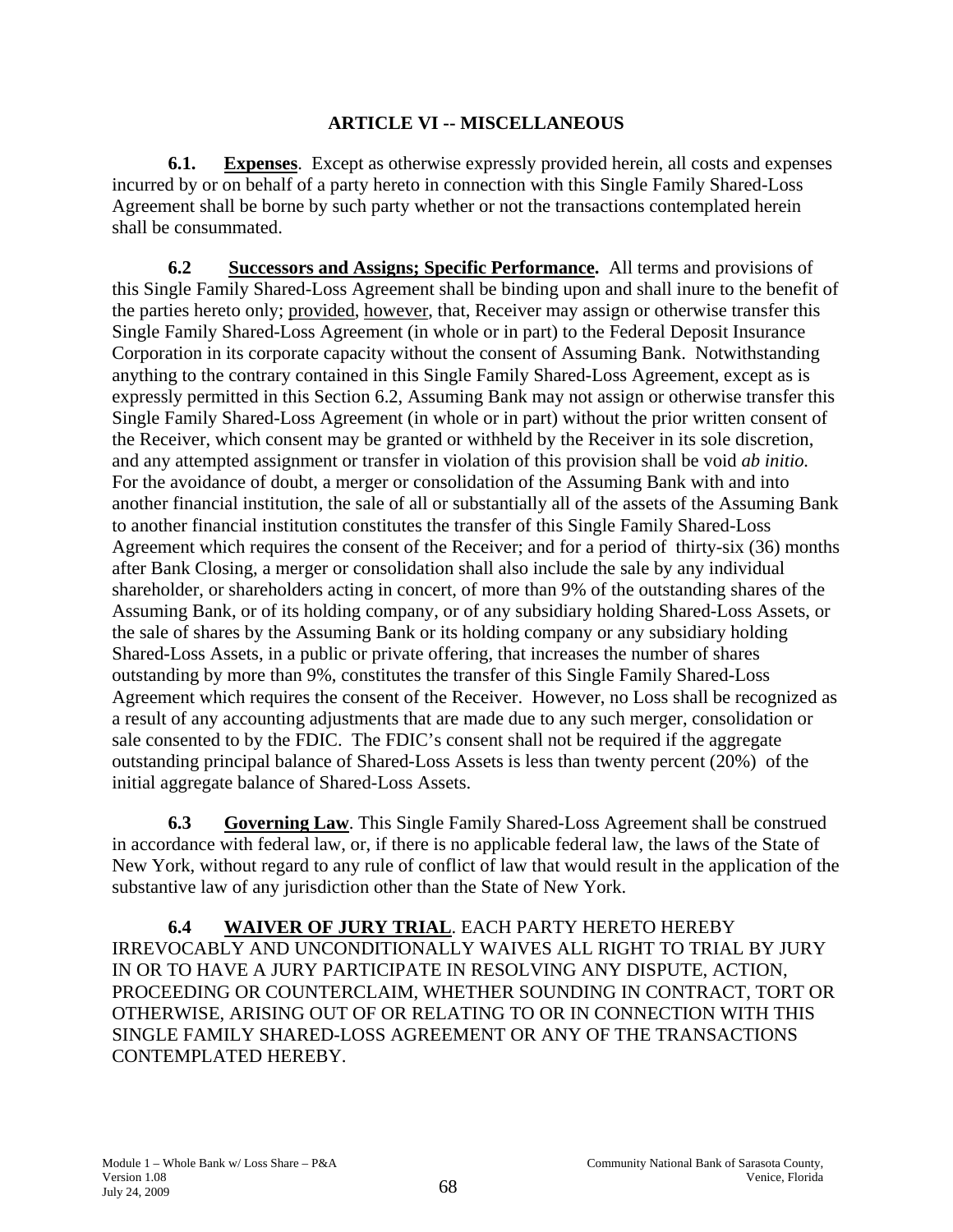**6.5 Captions**. All captions and headings contained in this Single Family Shared-Loss Agreement are for convenience of reference only and do not form a part of, and shall not affect the meaning or interpretation of, this Single Family Shared-Loss Agreement.

**6.6 Entire Agreement; Amendments**. This Single Family Shared-Loss Agreement, along with the Commercial Shared-Loss Agreement and the Purchase and Assumption Agreement, including the Exhibits and any other documents delivered pursuant hereto or thereto, embody the entire agreement of the parties with respect to the subject matter hereof, and supersede all prior representations, warranties, offers, acceptances, agreements and understandings, written or oral, relating to the subject matter herein. This Single Family Shared-Loss Agreement may be amended or modified or any provision thereof waived only by a written instrument signed by both parties or their respective duly authorized agents.

**6.7 Severability**. Whenever possible, each provision of this Single Family Shared-Loss Agreement shall be interpreted in such manner as to be effective and valid under applicable law, but if any provision of this Single Family Shared-Loss Agreement is held to be prohibited by or invalid, illegal or unenforceable under applicable law, such provision shall be construed and enforced as if it had been more narrowly drawn so as not to be prohibited, invalid, illegal or unenforceable, and the validity, legality and enforceability of the remainder of such provision and the remaining provisions of this Single Family Shared-Loss Agreement shall not in any way be affected or impaired thereby.

**6.8 No Third Party Beneficiary**. This Single Family Shared-Loss Agreement and the Exhibits hereto are for the sole and exclusive benefit of the parties hereto and their respective permitted successors and permitted assigns and there shall be no other third party beneficiaries, and nothing in this Single Family Shared-Loss Agreement or the Exhibits shall be construed to grant to any other Person any right, remedy or Claim under or in respect of this Single Family Shared-Loss Agreement or any provision hereof.

# **6.9 Reserved**.

**6.10 Consent**. Except as otherwise provided herein, when the consent of a party is required herein, such consent shall not be unreasonably withheld or delayed.

**6.11 Rights Cumulative**. Except as otherwise expressly provided herein, the rights of each of the parties under this Single Family Shared-Loss Agreement are cumulative, may be exercised as often as any party considers appropriate and are in addition to each such party's rights under the Purchase and Sale Agreement and any of the related agreements or under law. Except as otherwise expressly provided herein, any failure to exercise or any delay in exercising any of such rights, or any partial or defective exercise of such rights, shall not operate as a waiver or variation of that or any other such right.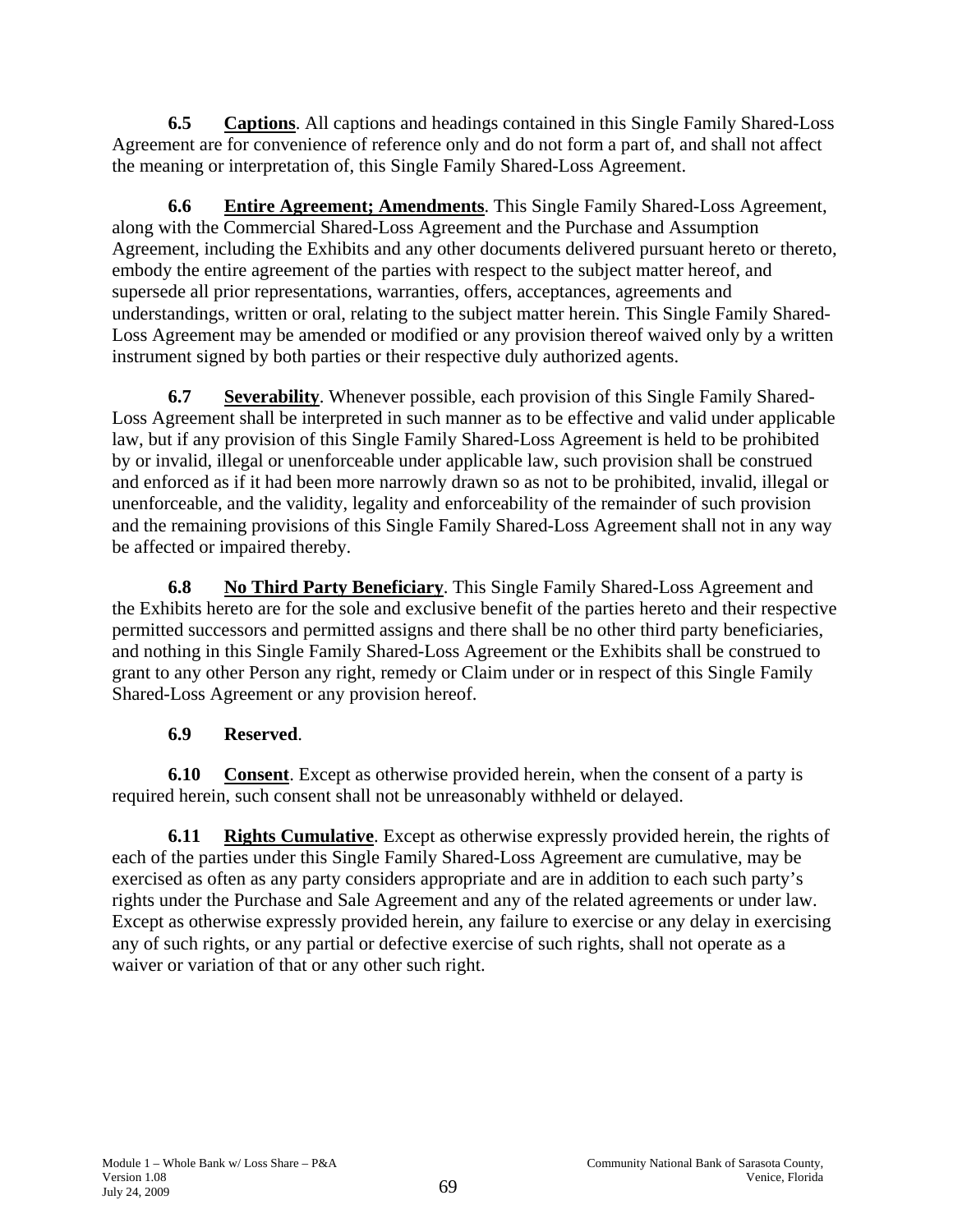### **ARTICLE VII DISPUTE RESOLUTION**

## **7.1 Dispute Resolution Procedures.**

(a) In the event a dispute arises about the interpretation, application, calculation of Loss, or calculation of payments or otherwise with respect to this Single Family Shared-Loss Agreement ("SF Shared-Loss Dispute Item"), then the Receiver and the Assuming Bank shall make every attempt in good faith to resolve such items within sixty (60) days following the receipt of a written description of the SF Shared-Loss Dispute Item, with notification of the possibility of taking the matter to arbitration (the date on which such 60-day period expires, or any extension of such period as the parties hereto may mutually agree to in writing, herein called the "Resolution Deadline Date"). If the Receiver and the Assuming Bank resolve all such items to their mutual satisfaction by the Resolution Deadline Date, then within thirty (30) days following such resolution, any payment arising out of such resolution shall be made arising from the settlement of the SF Shared-Loss Dispute.

(b) If the Receiver and the Assuming Bank fail to resolve any outstanding SF Shared-Loss Dispute Items by the Resolution Deadline Date, then either party may notify the other of its intent to submit the SF Shared-Loss Dispute Item to arbitration pursuant to the provisions of this Article VII. Failure of either party to notify the other of its intent to submit any unresolved SF Shared-Loss Dispute Item to arbitration within thirty (30) days following the Resolution Deadline Date (the date on which such thirty (30) day period expires is herein called the "Arbitration Deadline Date") shall be deemed an acceptance of such SF Shared-Loss Dispute Item not submitted to arbitration, as well as a waiver of the submitting party's right to dispute such non-submitted SF Shared-Loss Dispute Item but not a waiver of any similar claim which may arise in the future.

(c) If a SF Shared-Loss Dispute Item is submitted to arbitration, it shall be governed by the rules of the American Arbitration Association (the "AAA"), except as otherwise provided herein. Either party may submit a matter for arbitration by delivering a notice, prior to the Arbitration Deadline Date, to the other party in writing setting forth:

> (i) A brief description of each SF Shared-Loss Dispute Item submitted for arbitration;

(ii) A statement of the moving party's position with respect to each SF Shared-Loss Dispute Item submitted for arbitration;

(iii) The value sought by the moving party, or other relief requested regarding each SF Shared-Loss Dispute Item submitted for arbitration, to the extent reasonably calculable; and

(iv) The name and address of the arbiter selected by the moving party (the "Moving Arbiter"), who shall be a neutral, as determined by the AAA.

Failure to adequately include any information above shall not be deemed to be a waiver of the parties right to arbitrate so long as after notification of such failure the moving party cures such failure as promptly as reasonably practicable.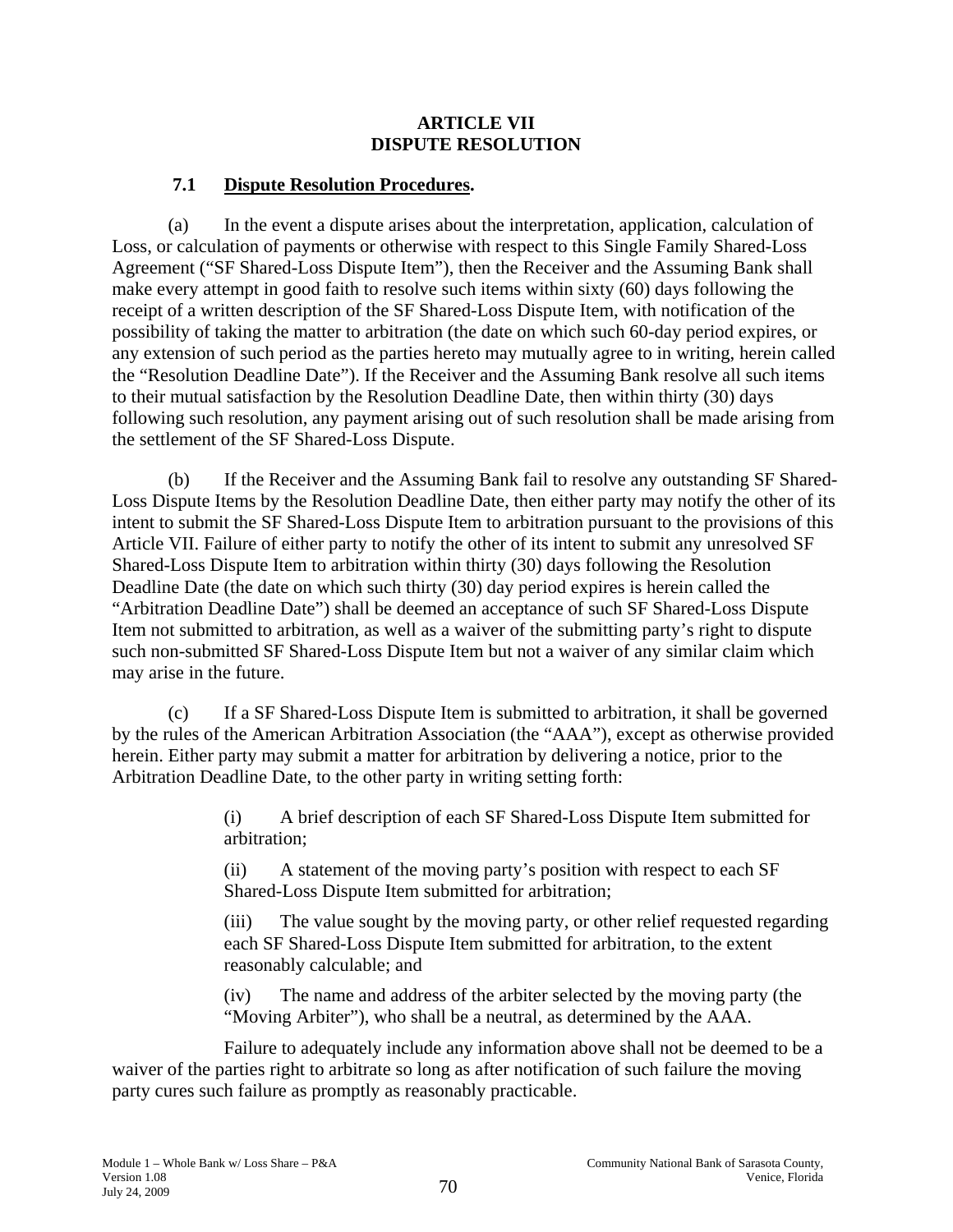(d) The non-moving party shall, within thirty (30) days following receipt of a notice of arbitration pursuant to this Section 7.1, deliver a notice to the moving party setting forth:

> (i) The name and address of the arbiter selected by the non-moving party (the "Respondent Arbiter"), who shall be a neutral, as determined by the AAA;

> (ii) A statement of the position of the respondent with respect to each Dispute Item; and

> (iii) The ultimate resolution sought by the respondent or other relief, if any, the respondent deems is due the moving party with respect to each SF Shared-Loss Dispute Item.

Failure to adequately include any information above shall not be deemed to be a waiver of the non-moving party's right to defend such arbitration so long as after notification of such failure the non-moving party cures such failure as promptly as reasonably practicable

(e) The Moving Arbiter and Respondent Arbiter shall select a third arbiter from a list furnished by the AAA. In accordance with the rules of the AAA, the three (3) arbiters shall constitute the arbitration panel for resolution of each SF Loss-Share Dispute Item. The concurrence of any two (2) arbiters shall be deemed to be the decision of the arbiters for all purposes hereunder. The arbitration shall proceed on such time schedule and in accordance with the Rules of Commercial Arbitration of the AAA then in effect, as modified by this Section 7.1. The arbitration proceedings shall take place at such location as the parties thereto may mutually agree, but if they cannot agree, then they will take place at the offices of the Corporation in Washington, DC, or Arlington, Virginia.

(f) The Receiver and Assuming Bank shall facilitate the resolution of each outstanding SF Shared-Loss Dispute Item by making available in a prompt and timely manner to one another and to the arbiters for examination and copying, as appropriate, all documents, books, and records under their respective control and that would be discoverable under the Federal Rules of Civil Procedure.

 $(g)$  The arbiters designated pursuant to subsections  $(c)$ ,  $(d)$  and  $(e)$  hereof shall select, with respect to each Dispute Item submitted to arbitration pursuant to this Section 7.1, either (i) the position and relief submitted by the Assuming Bank with respect to each SF Shared-Loss Dispute Item, or (ii) the position and relief submitted by the Receiver with respect to each SF Shared-Loss Dispute Item, in either case as set forth in its respective notice of arbitration. The arbiters shall have no authority to select a value for each Dispute Item other than the determination set forth in Section 7.1(c) and Section 7.1(d). The arbitration shall be final, binding and conclusive on the parties.

(h) Any amounts ultimately determined to be payable pursuant to such award shall bear interest at the Settlement Interest Rate from and including the date specified for the arbiters decisions specified in this Section 7.1, without regard to any extension of the finality of such award, to but not including the date paid. All payments required to be made under this Section 7.1 shall be made by wire transfer.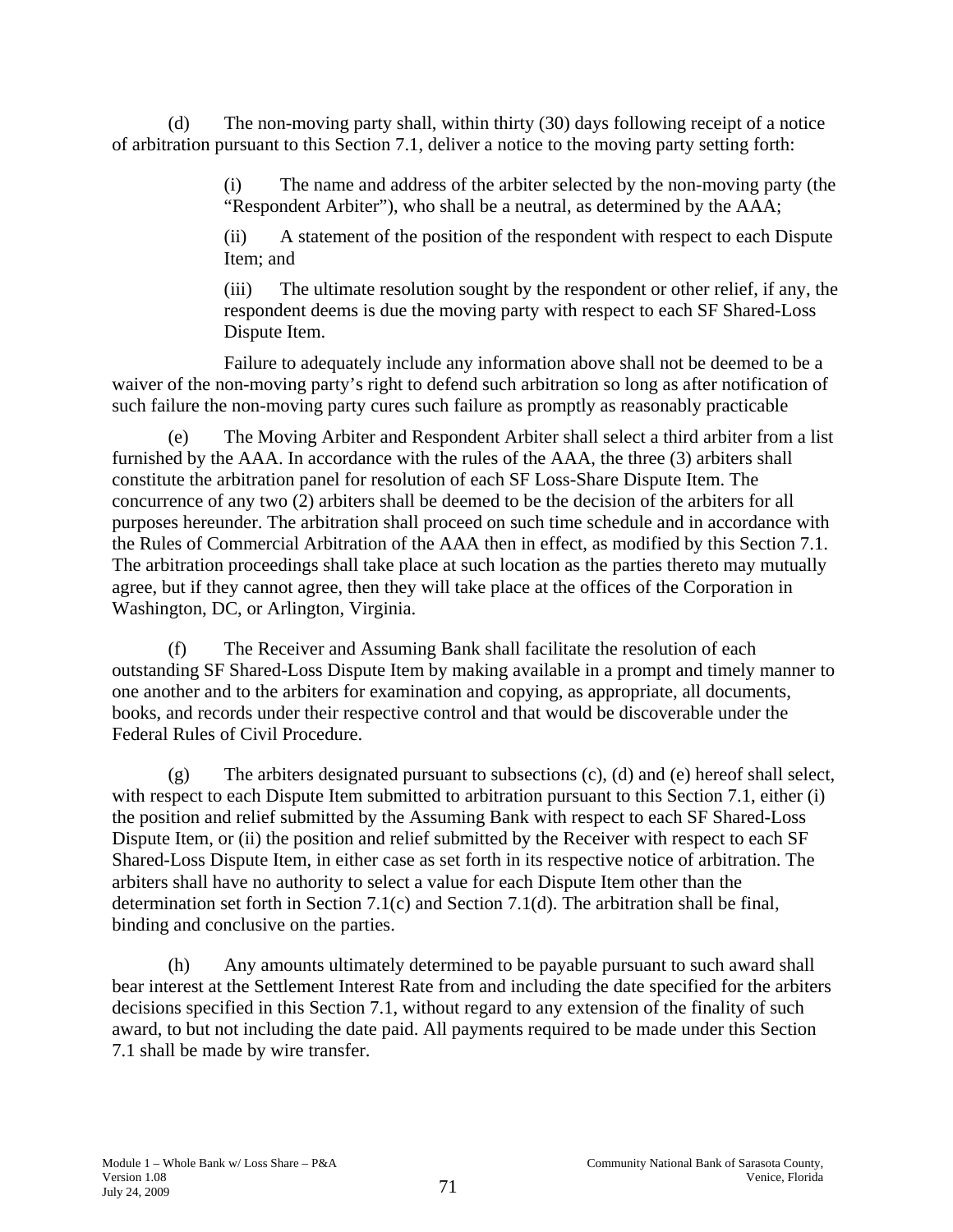(i) For the avoidance of doubt, to the extent any notice of a SF Shared-Loss Dispute Item(s) is provided prior to the Termination Date, the terms of this Single Family Shared-Loss Agreement shall remain in effect with respect to the Single Family Shared-Loss Loans that are the subject of such SF Shared-Loss Dispute Item(s) until such time as any such dispute is finally resolved.

**7.2 Fees and Expenses of Arbiters.** The aggregate fees and expenses of the arbiters shall be borne equally by the parties. The parties shall pay the aggregate fees and expenses within thirty (30) days after receipt of the written decision of the arbiters (unless the arbiters agree in writing on some other payment schedule).

Exhibit 1

# **Monthly Certificate**

# **SEE FOLLOWING PAGE**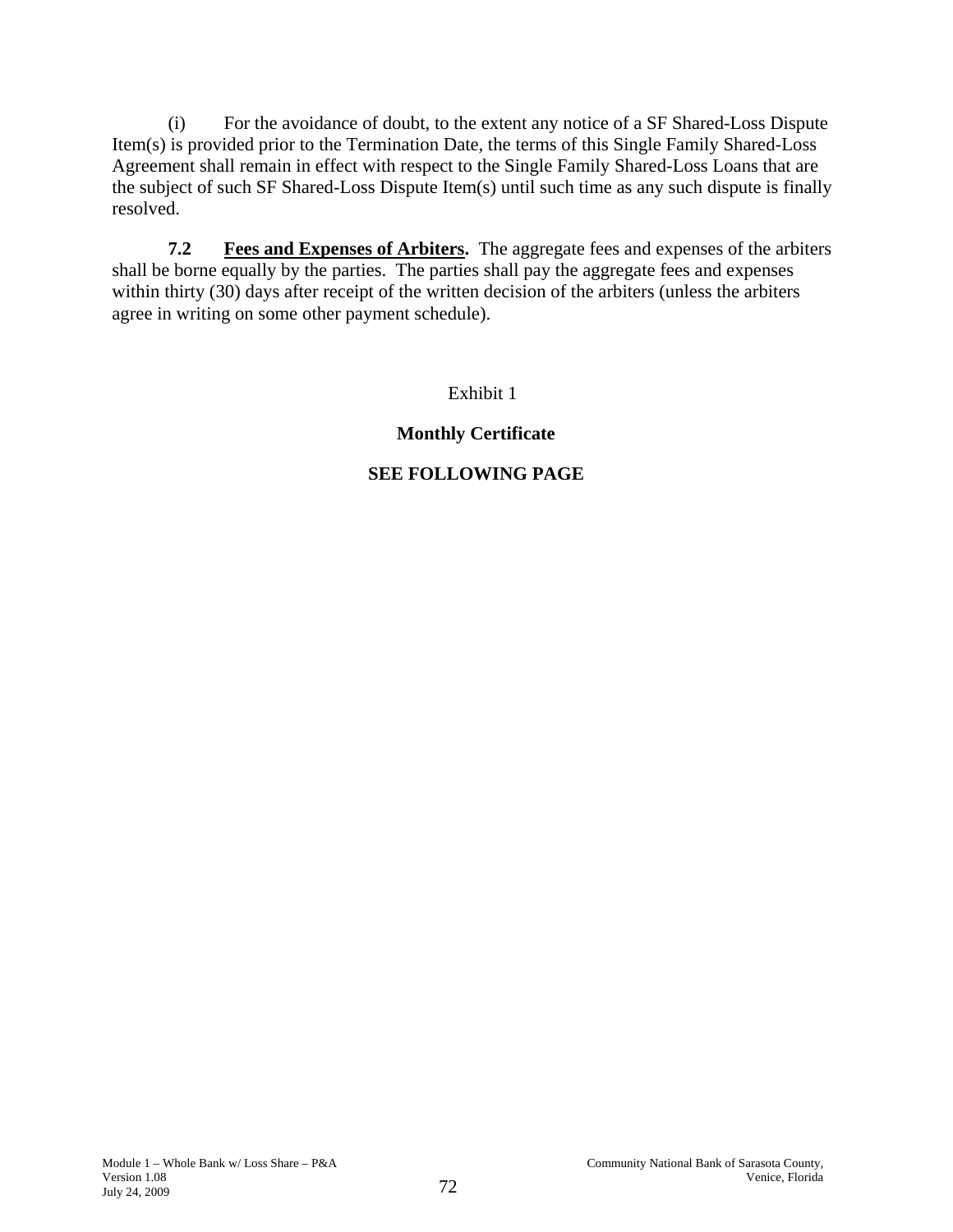| <b>PART 1 - CURRENT MONTH NET LOSS</b> |                      |                      |                                   |                         |                             |
|----------------------------------------|----------------------|----------------------|-----------------------------------|-------------------------|-----------------------------|
|                                        |                      |                      |                                   |                         |                             |
|                                        |                      |                      | Specify loss type                 |                         |                             |
| <b>MONTH ENDED:</b>                    | [input report month] |                      | as Foreclosure,<br>or Short-Sale. |                         |                             |
| <b>Losses</b>                          |                      |                      |                                   |                         |                             |
|                                        |                      | Loss                 |                                   |                         |                             |
| Loan No.                               | Loss Type            | Amount               |                                   |                         |                             |
|                                        |                      |                      |                                   |                         |                             |
|                                        |                      |                      |                                   |                         |                             |
|                                        |                      |                      |                                   |                         |                             |
|                                        |                      |                      |                                   | <b>Loss Amount</b>      | <b>Loss Month is</b>        |
|                                        |                      |                      |                                   | is the amount           | the reporting               |
| <b>TOTAL</b>                           |                      | XX                   | A                                 | of Loss<br>incurred and | month in<br>which the       |
|                                        |                      |                      |                                   | reported on             | Loss was                    |
|                                        |                      |                      |                                   | the loan in a           | reported.                   |
| <b>Recoveries</b>                      |                      |                      |                                   | ×                       |                             |
| Loan No.                               |                      | Recovery             | $Loss^{\mathbf{Z}}$               | Loss                    |                             |
|                                        |                      | Amount               | Amount                            | Month                   |                             |
|                                        |                      |                      |                                   |                         |                             |
|                                        |                      |                      |                                   |                         |                             |
|                                        |                      |                      |                                   |                         |                             |
|                                        |                      |                      |                                   |                         |                             |
|                                        |                      |                      |                                   |                         |                             |
|                                        |                      |                      |                                   |                         |                             |
| <b>TOTAL</b>                           |                      | XX                   | $\mathsf B$                       |                         |                             |
|                                        |                      |                      |                                   |                         |                             |
| <b>Net Losses</b>                      |                      | XX                   | $C = A - B$                       |                         |                             |
| (Recoveries)                           |                      |                      |                                   |                         |                             |
|                                        |                      |                      |                                   |                         |                             |
|                                        |                      |                      |                                   |                         | If Col. D minus Col. E is   |
|                                        |                      |                      |                                   |                         | less than zero, enter zero. |
| <b>PART 2 - FIRST LOSS TEST</b>        |                      |                      |                                   |                         |                             |
|                                        |                      |                      |                                   | Col. D - Col.           |                             |
|                                        |                      | Col. D<br>Cumulative | Col. E                            | Е                       |                             |
|                                        |                      |                      | <b>First Loss</b>                 | Cumulative              |                             |
|                                        |                      | Loss<br>Amount       | Tranche                           | Shared-Loss<br>Amount   |                             |
|                                        |                      |                      |                                   |                         |                             |
| Balance, beginning of month            |                      | XX                   | XX                                | XX                      | $\mathsf F$                 |
| Current month Net Losses (from Part 1) |                      | XX                   |                                   |                         |                             |
|                                        |                      |                      |                                   |                         |                             |
| Balance, end of month                  |                      | XX                   | XX                                | XX                      | G                           |
|                                        |                      |                      |                                   |                         |                             |
|                                        |                      |                      |                                   |                         |                             |
| <b>Shared Loss Amount</b>              |                      |                      |                                   | XX                      | $G - F$                     |
| Times Loss Share percentage            |                      |                      |                                   | 80%                     |                             |
|                                        |                      |                      |                                   |                         |                             |
| Amount due from (to) FDIC as Receiver  |                      |                      |                                   | XX                      |                             |
|                                        |                      |                      |                                   |                         |                             |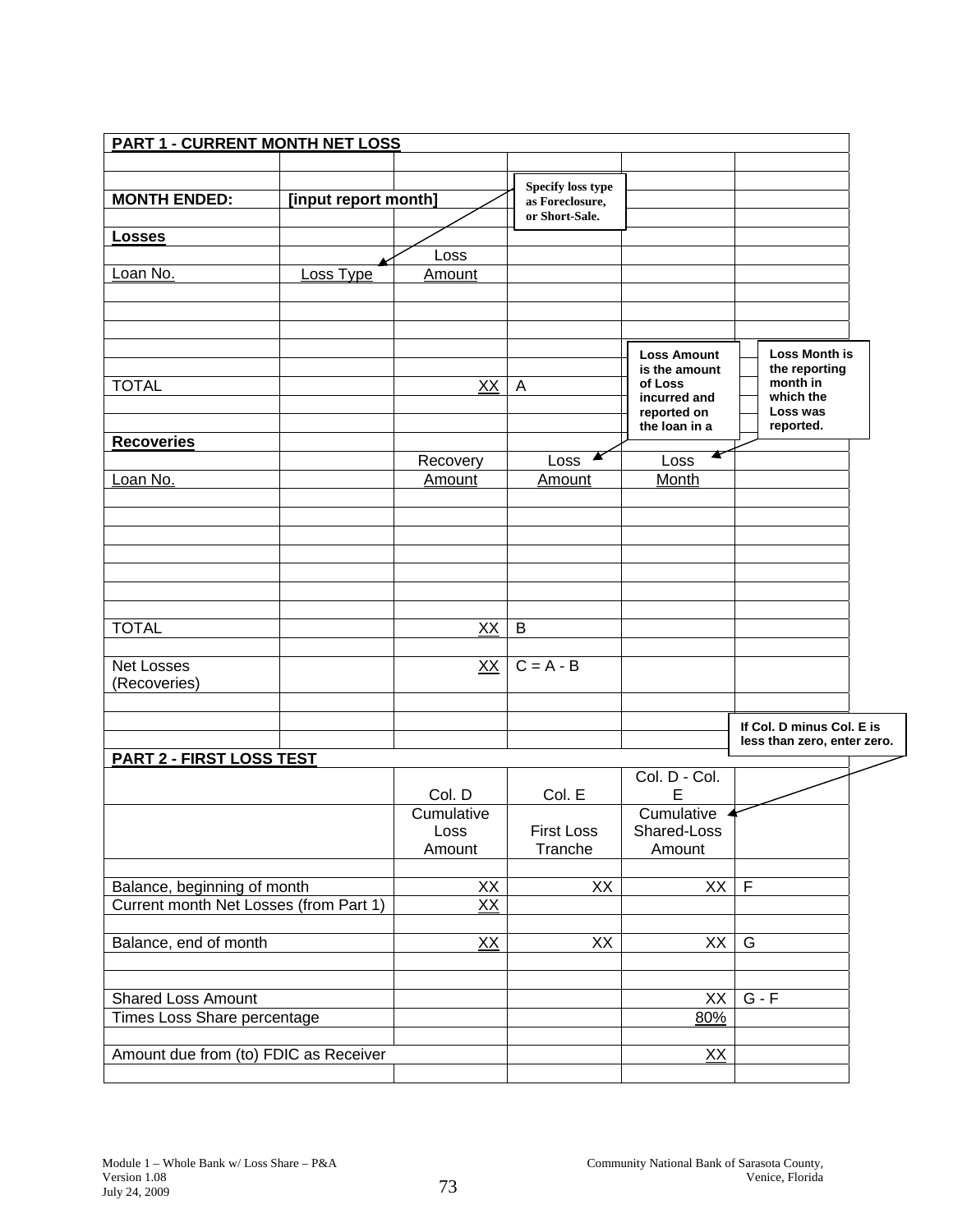| Pursuant to Section 2.1 of the Single Family Shared-Loss Agreement, the undersigned hereby certifies |  |  |  |  |
|------------------------------------------------------------------------------------------------------|--|--|--|--|
| the information on this Certificate is true, complete and correct.                                   |  |  |  |  |
| <b>OFFICER SIGNATURE</b>                                                                             |  |  |  |  |
| <b>TITLE</b><br><b>OFFICER NAME:</b>                                                                 |  |  |  |  |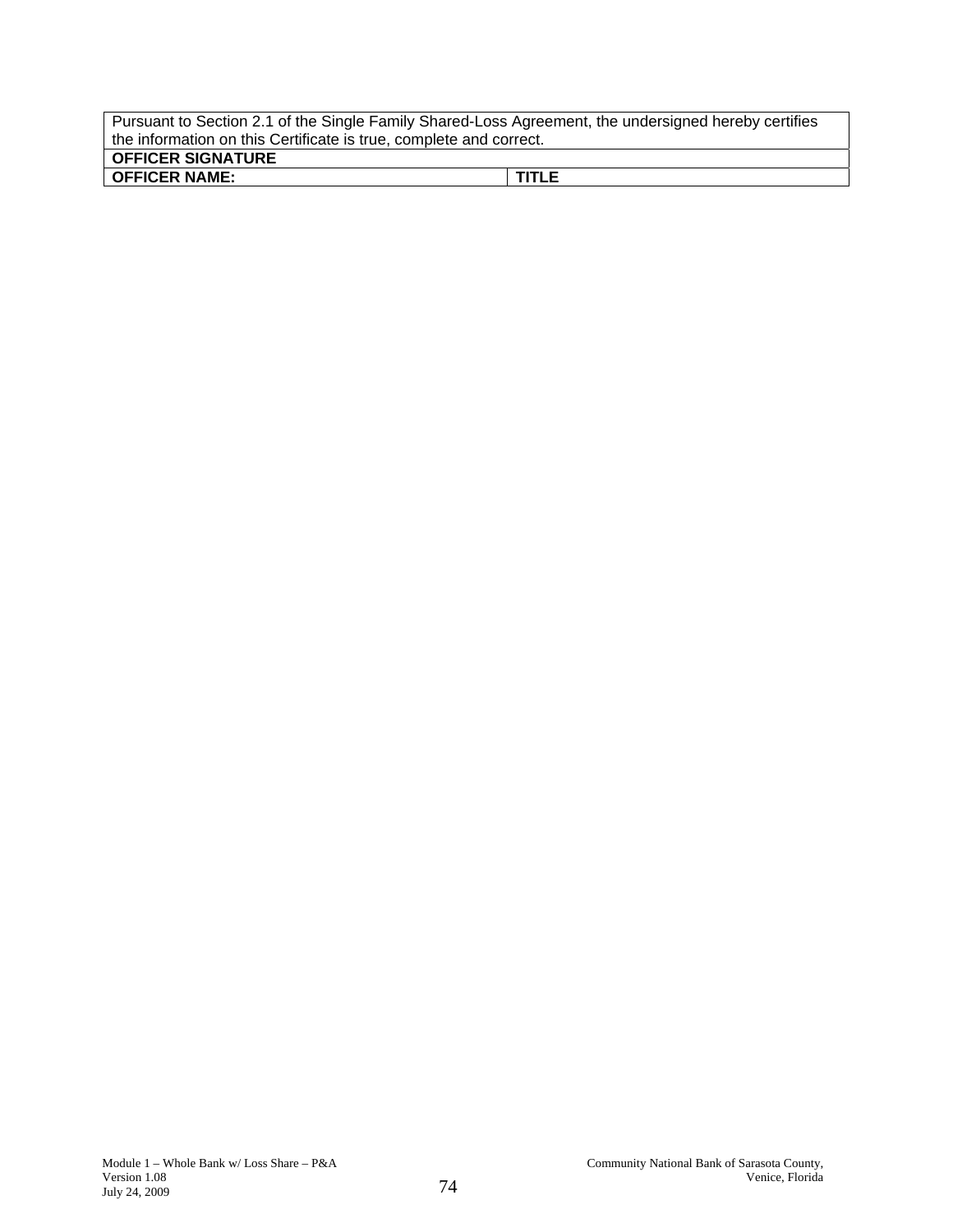### **Exhibit 2a**

This exhibit contains three versions of the loss share calculation for foreclosure, plus explanatory notes.

#### **Exhibit 2a(1) CALCULATION OF FORECLOSURE LOSS Foreclosure Occurred Prior to Loss Share Agreement**

|    | 1 Shared-Loss Month<br>2 Loan no:<br>3 REO #              | May-09<br>364574<br>621 |
|----|-----------------------------------------------------------|-------------------------|
|    | 4 Foreclosure date                                        | 12/18/08                |
|    | 5 Liquidation date                                        | 4/12/09                 |
|    | 6 Note Interest rate                                      | 8.100%                  |
|    | 7 Most recent BPO                                         | 228,000                 |
|    | 8 Most recent BPO date                                    | 1/21/09                 |
|    | <b>Foreclosure Loss calculation</b>                       |                         |
|    | 9 Book value at date of Loss Share agreement              | 244,900                 |
|    | Accrued interest, limited to 90 days or days from failure |                         |
|    | 10 to sale, whichever is less                             | 3,306                   |
|    | 11 Costs incurred after Loss Share agreement in place:    |                         |
| 12 | Attorney's fees                                           | 0                       |
|    | Foreclosure costs, including title search, filing fees,   |                         |
|    | 13 advertising, etc.                                      | 0                       |
| 14 | Property protection costs, maint. and repairs             | 6,500                   |
| 15 | Tax and insurance advances                                | 0                       |
|    | <b>Other Advances</b>                                     |                         |
| 16 | Appraisal/Broker's Price Opinion fees                     | 0                       |
| 17 | Inspections                                               | 0                       |
| 18 | Other                                                     | 0                       |
|    | 19 Gross balance recoverable by Purchaser                 | 254,706                 |
|    | <b>Cash Recoveries:</b>                                   |                         |
|    | 20 Net liquidation proceeds (from HUD-1 settl stmt)       | 219,400                 |
|    | 21 Hazard Insurance proceeds                              | 0                       |
|    | 22 Mortgage Insurance proceeds                            | 0                       |
|    | 23 T & I escrow account balances, if positive             | 0                       |
|    | 24 Other credits, if any (itemize)                        | 0                       |
| 25 | <b>Total Cash Recovery</b>                                | 219,400                 |
|    | <b>26 Loss Amount</b>                                     | 35,306                  |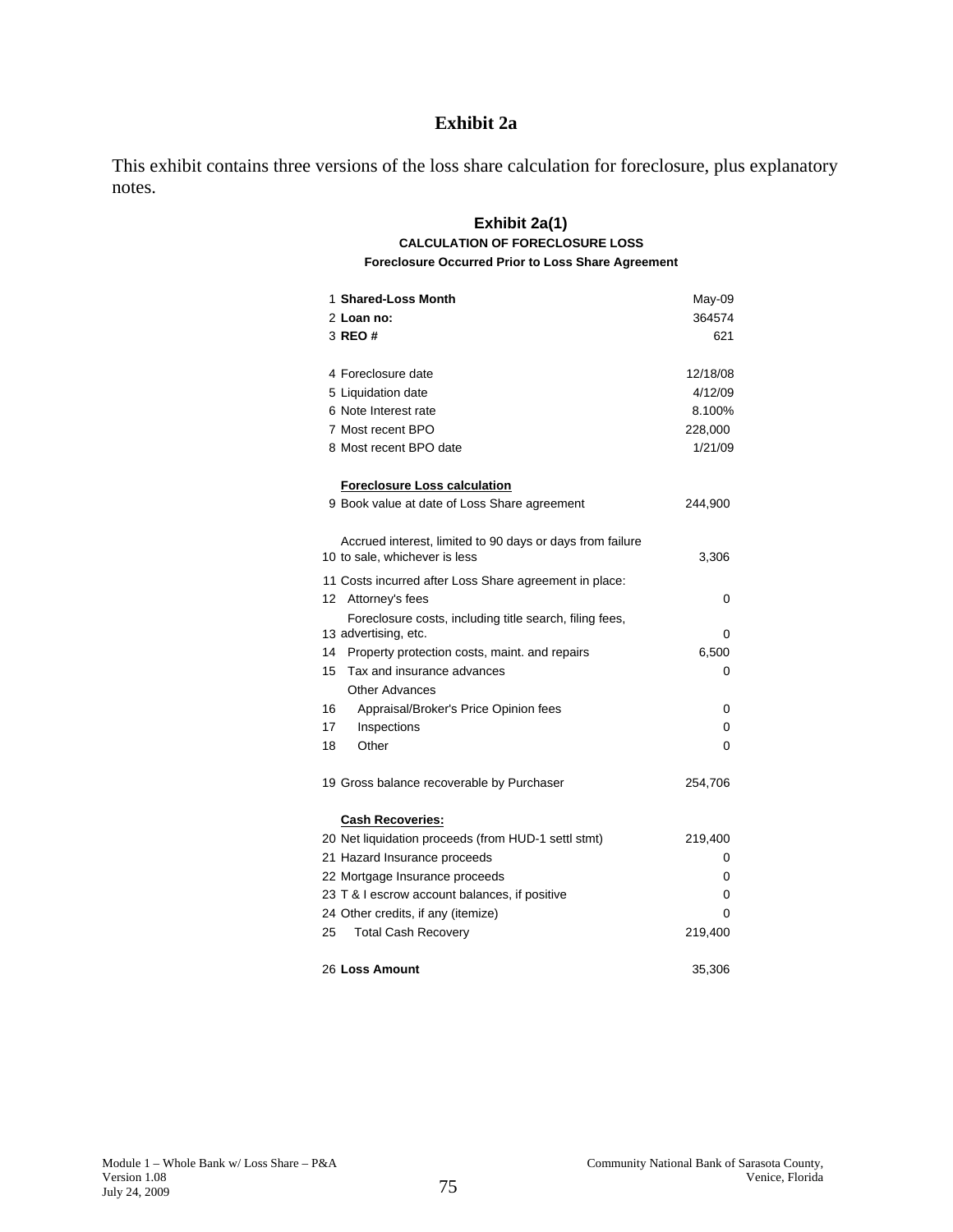#### **Exhibit 2a(2)**

#### **CALCULATION OF FORECLOSURE LOSS**

#### **No Preceeding Loan Mod under Loss Share**

| 1 Shared-Loss Month                                                             | May-09  |
|---------------------------------------------------------------------------------|---------|
| 2 Loan no:                                                                      | 292334  |
| 3 REO #                                                                         | 477     |
| 4 Interest paid-to-date                                                         | 4/30/08 |
| 5 Foreclosure date                                                              | 1/15/09 |
| 6 Liquidation date                                                              | 4/12/09 |
| 7 Note Interest rate                                                            | 8.000%  |
| 8 Owner occupied?                                                               | Yes     |
| 9 If owner-occupied:                                                            |         |
| 10<br>Borrower current gross annual income                                      | 42,000  |
| Estimated NPV of loan mod<br>11                                                 | 195,000 |
| 12 Most recent BPO                                                              | 235,000 |
| 13 Most recent BPO date                                                         | 1/21/09 |
| <b>Foreclosure Loss calculation</b>                                             |         |
| 16 Loan Principal balance after last paid installment                           | 300,000 |
| 17 Accrued interest, limited to 90 days                                         | 6,000   |
| 18 Attorney's fees                                                              | 0       |
| Foreclosure costs, including title search, filing fees,<br>19 advertising, etc. | 4,000   |
| 20 Property protection costs, maint. and repairs                                | 5,500   |
| 21 Tax and insurance advances                                                   | 1,500   |
| <b>Other Advances</b>                                                           |         |
| 22<br>Appraisal/Broker's Price Opinion fees                                     | 0       |
| 23<br>Inspections                                                               | 50      |
| 24<br>Other                                                                     | 0       |
| 25 Gross balance recoverable by Purchaser                                       | 317,050 |
| <b>Cash Recoveries:</b>                                                         |         |
| 26 Net liquidation proceeds (from HUD-1 settl stmt)                             | 205,000 |
| 27 Hazard Insurance proceeds                                                    | 0       |
| 28 Mortgage Insurance proceeds                                                  | 0       |
| 29 T & I escrow account balances, if positive                                   | 0       |
| 30 Other credits, if any (itemize)                                              | 0       |
| 31<br><b>Total Cash Recovery</b>                                                | 205,000 |
| 32 Loss Amount                                                                  | 112,050 |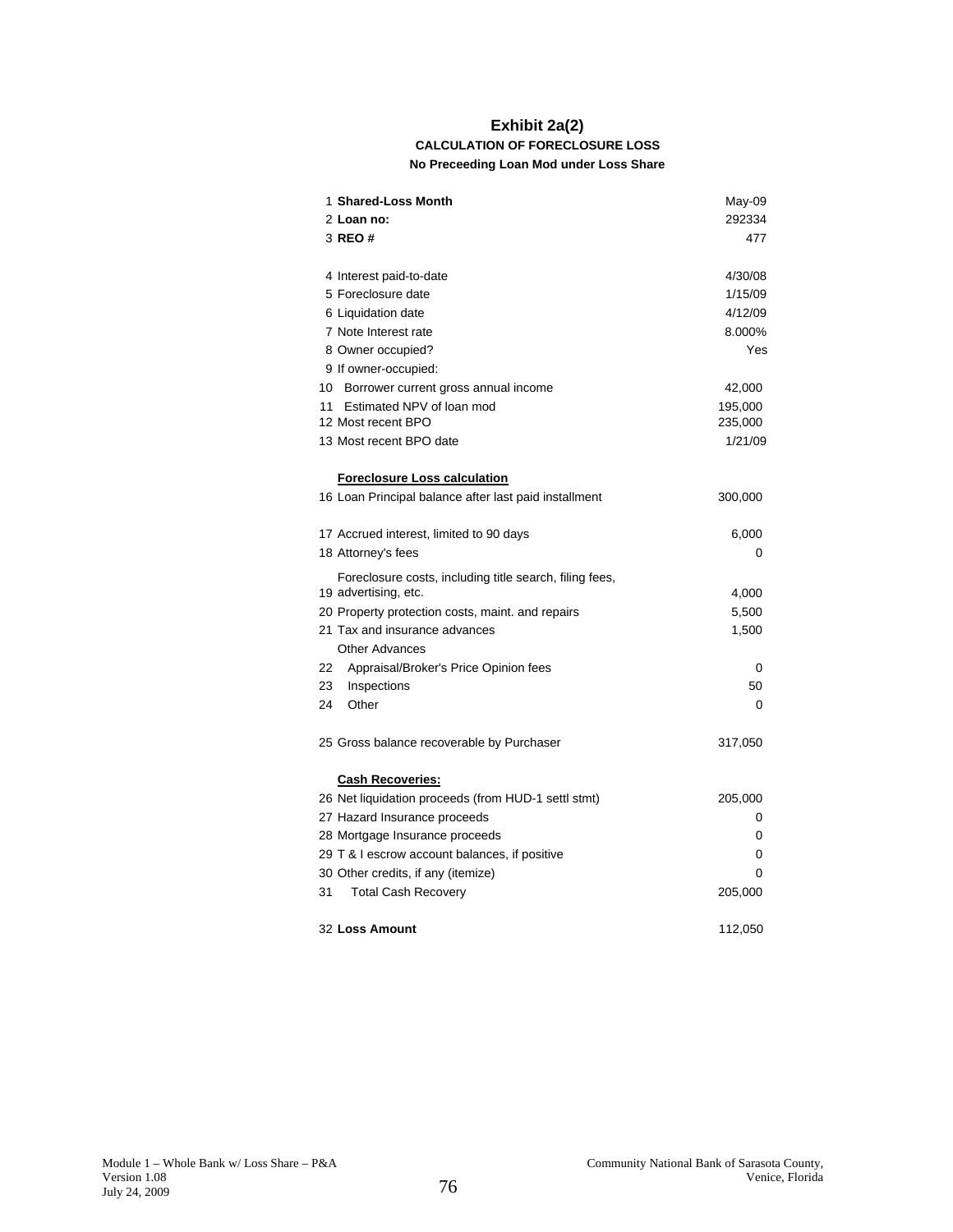## **Exhibit 2a(3)**

#### **CALCULATION OF FORECLOSURE LOSS Foreclosure after a Covered Loan Mod**

| 1 Shared-Loss Month                                                  | May-09  |
|----------------------------------------------------------------------|---------|
| 2 Loan no:                                                           | 138554  |
| 3 REO #                                                              | 843     |
|                                                                      |         |
| 4 Loan mod date                                                      | 1/17/08 |
| 5 Interest paid-to-date                                              | 4/30/08 |
| 6 Foreclosure date                                                   | 1/15/09 |
| 7 Liquidation date                                                   | 4/12/09 |
| 8 Note Interest rate                                                 | 4.000%  |
| 9 Most recent BPO                                                    | 210,000 |
| 10 Most recent BPO date                                              | 1/20/09 |
|                                                                      |         |
| <b>Foreclosure Loss calculation</b>                                  |         |
| 11 NPV of projected cash flows at loan mod                           | 285,000 |
| 12 Less: Principal payments between loan mod and deliquency          | 2,500   |
| 13 Plus:                                                             |         |
| Attorney's fees<br>14                                                | 0       |
| Foreclosure costs, including title search, filing fees, advertising, |         |
| 15 etc.                                                              | 4,000   |
| 16<br>Property protection costs, maint. and repairs                  | 7,000   |
| 17<br>Tax and insurance advances                                     | 2,000   |
| 18<br><b>Other Advances</b>                                          |         |
| 19 Appraisal/Broker's Price Opinion fees                             | 0       |
| 20<br>Inspections                                                    | 0       |
| 21<br>Other                                                          | 0       |
|                                                                      |         |
| 22 Gross balance recoverable by Purchaser                            | 295,500 |
| <b>Cash Recoveries:</b>                                              |         |
| 23 Net liquidation proceeds (from HUD-1 settl stmt)                  | 201,000 |
| 24 Hazard Insurance proceeds                                         | 0       |
| 25 Mortgage Insurance proceeds                                       | 0       |
| 26 T & I escrow account balances, if positive                        | 0       |
| 27 Other credits, if any (itemize)                                   | 0       |
| 28<br><b>Total Cash Recovery</b>                                     | 201,000 |
|                                                                      |         |
| 29 Loss Amount                                                       | 94,500  |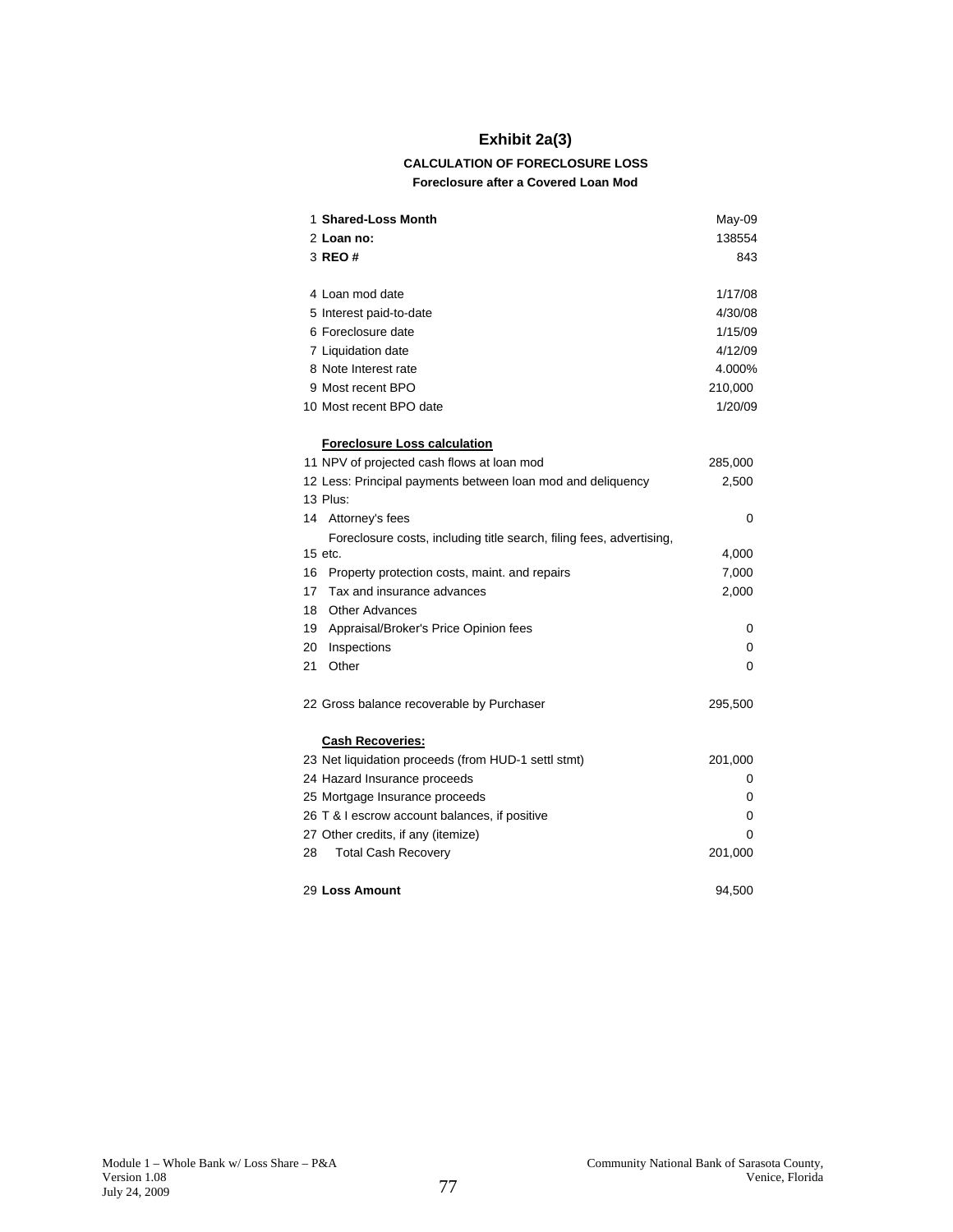## **Notes to Exhibit 2a (foreclosure)**

- 1. The data shown are for illustrative purpose. The figures will vary for actual restructurings.
- 2. The covered loss is the difference between the gross balance recoverable by Purchaser and the total cash recovery. There are three methods of calculation for covered losses from foreclosures, depending upon the circumstances. They are shown below:
	- a. If foreclosure occurred prior to the beginning of the Loss Share agreement, use Exhibit 2a(1). This version uses the book value of the REO as the starting point for the covered loss.
	- b. If foreclosure occurred after the Loss Share agreement was in place, and if the loan was not restructured when the Loss Share agreement was in place, use Exhibit 2a(2). This version uses the unpaid balance of the loan as of the last payment as the starting point for the covered loss.
	- c. If the loan was restructured when the Loss Share agreement was in place, and then foreclosure occurred, use Exhibit 2a(3). This version uses the Net Present Value (NPV) of the modified loan as the starting point for the covered loss.
- 3. For Exhibit  $2a(1)$ , the gross balance recoverable by the purchaser is calculated as the sum of lines  $9 - 18$ ; it is shown in line 19. For Exhibit 2a(2), the gross balance recoverable by the purchaser is calculated as the sum of lines  $16 - 24$ ; it is shown in line 25. For Exhibit 2a(3), the gross balance recoverable by the purchaser is calculated as line 11 minus line 12 plus lines  $13 - 21$ ; it is shown in line 22.
- 4. For Exhibit 2a(1), the total cash recovery is calculated as the sum of lines  $20 24$ ; it is shown in line 25. For Exhibit 2a(2), the total cash recovery is calculated as the sum of lines  $26 - 30$ ; it is shown in line 31. For Exhibit 2a(3), the total cash recovery is calculated as the sum of lines  $23 - 27$ ; it is shown in line 28.
- 5. Reasonable and customary third party attorney's fees and expenses incurred by or on behalf of Assuming Bank in connection with any enforcement procedures, or otherwise with respect to such loan, are reported under Attorney's fees.
- 6. Assuming Bank's (or Third Party Servicer's) reasonable and customary out-of-pocket costs paid to either a third party or an affiliate (if affiliate is pre-approved by the FDIC) for foreclosure, property protection and maintenance costs, repairs, assessments, taxes, insurance and similar items are treated as part of the gross recoverable balance, to the extent they are not paid from funds in the borrower's escrow account. Allowable costs are limited to amounts per Freddie Mac and Fannie Mae guidelines (as in effect from time to time), where applicable, provided that this limitation shall not apply to costs or expenses relating to environmental conditions.
- 7. Do not include late fees, prepayment penalties, or any similar lender fees or charges by the Failed Bank or Assuming Bank to the loan account, any allocation of Assuming Bank's servicing costs, or any allocations of Assuming Bank's general and administrative (G&A) or other operating costs.
- 8. If Exhibit  $2a(3)$  is used, then no accrued interest may be included as a covered loss. Otherwise, the amount of accrued interest that may be included as a covered loss is limited to the minimum of:
	- a. 90 days
	- b. The number of days that the loan is delinguent when the property was sold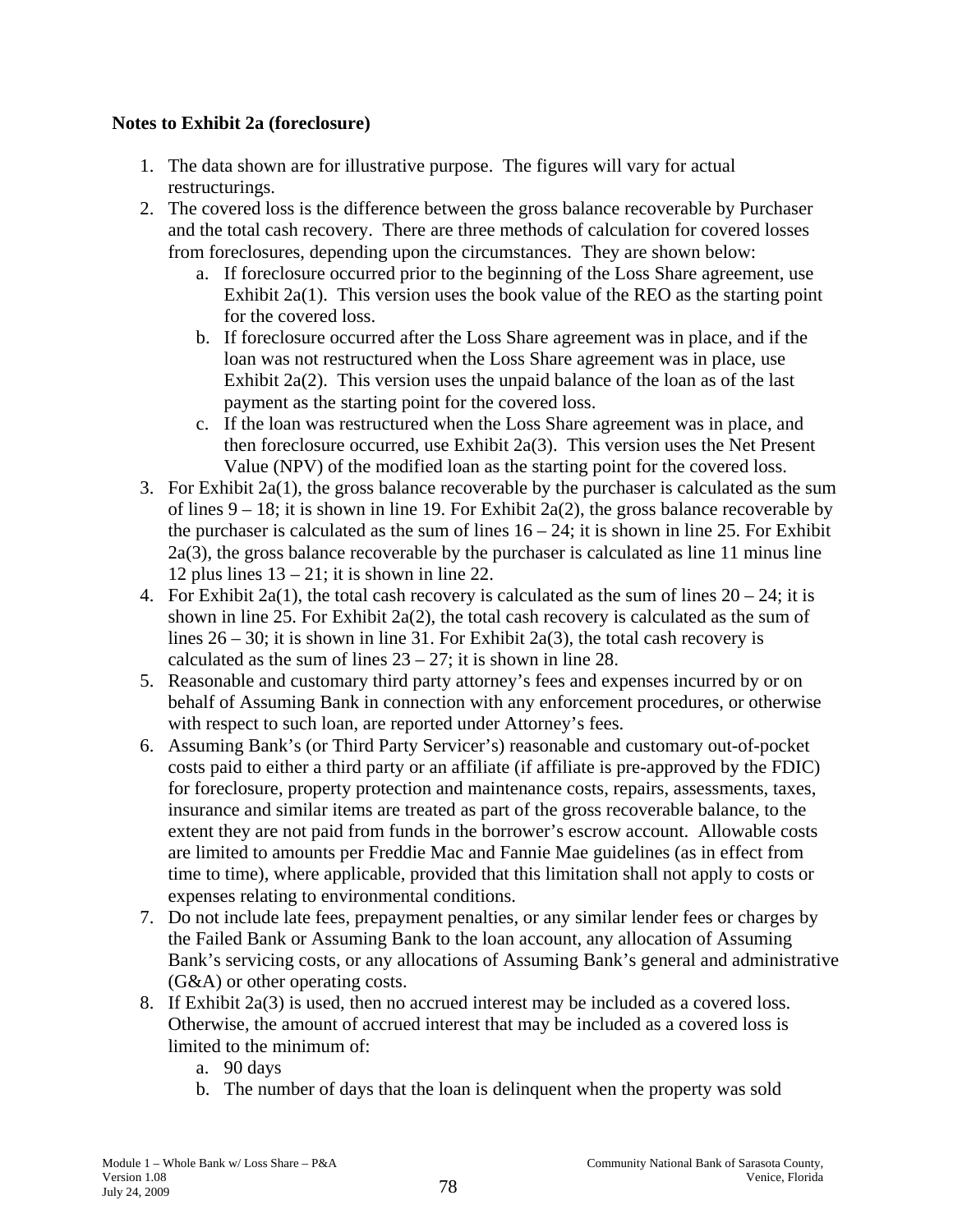c. The number of days between the resolution date and the date when the property was sold

To calculate accrued interest, apply the note interest rate that would have been in effect if the loan were performing to the principal balance after application of the last payment made by the borrower.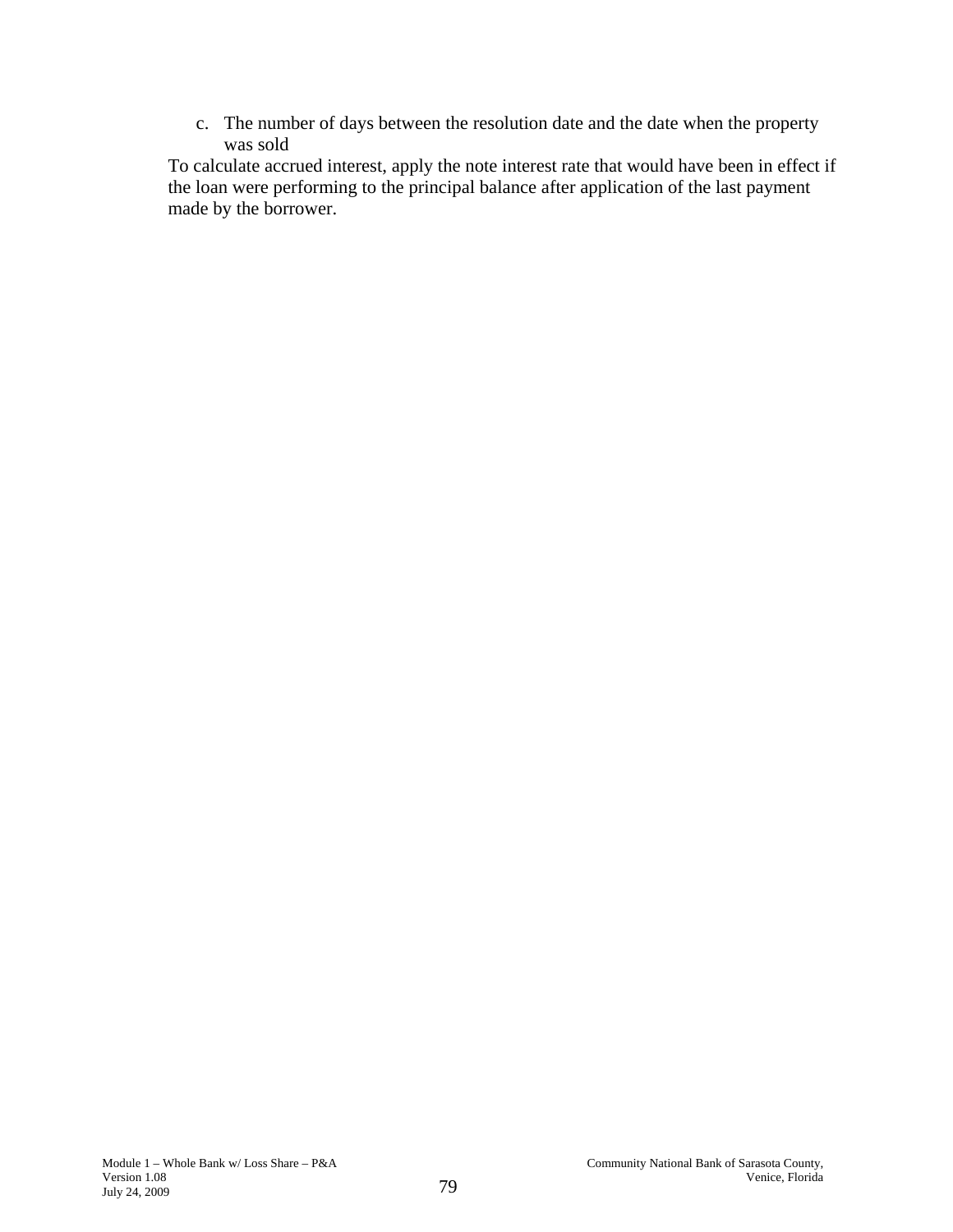# **Exhibit 2b**

This exhibit contains the loss share calculation for restructuring (loan mod), plus explanatory notes.

#### **Exhibit 2b CALCULATION OF RESTRUCTURING LOSS**

|                                           | 1 Shared-Loss Month                                   | May-09                                                |
|-------------------------------------------|-------------------------------------------------------|-------------------------------------------------------|
|                                           | 2 Loan no:                                            | 123456                                                |
|                                           | <b>Loan before Restructuring</b>                      |                                                       |
|                                           | 3 Original loan amount                                | 500,000                                               |
|                                           | 4 Current unpaid principal balance                    | 450,000                                               |
|                                           | 5 Remaining term                                      | 298                                                   |
|                                           | 6 Interest rate                                       | 7.500%                                                |
|                                           | 7 Interest Paid-To-Date                               | 2/29/08                                               |
|                                           | 8 Monthly payment - P&I                               | 3,333                                                 |
|                                           | 9 Monthly payment - T&I                               | 1,000                                                 |
|                                           | 10 Total monthly payment                              | 4,333                                                 |
|                                           | 11 Loan type (fixed-rate, ARM, I/O, Option ARM, etc.) | <b>Option ARM</b>                                     |
|                                           | 12 Borrower current annual income                     | 82,000                                                |
|                                           | <b>Terms of Modified/Restructured Loan</b>            |                                                       |
|                                           | 13 Closing date on modified/restructured loan         | 4/19/09                                               |
|                                           | 14 New Principal balance                              | 461,438                                               |
|                                           | 15 Remaining term                                     | 313                                                   |
|                                           | 16 Interest rate                                      | 3.500%                                                |
|                                           | 17 Monthly payment - P&I                              | 1,346                                                 |
|                                           | 18 Monthly payment - T&I                              | 800                                                   |
|                                           | 19 Total monthly payment                              | 2,146                                                 |
|                                           | 20 Loan type (fixed-rate, ARM, I/O, Option ARM, etc.) | IO Hybrid                                             |
|                                           | 21 Lien type (1st, 2nd)                               | 1st                                                   |
|                                           | If adjustable:                                        |                                                       |
|                                           | 22 Initial interest rate                              | 3.500%                                                |
| 23                                        | Term - initial interest rate                          | 60 Months                                             |
|                                           | 24 Initial payment amount                             | 2,146                                                 |
|                                           | 25 Term-initial payment amount                        | 60 Months                                             |
|                                           | 26 Negative amortization?                             | No                                                    |
|                                           | 27 Rate reset frequency after first adjustment        | 6 Months                                              |
|                                           | 28 Next reset date                                    | 5/1/14                                                |
|                                           | 29 Index                                              | <b>LIBOR</b>                                          |
|                                           | 30 Margin                                             | 2.750%                                                |
|                                           | 31 Cap per adjustment                                 | 2.000%                                                |
|                                           | 32 Lifetime Cap                                       | 9.500%                                                |
|                                           | 33 Floor                                              | 2.750%                                                |
|                                           | 34 Front end DTI                                      | 31%                                                   |
|                                           | 35 Back end DTI                                       | 45%                                                   |
|                                           | <b>Restructuring Loss Calculation</b>                 |                                                       |
|                                           | 36 Loan Principal balance before restructuring        | 450,000                                               |
|                                           | 37 Accrued interest, limited to 90 days               | 8,438                                                 |
|                                           | 38 Tax and insurance advances                         | 3,000                                                 |
|                                           | 39 3rd party fees due                                 |                                                       |
|                                           | 40 Total loan balance due before restructuring        | 461,438                                               |
|                                           | Assumptions for NPV Calculation, Restructured Loan:   |                                                       |
|                                           | 41 Discount rate for projected cash flows             | 5.530%                                                |
|                                           | 42 Loan prepayment in full                            | 120 Months                                            |
|                                           | 43 NPV of projected cash flows                        | 403,000                                               |
| Module 1 – Whole Bank w/ Loss Share – P&A | 44 Loss Amount                                        | 58,438<br>Community National Bank of Sarasota County, |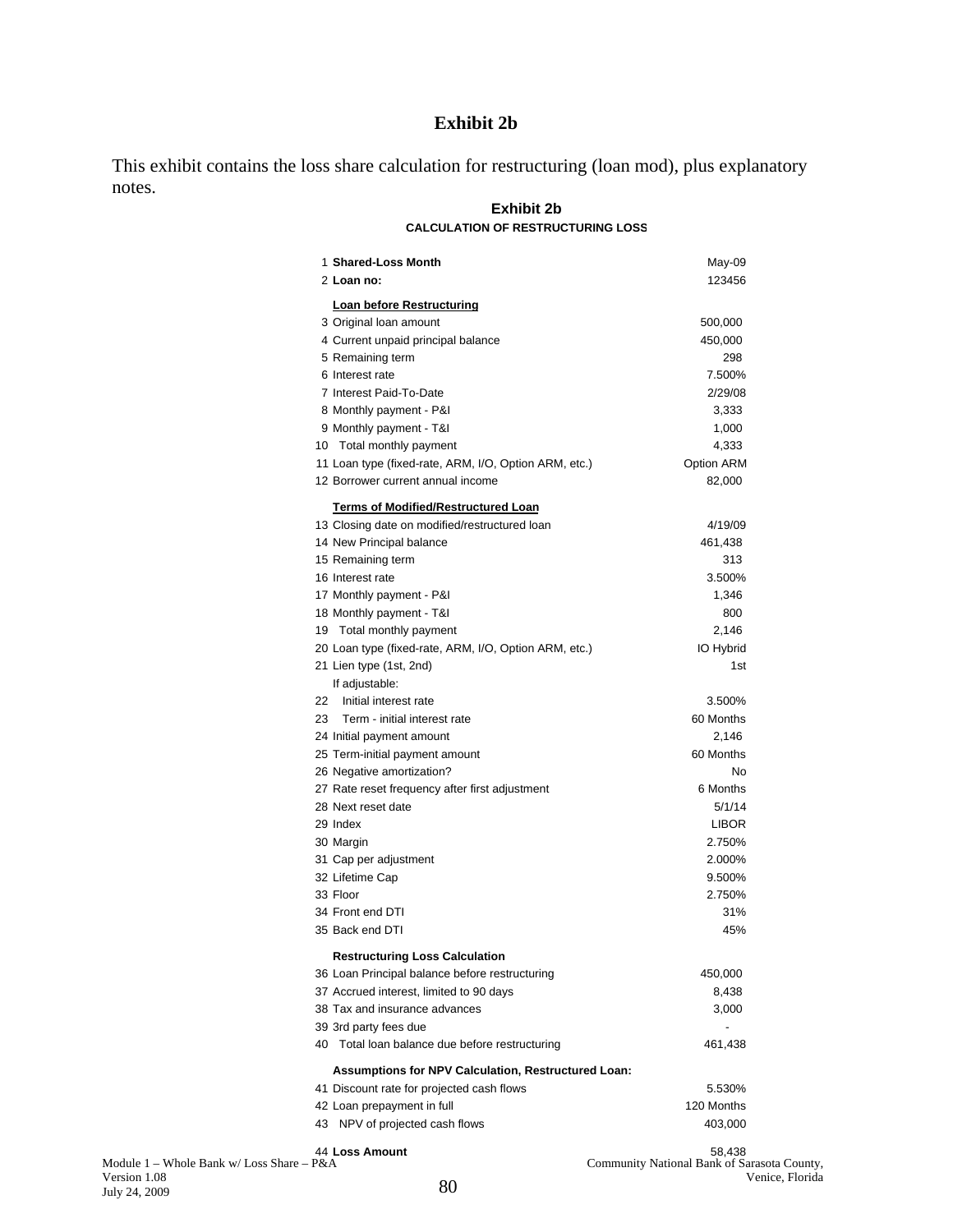## **Notes to Exhibit 2b (restructuring)**

- 1. The data shown are for illustrative purpose. The figures will vary for actual restructurings.
- 2. For purposes of loss sharing, losses on restructured loans are calculated as the difference between:
	- a. The principal, accrued interest, advances due on the loan, and allowable  $3<sup>rd</sup>$  party fees prior to restructuring (lines 36-39), and
	- b. The Net Present Value (NPV) of the estimated cash flows (line 43). The cash flows should assume no default or prepayment for 10 years, followed by prepayment in full at the end of 10 years (120 months).
- 3. For owner-occupied residential loans, the NPV is calculated using the most recently published Freddie Mac survey rate on 30-year fixed rate loans as of the restructure date.
- 4. For investor owned or non-owner occupied residential loans, the NPV is calculated using commercially reasonable rate on 30-year fixed rate loans as of the restructure date.
- 5. If the new loan is an adjustable-rate loan, interest rate resets and related cash flows should be projected based on the index rate in effect at the date of the loan restructuring. If the restructured loan otherwise provides for specific charges in monthly P&I payments over the term of the loan, those changes should be reflected in the projected cash flows. Assuming Bank must retain supporting schedule of projected cash flows as required by Section 2.1 of the Single Family Shared-Loss Agreement and provide it to the FDIC if requested for a sample audit.
- 6. Do not include late fees, prepayment penalties, or any similar lender fees or charges by the Failed Bank or Assuming Bank to the loan account, any allocation of Assuming Bank's servicing costs, or any allocations of Assuming Bank's general and administrative (G&A) or other operating costs.
- 7. The amount of accrued interest that may be added to the balance of the loan is limited to the minimum of:
	- a. 90 days
	- b. The number of days that the loan is delinquent at the time of restructuring

c. The number of days between the resolution date and the restructuring To calculate accrued interest, apply the note interest rate that would have been in effect if the loan were performing to the principal balance after application of the last payment made by the borrower.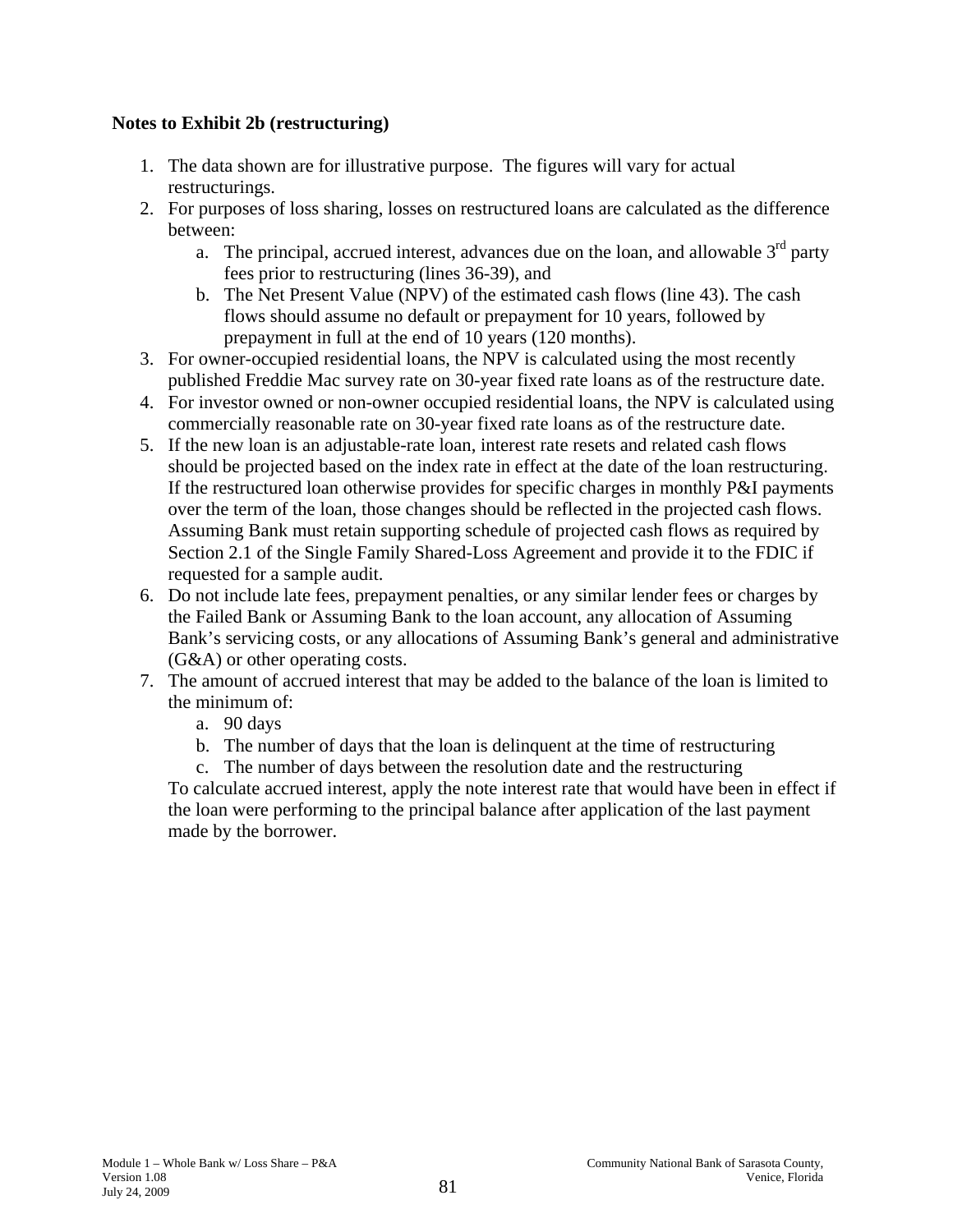### **Exhibit 2c**

This exhibit contains two versions of the loss share calculation for short sales, plus explanatory notes.

#### **Exhibit 2c(1) CALCULATION OF LOSS FOR SHORT SALE LOANS No Preceeding Loan Mod under Loss Share**

| 1 Shared-Loss Month:                      | May-09  |
|-------------------------------------------|---------|
| 2 Loan #                                  | 58776   |
| 3 RO #                                    | 542     |
|                                           |         |
| 4 Interest paid-to-date                   | 7/31/08 |
| 5 Short Payoff Date                       | 4/17/09 |
| 6 Note Interest rate                      | 7.750%  |
| 7 Owner occupied?                         | Yes     |
| If so:                                    |         |
| Borrower current gross annual income<br>8 | 38,500  |
| Estimated NPV of loan mod<br>9            | 200,000 |
| 10 Most recent BPO                        | 380,000 |
| 11 Most recent BPO date                   | 1/31/06 |
|                                           |         |
| <b>Short-Sale Loss calculation</b>        |         |
| 12 Loan Principal balance                 | 375,000 |
|                                           |         |
| 13 Accrued interest, limited to 90 days   | 7,266   |
| 14 Attorney's fees                        | 0       |
| 15 Tax and insurance advances             | 0       |
| 16 3rd party fees due                     | 2,800   |
| 17 Incentive to borrower                  | 2,000   |
| 18 Gross balance recoverable by Purchaser | 387,066 |
|                                           |         |
| 19 Amount accepted in Short-Sale          | 255,000 |
| 20 Hazard Insurance                       | 0       |
| 21 Mortgage Insurance                     | 0       |
|                                           |         |
| 22 Total Cash Recovery                    | 255,000 |
|                                           |         |
| 23 Loss Amount                            | 132,066 |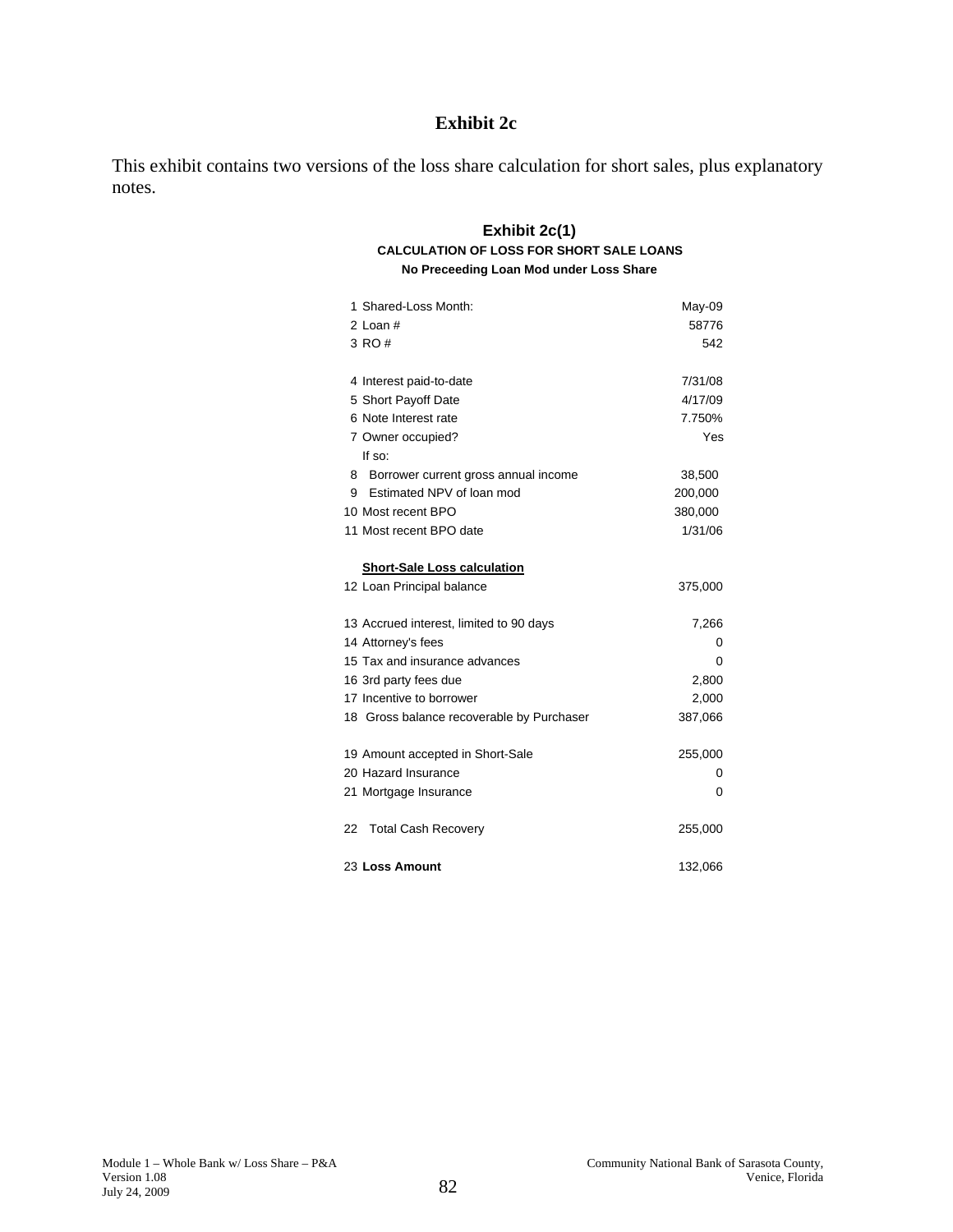#### **Exhibit 2c(2) CALCULATION OF LOSS FOR SHORT SALE LOANS Short Sale after a Covered Loan Mod**

| 1 Shared-Loss Month:                                        | May-09  |
|-------------------------------------------------------------|---------|
| 2 Loan $#$                                                  | 20076   |
| 3 REO #                                                     | 345     |
|                                                             |         |
| 4 Loan mod date                                             | 5/12/08 |
| 5 Interest paid-to-date                                     | 9/30/08 |
| 6 Short Payoff Date                                         | 4/2/09  |
| 7 Note Interest rate                                        | 7.500%  |
| 8 Most recent BPO                                           | 230,000 |
| 9 Most recent BPO date                                      | 1/21/09 |
|                                                             |         |
| <b>Short-Sale Loss calculation</b>                          |         |
| 11 NPV of projected cash flows at loan mod                  | 311,000 |
| 12 Less: Principal payments between loan mod and deliquency | 1,000   |
| Plus:                                                       |         |
| Attorney's fees<br>13                                       | 0       |
| Tax and insurance advances<br>14                            | 1,500   |
| 3rd party fees due<br>15                                    | 2,600   |
| Incentive to borrower<br>16                                 | 3,500   |
| 17 Gross balance recoverable by Purchaser                   | 317,600 |
|                                                             |         |
| 18 Amount accepted in Short-Sale                            | 234,000 |
| 19 Hazard Insurance                                         | 0       |
| 20 Mortgage Insurance                                       | 0       |
|                                                             |         |
| <b>Total Cash Recovery</b><br>21                            | 234,000 |
|                                                             |         |
| 22 Loss Amount                                              | 83,600  |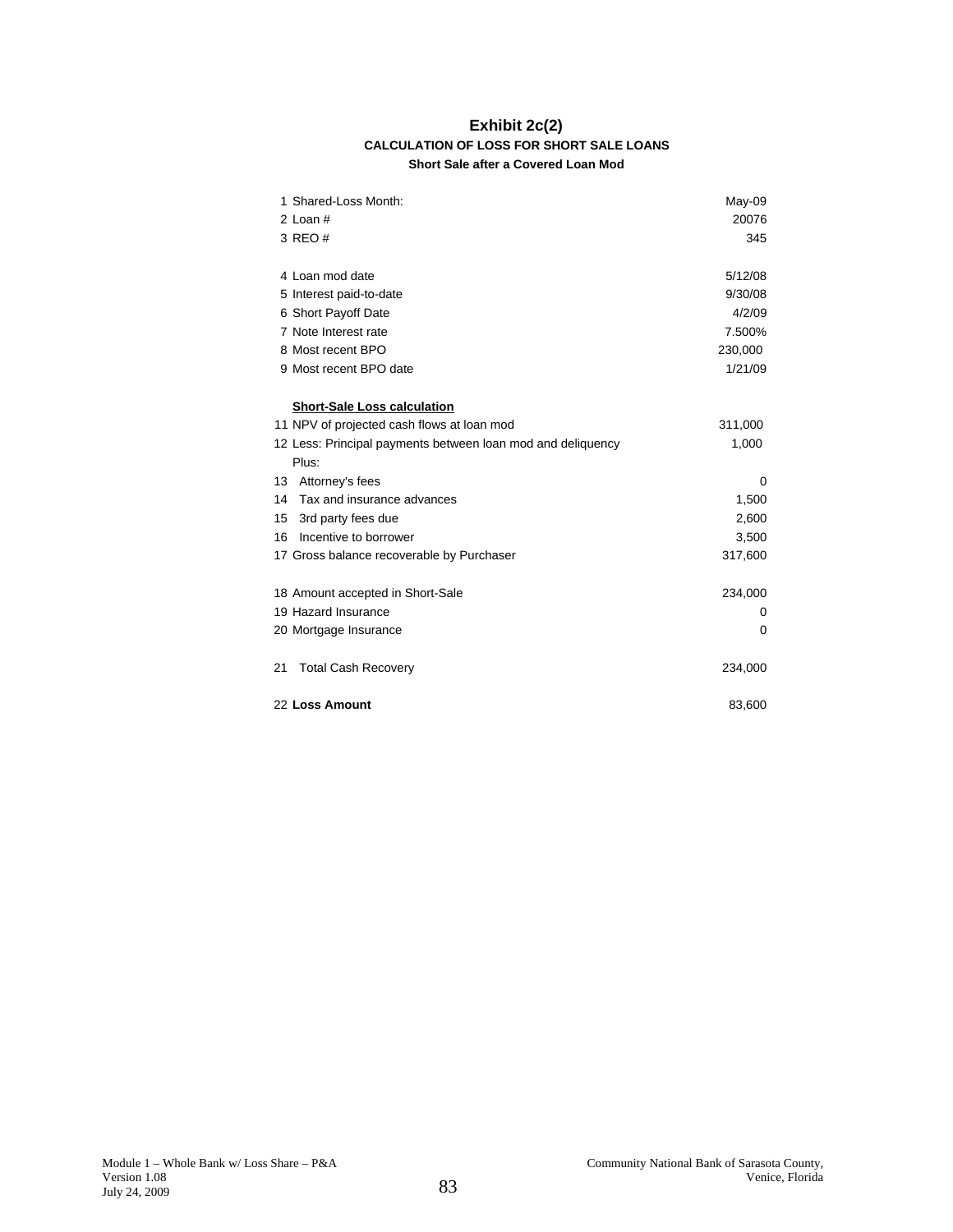## **Notes to Exhibit 2c (short sale)**

- 1. The data shown are for illustrative purpose. The figures will vary for actual short sales.
- 2. The covered loss is the difference between the gross balance recoverable by Purchaser and the total cash recovery. There are two methods of calculation for covered losses from short sales, depending upon the circumstances. They are shown below:
	- a. If the loan was restructured when the Loss Share agreement was in place, and then the short sale occurred, use Exhibit  $2c(2)$ . This version uses the Net Present Value (NPV) of the modified loan as the starting point for the covered loss.
	- b. Otherwise, use Exhibit  $2c(1)$ . This version uses the unpaid balance of the loan as of the last payment as the starting point for the covered loss.
- 3. For Exhibit  $2c(1)$ , the gross balance recoverable by the purchaser is calculated as the sum of lines  $12 - 17$ ; it is shown in line 18. For Exhibit 2a(2), the gross balance recoverable by the purchaser is calculated as line 11 minus line 12 plus lines 13 – 16; it is shown in line 17.
- 4. For Exhibit 2c(1), the total cash recovery is calculated as the sum of lines  $19 21$ ; it is shown in line 22. For Exhibit  $2c(2)$ , the total cash recovery is calculated as the sum of lines  $18 - 20$ ; it is shown in line 21.
- 5. Reasonable and customary third party attorney's fees and expenses incurred by or on behalf of Assuming Bank in connection with any enforcement procedures, or otherwise with respect to such loan, are reported under Attorney's fees.
- 6. Do not include late fees, prepayment penalties, or any similar lender fees or charges by the Failed Bank or Assuming Bank to the loan account, any allocation of Assuming Bank's servicing costs, or any allocations of Assuming Bank's general and administrative (G&A) or other operating costs.
- 7. If Exhibit  $2c(2)$  is used, then no accrued interest may be included as a covered loss. Otherwise, the amount of accrued interest that may be included as a covered loss is limited to the minimum of:
	- d. 90 days
	- e. The number of days that the loan is delinquent when the property was sold
	- f. The number of days between the resolution date and the date when the property was sold

To calculate accrued interest, apply the note interest rate that would have been in effect if the loan were performing to the principal balance after application of the last payment made by the borrower.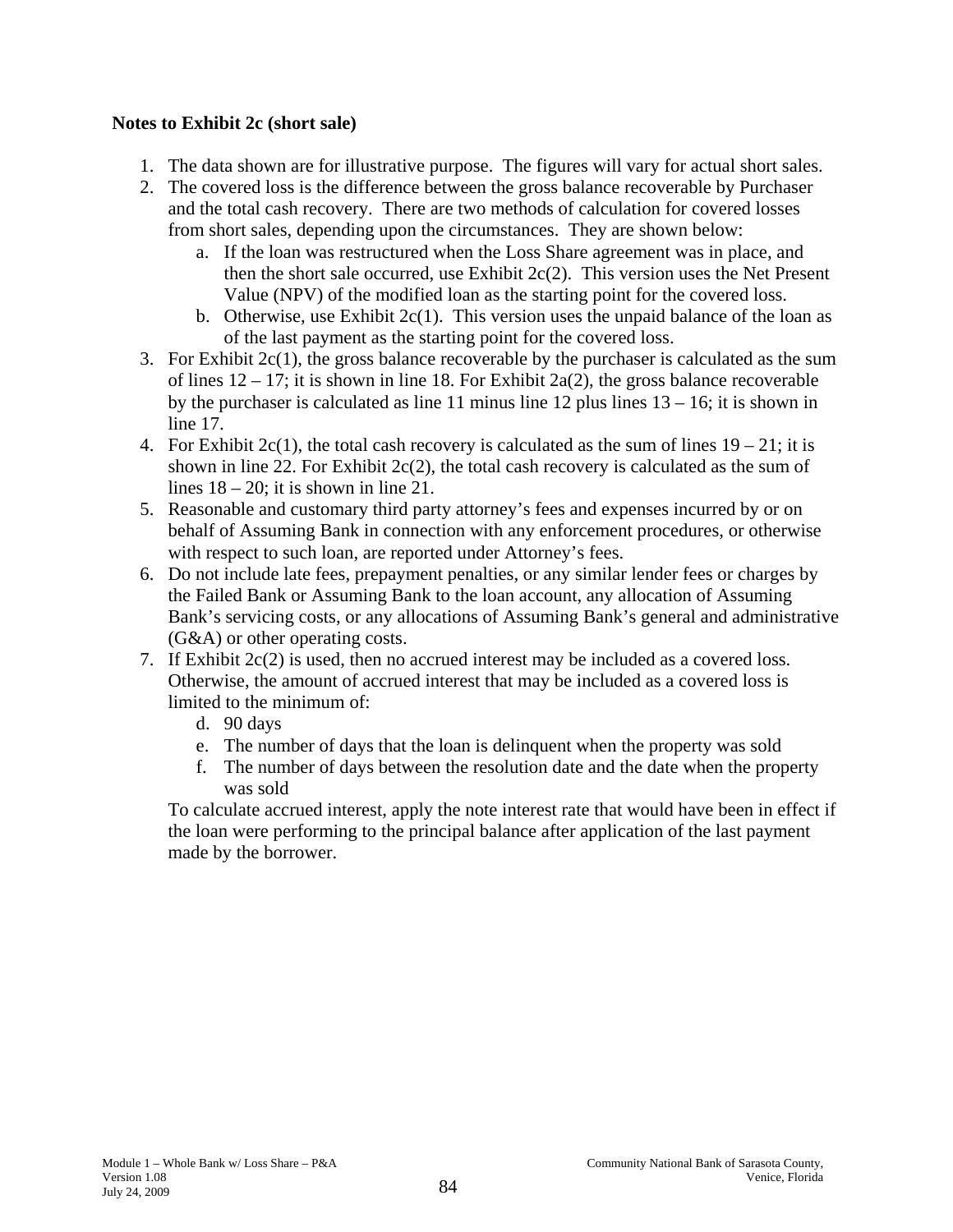# **Exhibit 2d**

| <b>Shared-Loss Month:</b>                                                                                              |     |                    |         |
|------------------------------------------------------------------------------------------------------------------------|-----|--------------------|---------|
| Loan no.:                                                                                                              |     | [input loan no.)   |         |
|                                                                                                                        |     |                    |         |
|                                                                                                                        |     |                    |         |
| <b>NOTE</b>                                                                                                            |     |                    |         |
| The calculation of recovery on a loan for which a Restructuring Loss has been paid will only apply if the              |     |                    |         |
| loan is sold.                                                                                                          |     |                    |         |
|                                                                                                                        |     |                    |         |
| <b>EXAMPLE CALCULATION</b>                                                                                             |     |                    |         |
|                                                                                                                        |     |                    |         |
| <b>Restructuring Loss Information</b>                                                                                  |     |                    |         |
| Loan principal balance before restructuring                                                                            |     | \$200,000          | A       |
| NPV, restructured loan                                                                                                 |     | 165,000            | в       |
| Loss on restructured loan                                                                                              |     | \$35,000           | $A - B$ |
| Times FDIC applicable loss share % (80% or 95%)                                                                        |     | 80%                |         |
| Loss share payment to purchaser                                                                                        |     | \$28,000           | C       |
|                                                                                                                        |     |                    |         |
| Calculation - Recovery amount due to Receiver                                                                          |     |                    |         |
| Loan sales price                                                                                                       |     | \$190,000          |         |
| NPV of restructured loan at mod date                                                                                   |     | 165,000            |         |
| Gain - step 1                                                                                                          |     | 25,000             | D       |
| <b>PLUS</b>                                                                                                            |     |                    |         |
| Loan UPB after restructuring                                                                                           | (1) | 200,000<br>192,000 |         |
| Loan UPB at liquidation date<br>Gain - step 2 (principal collections after restructuring)                              |     | 8,000              | Е       |
| Recovery amount                                                                                                        |     | 33,000             | $D + E$ |
| Times FDIC loss share %                                                                                                |     | 80%                |         |
| <b>Recovery due to FDIC</b>                                                                                            |     | 26,400<br>\$       | F       |
|                                                                                                                        |     |                    |         |
| Net loss share paid to purchaser $(C - F)$                                                                             |     | 1,600<br>\$        |         |
|                                                                                                                        |     |                    |         |
| <b>Proof Calculation</b>                                                                                               | (2) |                    |         |
| Loan principal balance                                                                                                 |     | \$200,000          | G       |
|                                                                                                                        |     |                    |         |
| Principal collections on loan                                                                                          |     | 8,000              |         |
| Sales price for loan                                                                                                   |     | 190,000            |         |
| Total collections on loan                                                                                              |     | 198,000            | H       |
| Net loss on loan                                                                                                       |     | \$<br>2,000        | $G - H$ |
| Times FDIC applicable loss share % (80% or 95%)                                                                        |     | 80%                |         |
| Loss share payment to purchaser                                                                                        |     | 1,600<br>\$        |         |
|                                                                                                                        |     |                    |         |
|                                                                                                                        |     |                    |         |
| (1) This example assumes that the FDIC loan modification program as shown in Exhibit 5 is applied and                  |     |                    |         |
| the loan restructuring does not result in a reduction in the loan principal balance due from the                       |     |                    |         |
| borrower.<br>(2) This proof calculation is provided to illustrate the concept and the Assuming Bank is not required to |     |                    |         |
| provide this with its Recovery calculations.                                                                           |     |                    |         |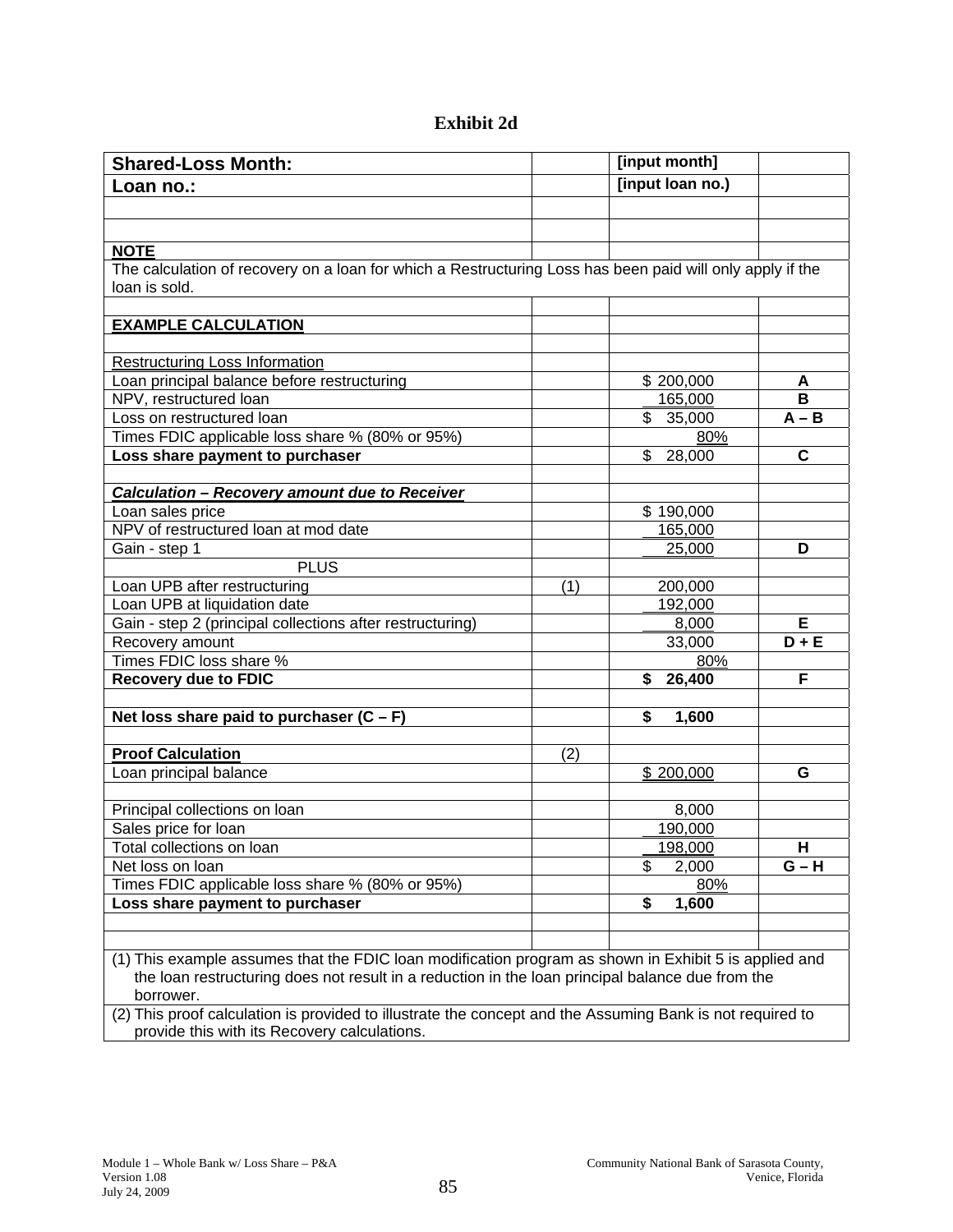| XX           | [input report month] |                                        |
|--------------|----------------------|----------------------------------------|
|              |                      |                                        |
|              |                      |                                        |
|              |                      |                                        |
|              |                      |                                        |
|              |                      |                                        |
|              | XX                   |                                        |
|              |                      |                                        |
|              |                      |                                        |
|              | \$                   |                                        |
|              |                      | A                                      |
|              |                      |                                        |
|              |                      |                                        |
|              |                      |                                        |
|              |                      |                                        |
|              |                      | B                                      |
|              |                      | $A - B$                                |
|              |                      |                                        |
|              |                      | Percent of Total                       |
|              | \$                   | #                                      |
|              |                      |                                        |
|              |                      |                                        |
|              |                      |                                        |
|              |                      |                                        |
|              |                      |                                        |
|              |                      |                                        |
|              |                      |                                        |
|              |                      |                                        |
|              |                      |                                        |
|              |                      |                                        |
|              |                      |                                        |
|              |                      |                                        |
|              |                      |                                        |
|              |                      |                                        |
|              |                      |                                        |
|              |                      |                                        |
|              |                      |                                        |
|              |                      |                                        |
|              |                      |                                        |
|              |                      |                                        |
| $\#$<br>$\#$ | XX                   | $\overline{\mathcal{G}}$<br>$\#$<br>XX |

## **Exhibit 3 Portfolio Performance and Summary Schedule**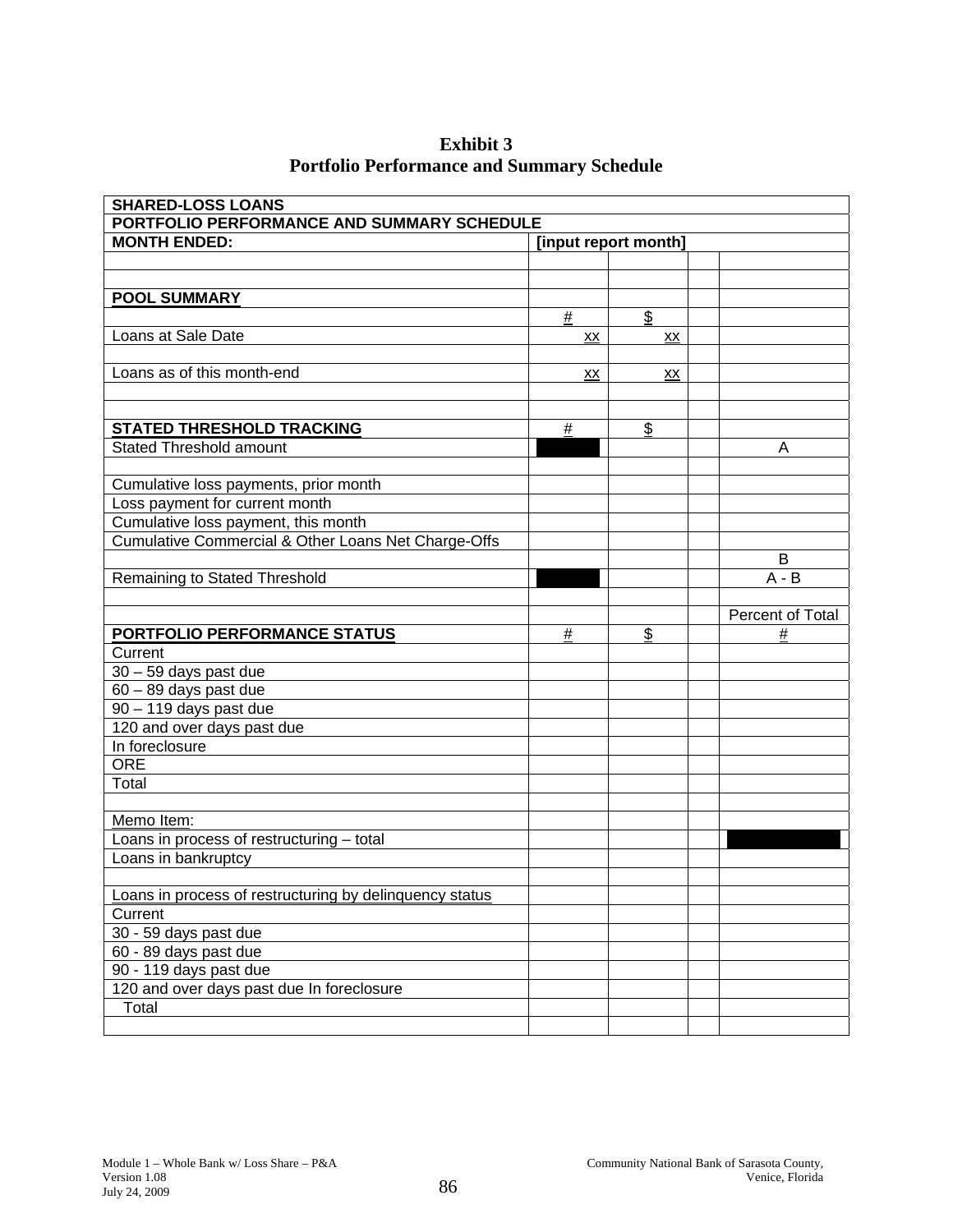| List of Loans Paid Off During Month    |                      |  |  |
|----------------------------------------|----------------------|--|--|
|                                        | Principal            |  |  |
| <u>Loan #</u>                          | Balance              |  |  |
|                                        |                      |  |  |
| <b>List of Loans Sold During Month</b> |                      |  |  |
|                                        |                      |  |  |
|                                        | Principal<br>Balance |  |  |
| Loan #                                 |                      |  |  |
|                                        |                      |  |  |
|                                        |                      |  |  |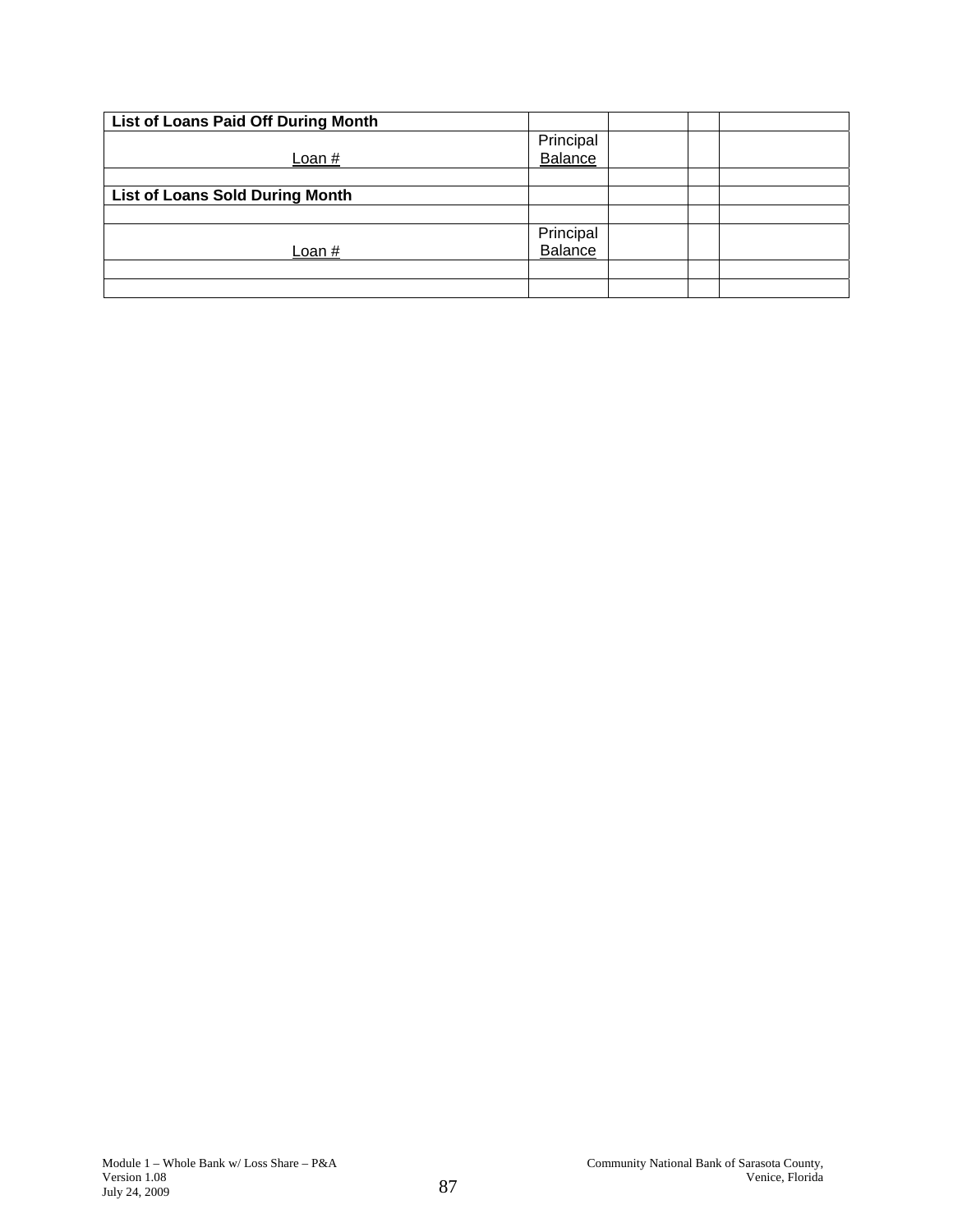## **Exhibit 4 Wire Transfer Instructions**

# **PURCHASER WIRING INSTRUCTIONS**

| <b>BANK RECEIVING WIRE</b>            |  |
|---------------------------------------|--|
|                                       |  |
| <b>9 DIGIT ABA ROUTING NUMBER</b>     |  |
|                                       |  |
| <b>ACCOUNT NUMBER</b>                 |  |
|                                       |  |
| <b>NAME OF ACCOUNT</b>                |  |
|                                       |  |
| <b>ATTENTION TO WHOM</b>              |  |
| <b>PURPOSE OF WIRE</b>                |  |
|                                       |  |
| FDIC RECEIVER WIRING INSTRUCTIONS     |  |
|                                       |  |
| <b>BANK RECEIVING WIRE</b>            |  |
|                                       |  |
| <b>SHORT NAME</b>                     |  |
|                                       |  |
| <b>ADDRESS OF BANK RECEIVING WIRE</b> |  |
|                                       |  |
| <b>9 DIGIT ABA ROUTING NUMBER</b>     |  |
|                                       |  |
| <b>ACCOUNT NUMBER</b>                 |  |
|                                       |  |
| <b>NAME OF ACCOUNT</b>                |  |
| <b>ATTENTION TO WHOM</b>              |  |
|                                       |  |
| <b>PURPOSE OF WIRE</b>                |  |
|                                       |  |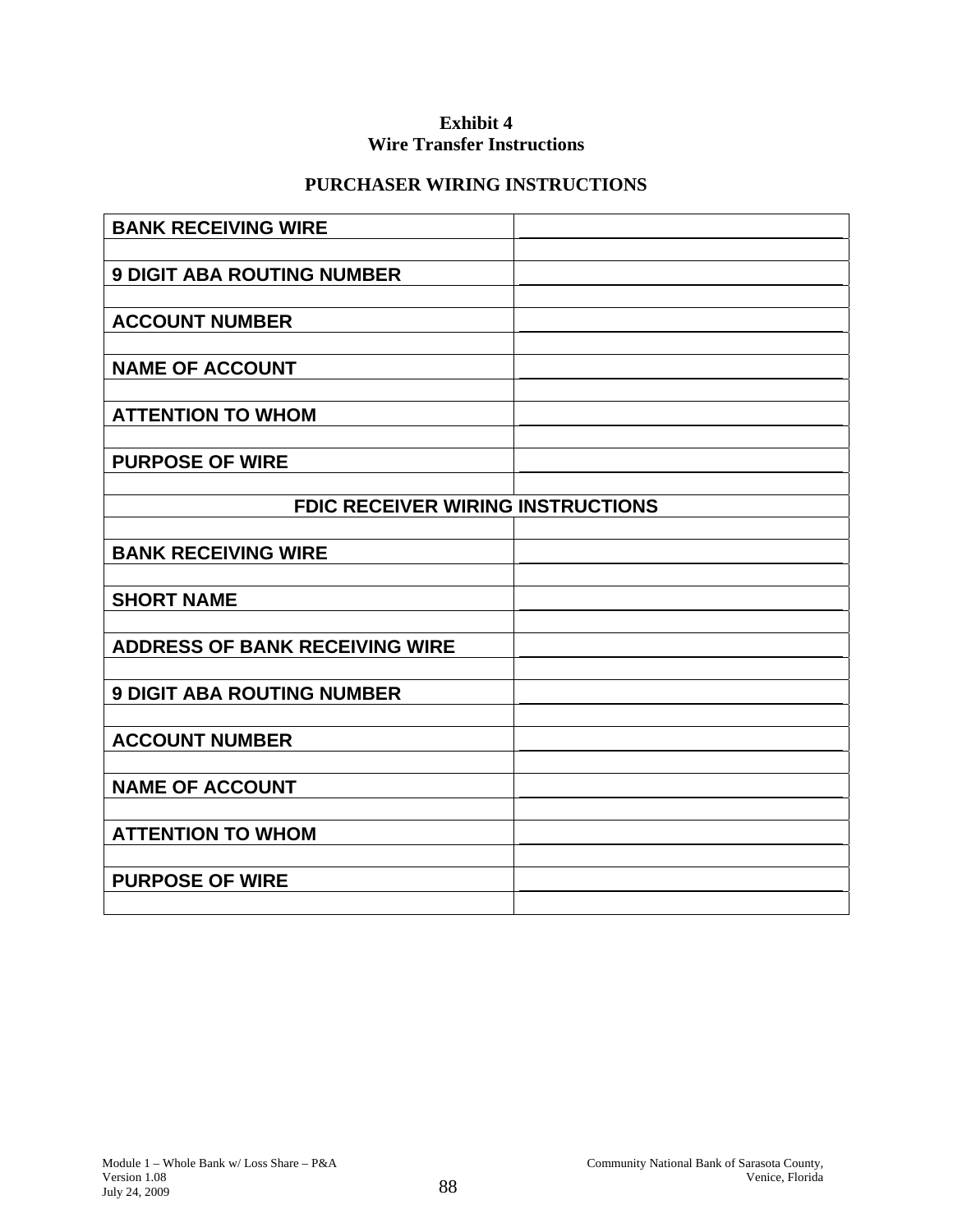# **EXHIBIT 5**

# **FDIC MORTGAGE LOAN MODIFICATION PROGRAM**

## **Objective**

The objective of this FDIC Mortgage Loan Modification Program ("Program") is to modify the terms of certain residential mortgage loans so as to improve affordability, increase the probability of performance, allow borrowers to remain in their homes and increase the value of the loans to the FDIC and assignees. The Program provides for the modification of Qualifying Loans (as defined below) by reducing the borrower's monthly housing debt to income ratio ("DTI Ratio") to no more than 31% at the time of the modification and eliminating adjustable interest rate and negative amortization features.

## Qualifying Mortgage Loans

In order for a mortgage loan to be a Qualifying Loan it must meet all of the following criteria, which must be confirmed by the lender:

- The collateral securing the mortgage loan is owner-occupied and the owner's primary residence; and
- The mortgagor has a first priority lien on the collateral; and
- Either the borrower is at least 60 days delinquent or a default is reasonably foreseeable.

## Modification Process

The lender shall undertake a review of its mortgage loan portfolio to identify Qualifying Loans. For each Qualifying Loan, the lender shall determine the net present value of the modified loan and, if it will exceed the net present value of the foreclosed collateral upon disposition, then the Qualifying Loan shall be modified so as to reduce the borrower's monthly DTI Ratio to no more than 31% at the time of the modification. To achieve this, the lender shall use a combination of interest rate reduction, term extension and principal forbearance, as necessary.

The borrower's monthly DTI Ratio shall be a percentage calculated by dividing the borrower's monthly income by the borrower's monthly housing payment (including principal, interest, taxes and insurance). For these purposes, (1) the borrower's monthly income shall be the amount of the borrower's (along with any co-borrowers') documented and verified gross monthly income, and (2) the borrower's monthly housing payment shall be the amount required to pay monthly principal and interest plus one-twelfth of the then current annual amount required to pay real property taxes and homeowner's insurance with respect to the collateral.

In order to calculate the monthly principal payment, the lender shall capitalize to the outstanding principal balance of the Qualifying Loan the amount of all delinquent interest, delinquent taxes, past due insurance premiums, third party fees and (without duplication) escrow advances (such amount, the "Capitalized Balance").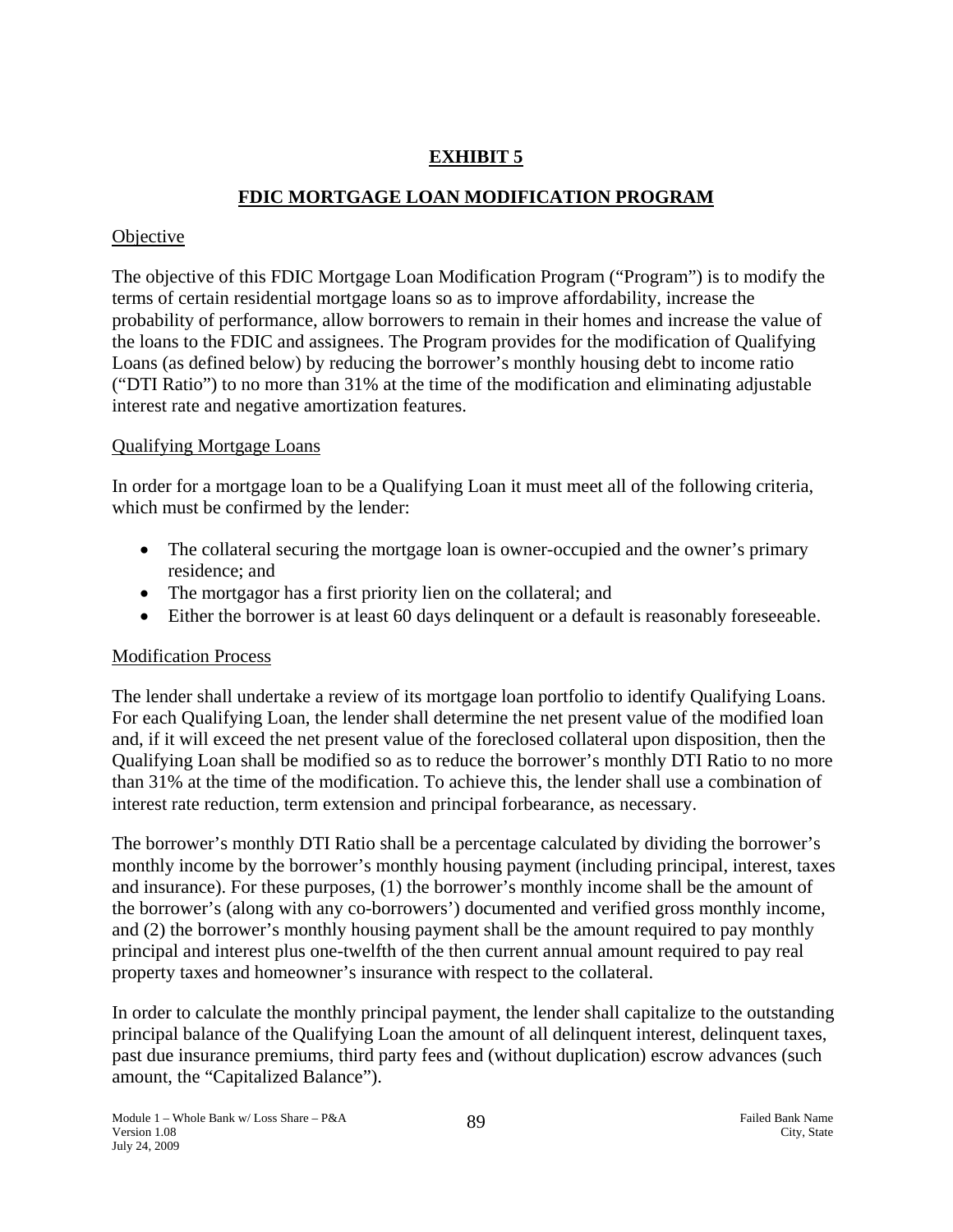In order to achieve the goal of reducing the DTI Ratio to 31%, the lender shall take the following steps in the following order of priority with respect to each Qualifying Loan:

- 1. Reduce the interest rate to the then current Freddie Mac Survey Rate for 30-year fixed rate mortgage loans, and adjust the term to 30 years.
- 2. If the DTI Ratio is still in excess of 31%, reduce the interest rate further, but no lower than 3%, until the DTI ratio of 31% is achieved.
- 3. If the DTI Ratio is still in excess of 31% after adjusting the interest rate to 3%, extend the remaining term of the loan by 10 years.
- 4. If the DTI Ratio is still in excess of 31%, calculate a new monthly payment (the "Adjusted Payment Amount") that will result in the borrower's monthly DTI Ratio not exceeding 31%. After calculating the Adjusted Payment Amount, the lender shall bifurcate the Capitalized Balance into two portions – the amortizing portion and the non-amortizing portion. The amortizing portion of the Capitalized Balance shall be the mortgage amount that will fully amortize over a 40-year term at an annual interest rate of 3% and monthly payments equal to the Adjusted Payment Amount. The nonamortizing portion of the Capitalized Balance shall be the difference between the Capitalized Balance and the amortizing portion of the Capitalized Balance. If the amortizing portion of the Capitalized Balance is less than 75% of the current estimated value of the collateral, then the lender may choose not to restructure the loan. If the lender chooses to restructure the loan, then the lender shall forbear on collecting the non-amortizing portion of the Capitalized Balance, and such amount shall be due and payable only upon the earlier of (i) maturity of the modified loan, (ii) a sale of the property or (iii) a pay-off or refinancing of the loan. No interest shall be charged on the non-amortizing portion of the Capitalized Balance, but repayment shall be secured by a first lien on the collateral.

## Special Note:

The net present value calculation used to determine whether a loan should be modified based on the modification process above is distinct and different from the net present value calculation used to determine the covered loss if the loan is modified. Please refer only to the net present value calculation described in this exhibit for the modification process, with its separate assumptions, when determining whether to provide a modification to a borrower. Separate assumptions may include, without limitation, Assuming Bank's determination of a probability of default without modification, a probability of default with modification, home price forecasts, prepayment speeds, and event timing. These assumptions are applied to different projected cash flows over the term of the loan, such as the projected cash flow of the loan performing or defaulting without modification and the projected cash flow of the loan performing or defaulting with modification.

change, the net present value calculation for determining the covered loss remains constant.<br>
Module 1 – Whole Bank w/ Loss Share – P&A 90 Failed Bank Name City, State City, State By contrast, the net present value for determining the covered loss is based on a 10 year period. While the assumptions in the net present value calculation used in the modification process may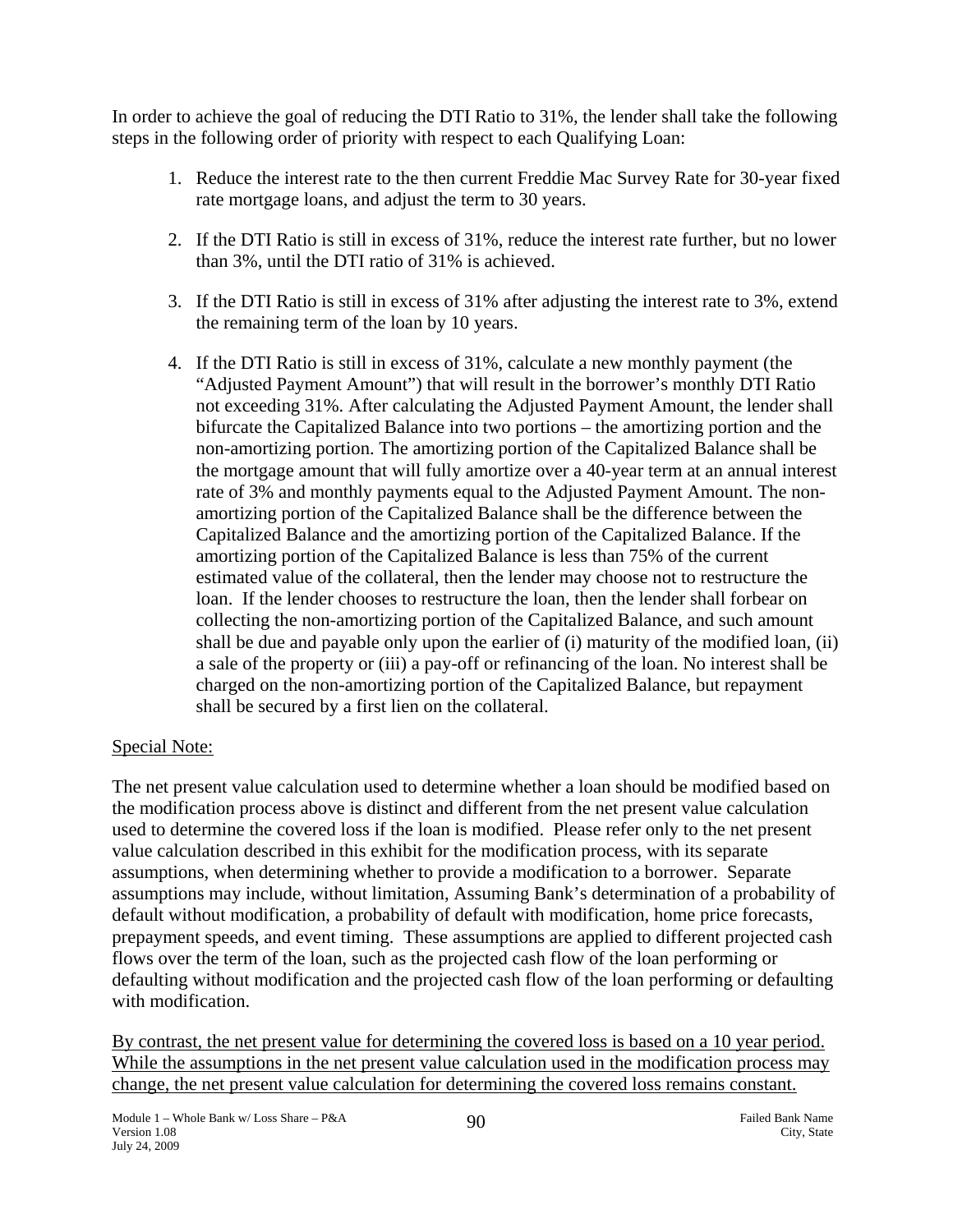### **EXHIBIT 4.15B**

### **COMMERCIAL AND OTHER ASSETS SHARED-LOSS AGREEMENT**

This agreement for reimbursement of loss sharing expenses on certain loans and other assets (the "Commercial Shared-Loss Agreement") shall apply when the Assuming Bank purchases Shared-Loss Assets as that term is defined herein. The terms hereof shall modify and supplement, as necessary, the terms of the Purchase and Assumption Agreement to which this Commercial Shared-Loss Agreement is attached as Exhibit 4.15B and incorporated therein. To the extent any inconsistencies may arise between the terms of the Purchase and Assumption Agreement and this Commercial Shared-Loss Agreement with respect to the subject matter of this Commercial Shared-Loss Agreement, the terms of this Commercial Shared-Loss Agreement shall control. References in this Commercial Shared-Loss Agreement to a particular Section shall be deemed to refer to a Section in this Commercial Shared-Loss Agreement unless the context indicates that a Section of the Purchase and Assumption Agreement is intended.

### **ARTICLE I -- DEFINITIONS**

Capitalized terms used in this Commercial Shared-Loss Agreement that are not defined in this Commercial Shared-Loss Agreement are defined in the Purchase and Assumption Agreement In addition to the terms defined above, defined below are certain additional terms relating to loss-sharing, as used in this Commercial Shared-Loss Agreement.

**"AAA"** means the American Arbitration Association as provided in Section 2.1(f)(iii) of this Commercial Shared-Loss Agreement.

**"Accrued Interest"** means, with respect to any Shared-Loss Loan, Permitted Advance or Shared-Loss Loan Commitment Advance at any time, the amount of earned and unpaid interest, taxes, credit life and/or disability insurance premiums (if any) payable by the Obligor accrued on or with respect to such Shared-Loss Loan, Permitted Advance or Shared-Loss Loan Commitment Advance, all as reflected on the Accounting Records of the Failed Bank or the Assuming Bank (as applicable); provided, that Accrued Interest shall not include any amount that accrues on or with respect to any Shared-Loss Loan, Permitted Advance or Shared-Loss Loan Commitment Advance after that Asset has been placed on non-accrual or nonperforming status by either the Failed Bank or the Assuming Bank (as applicable).

"**Additional ORE**" means Shared-Loss Loans that become Other Real Estate after Bank Closing Date.

"**Affiliate**" shall have the meaning set forth in the Purchase and Assumption Agreement; provided, that, for purposes of this Commercial Shared-Loss Agreement, no Third Party Servicer shall be deemed to be an Affiliate of the Assuming Bank.

**Examplicable Anniversary of the Commencement Date"** means the fifth (5th) anniversary of the Commencement Date.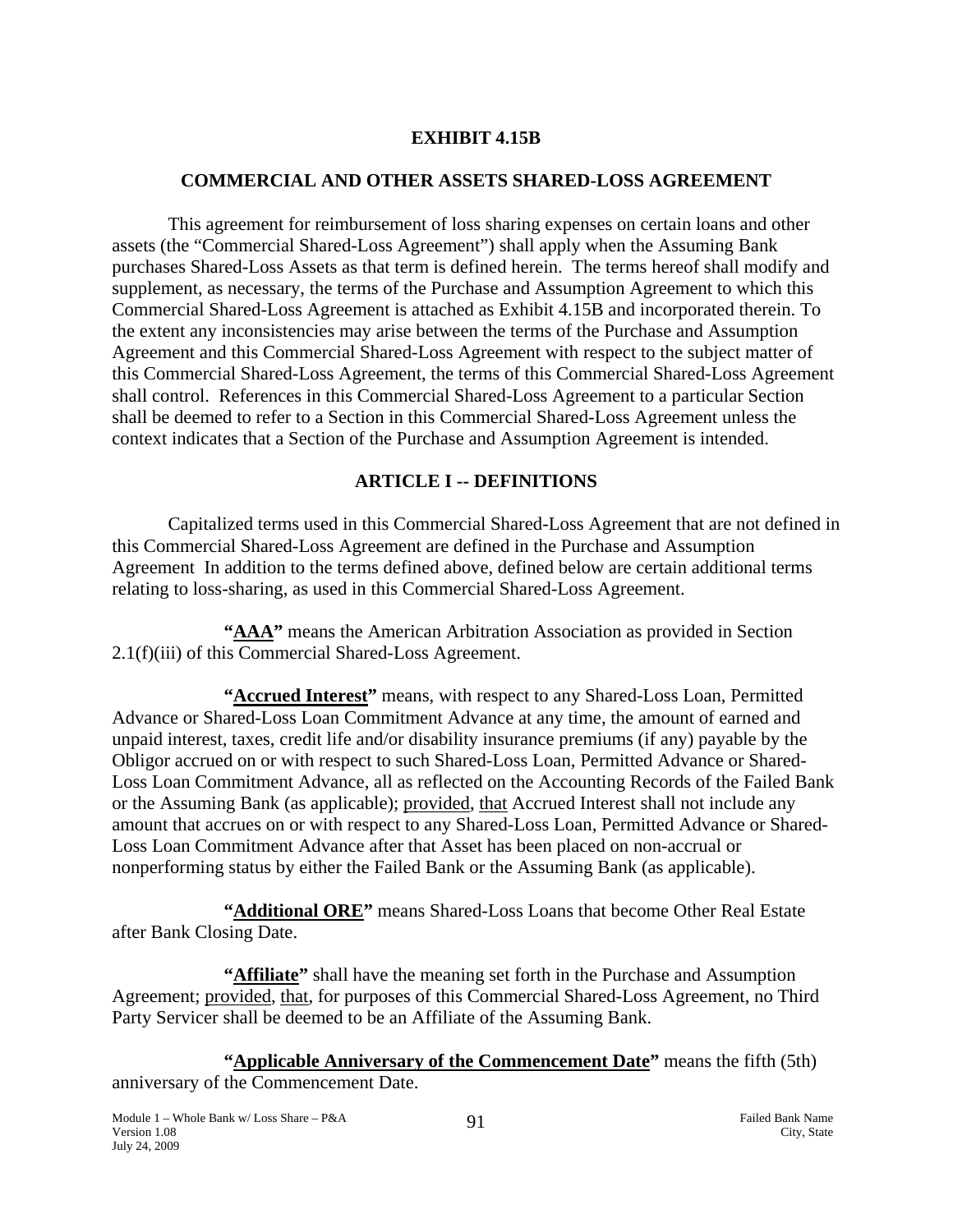**"Calendar Quarter"** means a quarterly period (a) for the first such period, beginning on the Commencement Date and ending on the last calendar day of either March, June, September or December, whichever is the first to occur after the Commencement Date, and (b) for quarterly periods thereafter, beginning on the first calendar day of the calendar month immediately after the month that ended the prior period and ending on the last calendar day of each successive three-calendar-month period thereafter (i.e., each March, June, September and December, starting in the applicable order depending on the ending date of first such period) of any year.

**"Capitalized Expenditures"** means those expenditures that (i) would be capitalized under generally accepted accounting principles, and (ii) are incurred with respect to Shared-Loss Loans, Other Real Estate, Additional ORE or Subsidiary ORE. Capitalized Expenditures shall not include expenses related to environmental conditions including, but not limited to, remediation, storage or disposal of any hazardous or toxic substances or any pollutant or contaminant.

**"Charge-Offs"** means, with respect to any Shared-Loss Assets for any period, an amount equal to the aggregate amount of loans or portions of loans classified as "Loss" under the Examination Criteria, including (a) charge-offs of (i) the principal amount of such assets net of unearned interest (including write-downs associated with Other Real Estate, Additional ORE, Subsidiary ORE or loan modification(s)) (ii) Accrued Interest, and (iii) Capitalized Expenditures plus (b) Pre-Charge-Off Expenses incurred on the respective Shared-Loss Loans, all as effected by the Assuming Bank during such period and reflected on the Accounting Records of the Assuming Bank; provided, that: (i) the aggregate amount of Accrued Interest (including any reversals thereof) for the period after Bank Closing that shall be included in determining the amount of Charge-Offs for any Shared-Loss Loan shall not exceed ninety (90) days' Accrued Interest; (ii) no Charge-Off shall be taken with respect to any anticipated expenditure by the Assuming Bank until such expenditure is actually incurred; (iii) any financial statement adjustments made in connection with the purchase of any Assets pursuant to this Purchase and Assumption Agreement or any future purchase, merger, consolidation or other acquisition of the Assuming Bank shall not constitute "Charge-Offs"; and (iv) except for Portfolio Sales or any other sales or dispositions consented to by the Receiver, losses incurred on the sale or other disposition of Shared-Loss Assets to any Person (other than the sale or other disposition of Other Real Estate, Additional ORE or Subsidiary ORE to a Person other than an Affiliate of the Assuming Bank which is conducted in a commercially reasonable and prudent manner) shall not constitute Charge-Offs.

**"Commencement Date"** means the first calendar day following Bank Closing.

**"Consumer Loans"** means Loans to individuals for household, family and other personal expenditures (including United States and/or State-guaranteed student loans and extensions of credit pursuant to a credit card plan or debit card plan).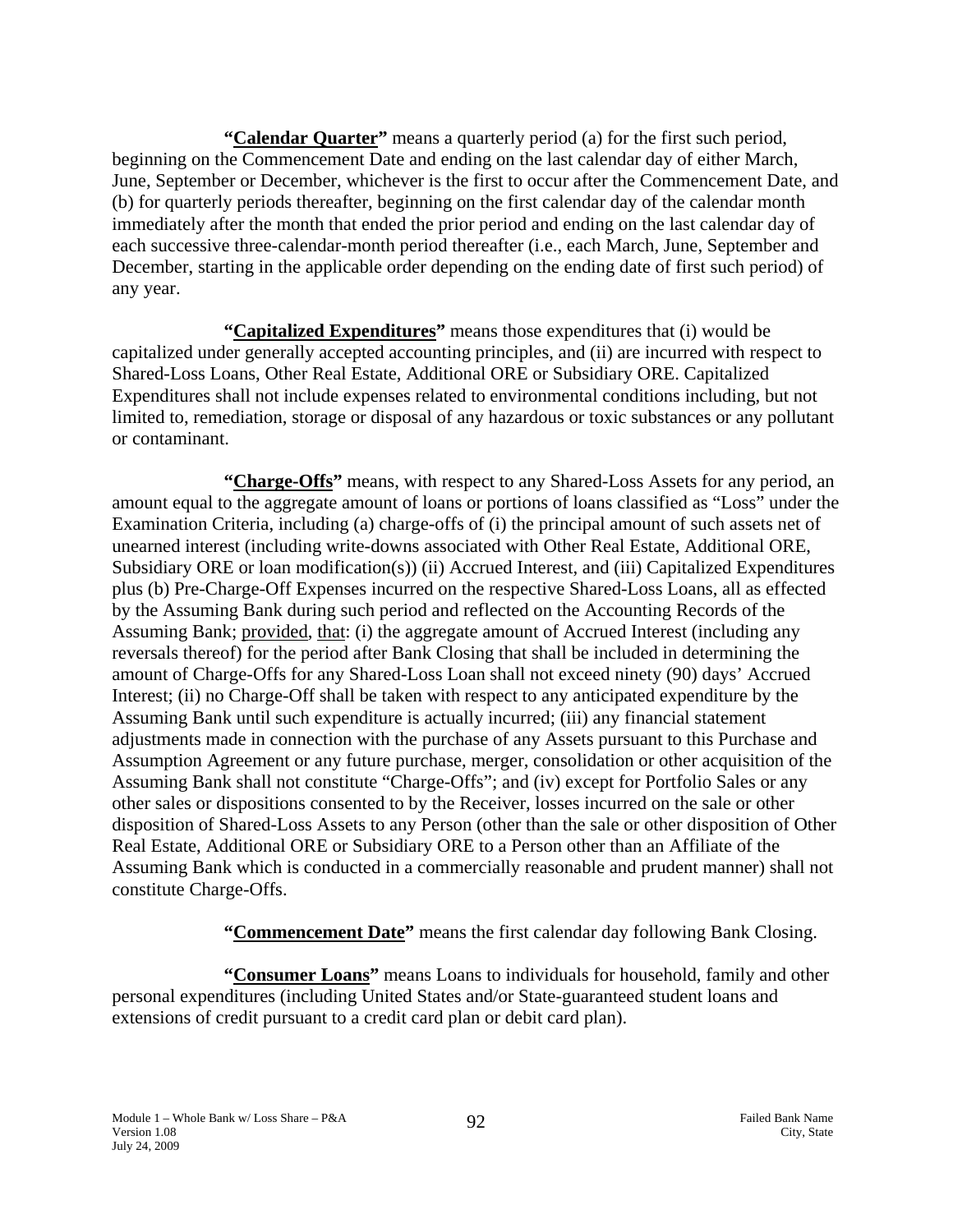**"Environmental Assessment"** means an assessment of the presence, storage or release of any hazardous or toxic substance, pollutant or contaminant with respect to the collateral securing a Shared-Loss Loan that has been fully or partially charged off.

**"Examination Criteria"** means the loan classification criteria employed by, or any applicable regulations of, the Assuming Bank's Chartering Authority at the time such action is taken, as such criteria may be amended from time to time.

**"Failed Bank Charge-Offs/Write-Downs"** means, with respect to any Shared-Loss Asset, an amount equal to the aggregate amount of reversals or charge-offs of Accrued Interest and charge-offs and write-downs of principal effected by the Failed Bank with respect to that Shared-Loss Asset as reflected on the Accounting Records of the Failed Bank.

**"Fair Value"** means the fair value of a Shared Loss MTM Asset as determined in accordance with FAS 157 as in effect on Bank Closing.

**"FDIC Party"** has the meaning provided in Section 2.1(f)(ii) of this Commercial Shared-Loss Agreement.

**"Net Charge-Offs"** means, with respect to any period, an amount equal to the aggregate amount of Charge-Offs for such period less the amount of Recoveries for such period.

 Commercial Shared-Loss Agreement. **"Neutral Member"** has the meaning provided in Section 2.1(f)(ii) of this

**"New Shared-Loss Loans"** means loans that would otherwise be subject to loss sharing under this Commercial Shared-Loss Agreement that were originated after June 12, 2009, and before Bank Closing.

**"Notice of Dispute"** has the meaning provided in Section 2.1(f)(iii) of this Commercial Shared-Loss Agreement.

**"ORE Subsidiary"** means any Subsidiary of the Assuming Bank that engages solely in holding, servicing, managing or liquidating interests of a type described in clause (A) of the definition of "Other Real Estate," which interests have arisen from the collection or settlement of a Shared-Loss Loan.

**"Other Real Estate"** means all of the following (including any of the following fully or partially charged off the books and records of the Failed Bank or the Assuming Bank) that (i) are owned by the Failed Bank as of Bank Closing and are purchased pursuant to the Purchase and Assumption Agreement or (ii) have arisen subsequent to Bank Closing from the collection or settlement by the Assuming Bank of a Shared-Loss Loan:

(A) all interests in real estate (other than Bank Premises and Fixtures), including but not limited to mineral rights, leasehold rights, condominium and cooperative interests, air rights and development rights; and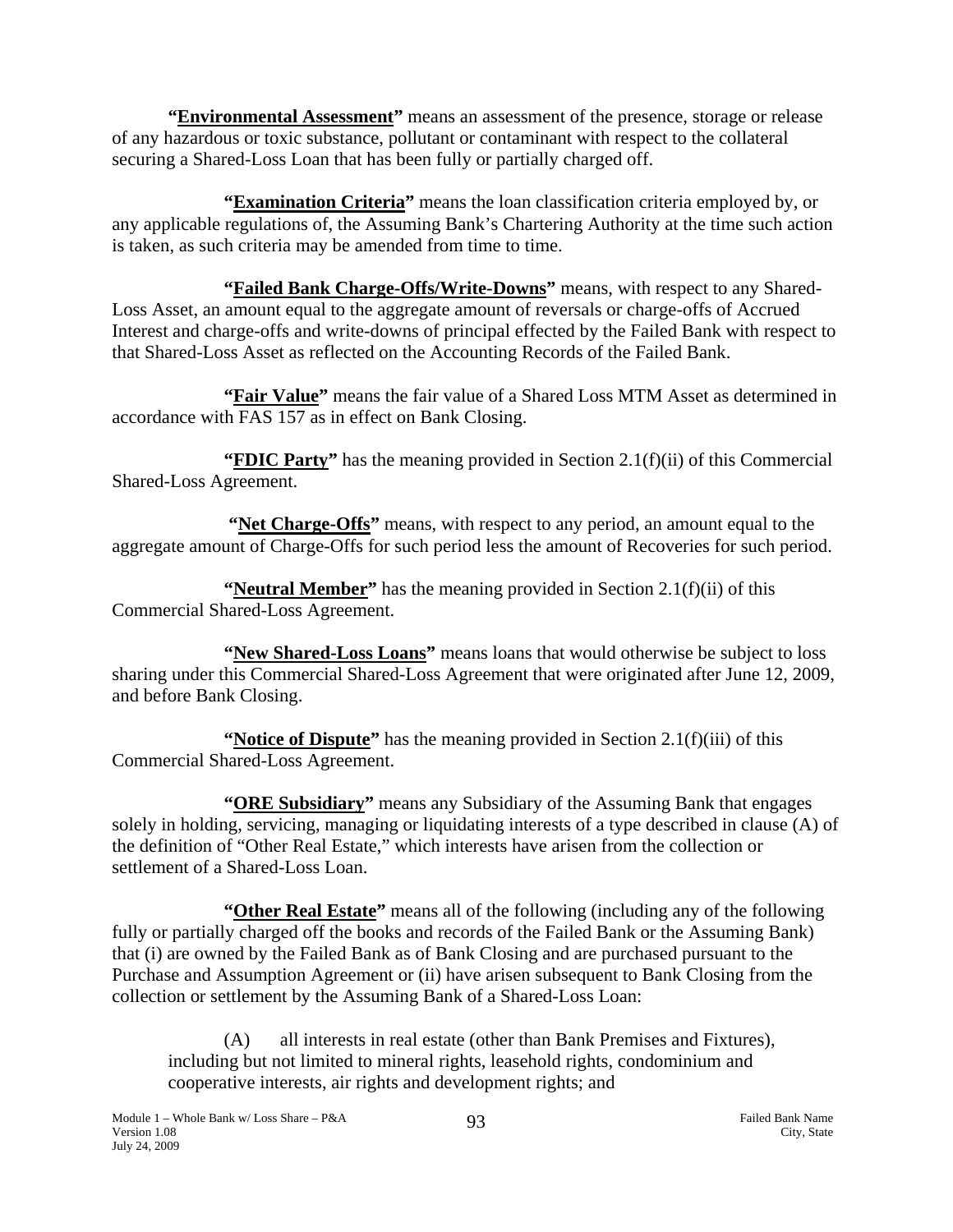(B) all other assets (whether real or personal property) acquired by foreclosure or in full or partial satisfaction of judgments or indebtedness.

**"Permitted Advance"** means an advance of funds by the Assuming Bank with respect to a Shared-Loss Loan, or the making of a legally binding commitment by the Assuming Bank to advance funds with respect to a Shared-Loss Loan, that (i) in the case of such an advance, is actually made, and, in the case of such a commitment, is made and all of the proceeds thereof actually advanced, within one (1) year after the Commencement Date, (ii) does not cause the sum of (A) the book value of such Shared-Loss Loan as reflected on the Accounting Records of the Assuming Bank after any such advance has been made by the Assuming Bank plus (B) the unfunded amount of any such commitment made by the Assuming Bank related thereto, to exceed 110% of the Book Value of such Shared-Loss Loan, (iii) is not made with respect to a Shared-Loss Loan with respect to which (A) there exists a related Shared-Loss Loan Commitment or (B) the Assuming Bank has taken a Charge-Off and (iv) is made in good faith, is supported at the time it is made by documentation in the Credit Files and conforms to and is in accordance with the applicable requirements set forth in Article III of this Commercial Shared-Loss Agreement and with the then effective written internal credit policy guidelines of the Assuming Bank; provided, that the limitations in subparagraphs (i), (ii) and (iii) of this definition shall not apply to any such action (other than to an advance or commitment related to the remediation, storage or final disposal of any hazardous or toxic substance, pollutant or contaminant) that is taken by Assuming Bank in its reasonable discretion to preserve or secure the value of the collateral for such Shared-Loss Loan.

**"Permitted Amendment"** means, with respect to any Shared-Loss Loan Commitment or Shared-Loss Loan, any amendment, modification, renewal or extension thereof, or any waiver of any term, right, or remedy thereunder, made by the Assuming Bank in good faith and otherwise in accordance with the applicable requirements set forth in Article III of this Commercial Shared-Loss Agreement and the then effective written internal credit policy guidelines of the Assuming Bank; provided, that:

(i) with respect to a Shared-Loss Loan Commitment or a Shared-Loss Loan that is not a revolving line of credit, no such amendment, modification, renewal, extension, or waiver, except as allowed under the definition of Permitted Advance, shall operate to increase the amount of principal (A) then remaining available to be advanced by the Assuming Bank under the Shared-Loss Loan Commitment or (B) then outstanding under the Shared-Loss Loan;

(ii) with respect to a Shared-Loss Loan Commitment or a Shared-Loss Loan that is a revolving line of credit, no such amendment, modification, renewal, extension, or waiver, except as allowed under the definition of Permitted Advance, shall operate to increase the maximum amount of principal authorized as of Bank Closing to be outstanding at any one time under the underlying revolving line of credit relationship with the debtor (regardless of the extent to which such revolving line of credit may have been funded as of Bank Closing or may subsequently have been funded and/or repaid); and

(iii) no such amendment, modification, renewal, extension or waiver shall extend the term of such Shared-Loss Loan Commitment or Shared-Loss Loan beyond the end of the final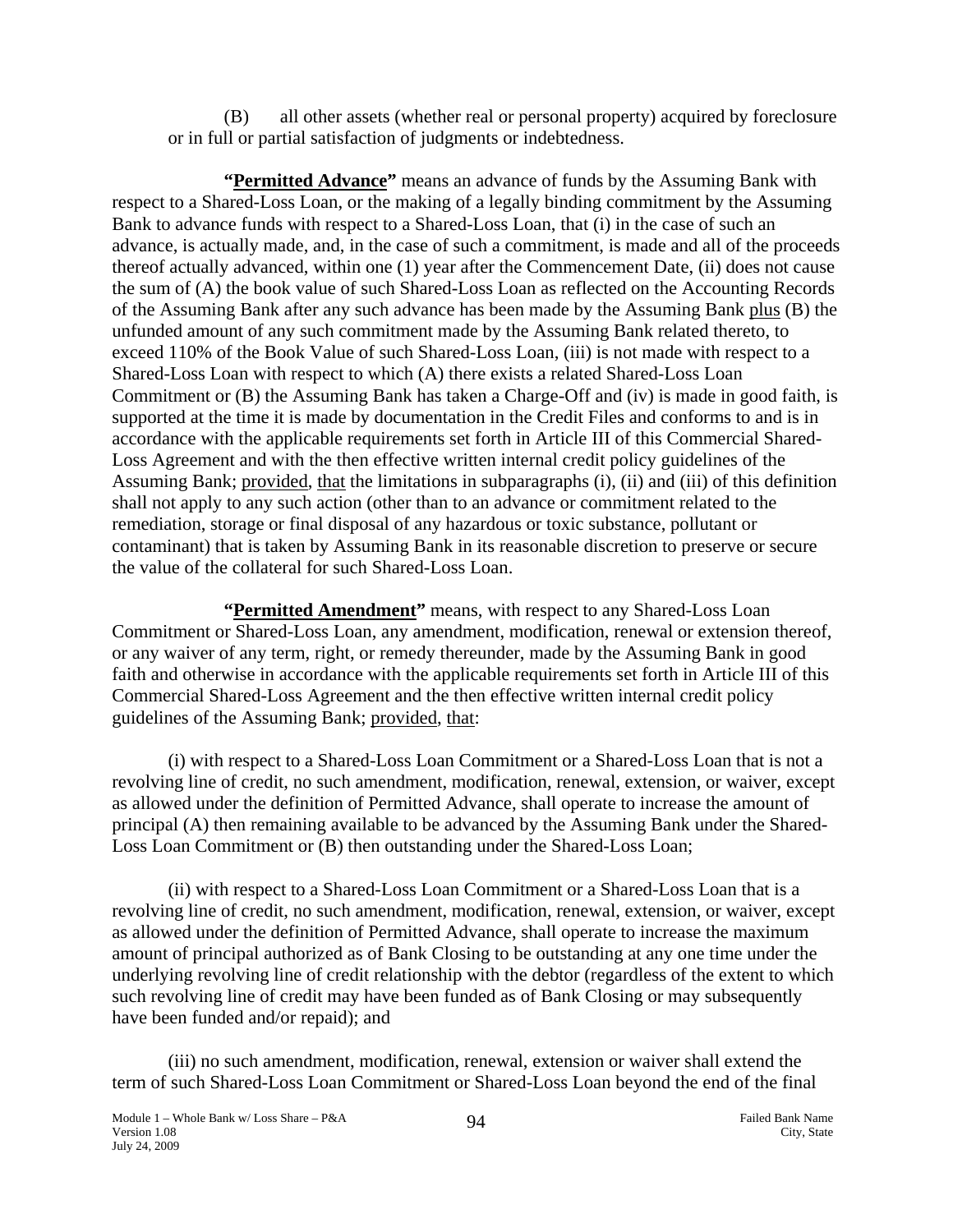Shared-Loss Quarter unless the term of such Shared-Loss Loan Commitment or Shared-Loss Loan as existed on Bank Closing was beyond the end of the final Shared-Loss Quarter, in which event no such amendment, modification, renewal, extension or waiver shall extend such term beyond the term as existed as of Bank Closing.

"**Pre-Charge-Off Expenses"** means those expenses incurred in the usual and prudent management of a Shared-Loss Loan that would qualify as a Reimbursable Expense or Recovery Expense if incurred after a Charge-Off of the related Shared-Loss Asset had occurred.

**"Quarterly Certificate"** has the meaning provided in Section 2.1(a)(i) of this Commercial Shared-Loss Agreement.

**"Recoveries"** (I)(A) In addition to any sums to be applied as Recoveries pursuant to subparagraph (II) below, "Recoveries" means, with respect to any period, the sum of (without duplication):

Shared-Loss Quarter; plus (i) the amount of collections during such period by the Assuming Bank on Charge-Offs of Shared-Loss Assets effected by the Assuming Bank prior to the end of the final

(ii) the amount of collections during such period by the Assuming Bank on Failed Bank Charge-Offs/Write-Downs; plus

(iii) the amount of gain on any sale or other disposition during such period by the Assuming Bank of Shared Loss Loans, Other Real Estate, Additional ORE or Subsidiary ORE (provided, that the amount of any such gain included in Recoveries shall not exceed the aggregate amount of the related Failed Bank Charge-Offs/Write-Downs and Charge-Offs taken and any related Reimbursable Expenses and Recovery Expenses); plus

(iv) the amount of collections during such period by the Assuming Bank of any Reimbursable Expenses or Recovery Expenses; plus

(v) the amount of any fee or other consideration received by the Assuming Bank during or prior to such period in connection with any amendment, modification, renewal, extension, refinance, restructure, commitment or other similar action taken by the Assuming Bank with respect to a Shared-Loss Asset with respect to which there exists a Failed Bank Charge-Off/Write-Down or a Shared-Loss Loan as to which a Charge-Off has been effected by the Assuming Bank during or prior to such period (provided, that the amount of any such fee or other consideration included in Recoveries shall not exceed the aggregate amount of the related Failed Bank Charge-Offs/Write-Downs and Charge-Offs taken and any related Reimbursable Expenses and Recovery Expenses).

(I)(B) For the purpose of determining the amounts to be applied as Recoveries pursuant to subparagraph (I)(A) above, the Assuming Bank shall apply amounts received on the Assets that are not otherwise applied to reduce the book value of principal of a Shared-Loss Loan (or, in the case of Other Real Estate, Additional ORE, Subsidiary ORE and Capitalized Expenditures,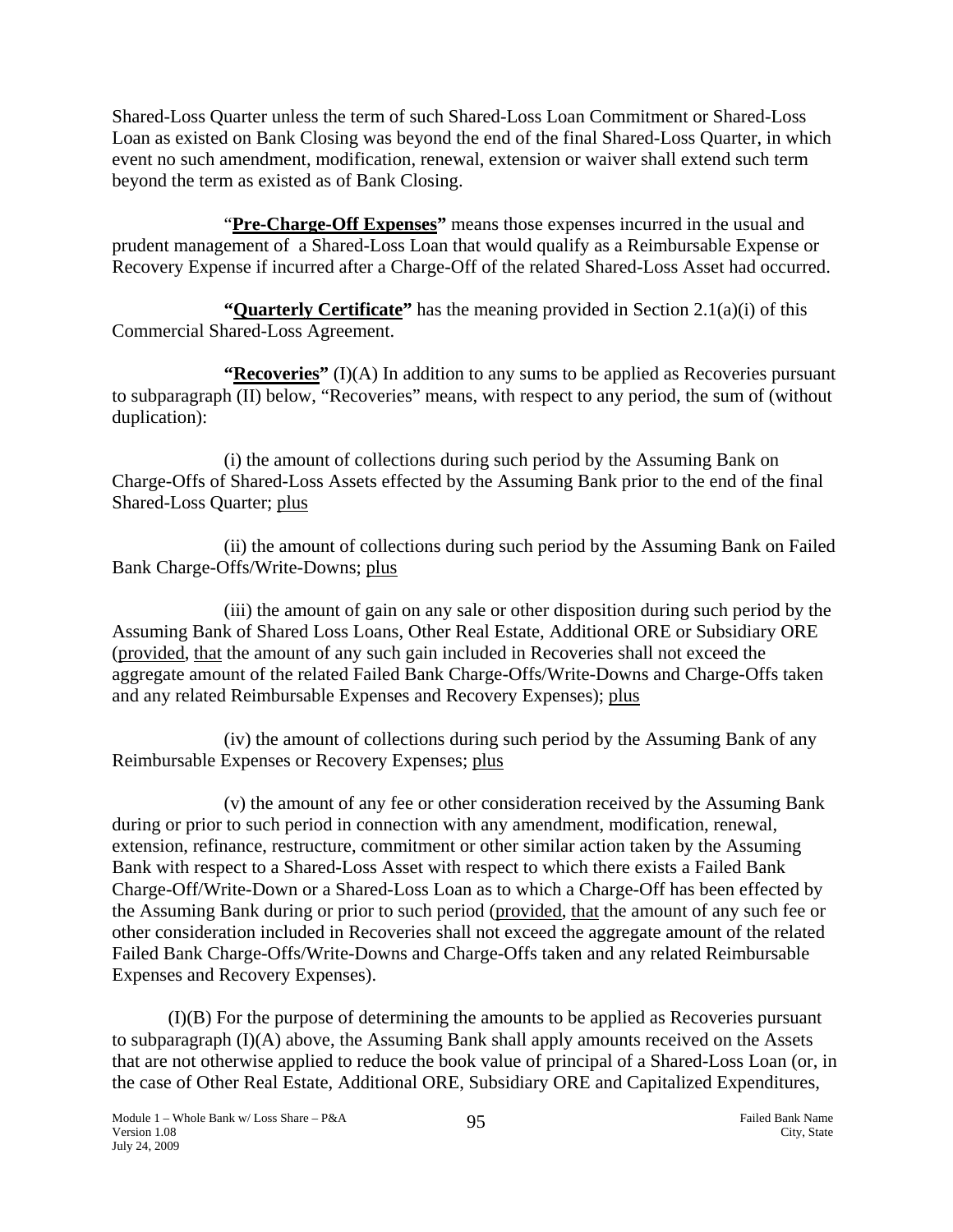that are not otherwise applied to reduce the book value thereof) in the following order: first to Charge-Offs and Failed Bank Charge-Offs/Write Downs; then to Reimbursable Expenses and Recovery Expenses; then to interest income; and then to other expenses incurred by the Assuming Bank.

(II) If there occurs an amendment, modification, renewal, extension, refinance, restructure, commitment, sale or other similar action with respect to a Shared-Loss Loan as to which there exists a Failed Bank Charge-Off/Write Down or as to which a Charge-Off has been effected by the Assuming Bank during or prior to such period, and if, as a result of such occurrence, the Assuming Bank recognizes any interest income for financial accounting purposes on that Shared-Loss Loan, then "Recoveries" shall also include the portion of the total amount of any such interest income recognized by the Assuming Bank which is derived by multiplying:

(A) the total amount of any such interest income recognized by the Assuming Bank during such period with respect to that Shared-Loss Loan as described above, by

(B) a fraction, the numerator of which is the aggregate principal amount (excluding reversals or charge-offs of Accrued Interest) of all such Failed Bank Charge-Offs/Write-Downs and Charge-Offs effected by the Assuming Bank with respect to that Shared-Loss Loan plus the principal amount of that Shared-Loss Loan that has not yet been chargedoff but has been placed on nonaccrual status, all of which occurred at any time prior to or during the period in which the interest income referred to in subparagraph  $(II)(A)$ immediately above was recognized, and the denominator of which is the total amount of principal indebtedness (including all such prior Failed Bank Charge-Offs/Write-Downs and Charge-Offs as described above) due from the Obligor on that Shared-Loss Loan as of the end of such period;

provided, however, that the amount of any interest income included as Recoveries for a particular Shared-Loss Loan shall not exceed the aggregate amount of (a) Failed Bank Charge-Offs/Write-Downs, (b) Charge-Offs effected by the Assuming Bank during or prior to the period in which the amount of Recoveries is being determined, plus (c) any Reimbursable Expenses and Recovery Expenses paid to the Assuming Bank pursuant to this Commercial Shared-Loss Agreement during or prior to the period in which the amount of Recoveries is being determined, all with respect to that particular Shared-Loss Loan; and, provided, further, that any collections on any such Shared-Loss Loan that are not applied to reduce book value of principal or recognized as interest income shall be applied pursuant to subparagraph (I) above.

(III) Notwithstanding subparagraphs (I) and (II) above, the term "Recoveries" shall not include: (a) any amounts paid to the Assuming Bank by the Receiver pursuant to Section 2.1 of this Commercial Shared-Loss Agreement, (b) amounts received with respect to Charge-Offs effected by the Assuming Bank after the final Shared-Loss Quarter, (c) after the final Shared-Loss Quarter, income received by the Assuming Bank from the operation of, and any gains recognized by the Assuming Bank on the disposition of, Other Real Estate, Additional ORE or Subsidiary ORE (such income and gains being hereinafter together referred to as "ORE Income"), except to the extent that aggregate ORE Income exceeds the aggregate expenses paid to third parties by or on behalf of the Assuming Bank after the final Shared-Loss Quarter to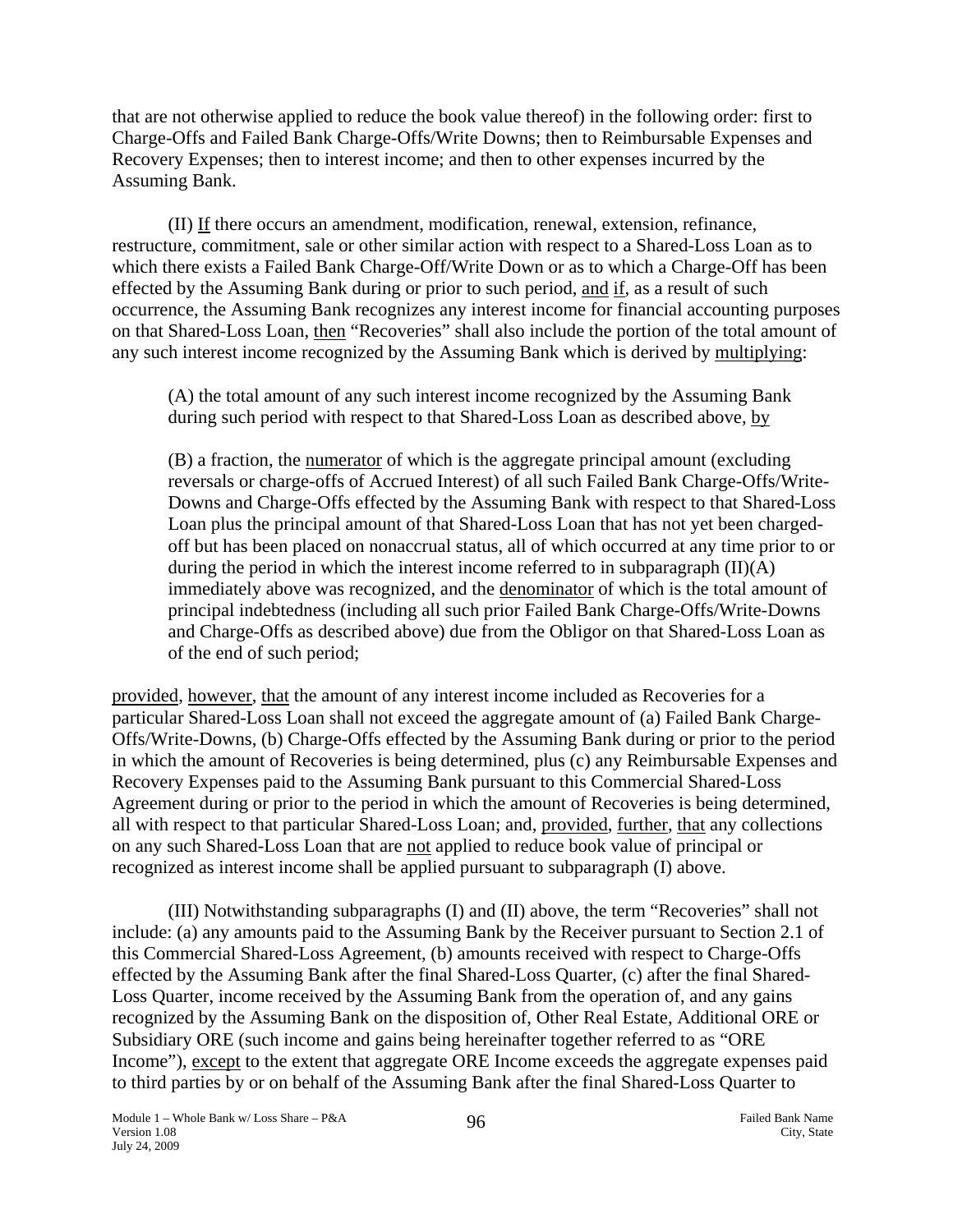manage, operate and maintain Other Real Estate, Additional ORE or Subsidiary ORE (such expenses being hereinafter referred to as "ORE Expenses"). In determining the extent aggregate ORE Income exceeds aggregate ORE Expenses for any Recovery Quarter as set forth immediately above in subparagraph (c), the Assuming Bank will subtract (i) ORE Expenses paid to third parties during such Recovery Quarter (provided, that, in the case of the final Recovery Quarter only, the Assuming Bank will subtract ORE Expenses paid to third parties from the beginning of the final Recovery Quarter up to the date the Assuming Bank is required to deliver the final Quarterly Certificate pursuant to this Commercial Shared-Loss Agreement) from (ii) ORE Income received during such Recovery Quarter, to calculate net ORE income ("Net ORE Income") for that Recovery Quarter. If the amount of Net ORE Income so calculated for a Recovery Quarter is positive, such amount shall be reported as Recoveries on the Quarterly Certificate for such Recovery Quarter. If the amount of Net ORE Income so calculated for a Recovery Quarter is negative ("Net ORE Loss Carryforward"), such amount shall be added to any ORE Expenses paid to third parties in the next succeeding Recovery Quarter, which sum shall then be subtracted from ORE Income for that next succeeding Recovery Quarter, for the purpose of determining the amount of Net ORE Income (or, if applicable, Net ORE Loss Carryforward) for that next succeeding Recovery Quarter. If, as of the end of the final Recovery Quarter, a Net ORE Loss Carryforward exists, then the amount of the Net ORE Loss Carryforward that does not exceed the aggregate amount of Net ORE Income reported as Recoveries on Quarterly Certificates for all Recovery Quarters may be included as a Recovery Expense on the Quarterly Certificate for the final Recovery Quarter.

**"Recovery Amount"** has the meaning provided in Section 2.1(b)(ii) of this Commercial Shared-Loss Agreement.

**"Recovery Expenses"** means, for any Recovery Quarter, the amount of actual, reasonable and necessary out-of-pocket expenses (other than Capitalized Expenditures) paid to third parties (other than Affiliates of the Assuming Bank) by or on behalf of the Assuming Bank, as limited by Sections 3.2(c) and (d) of Article III to this Commercial Shared-Loss Agreement, to recover amounts owed with respect to (i) any Shared-Loss Asset as to which a Charge-Off was effected prior to the end of the final Shared-Loss Quarter (provided that such amounts were incurred no earlier than the date the first Charge-Off on such Shared-Loss Asset could have been reflected on the Accounting Records of the Assuming Bank), and (ii) Failed Bank Charge-Offs/Write-Downs (including, in each case, all costs and expenses related to an Environmental Assessment and any other costs or expenses related to any environmental conditions with respect to the Shared-Loss Assets (it being understood that any remediation expenses for any such pollutant or contaminant are not recoverable if in excess of \$200,000 per Shared-Loss Asset, without the Assuming Bank having obtained the prior consent of the Receiver for such expenses); provided, that, so long as income with respect to a Shared-Loss Loan is being prorated pursuant to the arithmetical formula in subsection (II) of the definition of "Recoveries", the term "Recovery Expenses" shall not include that portion of any such expenses paid during such Recovery Quarter to recover any amounts owed on that Shared-Loss Loan that is derived by: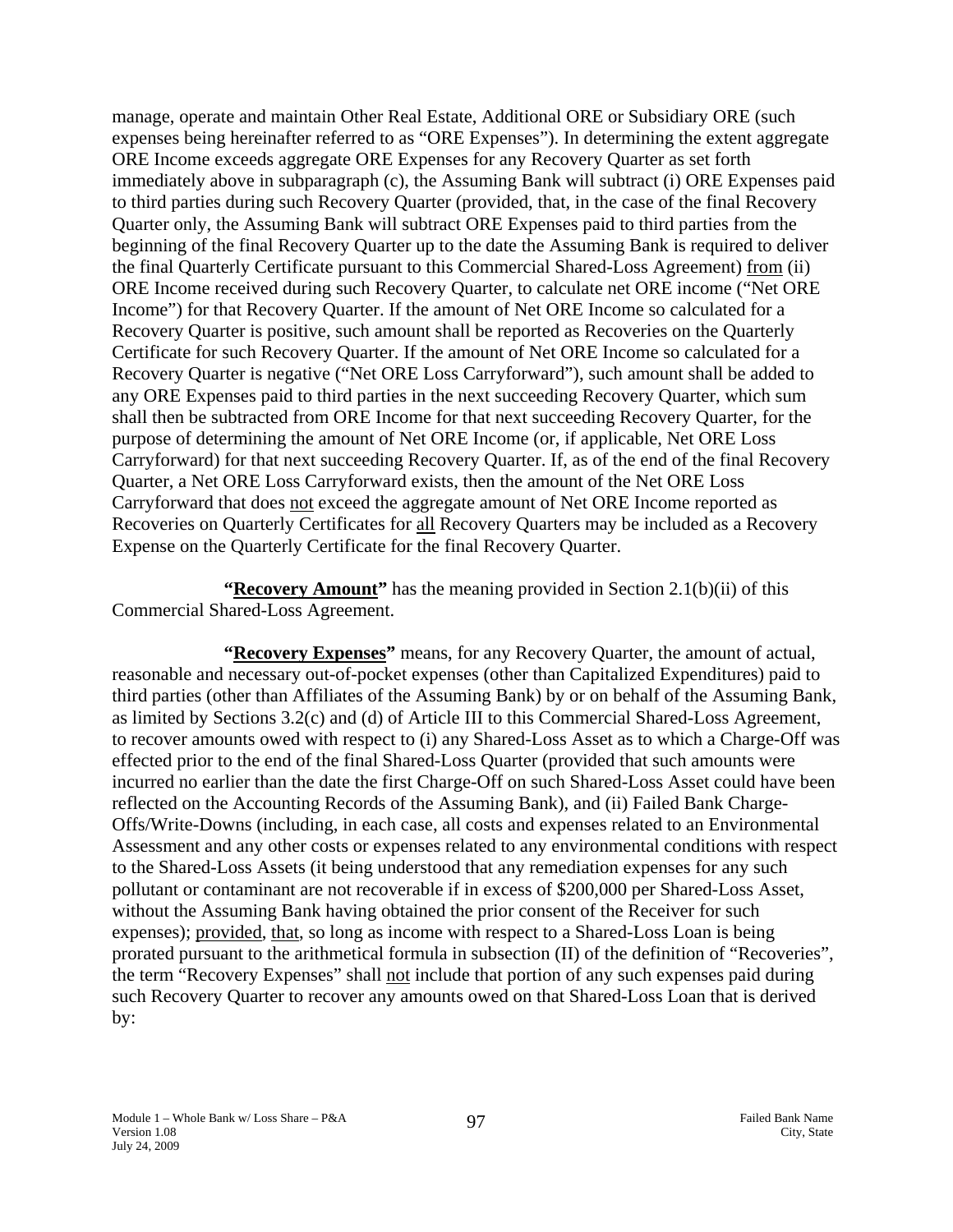subtracting (1) the product derived by multiplying:

(A) the total amount of any such expenses paid by or on behalf of the Assuming Bank during such Recovery Quarter with respect to that Shared-Loss Loan, by

(B) a fraction, the numerator of which is the aggregate principal amount (excluding reversals or charge-offs of Accrued Interest) of all such Failed Bank Charge-Offs/Write-Downs and Charge-Offs effected by the Assuming Bank with respect to that Shared-Loss Loan plus the principal amount of that Shared-Loss Loan that has not yet been charged-off but has been placed on nonaccrual status, all of which occurred at any time prior to or during the period in which the interest income referred to in subparagraph  $(II)(A)$  of the definition of "Recoveries" was recognized, and the denominator of which is the total amount of principal indebtedness (including all such prior Failed Bank Charge-Offs/Write-Downs and Charge-Offs as described above) due from the Obligor on that Shared-Loss Loan as of the end of such period;

from (2) the total amount of any such expenses paid during that Recovery Quarter with respect to that Shared-Loss Loan.

**"Recovery Quarter"** has the meaning provided in Section 2.1(a)(ii) of this Commercial Shared-Loss Agreement.

**"Reimbursable Expenses"** means, for any Shared-Loss Quarter, the amount of actual, reasonable and necessary out-of-pocket expenses (other than Capitalized Expenditures), paid to third parties (other than Affiliates of the Assuming Bank) by or on behalf of the Assuming Bank, as limited by Sections 3.2(c) and (d) of Article III of this Commercial Shared-Loss Agreement, to:

(i) recover amounts owed with respect to any Shared-Loss Asset as to which a Charge-Off has been effected prior to the end of the final Shared-Loss Quarter (provided that such amounts were incurred no earlier than the date the first Charge-Off on such Shared-Loss Asset could have been reflected on the Accounting Records of the Assuming Bank) and recover amounts owed with respect to Failed Bank Charge-Offs/Write-Downs (including, in each case, all costs and expenses related to an Environmental Assessment and any other costs or expenses related to any environmental conditions with respect to the Shared-Loss Assets (it being understood that any such remediation expenses for any such pollutant or contaminant are not recoverable if in excess of \$200,000 per Shared-Loss Asset, without the Assuming Bank having obtained the prior consent of the Receiver for such expenses); provided, that, so long as income with respect to a Shared-Loss Loan is being pro-rated pursuant to the arithmetical formula in subsection (II) of the definition of "Recoveries", the term "Reimbursable Expenses" shall not include that portion of any such expenses paid during such Shared-Loss Quarter to recover any amounts owed on that Shared-Loss Loan that is derived by: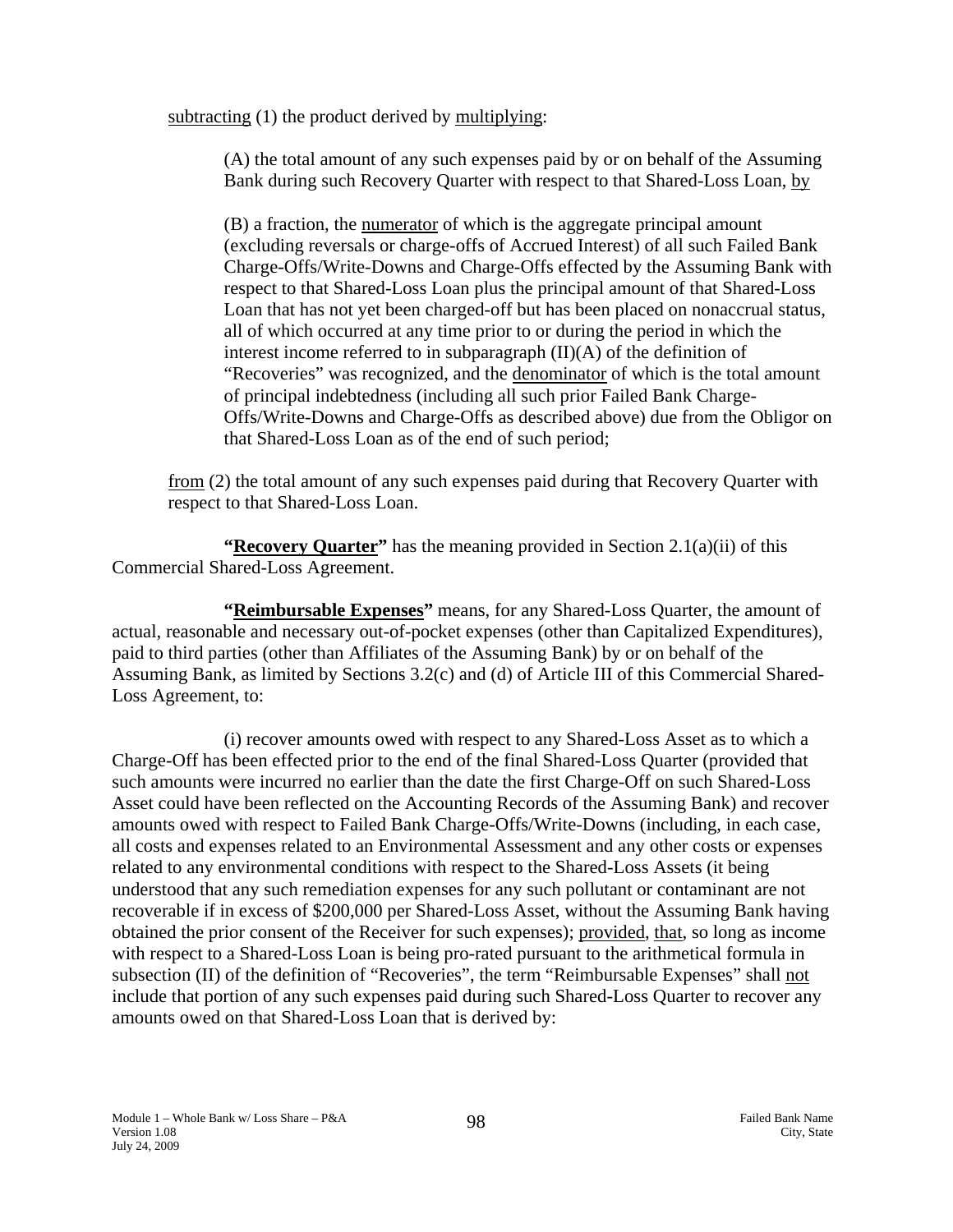subtracting (1) the product derived by multiplying:

(A) the total amount of any such expenses paid by or on behalf of the Assuming Bank during such Shared-Loss Quarter with respect to that Shared-Loss Loan, by

(B) a fraction, the numerator of which is the aggregate principal amount (excluding reversals or charge-offs of Accrued Interest) of all such Failed Bank Charge-Offs/Write-Downs and Charge-Offs effected by the Assuming Bank with respect to that Shared-Loss Loan plus the principal amount of that Shared-Loss Loan that has not yet been charged-off but has been placed on nonaccrual status, all of which occurred at any time prior to or during the period in which the interest income referred to in subparagraph (II)(A) of the definition of "Recoveries" was recognized, and the denominator of which is the total amount of principal indebtedness (including all such prior Failed Bank Charge-Offs/Write-Downs and Charge-Offs as described above) due from the Obligor on that Shared-Loss Loan as of the end of such period;

from (2) the total amount of any such expenses paid during that Shared-Loss Quarter with respect to that Shared-Loss Loan; and

(ii) manage, operate or maintain Other Real Estate, Additional ORE or Subsidiary ORE less the amount of any income received by the Assuming Bank during such Shared-Loss Quarter with respect to such Other Real Estate, Additional ORE or Subsidiary ORE (which resulting amount under this clause (ii) may be negative).

**"Review Board"** has the meaning provided in Section 2.1(f)(i) of this Commercial Shared-Loss Agreement.

**"Shared-Loss Amount"** has the meaning provided in Section 2.1(b)(i) of this Commercial Shared-Loss Agreement.

**"Shared-Loss Asset Repurchase Price"** means, with respect to any Shared-Loss Asset, the principal amount thereof plus any other fees or penalties due from an Obligor (including, subject to the limitations discussed below, the amount of any Accrued Interest) stated on the Accounting Records of the Assuming Bank, as of the date as of which the Shared-Loss Asset Repurchase Price is being determined (regardless, in the case of a Shared-Loss Loan, of the Legal Balance thereof) plus all Reimbursable Expenses and Recovery Expenses incurred up to and through the date of consummation of purchase of such Shared-Loss Asset; provided, that (i) in the case of a Shared-Loss Loan there shall be excluded from such amount the amount of any Accrued Interest accrued on or with respect to such Shared-Loss Loan prior to the ninety (90)-day period ending on the day prior to the purchase date determined pursuant to Sections 2.1(e)(i) or 2.1(e)(iii) of this Commercial Shared-Loss Agreement, except to the extent such Accrued Interest was included in the Book Value of such Shared-Loss Loan, and (ii) any collections on a Shared-Loss Loan received by the Assuming Bank after the purchase date applicable to such Shared-Loss Loan shall be applied (without duplication) to reduce the Shared-Loss Asset Repurchase Price of such Shared-Loss Loan on a dollar-for-dollar basis. For purposes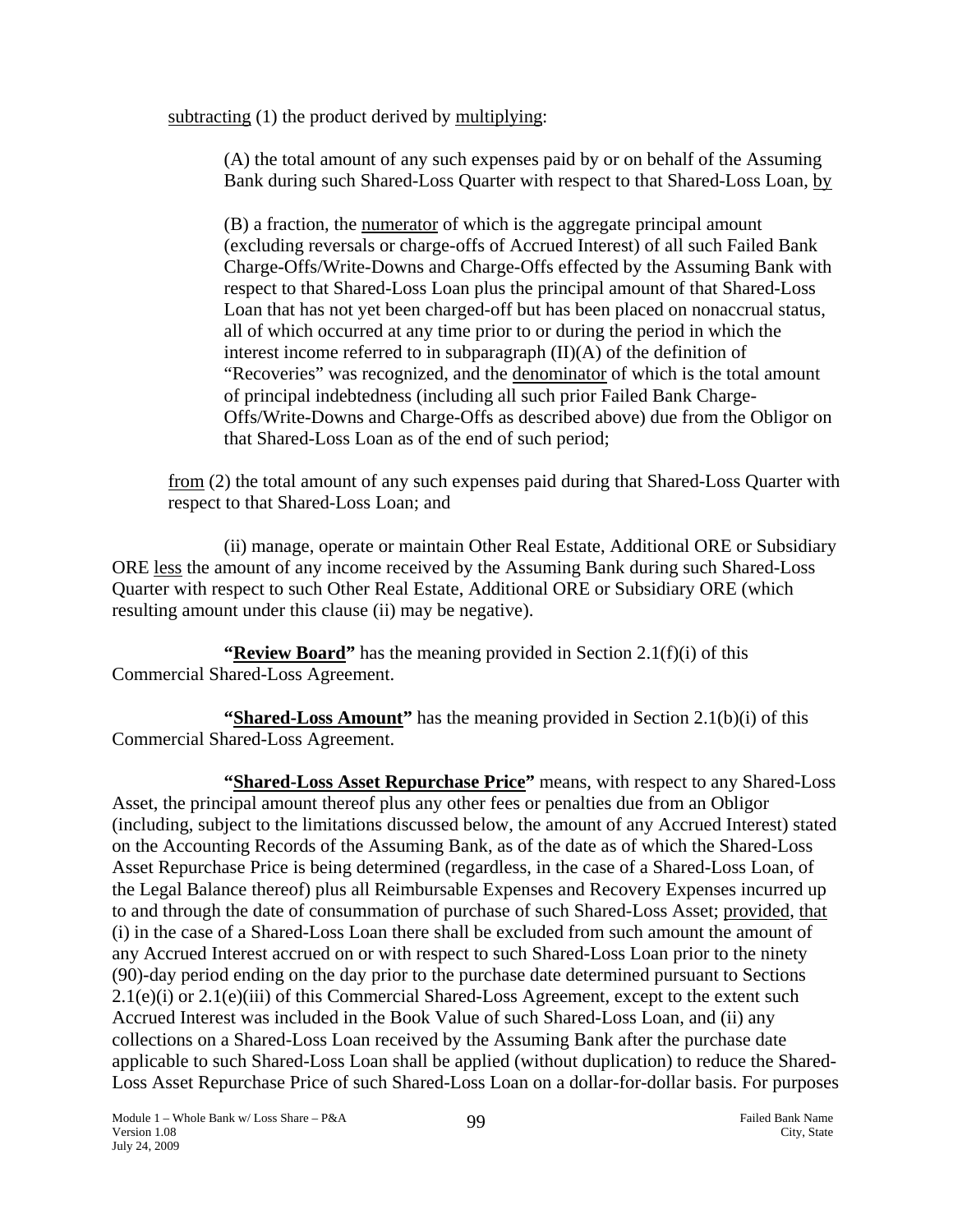of determining the amount of unpaid interest which accrued during a given period with respect to a variable-rate Shared-Loss Loan, all collections of interest shall be deemed to be applied to unpaid interest in the chronological order in which such interest accrued.

**"Shared-Loss Assets"** means Shared-Loss Loans, Other Real Estate purchased by the Assuming Bank, Additional ORE, Subsidiary ORE and Capitalized Expenditures, but does not include Shared Loss MTM Assets.

## **"Shared-Loss Loan Commitment"** means:

(i) any Commitment to make a further extension of credit or to make a further advance with respect to an existing Shared-Loss Loan; and

(ii) any Shared-Loss Loan Commitment (described in subparagraph (i) immediately preceding) with respect to which the Assuming Bank has made a Permitted Amendment.

**"Shared-Loss Loan Commitment Advance"** means an advance pursuant to a Shared-Loss Loan Commitment with respect to which the Assuming Bank has not made a Permitted Advance.

# **"Shared-Loss Loans"** means:

(i)(A) Loans purchased by the Assuming Bank pursuant to the Purchase and Assumption Agreement set forth on Exhibit 4.15(b) to the Purchase and Assumption Agreement, (B) New Shared-Loss Loans purchased by the Assuming Bank pursuant to the Purchase and Assumption Agreement, (C) Permitted Advances and (D) Shared-Loss Loan Commitment Advances, if any; provided, that Shared-Loss Loans shall not include Loans, New Shared-Loss Loans, Permitted Advances and Shared-Loss Loan Commitment Advances with respect to which an Acquired Subsidiary, or a constituent Subsidiary thereof, is an Obligor; (E) Loans owned by any Subsidiary which are not Shared-Loss Loans under the Single Family Shared-Loss Agreement; and (F) Consumer Loans; and

(ii) any Shared-Loss Loans (described in subparagraph (i) immediately preceding) with respect to which the Assuming Bank has made a Permitted Amendment.

"**Shared-Loss MTM Assets"** means those securities and other assets listed on Exhibit  $4.15(C)$ .

**"Shared-Loss Payment Trigger"** means when the sum of the Cumulative Loss Amount under the Single Family Shared-Loss Agreement and the cumulative Net Charge-Offs under this Commercial Shared-Loss Agreement, exceeds the First Loss Tranche. If the First Loss Tranche is zero or a negative number, the Shared-Loss Payment Trigger shall be deemed to have been reached upon Bank Closing.

**"Shared-Loss Quarter"** has the meaning provided in Section 2.1(a)(i) of this Commercial Shared-Loss Agreement.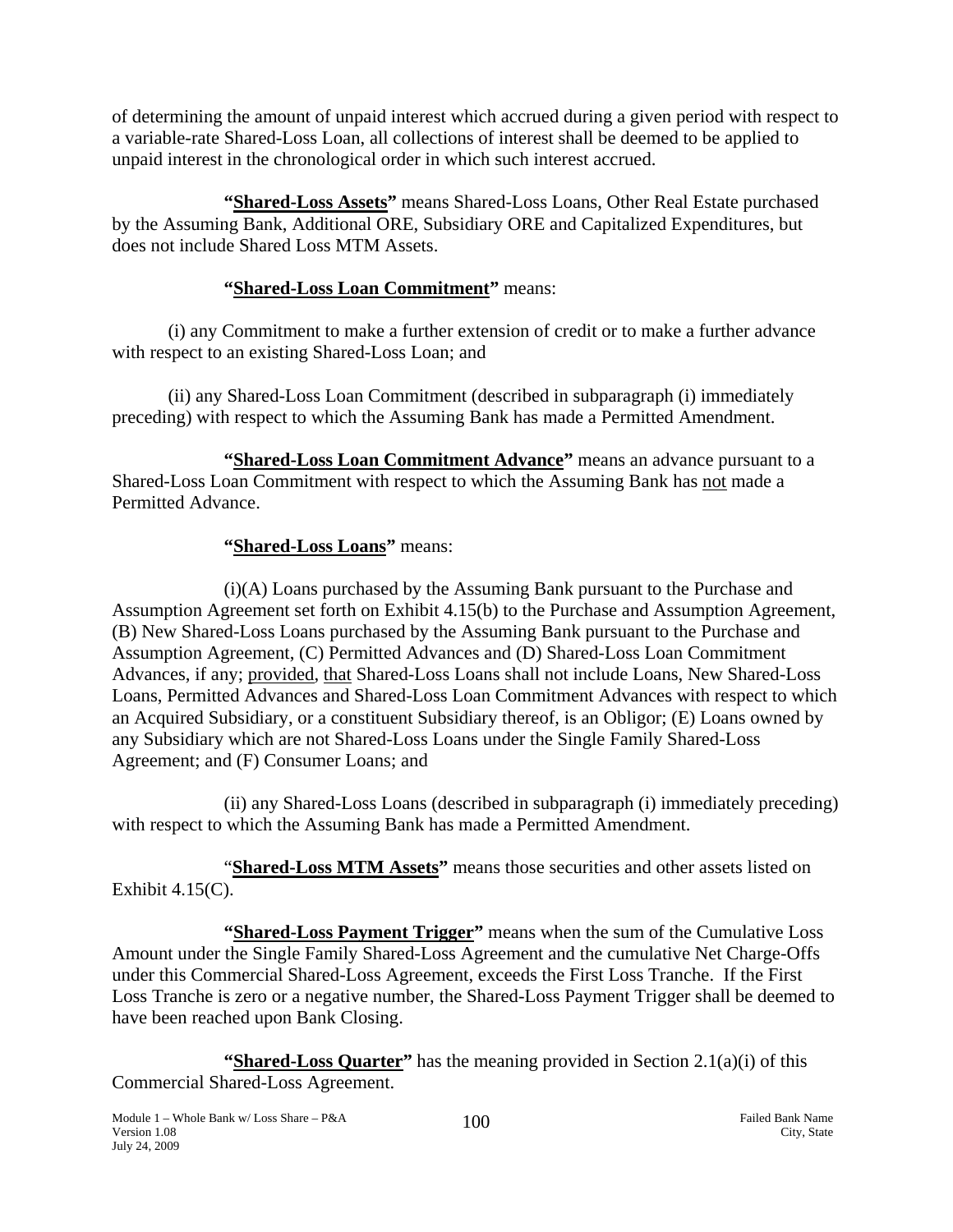**"Stated Threshold"** means total losses under the shared loss agreements in the amount of \$18,000,000.00.

"Subsidiary ORE" means all assets owned by ORE Subsidiaries that would constitute Additional ORE if such assets were on the books of the Assuming Bank.

**"Termination Date"** means the eighth (8th) anniversary of the Commencement

**"Third Party Servicer"** means any servicer appointed from time to time by the Assuming Bank or any Affiliate of the Assuming Bank to service the Shared-Loss Assets on behalf of the Assuming bank, the identity of which shall be given to the Receiver prior to or concurrent with the appointment thereof.

## **ARTICLE II** -- **SHARED-LOSS ARRANGEMENT**

## **2.1 Shared-Loss Arrangement.**

Date.

**(a) Quarterly Certificates.** (i) Not later than thirty (30) days after the end of each Calendar Quarter from and including the initial Calendar Quarter to and including the Calendar Quarter in which the Applicable Anniversary of the Commencement Date falls (each of such Calendar Quarters being referred to herein as a "Shared-Loss Quarter"), the Assuming Bank shall deliver to the Receiver a certificate, signed by the Assuming Bank's chief executive officer and its chief financial officer, setting forth in such form and detail as the Receiver may specify (a "Quarterly Certificate"):

> (A) the amount of Charge-Offs, the amount of Recoveries and the amount of Net Charge-Offs (which amount may be negative) during such Shared-Loss Quarter with respect to the Shared-Loss Assets (and for Recoveries, with respect to the Assets for which a charge-off was effected by the Failed Bank prior to Bank Closing); and

(B) the aggregate amount of Reimbursable Expenses (which amount may be negative) during such Shared-Loss Quarter; and

(C) net realized loss on the Shared Loss MTM Assets determined pursuant to FAS 115, expressed as a positive number (MTM Net Realized Loss), or net realized gain on the Shared Loss MTM assets, expressed as a negative number (MTM Net Realized Gain); and

(D) any other than temporary impairment of the Shared Loss MTM Assets, determined pursuant to FAS 115, expressed as a positive number ("OTTI Loss") or reversals of OTTI Loss, expressed as a negative number (for the avoidance of doubt, normal and customary unrealized mark-to-market changes by reason of the application of fair value accounting do not qualify for loss sharing payments).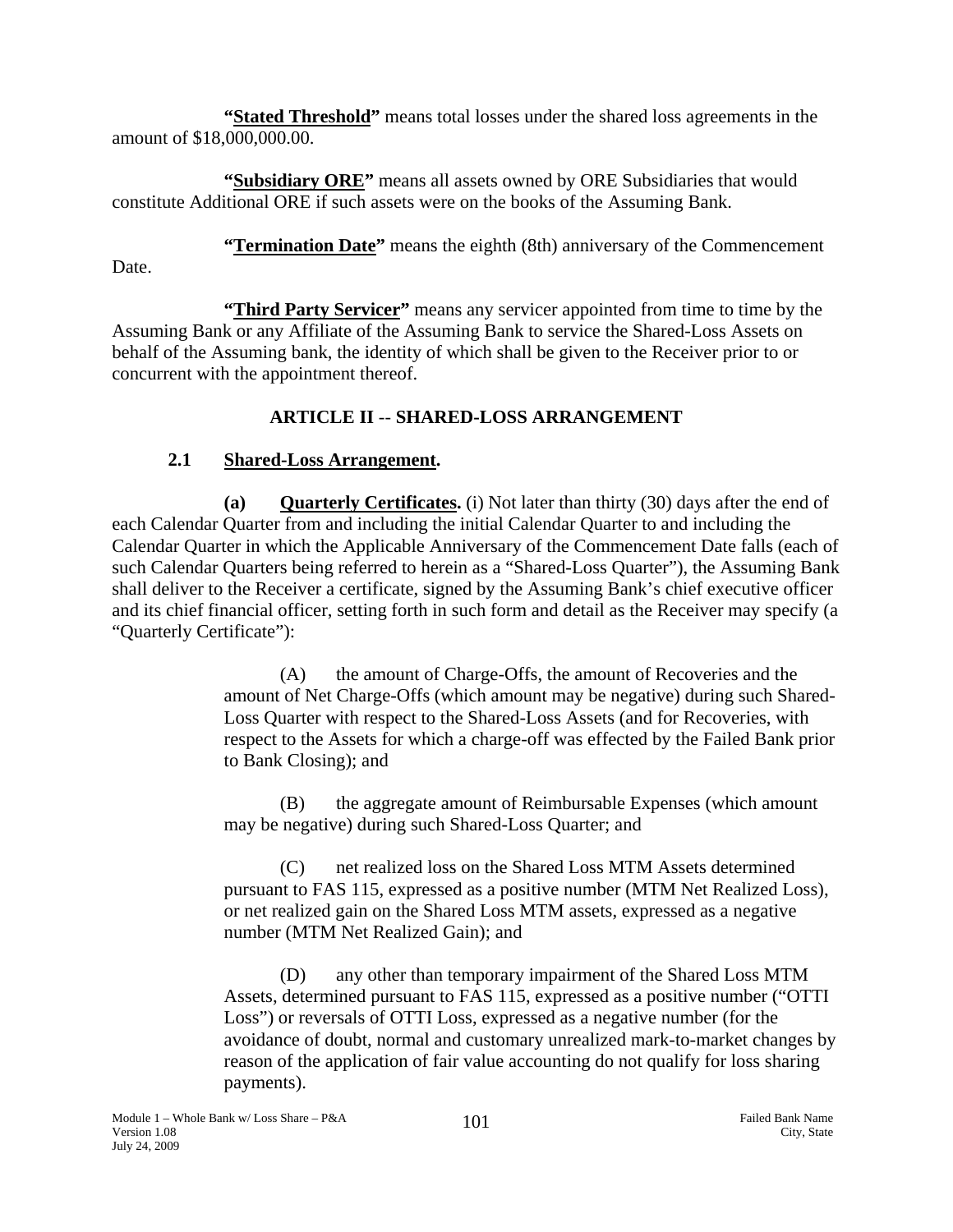(ii) Not later than thirty (30) days after the end of each Calendar Quarter from and including the first Calendar Quarter following the final Shared-Loss Quarter to and including the Calendar Quarter in which the Termination Date falls (each of such Calendar Quarters being referred to herein as a "Recovery Quarter"), the Assuming Bank shall deliver to the Receiver a Quarterly Certificate setting forth, in such form and detail as the Receiver may specify

> (A) the amount of Recoveries and Recovery Expenses during such Recovery Quarter. On the Quarterly Certificate for the first Recovery Quarter only, the Assuming Bank may report as a separate item, in such form and detail as the Receiver may specify, the aggregate amount of any Reimbursable Expenses that: (a) were incurred prior to or during the final Shared-Loss Quarter, and (b) had not been included in any Quarterly Certificate for any Shared-Loss Quarter because they had not been actually paid by or on behalf of the Assuming Bank (in accordance with the terms of this Commercial Shared-Loss Agreement) during any Shared-Loss Quarter and (c) were actually paid by or on behalf of the Assuming Bank (in accordance with the terms of this Commercial Shared-Loss Agreement) during the first Recovery Quarter; and

(B) net realized gain on the Shared Loss MTM Assets.

## **(b) Payments With Respect to Shared-Loss Assets.**

(i) For purposes of this Section 2.1(b), the Assuming Bank shall initially record the Shared-Loss Assets on its Accounting Records at Book Value, and initially record the Shared Loss MTM Assets on its Accounting Records at Fair Value, and adjust such amounts as such values may change after the Bank Closing. If the amount of all Net Charge-Offs during any Shared-Loss Quarter plus Reimbursable Expenses, plus MTM Net Realized Gain or MTM Net Realized Loss, plus OTTI Loss during such Shared-Loss Quarter (the "Shared-Loss Amount") is positive, then, except as provided in Sections 2.1(c) and (e) below, and subject to the provisions of Section 2.1(b)(vi) below, not later than fifteen (15) days after the date on which the Receiver receives the Quarterly Certificate with respect to such Shared-Loss Quarter, the Receiver shall pay to the Assuming Bank an amount equal to eighty percent (80%) of the Shared-Loss Amount for such Shared-Loss Quarter. If the Shared-Loss Amount during any Shared-Loss Quarter is negative, the Assuming Bank shall pay to the Receiver an amount equal to eighty percent (80%) of the Shared-Loss Amount for such Shared-Loss Quarter, which payment shall be delivered to the Receiver together with the Quarterly Certificate for such Shared-Loss Quarter. When the cumulative Shared-Loss Amounts for all Shared-Loss Quarters plus the Cumulative Loss Amount under the Single Family Shared-Loss Agreement equals or exceeds the Stated Threshold, the Receiver shall pay to the Assuming Bank an amount equal to ninety-five percent ((95%) of the Shared-Loss Amount for each Shared-Loss Quarter, until such time as the cumulative Shared-Loss Amount for all Shared-Loss Quarters is less than the Stated Threshold, when the percentage shall revert back to eighty percent (80%).

(ii) If the amount of gross Recoveries during any Recovery Quarter less Recovery Expenses during such Recovery Quarter plus net realized gains or reversals of OTTI Loss on Shared Loss MTM Assets (the "Recovery Amount") is positive, then, simultaneously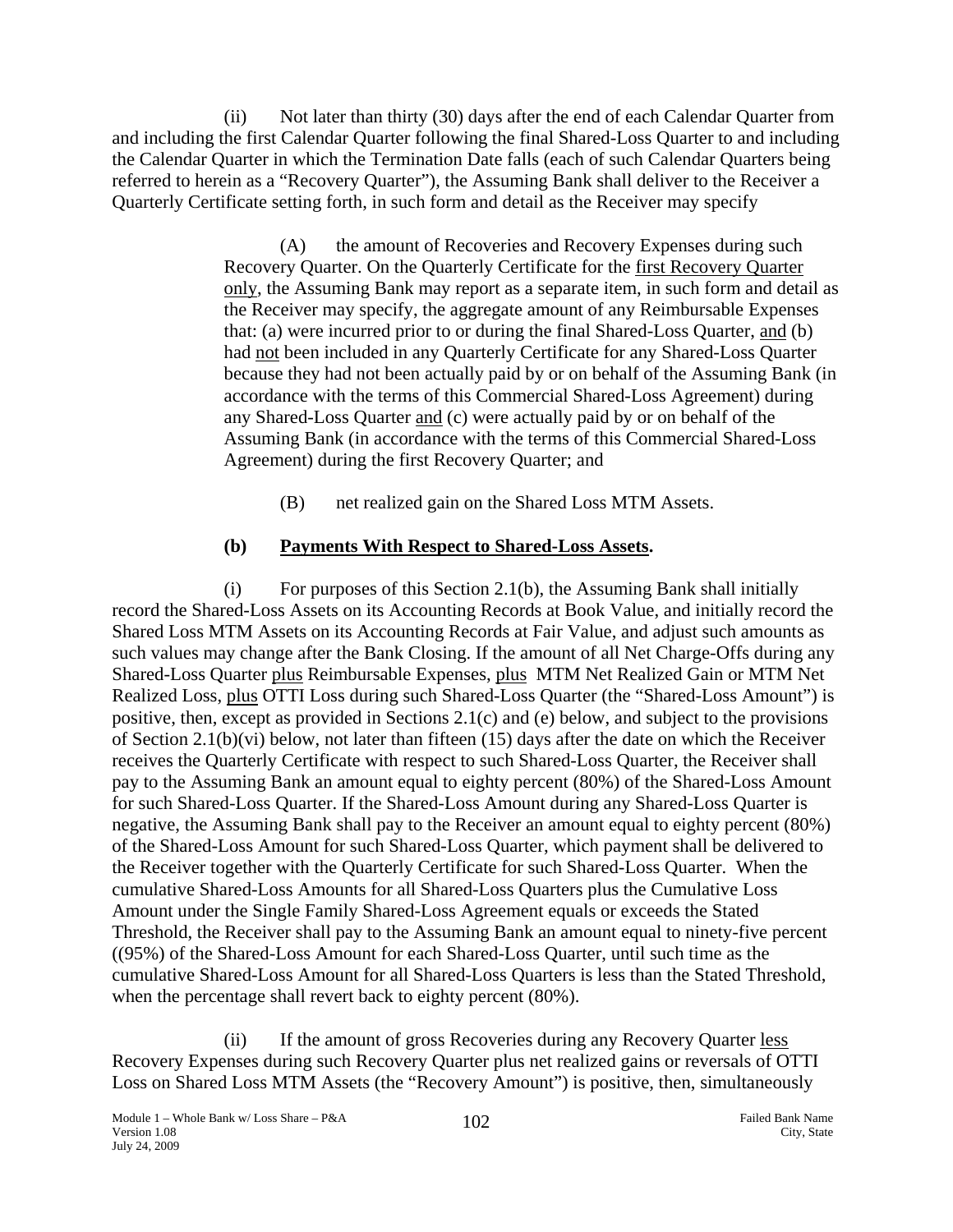with its delivery of the Quarterly Certificate with respect to such Recovery Quarter, the Assuming Bank shall pay to the Receiver an amount equal to eighty percent (80%) of the Recovery Amount for such Recovery Quarter. If the Recovery Amount is negative, then such negative amount shall be subtracted from the amount of gross Recoveries during the next succeeding Recovery Quarter in determining the Recovery Amount in such next succeeding Recovery Quarter; provided, that this Section 2.1(b)(ii) shall operate successively in the event that the Recovery Amount (after giving effect to this Section 2.1(b)(ii)) in such next succeeding Recovery Quarter is negative. The Assuming Bank shall specify, in the Quarterly Certificate for the final Recovery Quarter, the aggregate amount for all Recovery Quarters only, as of the end of, and including, the final Recovery Quarter of (A) Recoveries plus net realized gains or reversals of OTTI Loss on Shared Loss MTM Assets ("Aggregate Recovery Period Recoveries"), (B) Recovery Expenses ("Aggregate Recovery Expenses"), and (C) only those Recovery Expenses that have been actually "offset" against Aggregate Recovery Period Recoveries (including those so "offset" in that final Recovery Quarter) ("Aggregate Offset Recovery Expenses"); as used in this sentence, the term "offset" means the amount that has been applied to reduce gross Recoveries in any Recovery Quarter pursuant to the methodology set forth in this Section 2.1(b)(ii). If, at the end of the final Recovery Quarter the amount of Aggregate Recovery Expenses exceeds the amount of Aggregate Recovery Period Recoveries, the Receiver shall have no obligation to pay to the Assuming Bank all or any portion of such excess. Subsequent to the Assuming Bank's calculation of the Recovery Amount (if any) for the final Recovery Quarter, the Assuming Bank shall also show on the Quarterly Certificate for the final Recovery Quarter the results of the following three mathematical calculations: (i) Aggregate Recovery Period Recoveries minus Aggregate Offset Recovery Expenses; (ii) Aggregate Recovery Expenses minus Aggregate Offset Recovery Expenses; and (iii) the lesser of the two amounts calculated in (i) and (ii) immediately above ("Additional Recovery Expenses") multiplied by 80% (the amount so calculated in (iii) being defined as the "Additional Recovery Expense Amount"). If the Additional Recovery Expense Amount is greater than zero, then the Assuming Bank may request in the Quarterly Certificate for the final Recovery Quarter that the Receiver reimburse the Assuming Bank the amount of the Additional Recovery Expense Amount and the Receiver shall pay to the Assuming Bank the Additional Recovery Expense Amount within fifteen (15) days after the date on which the Receiver receives that Quarterly Certificate. On the Quarterly Certificate for the final Recovery Quarter only, the Assuming Bank may include, in addition to any Recovery Expenses for that Recovery Quarter that were paid by or on behalf of the Assuming Bank in that Recovery Quarter, those Recovery Expenses that: (a) were incurred prior to or during the final Recovery Quarter, and (b) had not been included in any Quarterly Certificate for any Recovery Quarter because they had not been actually paid by or on behalf of the Assuming Bank (in accordance with the terms of this Commercial Shared-Loss Agreement) during any Recovery Quarter, and (c) were actually paid by or on behalf of the Assuming Bank (in accordance with the terms of this Commercial Shared-Loss Agreement) prior to the date the Assuming Bank is required to deliver that final Quarterly Certificate to the Receiver under the terms of Section 2.1(a)(ii).

(iii) With respect to each Shared-Loss Quarter and Recovery Quarter, collections by or on behalf of the Assuming Bank on any charge-off effected by the Failed Bank prior to Bank Closing on an Asset other than a Shared-Loss Asset or Shared-Loss MTM Assets shall be reported as Recoveries under this Section 2.1 only to the extent such collections exceed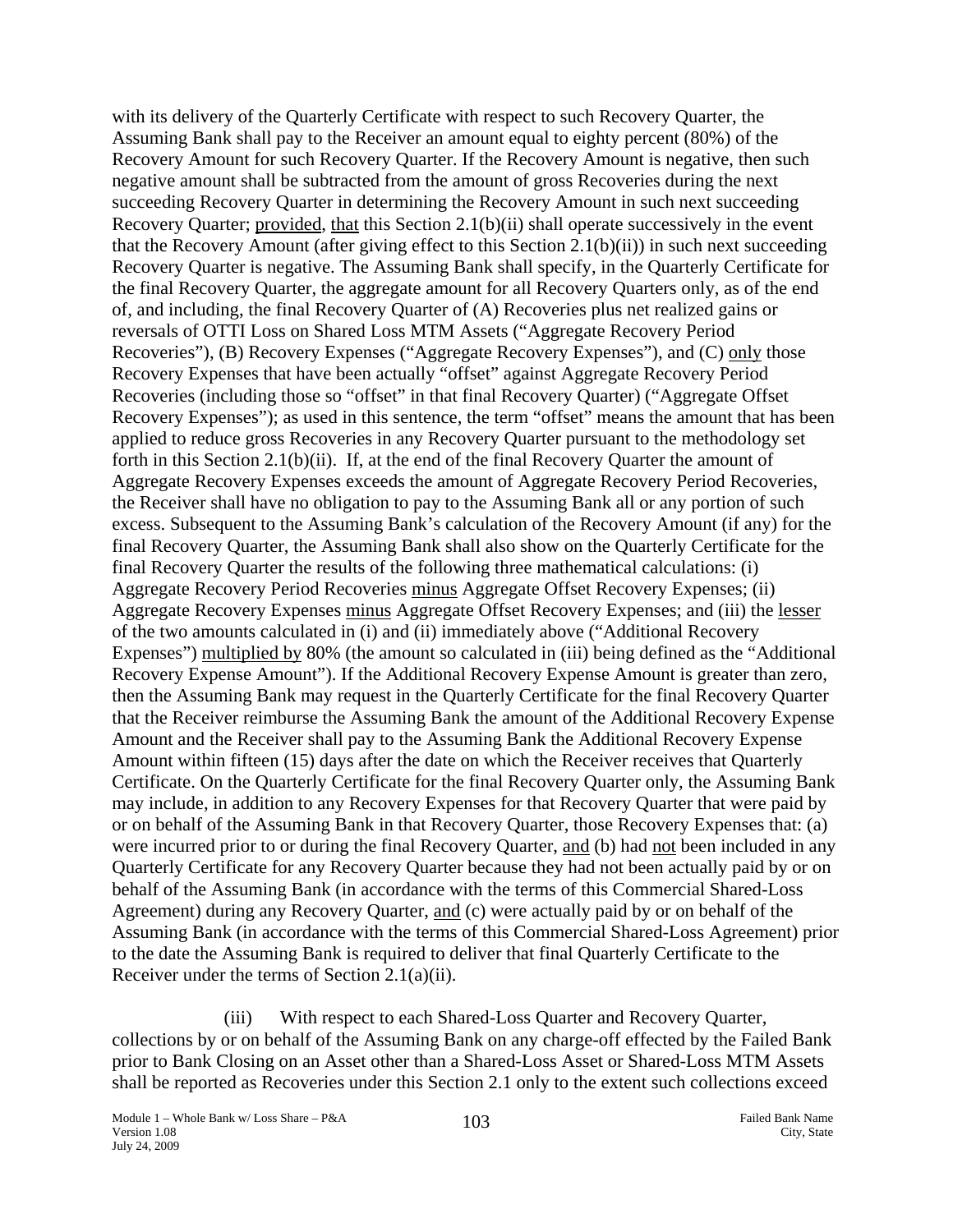the Book Value of such Asset, if any. For any Shared-Loss Quarter or Recovery Quarter in which collections by or on behalf of the Assuming Bank on such Asset are applied to both Book Value and to a charge-off effected by the Failed Bank prior to Bank Closing, the amount of expenditures incurred by or on behalf of the Assuming Bank attributable to the collection of any such Asset, that shall be considered a Reimbursable Expense or a Recovery Expense under this Section 2.1 will be limited to a proportion of such expenditures which is equal to the proportion derived by dividing (A) the amount of collections on such Asset applied to a charge-off effected by the Failed Bank prior to Bank Closing, by (B) the total collections on such Assets.

(iv) If the Assuming Bank has duly specified an amount of Reimbursable Expenses on the Quarterly Certificate for the first Recovery Quarter as described above in the last sentence of Section 2.1(a)(ii), then, not later than fifteen (15) days after the date on which the Receiver receives that Quarterly Certificate, the Receiver shall pay to the Assuming Bank an amount equal to eighty percent (80%) (or, if the Cumulative Loss Amount under the Single Family Shared-Loss Agreement plus the cumulative Shared-Loss Amount for all Shared-Loss Quarters equals or exceeds the Stated Threshold, ninety-five percent (95%)) of the amount of such Reimbursable Expenses.

(v) If the First Loss Tranche as determined under the Purchase and Assumption Agreement is a positive number, Receiver has no obligation to make payment for any Shared Loss Quarters until the Shared-Loss Payment Trigger is satisfied.

**(c) Limitation on Shared-Loss Payment.** The Receiver shall not be required to make any payments pursuant to this Section 2.1 with respect to any Charge-Off of a Shared-Loss Asset that the Receiver or the Corporation determines, based upon the Examination Criteria, should not have been effected by the Assuming Bank; provided, (x) the Receiver must provide notice to the Assuming Bank detailing the grounds for not making such payment, (y) the Receiver must provide the Assuming Bank with a reasonable opportunity to cure any such deficiency and (z) (1) to the extent curable, if cured, the Receiver shall make payment with respect to any properly effected Charge-Off and (2) to the extent not curable, the Receiver shall make a payment as to all Charge-Offs (or portion of Charge-Offs) that were effected which would have been payable as a Charge-Off if the Assuming Bank had properly effected such Charge-Off. In the event that the Receiver does not make any payments with respect to any Charge-Off of a Shared-Loss Asset pursuant to this Section 2.1 or determines that a payment was improperly made, the Assuming Bank and the Receiver shall, upon final resolution, make such accounting adjustments and payments as may be necessary to give retroactive effect to such corrections.

**(d) Sale of, or Additional Advances or Amendments with Respect to, Shared-Loss Loans and Administration of Related Loans.** No Shared-Loss Loan shall be treated as a Shared-Loss Asset pursuant to this Section 2.1 (i) if the Assuming Bank sells or otherwise transfers such Shared-Loss Loan or any interest therein (whether with or without recourse) to any Person, (ii) after the Assuming Bank makes any additional advance, commitment or increase in the amount of a commitment with respect to such Shared-Loss Loan that does not constitute a Permitted Advance or a Shared-Loss Loan Commitment Advance, (iii) after the Assuming Bank makes any amendment, modification, renewal or extension to such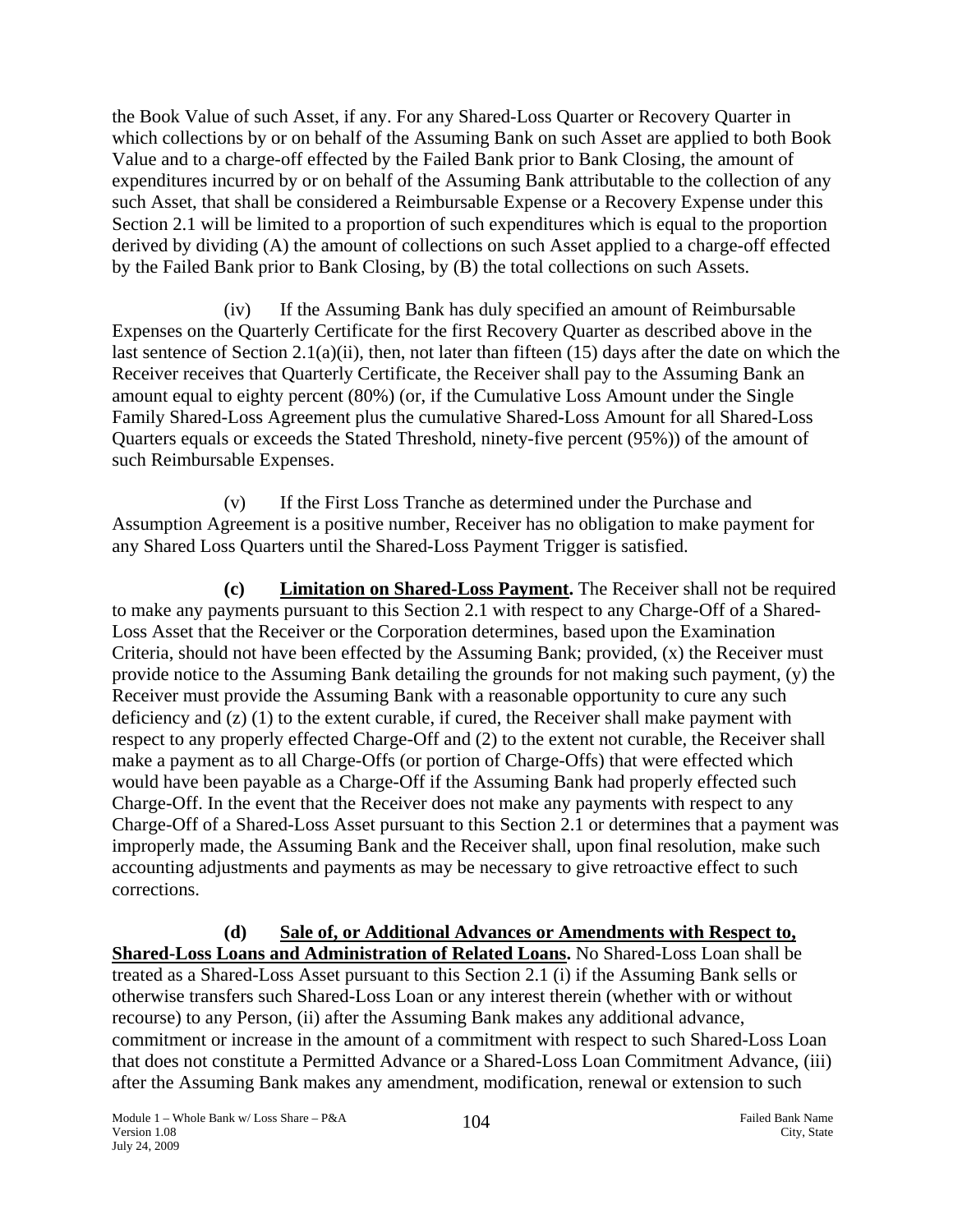Loan to the detriment of such Shared-Loss Asset to which such loan is related; provided, that Shared-Loss Loan that does not constitute a Permitted Amendment, or (iv) after the Assuming Bank has managed, administered or collected any "Related Loan" (as such term is defined in Section 3.4 of Article III of this Commercial Shared-Loss Agreement) in any manner which would have the effect of increasing the amount of any collections with respect to the Related any such Shared-Loss Loan that has been the subject of Charge-Offs prior to the taking of any action described in clause (i), (ii), (iii) or (iv) of this Section 2.1(d) by the Assuming Bank shall be treated as a Shared-Loss Asset pursuant to this Section 2.1 solely for the purpose of treatment of Recoveries on such Charge-Offs until such time as the amount of Recoveries with respect to such Shared-Loss Asset equals such Charge-Offs.

#### **(e) Option to Purchase.**

(i) In the event that the Assuming Bank determines that there is a substantial likelihood that continued efforts to collect a Shared-Loss Asset or an Asset for which a chargeoff was effected by the Failed Bank with, in either case, a Legal Balance of \$500,000 or more on the Accounting Records of the Assuming Bank will result in an expenditure, after Bank Closing, of funds by on behalf of the Assuming Bank to a third party for a specified purpose (the expenditure of which, in its best judgment, will maximize collections), which do not constitute Reimbursable Expenses or Recovery Expenses, and such expenses will exceed ten percent (10%) of the then book value thereof as reflected on the Accounting Records of the Assuming Bank, the Assuming Bank shall (i) promptly so notify the Receiver and (ii) request that such expenditure be treated as a Reimbursable Expense or Recovery Expense for purposes of this Section 2.1. (Where the Assuming Bank determines that there is a substantial likelihood that the previously mentioned situation exists with respect to continued efforts to collect a Shared-Loss Asset or an Asset for which a charge-off was effected by the Failed Bank with, in either case, a Legal Balance of less than \$1,000,000 on the Accounting Records of the Assuming Bank, the Assuming Bank may so notify the Receiver and request that such expenditure be treated as a Reimbursable Expense or Recovery Expense.) Within thirty (30) days after its receipt of such a notice, the Receiver will advise the Assuming Bank of its consent or denial, that such expenditures shall be treated as a Reimbursable Expense or Recovery Expense, as the case may be. Notwithstanding the failure of the Receiver to give its consent with respect to such expenditures, the Assuming Bank shall continue to administer such Shared-Loss Asset in accordance with Section 2.2, except that the Assuming Bank shall not be required to make such expenditures. At any time after its receipt of such a notice and on or prior to the Termination Date the Receiver shall have the right to purchase such Shared-Loss Asset or Asset as provided in Section 2.1(e)(iii), notwithstanding any consent by the Receiver with respect to such expenditure.

(ii) During the period prior to the Termination Date, the Assuming Bank shall notify the Receiver within fifteen (15) days after any of the following becomes fully or partially charged-off:

> (A) a Shared-Loss Loan having a Legal Balance (or, in the case of more than one (1) Shared-Loss Loan made to the same Obligor, a combined Legal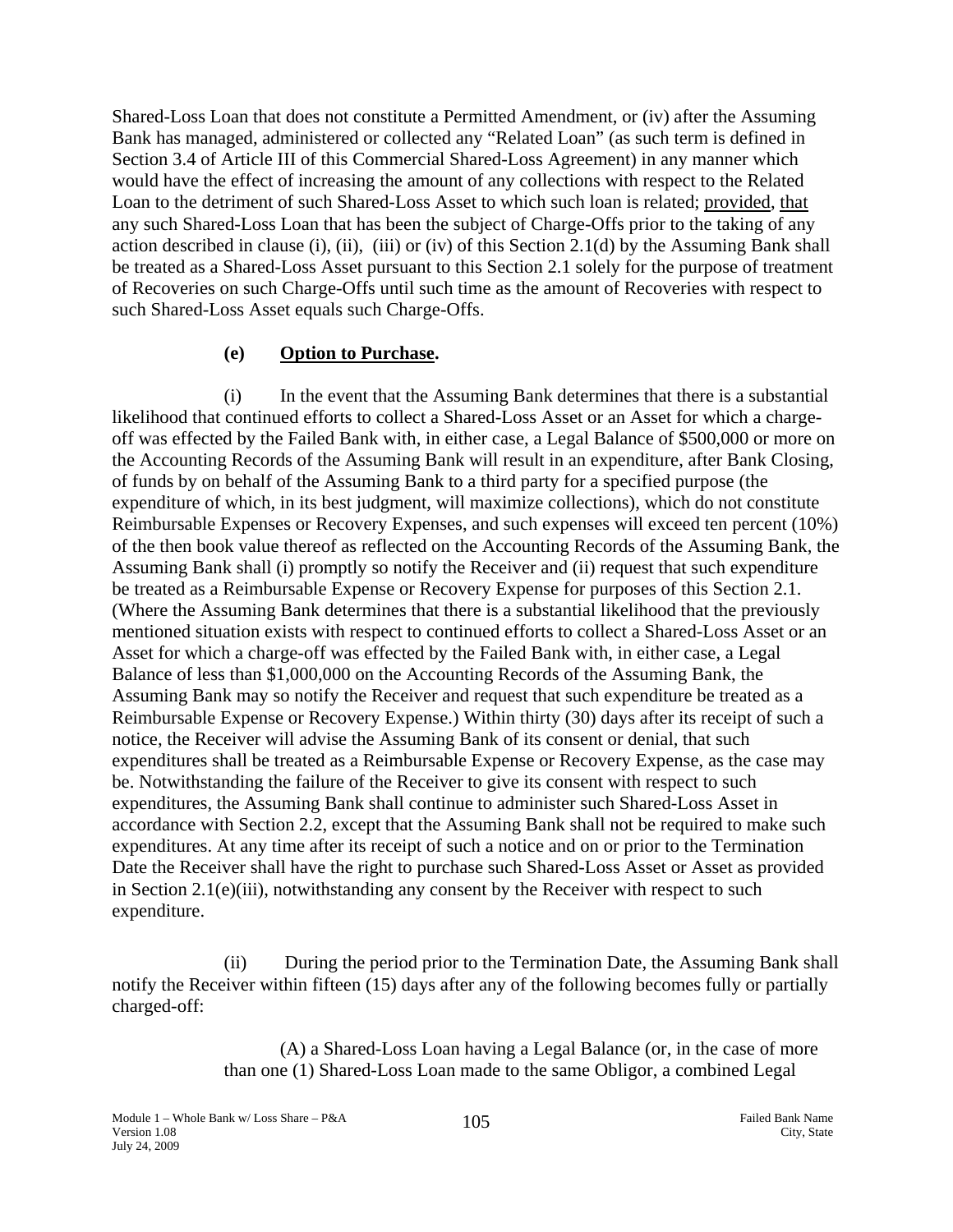Balance) of \$500,000 or more in circumstances in which the legal claim against the relevant Obligor survives; or

(B) a Shared-Loss Loan to a director, an "executive officer" as defined in 12 C.F.R. 215.2(d), a "principal shareholder" as defined in 12 C.F.R. 215.2(l), or an Affiliate of the Assuming Bank.

(iii) If the Receiver determines in its discretion that the Assuming Bank is not diligently pursuing collection efforts with respect to any Shared-Loss Asset which has been fully or partially charged-off or written-down (including any Shared-Loss Asset which is identified or required to be identified in a notice pursuant to Section 2.1(e)(ii)) or any Asset for which there exists a Failed Bank Charge-Off/Write-Down, the Receiver may at its option, exercisable at any time on or prior to the Termination Date, require the Assuming Bank to assign, transfer and convey such Shared-Loss Asset or Asset to and for the sole benefit of the Receiver for a price equal to the Shared-Loss Asset Repurchase Price thereof less the Related Liability Amount with respect to any Related Liabilities related to such Shared-Loss Asset or Asset.

(iv) Not later than ten (10) days after the date upon which the Assuming Bank receives notice of the Receiver's intention to purchase or require the assignment of any Shared-Loss Asset or Asset pursuant to Section 2.1(e)(i) or (iii), the Assuming Bank shall transfer to the Receiver such Shared-Loss Asset or Asset and any Credit Files relating thereto and shall take all such other actions as may be necessary and appropriate to adequately effect the transfer of such Shared-Loss Asset or Asset from the Assuming Bank to the Receiver. Not later than fifteen (15) days after the date upon which the Receiver receives such Shared-Loss Asset or Asset and any Credit Files relating thereto, the Receiver shall pay to the Assuming Bank an amount equal to the Shared-Loss Asset Repurchase Price of such Shared-Loss Asset or Asset less the Related Liability Amount.

(v) The Receiver shall assume all Related Liabilities with respect to any Shared-Loss Asset or Asset set forth in the notice described in Section 2.1(e)(iv).

### **(f) Dispute Resolution.**

(i) (A) Any dispute as to whether a Charge-Off of a Shared-Loss Asset was made in accordance with Examination Criteria shall be resolved by the Assuming Bank's Chartering Authority. (B) With respect to any other dispute arising under the terms of this Commercial Shared-Loss Agreement which the parties hereto cannot resolve after having negotiated such matter, in good faith, for a thirty (30) day period, other than a dispute the Corporation is not permitted to submit to arbitration under the Administrative Dispute Resolution Act of 1996 ("ADRA"), as amended, such other dispute shall be resolved by determination of a review board (a "Review Board") established pursuant to Section 2.1(f). Any Review Board under this Section 2.1(f) shall follow the provisions of the Federal Arbitration Act and shall follow the provisions of the ADRA. (C) Any determination by the Assuming Bank's Chartering Authority or by a Review Board shall be conclusive and binding on the parties hereto and not subject to further dispute, and judgment may be entered on said determination in accordance with applicable arbitration law in any court having jurisdiction thereof.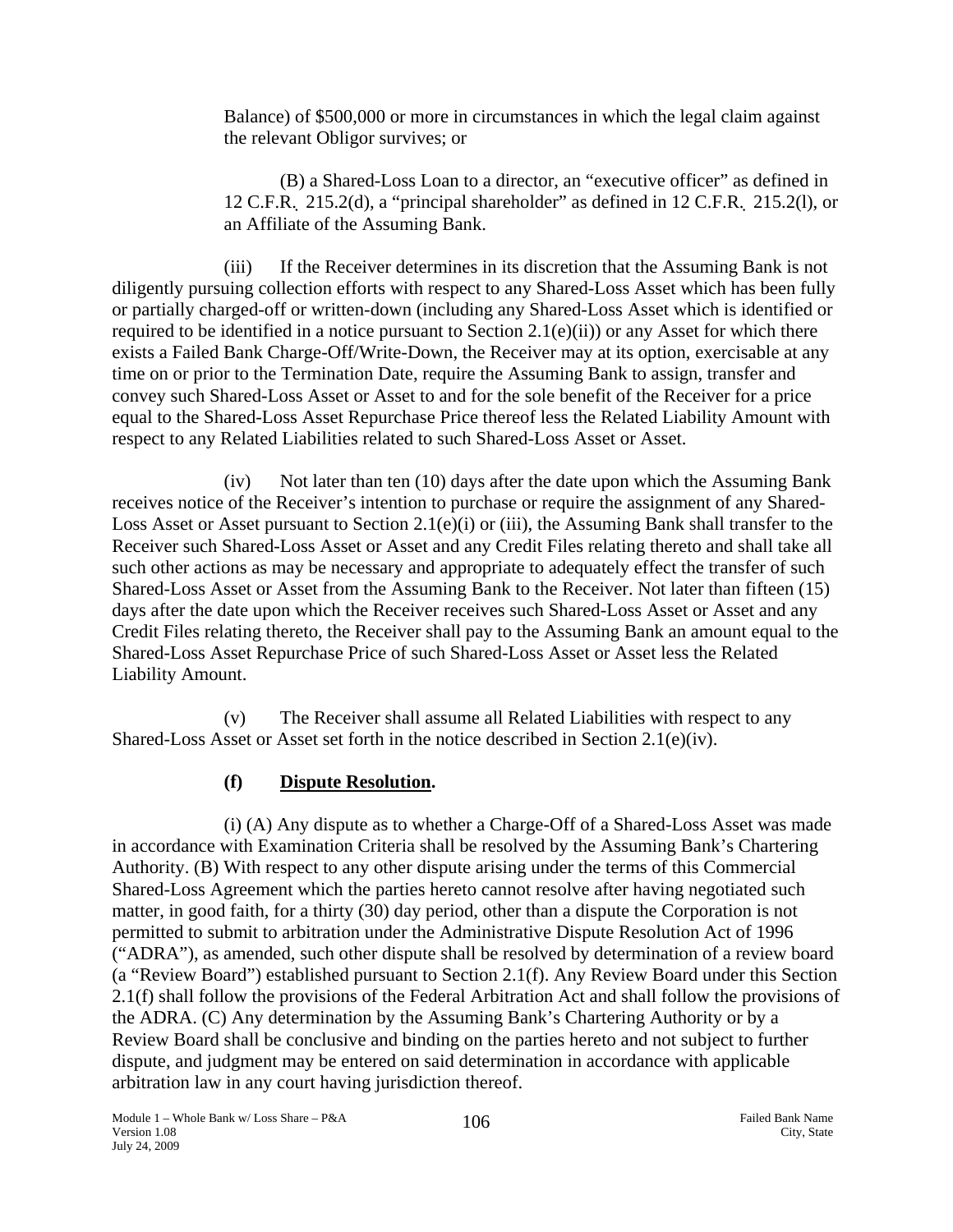(ii) A Review Board shall consist of three (3) members, each of whom shall have such expertise as the Corporation and the Assuming Bank agree is relevant. As appropriate, the Receiver or the Corporation (the "FDIC Party") will select one member, one member will be selected by the Assuming Bank and the third member (the "Neutral Member") will be selected by the other two members. The member of the Review Board selected by a party may be removed at any time by such party upon two (2) days' written notice to the other party of the selection of a replacement member. The Neutral Member may be removed by unanimous action of the members appointed by the FDIC Party and the Assuming Bank after two (2) days' prior written notice to the FDIC Party and the Assuming Bank of the selection of a replacement Neutral Member. In addition, if a Neutral Member fails for any reason to serve or continue to serve on the Review Board, the other remaining members shall so notify the parties to the dispute and the Neutral Member in writing that such Neutral Member will be replaced, and the Neutral Member shall thereafter be replaced by the unanimous action of the other remaining members within twenty (20) business days of that notification.

(iii) No dispute may be submitted to a Review Board by any of the parties to this Commercial Shared-Loss Agreement unless such party has provided to the other party a written notice of dispute ("Notice of Dispute"). During the forty-five (45)-day period following the providing of a Notice of Dispute, the parties to the dispute will make every effort in good faith to resolve the dispute by mutual agreement. As part of these good faith efforts, the parties should consider the use of less formal dispute resolution techniques, as judged appropriate by each party in its sole discretion. Such techniques may include, but are not limited to, mediation, settlement conference, and early neutral evaluation. If the parties have not agreed to a resolution of the dispute by the end of such forty-five (45)-day period, then, subject to the discretion of the Corporation and the written consent of the Assuming Bank as set forth in Section 2.1(f)(i)(B) above, on the first day following the end of such period, the FDIC Party and the Assuming Bank shall notify each other of its selection of its member of the Review Board and such members shall be instructed to promptly select the Neutral Member of the Review Board. If the members appointed by the FDIC Party and the Assuming Bank are unable to promptly agree upon the initial selection of the Neutral Member, or a timely replacement Neutral Member as set forth in Section 2.1(f)(ii) above, the two appointed members shall apply to the American Arbitration Association ("AAA"), and such Neutral Member shall be appointed in accordance with the Commercial Arbitration Rules of the AAA.

(iv) The resolution of a dispute pursuant to this Section 2.1(f) shall be governed by the Commercial Arbitration Rules of the AAA to the extent that such rules are not inconsistent with this Section 2.1(f). The Review Board may modify the procedures set forth in such rules from time to time with the prior approval of the FDIC Party and the Assuming Bank.

(v) Within fifteen (15) days after the last to occur of the final written submissions of both parties, the presentation of witnesses, if any, and oral presentations, if any, the Review Board shall adopt the position of one of the parties and shall present to the parties a written award regarding the dispute. The determination of any two (2) members of a Review Board will constitute the determination of such Review Board.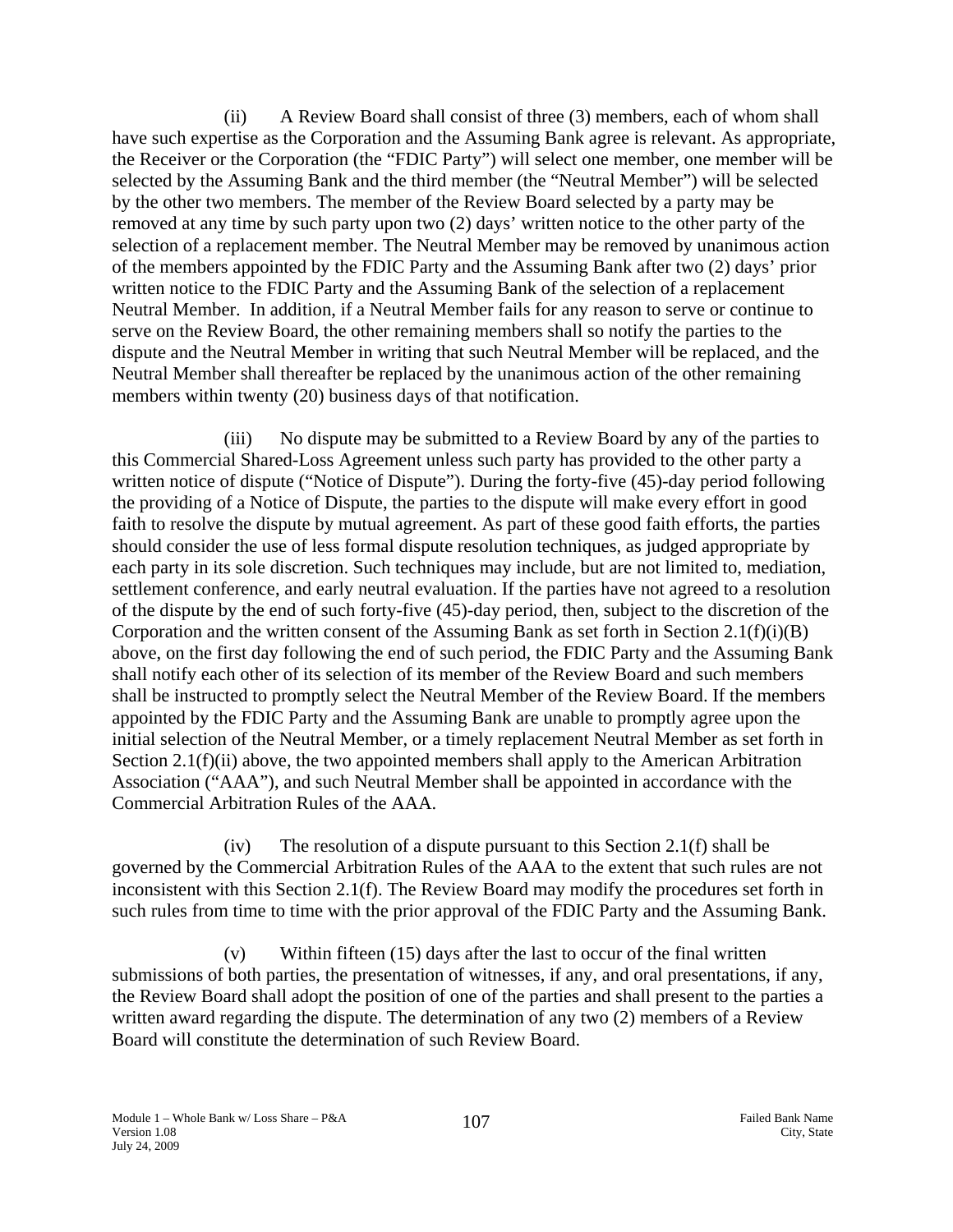(vi) The FDIC Party and the Assuming Bank will each pay the fees and expenses of the member of the Review Board selected by it. The FDIC Party and Assuming Bank will share equally the fees and expenses of the Neutral Member. No such fees or expenses incurred by or on behalf of the Assuming Bank shall be subject to reimbursement by the FDIC Party under this Commercial Shared-Loss Agreement or otherwise.

(vii) Each party will bear all costs and expenses incurred by it in connection with the submission of any dispute to a Review Board. No such costs or expenses incurred by or on behalf of the Assuming Bank shall be subject to reimbursement by the FDIC Party under this Commercial Shared-Loss Agreement or otherwise. The Review Board shall have no authority to award costs or expenses incurred by either party to these proceedings.

(viii) Any dispute resolution proceeding held pursuant to this Section 2.1(f) shall not be public. In addition, each party and each member of any Review Board shall strictly maintain the confidentiality of all issues, disputes, arguments, positions and interpretations of any such proceeding, as well as all information, attachments, enclosures, exhibits, summaries, compilations, studies, analyses, notes, documents, statements, schedules and other similar items associated therewith, except as the parties agree in writing or such disclosure is required pursuant to law, rule or regulation. Pursuant to ADRA, dispute resolution communications may not be disclosed either by the parties or by any member of the Review board unless:

(1) all parties to the dispute resolution proceeding agree in writing;

(2) the communication has already been made public;

(3) the communication is required by statute, rule or regulation to be made public;

(4) a court determines that such testimony or disclosure is necessary to prevent a manifest injustice, help establish a violation of the law or prevent harm to the public health or safety, or of sufficient magnitude in the particular case to outweigh the integrity of dispute resolution proceedings in general by reducing the confidence of parties in future cases that their communications will remain confidential.

(ix) Any dispute resolution proceeding pursuant to this Section 2.1(f) (whether as a matter of good faith negotiations, by resort to a Review Board, or otherwise) is a compromise negotiation for purposes of the Federal Rules of Evidence and state rules of evidence. The parties agree that all proceedings, including any statement made or document prepared by any party, attorney or other participants are privileged and shall not be disclosed in any subsequent proceeding or document or construed for any purpose as an admission against interest. Any document submitted and any statements made during any dispute resolution proceeding are for settlement purposes only. The parties further agree not to subpoena any of the members of the Review Board or any documents submitted to the Review Board. In no event will the Neutral Member voluntarily testify on behalf of any party.

(x) No decision, interpretation, determination, analysis, statement, award or other pronouncement of any Review Board shall constitute precedent as regards any subsequent proceeding (whether or not such proceeding involves dispute resolution under this Commercial

or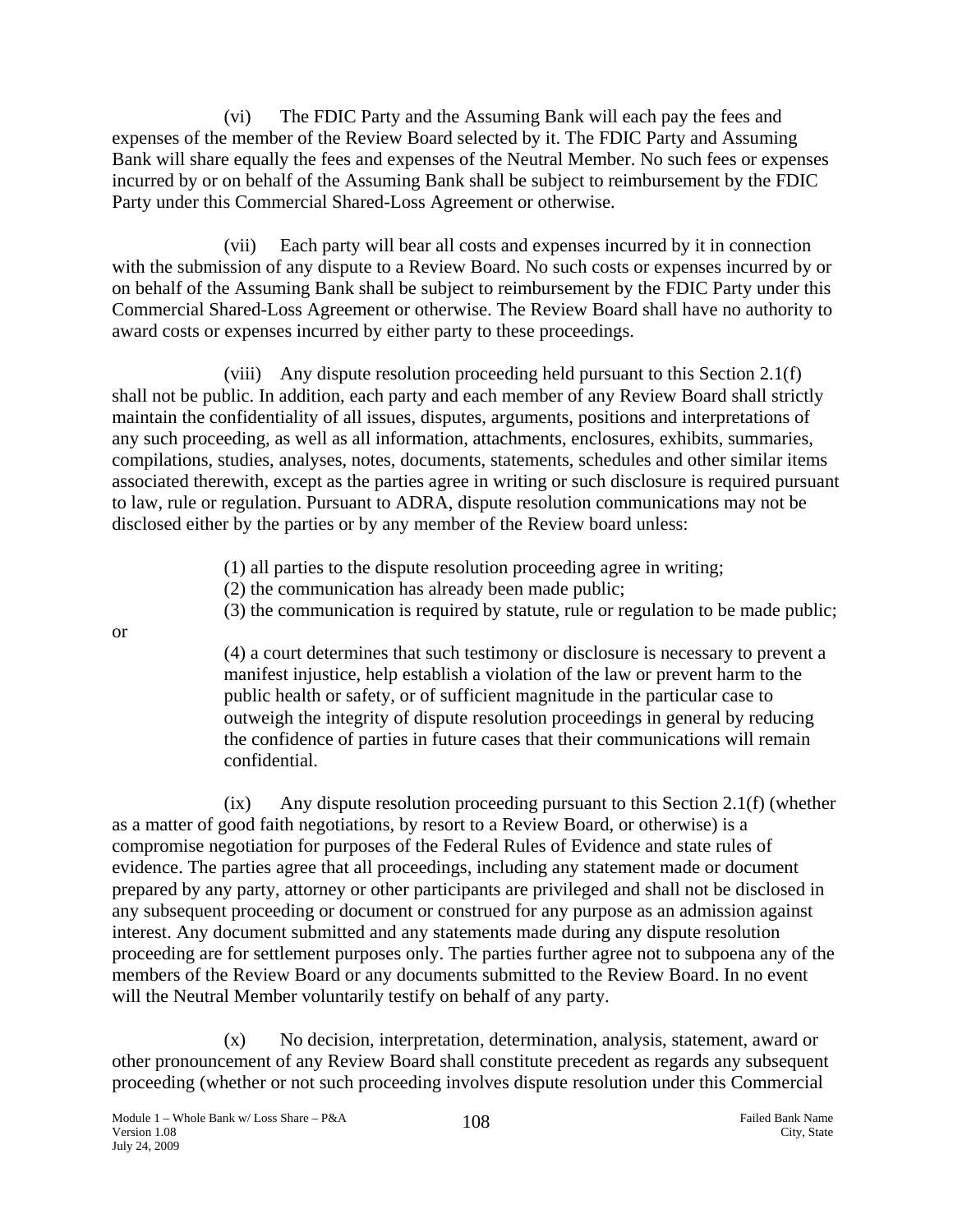Shared-Loss Agreement) nor shall any Review Board be bound to follow any decision, interpretation, determination, analysis, statement, award or other pronouncement rendered by any previous Review Board or any other previous dispute resolution panel which may have convened in connection with a transaction involving other failed financial institutions or Federal assistance transactions.

(xi) The parties may extend any period of time in this Section 2.1(f) by mutual agreement. Notwithstanding anything above to the contrary, no dispute shall be submitted to a Review Board until each member of the Review Board, and any substitute member, if applicable, agrees to be bound by the provisions of this Section 2.1(f) as applicable to members of a Review Board. Prior to the commencement of the Review Board proceedings, or, in the case of a substitute Neutral Member, prior to the re-commencement of such proceedings subsequent to that substitution, the Neutral Member shall provide a written oath of impartiality.

(xii) For the avoidance of doubt, and notwithstanding anything herein to the contrary, in the event any notice of dispute is provided to a party under this Section 2.1(g) prior to the Termination Date, the terms of this Commercial Shared-Loss Agreement shall remain in effect with respect to any such items set forth in such notice until such time as any such dispute with respect to such item is finally resolved.

**2.2 Administration of Shared-Loss Assets.** The Assuming Bank shall at all times prior to the Termination Date comply with the Rules Regarding the Administration of Shared-Loss Assets as set forth in Article III of this Commercial Shared-Loss Agreement.

# **2.3 Auditor Report; Right to Audit.**

(a) Within ninety (90) days after the end of each fiscal year from and including the fiscal year during which Bank Closing falls to and including the calendar year during which the Termination Date falls, the Assuming Bank shall deliver to the Corporation and to the Receiver a report signed by its independent public accountants stating that they have reviewed the terms of this Commercial Shared-Loss Agreement and that, in the course of their annual audit of the Assuming Bank's books and records, nothing has come to their attention suggesting that any computations required to be made by the Assuming Bank during such year by this Article II were not made by the Assuming Bank in accordance herewith. In the event that the Assuming Bank cannot comply with the preceding sentence, it shall promptly submit to the Receiver corrected computations together with a report signed by its independent public accountants stating that, after giving effect to such corrected computations, nothing has come to their attention suggesting that any computations required to be made by the Assuming Bank during such year by this Article II were not made by the Assuming Bank in accordance herewith. In such event, the Assuming Bank and the Receiver shall make all such accounting adjustments and payments as may be necessary to give effect to each correction reflected in such corrected computations, retroactive to the date on which the corresponding incorrect computation was made. It is the intention of this provision to align the timing of the audit required under this Commercial Shared-Loss Agreement with the examination audit required pursuant to 12 CFR Section 363.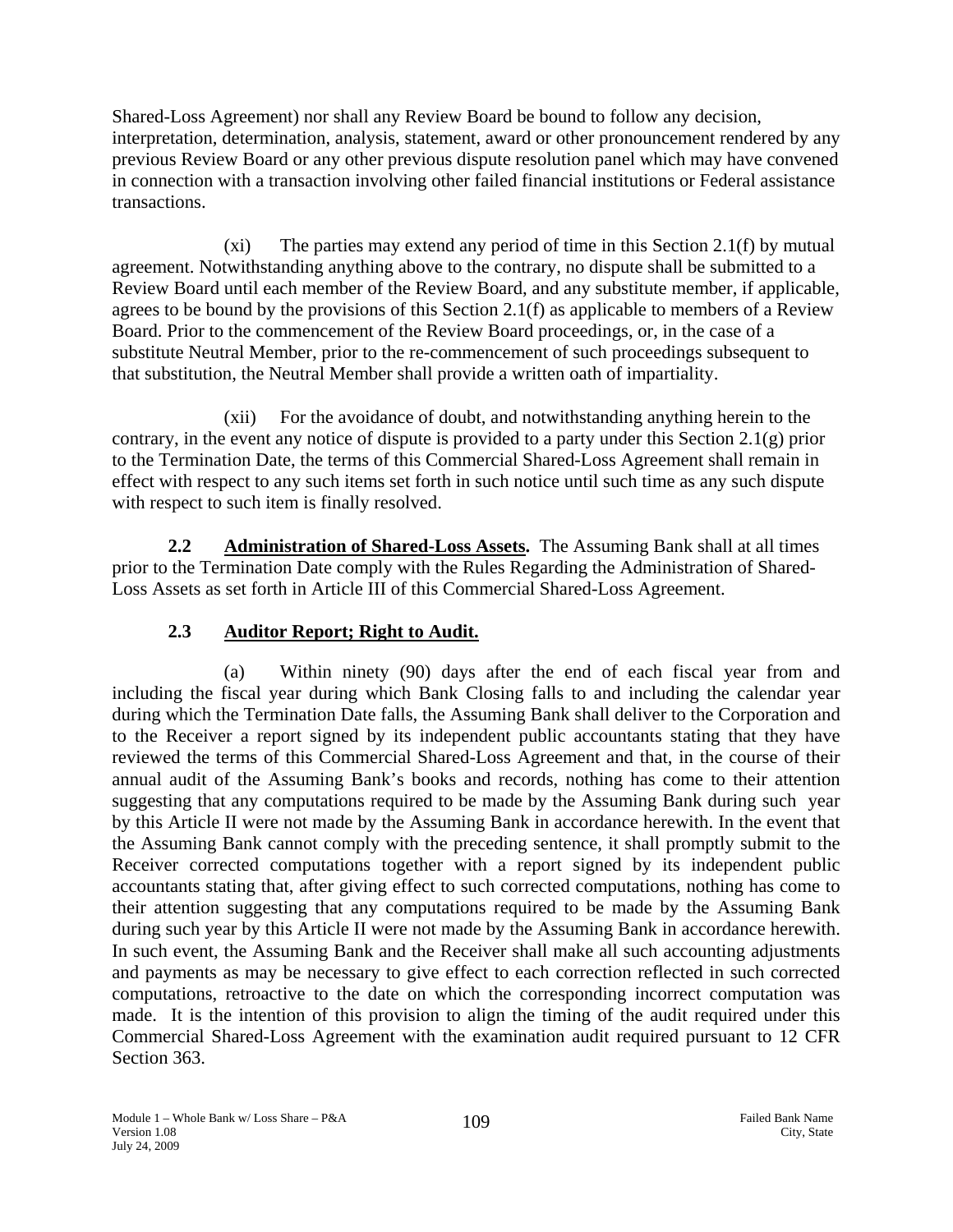(b) The Assuming Bank shall perform on an annual basis an internal audit of its compliance with the provisions of this Article II and shall provide the Receiver and the Corporation with copies of the internal audit reports and access to internal audit workpapers related to such internal audit.

(c) The Receiver or the Corporation may perform an audit to determine the Assuming Bank's compliance with the provisions of this Commercial Shared-Loss Agreement, including this Article II, at any time by providing not less than ten (10) Business Days prior written notice. The scope and duration of any such audit shall be within the discretion of the Receiver or the Corporation, as the case may be, but shall in no event be administered in a manner that unreasonably interferes with the operation of the Assuming Bank's business. The Receiver or the Corporation, as the case may be, shall bear the expense of any such audit. In the event that any corrections are necessary as a result of such an audit, the Assuming Bank and the Receiver shall make such accounting adjustments and payments as may be necessary to give retroactive effect to such corrections.

**2.4 Withholdings.** Notwithstanding any other provision in this Article II, the Receiver, upon the direction of the Director (or designee) of the Corporation's Division of Resolutions and Receiverships, may withhold payment for any amounts included in a Quarterly Certificate delivered pursuant to Section 2.1, if, in its judgment, there is a reasonable basis under the terms of this Commercial Shared-Loss Agreement for denying the eligibility of an item for which reimbursement or payment is sought under such Section. In such event, the Receiver shall provide a written notice to the Assuming Bank detailing the grounds for withholding such payment. At such time as the Assuming Bank demonstrates to the satisfaction of the Receiver that the grounds for such withholding of payment, or portion of payment, no longer exist or have been cured, then the Receiver shall pay the Assuming Bank the amount withheld which the Receiver determines is eligible for payment, within fifteen (15) Business Days. In the event the Receiver or the Assuming Bank elects to submit the issue of the eligibility of the item for reimbursement or payment for determination under the dispute resolution procedures of Section 2.1(f), then (i) if the dispute is settled by the mutual agreement of the parties in accordance with Section 2.1(f)(iii), the Receiver shall pay the amount withheld (to the extent so agreed) within fifteen (15) Business Days from the date upon which the dispute is determined by the parties to be resolved by mutual agreement, and (ii) if the dispute is resolved by the determination of a Review Board, the Receiver shall pay the amount withheld (to the extent so determined) within fifteen (15) Business Days from the date upon which the Receiver is notified of the determination by the Review Board of its obligation to make such payment. Any payment by the Receiver pursuant to this Section 2.4 shall be made together with interest on the amount thereof from the date the payment was agreed or determined otherwise to be due, at the interest rate per annum determined by the Receiver to be equal to the coupon equivalent of the three (3)-month U.S. Treasury Bill Rate in effect as of the first Business Day of each Calendar Quarter during which such interest accrues as reported in the Federal Reserve Board's Statistical Release for Selected Interest Rates H.15 opposite the caption "Auction Average - 3-Month" or, if not so reported for such day, for the next preceding Business Day for which such rate was so reported.

**2.5 Books and Records**. The Assuming Bank shall at all times during the term of this Commercial Shared-Loss Agreement keep books and records which fairly present all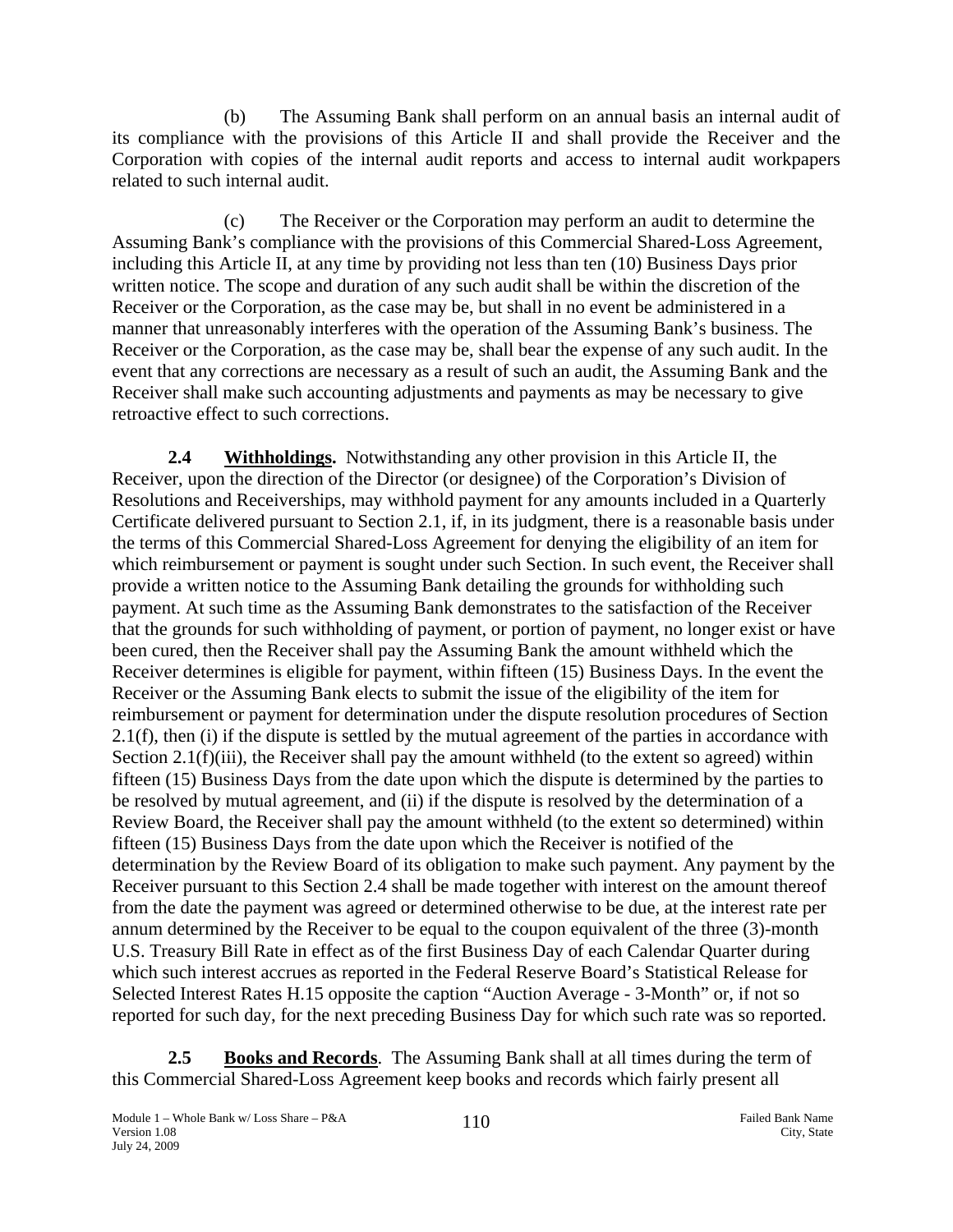dealings and transactions carried out in connection with its business and affairs. Except as otherwise provided for in the Purchase and Assumption Agreement or this Commercial Shared-Loss Agreement, all financial books and records shall be kept in accordance with generally accepted accounting principles, consistently applied for the periods involved and in a manner such that information necessary to determine compliance with any requirement of the Purchase and Assumption Agreement or this Commercial Shared-Loss Agreement will be readily obtainable, and in a manner such that the purposes of the Purchase and Assumption Agreement or this Commercial Shared-Loss Agreement may be effectively accomplished. Without the prior written approval of the Corporation, the Assuming Bank shall not make any change in its accounting principles adversely affecting the value of the Shared-Loss Assets except as required by a change in generally accepted accounting principles. The Assuming Bank shall notify the Corporation of any change in its accounting principles affecting the Shared-Loss Assets which it believes are required by a change in generally accepted accounting principles.

**2.6 Information.** The Assuming Bank shall promptly provide to the Corporation such other information, including financial statements and computations, relating to the performance of the provisions of the Purchase and Assumption Agreement or otherwise relating to its business and affairs or this Commercial Shared-Loss Agreement, as the Corporation or the Receiver may request from time to time.

**2.7 Tax Ruling.** The Assuming Bank shall not at any time, without the Corporation's prior written consent, seek a private letter ruling or other determination from the Internal Revenue Service or otherwise seek to qualify for any special tax treatment or benefits associated with any payments made by the Corporation pursuant to the Purchase and Assumption Agreement or this Commercial Shared-Loss Agreement.

#### **ARTICLE III - RULES REGARDING THE ADMINISTRATION OF SHARED-LOSS ASSETS AND SHARED-LOSS MTM ASSETS**

**3.1** Agreement with Respect to Administration. The Assuming Bank shall (and shall cause any of its Affiliates to which the Assuming Bank transfers any Shared-Loss Assets or Shared-Loss MTM Assets) to, or a Third Party Servicer to, manage, administer, and collect the Shared-Loss Assets and Shared-Loss MTM Assets while owned by the Assuming Bank or any Affiliate thereof during the term of this Commercial Shared-Loss Agreement in accordance with the rules set forth in this Article III ("Rules"). The Assuming Bank shall be responsible to the Receiver and the Corporation in the performance of its duties hereunder and shall provide to the Receiver and the Corporation such reports as the Receiver or the Corporation reasonably deems advisable, including but not limited to the reports required by Section 3.3 hereof, and shall permit the Receiver and the Corporation at all times to monitor the Assuming Bank's performance of its duties hereunder.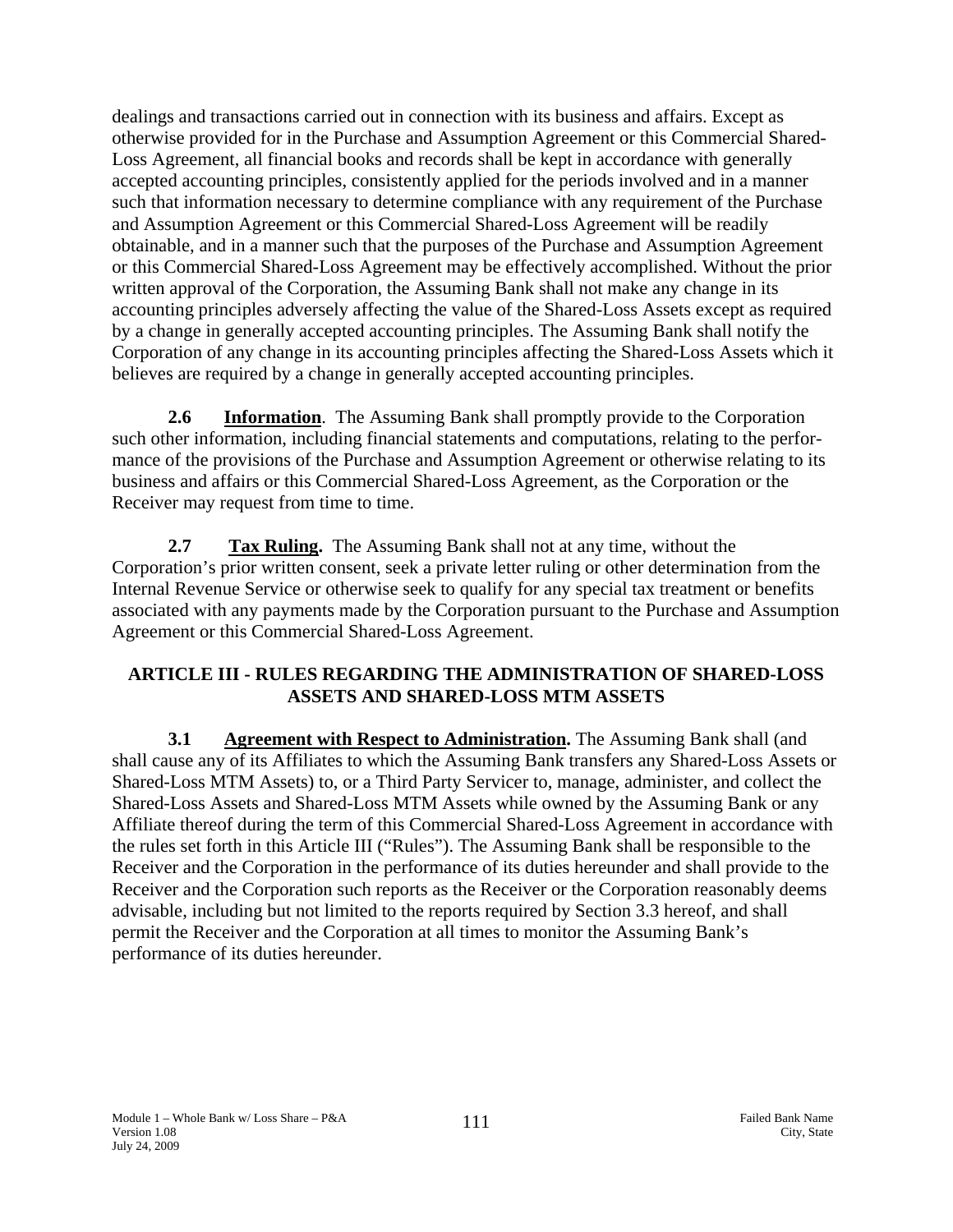### **3.2 Duties of the Assuming Bank with Respect to Shared-Loss Assets.**

(a) In performance of its duties under these Rules, the Assuming Bank shall:

(i) manage, administer, collect and effect Charge-Offs and Recoveries with respect to each Shared-Loss Asset in a manner consistent with (A) usual and prudent business and banking practices; (B) the Assuming Bank's (or, in the case a Third Party Servicer is engaged, the Third Party Servicer's) practices and procedures including, without limitation, the then-effective written internal credit policy guidelines of the Assuming Bank, with respect to the management, administration and collection of and taking of charge-offs and write-downs with respect to loans, other real estate and repossessed collateral that do not constitute Shared Loss Assets;

(ii) exercise its best business judgment in managing, administering, collecting and effecting Charge-Offs with respect to Shared-Loss Assets;

(iii) use its best efforts to maximize collections with respect to Shared-Loss Assets and, if applicable for a particular Shared-Loss Asset, without regard to the effect of maximizing collections on assets held by the Assuming Bank or any of its Affiliates that are not Shared-Loss Assets;

(iv) adopt and implement accounting, reporting, record-keeping and similar systems with respect to the Shared-Loss Assets, as provided in Section 3.4 hereof;

(v) retain sufficient staff to perform its duties hereunder; and

(vi) provide written notification in accordance with Article IV of this Commercial Shared-Loss Agreement immediately after the execution of any contract pursuant to which any third party (other than an Affiliate of the Assuming Bank) will manage, administer or collect any of the Shared-Loss Assets, together with a copy of that contract.

(b) Any transaction with or between any Affiliate of the Assuming Bank with respect to any Shared-Loss Asset including, without limitation, the execution of any contract pursuant to which any Affiliate of the Assuming Bank will manage, administer or collect any of the Shared-Loss Assets, or any other action involving self-dealing, shall be subject to the prior written approval of the Receiver or the Corporation.

(c) The following categories of expenses shall not be deemed to be Reimbursable Expenses or Recovery Expenses:

(i) Federal, State, or local income taxes and expenses related thereto;

(ii) salaries or other compensation and related benefits of Assuming Bank employees and the employees of its Affiliates including, without limitation, any bonus, commission or severance arrangements, training, payroll taxes, dues, or travel- or relocationrelated expenses,;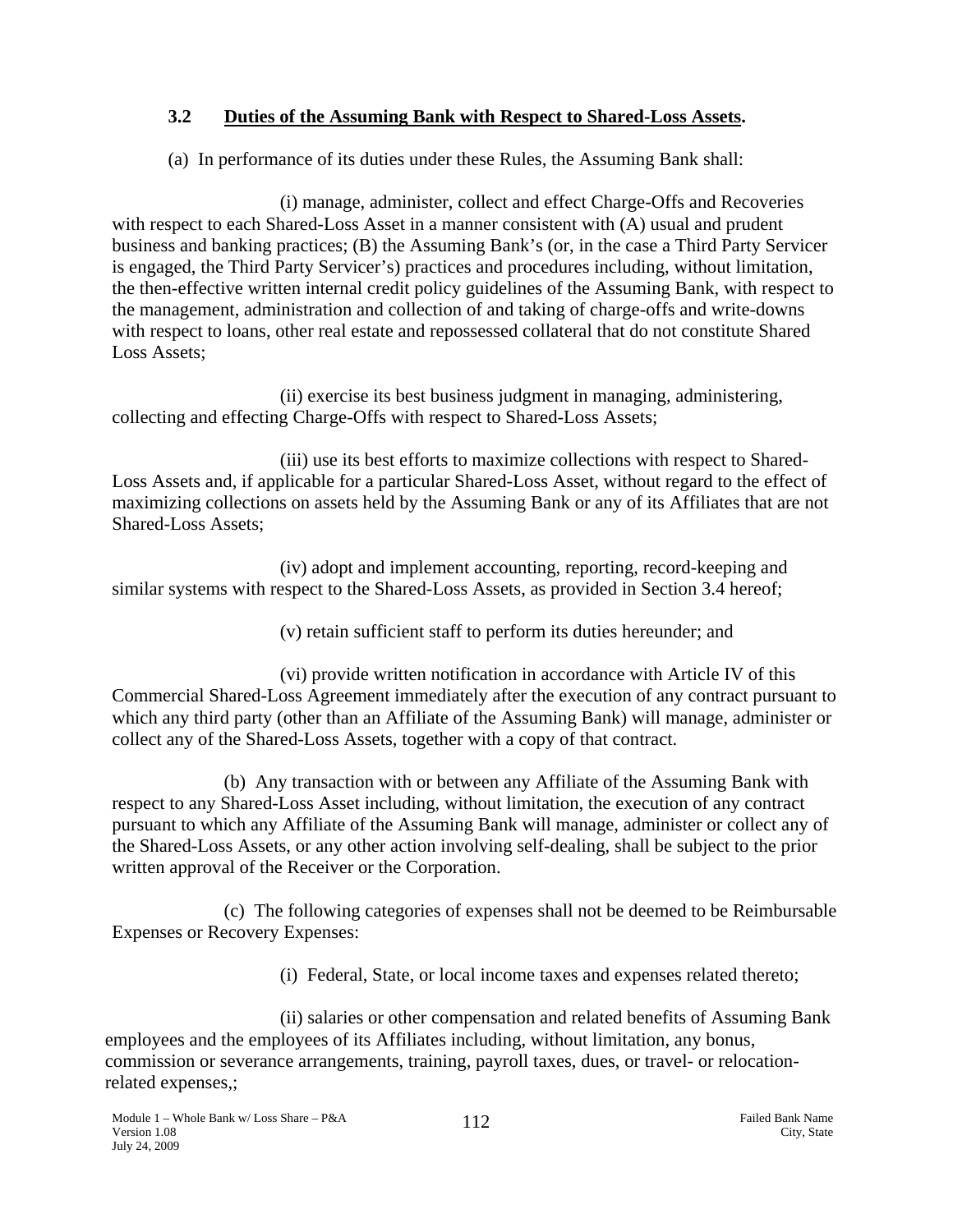(iii) the cost of space occupied by the Assuming Bank, any Affiliate thereof and their staff, the rental of and maintenance of furniture and equipment, and expenses for data processing including the purchase or enhancement of data processing systems;

(iv) except as otherwise provided herein, fees for accounting and other independent professional consultants (other than consultants retained to assess the presence, storage or release of any hazardous or toxic substance, or any pollutant or contaminant with respect to the collateral securing a Shared-Loss Loan that has been fully or partially charged-off); provided, that for purposes of this Section 3.2(c)(iv), fees of attorneys and appraisers engaged as necessary to assist in collections with respect to Shared-Loss Assets shall not be deemed to be fees of other independent consultants;

(v) allocated portions of any other overhead or general and administrative expense other than any fees relating to specific assets, such as appraisal fees or environmental audit fees, for services of a type the Assuming Bank does not normally perform internally;

(vi) any expense not incurred in good faith and with the same degree of care that the Assuming Bank normally would exercise in the collection of troubled assets in which it alone had an interest; and

(vii) any expense incurred for a product, service or activity that is of an extravagant nature or design.

(d) Subject to Section 3.7, the Assuming Bank shall not contract with third parties to provide services the cost of which would be a Reimbursable Expense or Recovery Expense if the Assuming Bank would have provided such services itself if the relevant Shared-Loss Assets were not subject to the loss-sharing provisions of Section 2.1 of this Commercial Shared-Loss Agreement.

# **3.3 Duties of the Assuming Bank with Respect to Shared-Loss MTM Assets.**

(a) In performance of its duties under these Rules, the Assuming Bank shall:

(i) manage, administer, collect and each Shared-Loss MTM Asset in a manner consistent with (A) usual and prudent business and banking practices; (B) the Assuming Bank's practices and procedures including, without limitation, the then-effective written internal credit policy guidelines of the Assuming Bank, with respect to the management, administration and collection of similar assets that are not Shared-Loss MTM Assets;

(ii) exercise its best business judgment in managing, administering, collecting and effecting Charge-Offs with respect to Shared-Loss MTM Assets;

(iii) use its best efforts to maximize collections with respect to Shared-Loss MTM Assets and, if applicable for a particular Shared-Loss MTM Asset, without regard to the effect of maximizing collections on assets held by the Assuming Bank or any of its Affiliates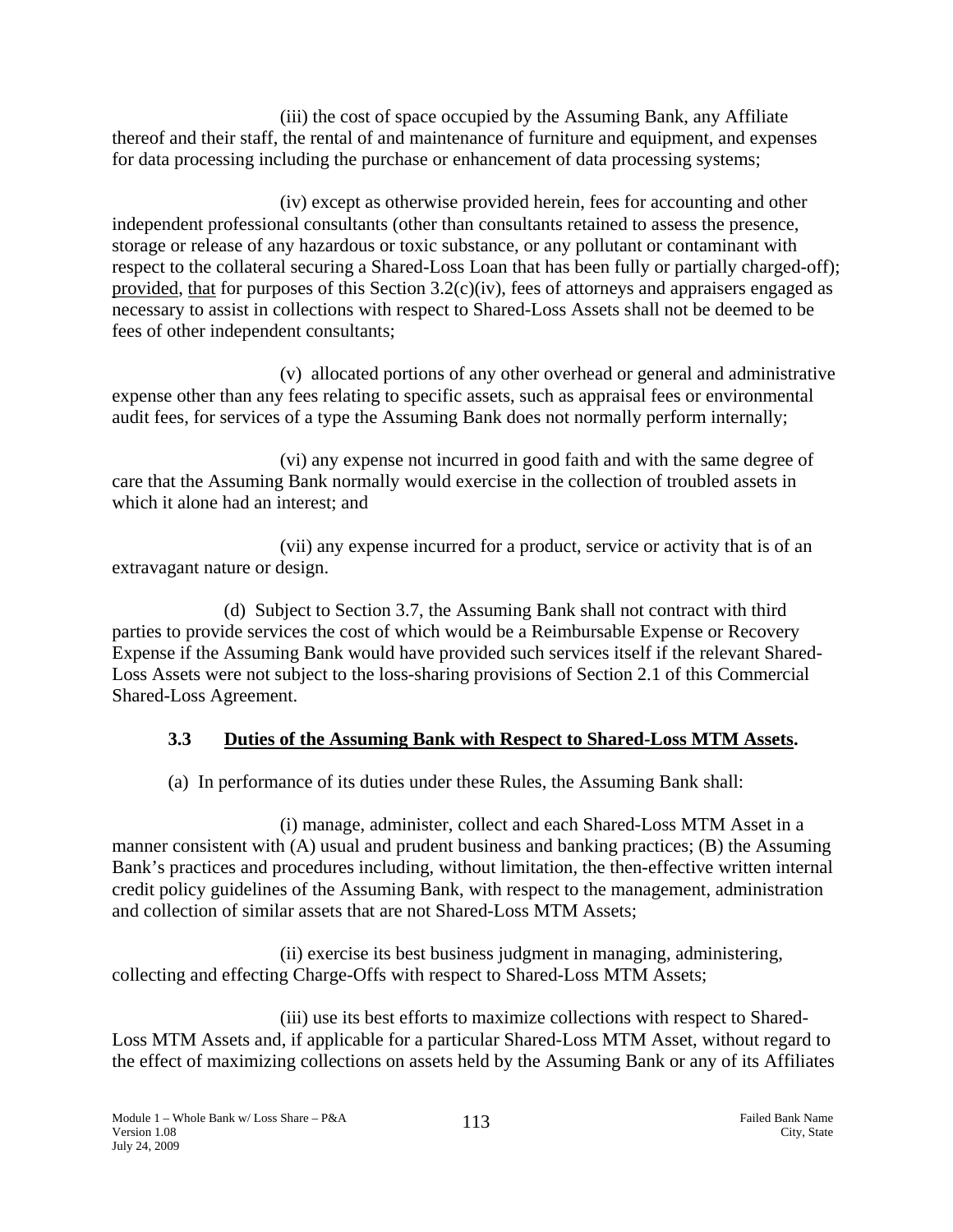that are not Shared-Loss MTM Assets, provided that, any sale of a Shared-Loss MTM Asset shall only be made with the prior approval of the Receiver or the Corporation;

(iv) adopt and implement accounting, reporting, record-keeping and similar systems with respect to the Shared-Loss MTM Assets, as provided in Section 3.4 hereof;

(v) retain sufficient staff to perform its duties hereunder; and

(vi) provide written notification in accordance with Article IV of this Commercial Shared-Loss Agreement immediately after the execution of any contract pursuant to which any third party (other than an Affiliate of the Assuming Bank) will manage, administer or collect any of the Shared-Loss MTM Assets, together with a copy of that contract.

(b) Any transaction with or between any Affiliate of the Assuming Bank with respect to any Shared-Loss MTM Asset including, without limitation, the execution of any contract pursuant to which any Affiliate of the Assuming Bank will manage, administer or collect any of the Shared-Loss Assets, or any other action involving self-dealing, shall be subject to the prior written approval of the Receiver or the Corporation.

(c) The Assuming Bank shall not contract with third parties to provide services the cost of which would be a Reimbursable Expense or Recovery Expense if the Assuming Bank would have provided such services itself if the relevant Shared-Loss Assets were not subject to the loss-sharing provisions of Section 2.1 of this Commercial Shared-Loss Agreement.

**3.4 Records and Reports**. The Assuming Bank shall establish and maintain records on a separate general ledger, and on such subsidiary ledgers as may be appropriate to account for the Shared-Loss Assets and the Shared-Loss MTM Assets, in such form and detail as the Receiver or the Corporation may require, to enable the Assuming Bank to prepare and deliver to the Receiver or the Corporation such reports as the Receiver or the Corporation may from time to time request regarding the Shared-Loss Assets, the Shared-Loss MTM Assets and the Quarterly Certificates required by Section 2.1 of this Commercial Shared-Loss Agreement.

# **3.5 Related Loans**.

(a) The Assuming Bank shall not manage, administer or collect any "Related Loan" in any manner which would have the effect of increasing the amount of any collections with respect to the Related Loan to the detriment of the Shared-Loss Asset to which such loan is related. A "Related Loan" means any loan or extension of credit held by the Assuming Bank at any time on or prior to the end of the final Recovery Quarter that is: (i) made to the same Obligor with respect to a Loan that is a Shared-Loss Asset or with respect to a Loan from which Other Real Estate, Additional ORE or Subsidiary ORE derived, or (ii) attributable to the same primary Obligor with respect to any Loan described in clause (i) under the rules of the Assuming Bank's Chartering Authority concerning the legal lending limits of financial institutions organized under its jurisdiction as in effect on the Commencement Date, as applied to the Assuming Bank.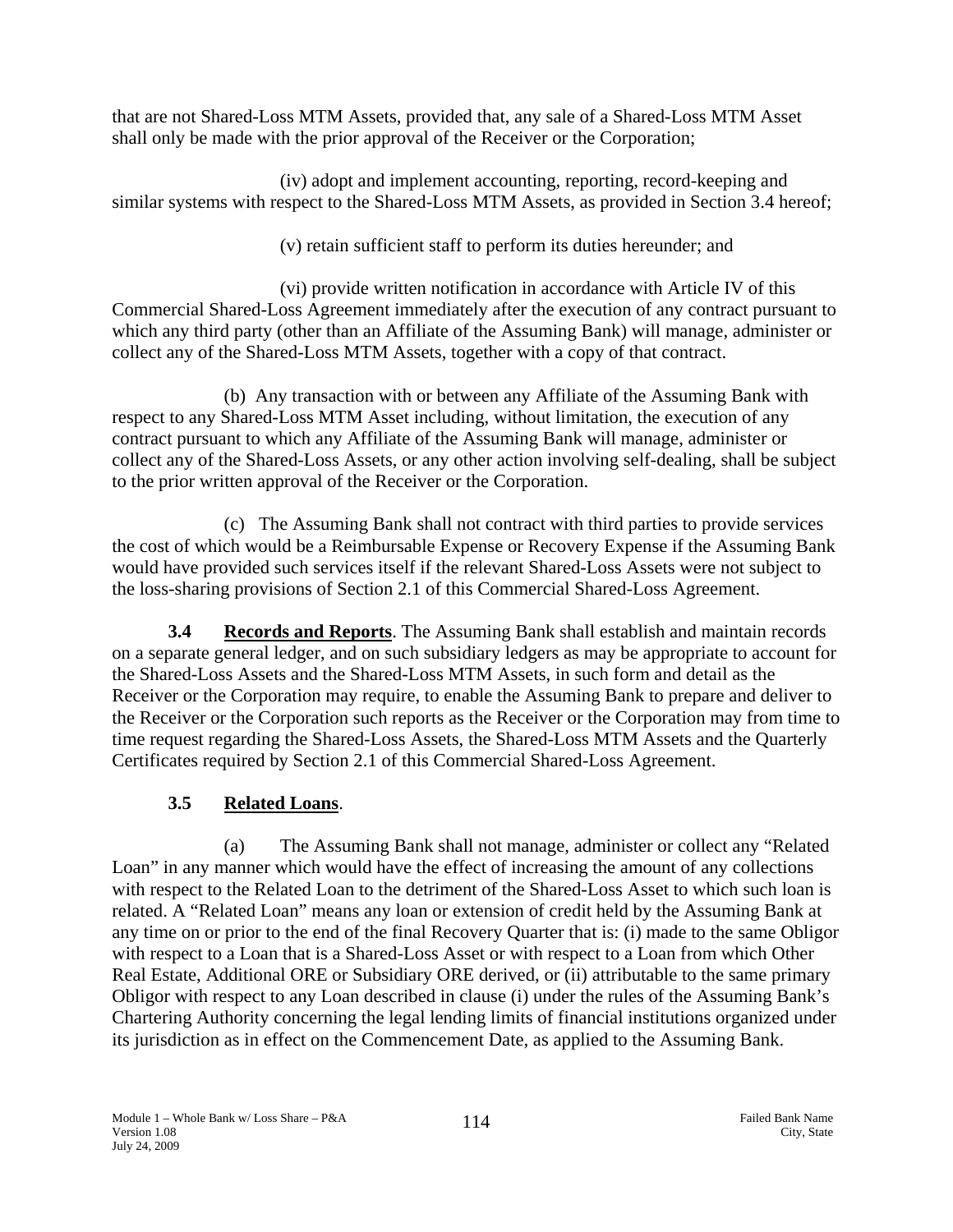(b) The Assuming Bank shall prepare and deliver to the Receiver with the Quarterly Certificates for the Calendar Quarters ending June 30 and December 31 for all Shared-Loss Quarters and Recovery Quarters, a schedule of all Related Loans which are commercial loans or commercial real estate loans with Legal Balances of \$500,000 or more on the Accounting Records of the Assuming Bank as of the end of each such semi-annual period, and all other commercial loans or commercial real estate loans attributable to the same Obligor on such loans of \$500,000 or more.

**3.6 Legal Action; Utilization of Special Receivership Powers**. The Assuming Bank shall notify the Receiver in writing (such notice to be given in accordance with Article IV below and to include all relevant details) prior to utilizing in any legal action any special legal power or right which the Assuming Bank derives as a result of having acquired a Shared-Loss Asset from the Receiver, and the Assuming Bank shall not utilize any such power unless the Receiver shall have consented in writing to the proposed usage. The Receiver shall have the right to direct such proposed usage by the Assuming Bank and the Assuming Bank shall comply in all respects with such direction. Upon request of the Receiver, the Assuming Bank will advise the Receiver as to the status of any such legal action. The Assuming Bank shall immediately notify the Receiver of any judgment in litigation involving any of the aforesaid special powers or rights.

**3.7** Third Party Servicer. The Assuming Bank may perform any of its obligations and/or exercise any of its rights under this Commercial Shared-Loss Agreement through or by one or more Third Party Servicers, who may take actions and make expenditures as if any such Third Party Servicer was the Assuming Bank hereunder (and, for the avoidance of doubt, such expenses incurred by any such Third Party Servicer on behalf of the Assuming Bank shall be Reimbursable Expenses or Recovery Expenses, as the case may be, to the same extent such expenses would so qualify if incurred by the Assuming Bank); provided, however, that the use thereof by the Assuming Bank shall not release the Assuming Bank of any obligation or liability hereunder.

### **ARTICLE IV -- PORTFOLIO SALE**

**4.1 Assuming Bank Portfolio Sales of Remaining Shared-Loss Assets**. The Assuming Bank shall have the right with the concurrence of the Receiver, commencing as of the first day of the third to last Shared-Loss Quarter, to liquidate for cash consideration, in one or more transactions, all or a portion of Shared-Loss Assets held by the Assuming Bank ("Portfolio Sales"). If the Assuming Bank exercises its option under this Section 4.1, it must give thirty (30) days notice in writing to the Receiver setting forth the details and schedule for the Portfolio Sale which shall be conducted by means of sealed bid sales to third parties, not including any of the Assuming Bank's affiliates, contractors, or any affiliates of the Assuming Bank's contractors.

**4.2 Calculation of Sale Gain or Loss**. For Shared-Loss Assets gain or loss on the sales under Section 4.1 will be calculated as the sale price received by the Assuming Bank less the book value of the remaining Shared-Loss Assets.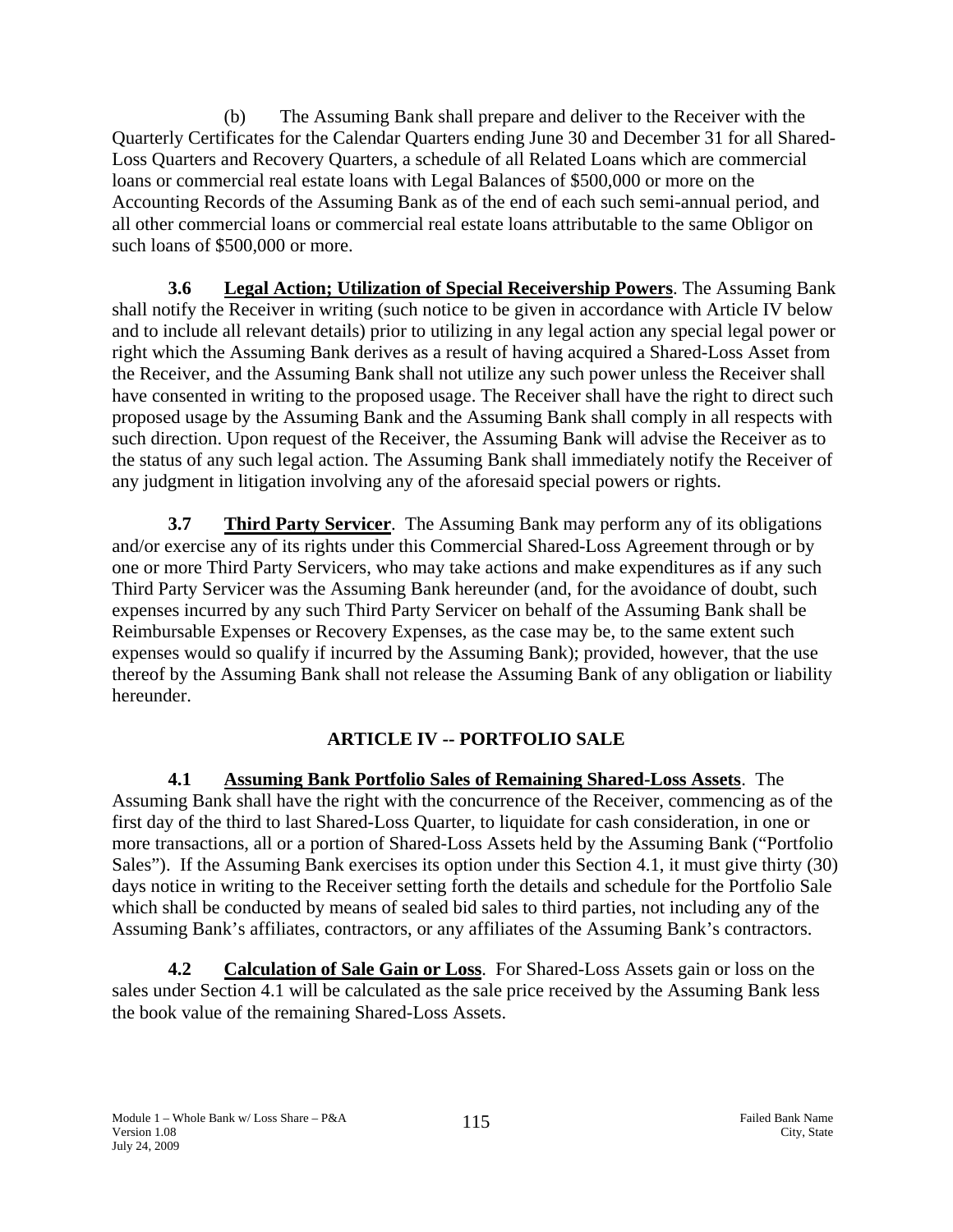#### **ARTICLE V -- LOSS-SHARING NOTICES GIVEN TO CORPORATION AND/OR RECEIVER**

As a supplement to the notice provisions contained in Section 13.7 of the Purchase and Assumption Agreement, any notice, request, demand, consent, approval, or other communication (a "Notice") given to the Corporation and/or the Receiver in the loss-sharing context shall be given as follows:

**5.1** With respect to a Notice under Section 2 and Sections 3.1-3.5 of this Commercial Shared-Loss Agreement:

> Federal Deposit Insurance Corporation Division of Resolutions and Receiverships 550 17th Street, N.W. Washington, D.C. 20429

Attention: Assistant Director, Franchise and Asset Marketing

**5.2** With respect to a Notice under Section 3.6 of this Commercial Shared-Loss Agreement:

> Federal Deposit Insurance Corporation Legal Division 1601 Bryan Street Dallas, Texas 75201 Attention: Regional Counsel

with a copy to:

Federal Deposit Insurance Corporation Legal Division 550 17th Street, N.W. Washington, D.C. 20429 Attention: Senior Counsel (Special Issues Group)

# **ARTICLE VI – MISCELLANEOUS**

 **6.1 Expenses**. Except as otherwise expressly provided herein, all costs and expenses incurred by a party hereto in connection with this Commercial Shared-Loss Agreement shall be borne by such party whether or not the transactions contemplated herein shall be consummated.

**6.2 Successors and Assigns; Specific Performance.** All terms and provisions of this Commercial Shared-Loss Agreement shall be binding upon and shall inure to the benefit of the parties hereto only; provided, however, that, Receiver may assign or otherwise transfer this Commercial Shared-Loss Agreement (in whole or in part) to the Federal Deposit Insurance Corporation in its corporate capacity without the consent of Assuming Bank. Notwithstanding anything to the contrary contained in this Commercial Shared-Loss Agreement, except as is expressly permitted in this Section 6.2, Assuming Bank may not assign or otherwise transfer this Commercial Shared-Loss Agreement (in whole or in part) without the prior written consent of the Receiver, which consent may be granted or withheld by the Receiver in its sole discretion,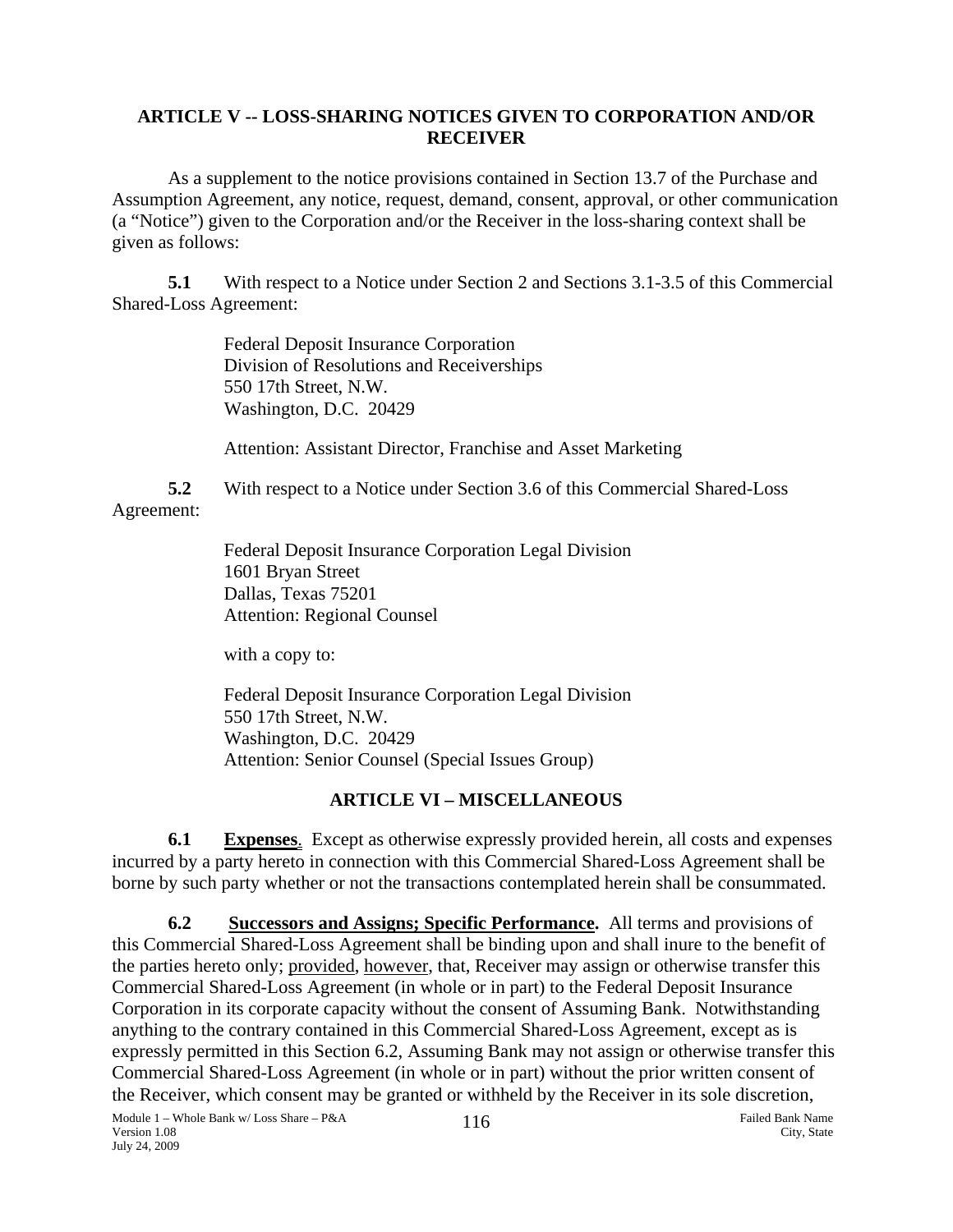and any attempted assignment or transfer in violation of this provision shall be void *ab initio.*  For the avoidance of doubt, a merger or consolidation of the Assuming Bank with and into another financial institution, the sale of all or substantially all of the assets of the Assuming Bank to another financial institution constitutes the transfer of this Commercial Shared-Loss Agreement which requires the consent of the Receive; and for a period of thirty-six (36) months after Bank Closing, a merger or consolidation shall also include the sale by any individual shareholder, or shareholders acting in concert, of more than 9% of the outstanding shares of the Assuming Bank, or of its holding company, or of any subsidiary holding Shared-Loss Assets, or the sale of shares by the Assuming Bank or its holding company or any subsidiary holding Shared-Loss Assets, in a public or private offering, that increases the number of shares outstanding by more than 9%, constitutes the transfer of thisCommercial Shared-Loss Agreement which requires the consent of the Receiver. However, no Loss shall be recognized as a result of any accounting adjustments that are made due to any such merger, consolidation or sale consented to by the FDIC. The FDIC's consent shall not be required if the aggregate outstanding principal balance of Shared-Loss Assets is less than twenty percent (20%) of the initial aggregate balance of Shared-Loss Assets.

**6.3** Governing Law. This Commercial Shared-Loss Agreement shall be construed in accordance with federal law, or, if there is no applicable federal law, the laws of the State of New York, without regard to any rule of conflict of law that would result in the application of the substantive law of any jurisdiction other than the State of New York.

**6.4 WAIVER OF JURY TRIAL**. EACH PARTY HERETO HEREBY IRREVOCABLY AND UNCONDITIONALLY WAIVES ALL RIGHT TO TRIAL BY JURY IN OR TO HAVE A JURY PARTICIPATE IN RESOLVING ANY DISPUTE, ACTION, PROCEEDING OR COUNTERCLAIM, WHETHER SOUNDING IN CONTRACT, TORT OR OTHERWISE, ARISING OUT OF OR RELATING TO OR IN CONNECTION WITH THIS COMMERCIAL SHARED-LOSS AGREEMENT OR ANY OF THE TRANSACTIONS CONTEMPLATED HEREBY.

**6.5 Captions**. All captions and headings contained in this Commercial Shared-Loss Agreement are for convenience of reference only and do not form a part of, and shall not affect the meaning or interpretation of, this Commercial Shared-Loss Agreement.

**6.6 Entire Agreement; Amendments**. This Commercial Shared-Loss Agreement, along with the Single Family Shared-Loss Agreement and the Purchase and Assumption Agreement, including the Exhibits and any other documents delivered pursuant hereto, embody the entire agreement of the parties with respect to the subject matter hereof, and supersede all prior representations, warranties, offers, acceptances, agreements and understandings, written or oral, relating to the subject matter herein. This Commercial Shared-Loss Agreement may be amended or modified or any provision thereof waived only by a written instrument signed by both parties or their respective duly authorized agents.

**6.7 Severability**. Whenever possible, each provision of this Commercial Shared-Loss Agreement shall be interpreted in such manner as to be effective and valid under applicable law, but if any provision of this Commercial Shared-Loss Agreement is held to be prohibited by or invalid, illegal or unenforceable under applicable law, such provision shall be construed and